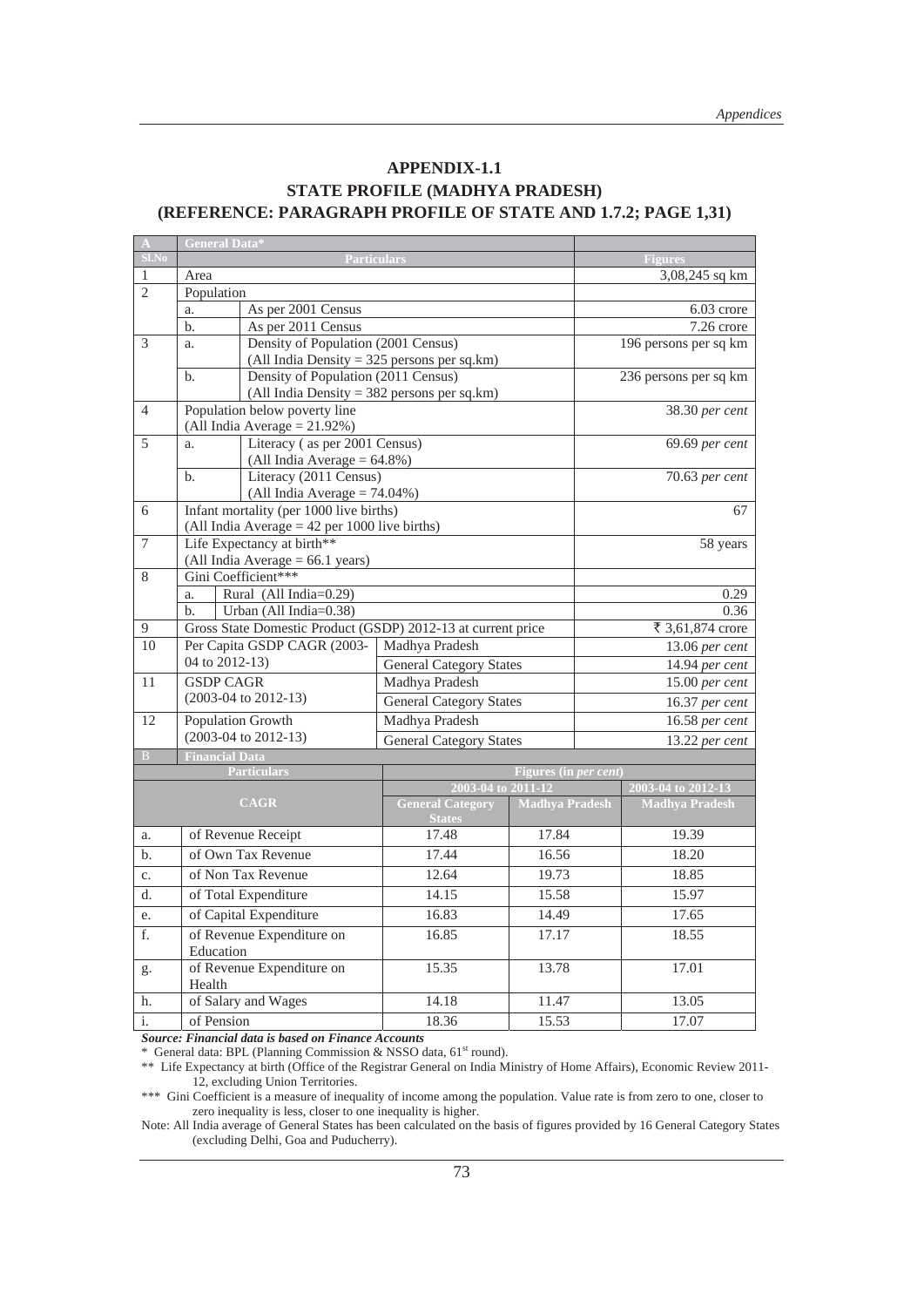#### **APPENDIX-1.2**

#### **PART A STRUCTURE OF GOVERNMENT ACCOUNTS (REFERENCE: PARAGRAPH 1.1, PAGE 2)**

The accounts of the State Government are kept in three parts viz., Consolidated Fund, Contingency Fund and Public Account. **Part I: Consolidated Fund**: All revenues received by the State Government, all loans raised by issue of treasury bills, internal loans and all moneys received by the Government in repayment of loans shall form one Consolidated Fund entitled 'the Consolidated Fund of State' established under Article 266(1) of the Constitution of India.

Part II: Contingency Fund: Contingency Fund of the State established under Article 267(2) of the Constitution is in the nature of an imprest placed at the disposal of the Governor to enable him to make advances to meet urgent unforeseen expenditure, pending authorisation by the Legislature. Approval of the Legislature for such expenditure and for withdrawal of an equivalent amount from the Consolidated Fund is subsequently obtained, whereupon the advances from the Contingency Fund are recouped to the fund.

Part III: Public Account: Receipt and Disbursement of certain transactions such as small savings, provident funds, reserve funds, deposits, suspense, remittances etc., which do not form part of the Consolidated Fund, are kept in the Public Account set up under Article 266(2) of the Constitution and are not subject to vote by the State Legislature.

#### **Layout of Finance Accounts 2012-13**

**Finance Accounts is prepared in two Volumes with Volume 1 presenting the summarized financial statements of Government and Volume 2 presenting the detailed statements. The layout is detailed below. Further, Volume 2 contains details such as comparative expenditure on salaries and subsidies by major head, grants-in-aid and assistance given by the State Government, externally aided projects, expenditure on plan scheme, direct transfer of Central schemes funds to implementing agencies, summary of balances, financial results of irrigation schemes, implications of major policy decisions on new schemes proposed in the budget and maintenance expenditure which are brought out in various appendices.** 

| <b>Statement</b> | Layout                                                                                                                                                                                    |
|------------------|-------------------------------------------------------------------------------------------------------------------------------------------------------------------------------------------|
| No.              |                                                                                                                                                                                           |
| 1                | Summarised Financial position of the State giving cumulative figures of Assets and Liabilities of the                                                                                     |
|                  | Government as at the end of 2012-13.                                                                                                                                                      |
| $\overline{c}$   | Summary of Receipts and Disbursements during the year in all the three parts of accounts of                                                                                               |
|                  | Government.                                                                                                                                                                               |
| 3                | Summary of receipts under Consolidated Fund, grants from Government of India and Capital, Public<br>Debt and Other receipts.                                                              |
| 4                | Summary of expenditure for the current year under various sectors of Consolidated Fund of State.                                                                                          |
| 5                | Details of Capital Expenditure major head wise incurred during and to the end of 2012-13.                                                                                                 |
| 6                | Summary of debt position of the State including borrowing from Internal Debt, Government of India,<br>other obligations and servicing of debt.                                            |
| 7                | Summary of Loans and Advances given by the State Government during the year and repayments made,<br>recoveries in arrears etc.                                                            |
| 8                | Summarised statement of Grants-in-Aid given by Government both in cash and in kind and also grants                                                                                        |
|                  | released for creation of capital assets.                                                                                                                                                  |
| 9                | Summary of guarantees given by the government for repayment of loans etc., raised by Statutory                                                                                            |
|                  | Corporations, Local Bodies and Other Institutions.                                                                                                                                        |
| 10               | Distribution of expenditure between Charged and Voted.                                                                                                                                    |
| 11               | Detailed account of Revenue and Capital Receipts by minor heads.                                                                                                                          |
| 12               | Detailed account of Revenue Expenditure by minor heads under Non-Plan, Plan and Centrally Sponsored<br>scheme separately.                                                                 |
| 13               | Detailed accounts of Capital Expenditure by minor heads under Non-Plan, Plan and Centrally Sponsored<br>scheme separately during the year and Total Expenditure up to the end of 2012-13. |
| 14               | Details of investments of the State Government in Statutory Corporations, Government Companies,                                                                                           |
|                  | other Joint Stock Companies, Co-operative Banks, Societies etc., up to the end of 2012-13 and also                                                                                        |
|                  | giving the comparative summary of investment between the share capital and debentures.                                                                                                    |
| 15               | Detailed account on borrowings and other liabilities showing Public Debt and other interest bearing                                                                                       |
|                  | obligation during and up to the end of 2012-13, maturity profile, repayment schedule and interest rate                                                                                    |
|                  | profile.                                                                                                                                                                                  |
| 16               | Detailed account of Loans and Advances given by the Government of Madhya Pradesh, the amount of                                                                                           |
|                  | loan repaid during the year, the balance as on 31 March 2013 and also loans advanced during the year for                                                                                  |
|                  | plan purpose and Centrally Sponsored schemes.                                                                                                                                             |
| 17               | Detailed account on sources and application of funds other than on revenue account.                                                                                                       |
| 18               | Detailed account on Contingency Fund and Public Account transactions.                                                                                                                     |
| 19               | Details of earmarked balance of reserve funds.                                                                                                                                            |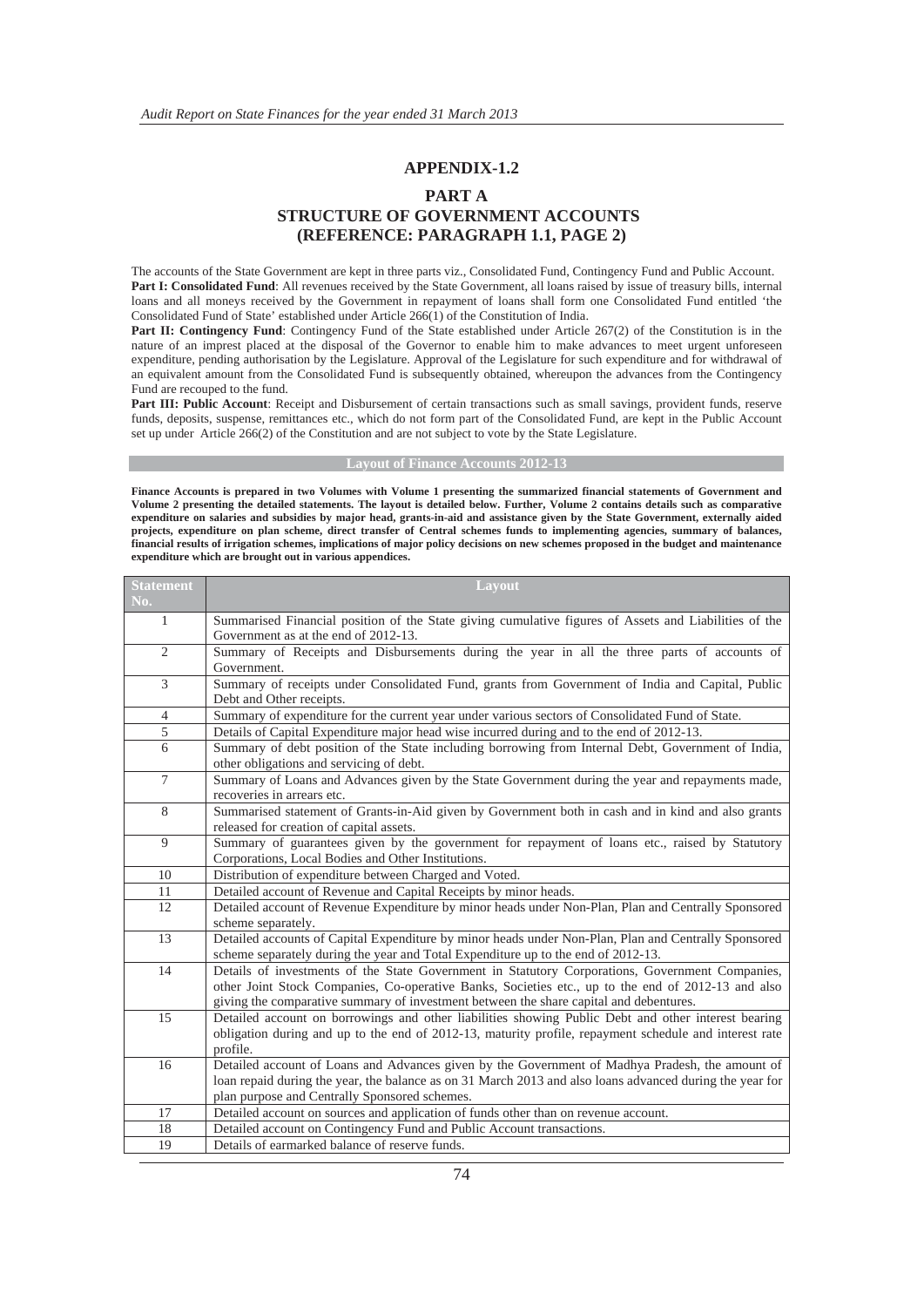#### **APPENDIX- 1.2 CONCLUDED PART B**

#### **STATEMENT SHOWING APPORTIONMENT OF ASSETS AND LIABILITIES OF THE ERSTWHILE STATE OF MADHYA PRADESH AS ON 31 MARCH 2013 BETWEEN SUCCESSOR STATES OF MADHYA PRADESH AND CHHATTISGARH**

|                   |                |                       |              |                | $(\overline{\mathbf{\xi}}$ in crore) |
|-------------------|----------------|-----------------------|--------------|----------------|--------------------------------------|
| <b>Items</b>      | <b>Balance</b> | <b>Apportioned to</b> |              | <b>Balance</b> | <b>Reference</b>                     |
|                   | as on          | <b>Madhya</b>         | Chhattisgarh | retained in MP | to Finance                           |
|                   | 31 October     | <b>Pradesh</b>        |              | accounts       | <b>Accounts</b>                      |
|                   | 2000           |                       |              | pending        | <b>Statements</b>                    |
|                   |                |                       |              | apportionment  | Nos.                                 |
| I-Liabilities-    |                |                       |              |                |                                      |
| 1. Small savings, | 7371.51        | 5570.57               | 1239.45      | 561.49         | 17 and 18                            |
| provident funds,  |                |                       |              |                |                                      |
| etc.              |                |                       |              |                |                                      |
| 2. Deposits       | 1872.19        | 1516.52               | 358.05       | $(-)2.38$      | 17 and 18                            |
| 3. Reserve Funds  | 657.94         | 45.49                 | 11.55        | 102.47         | 17 and 18                            |
| 4. Suspense and   | 39.58          | 25.46                 | 5.93         | 8.18           | 18                                   |
| Miscellaneous     |                |                       |              |                |                                      |
| <b>Balances</b>   |                |                       |              |                |                                      |
| <b>II-Assets-</b> |                |                       |              |                |                                      |
| 1.Gross Capital   | 15760.57       | 4993.86               | 1499.12      | 8788.75        | 5 and 13                             |
| Outlay            |                |                       |              |                |                                      |
| 2. Loans and      | 2883.18        | 559.83                | 135.91       | 2186.26        | 7 and 16                             |
| Advances          |                |                       |              |                |                                      |
| 3. Guarantees     | 9709.60        |                       | --           | 1185.46        | 9                                    |

#### **(REFERENCE: PARAGRAPH 1.1, PAGE 2)**

Note: Please see Finance Accounts for further details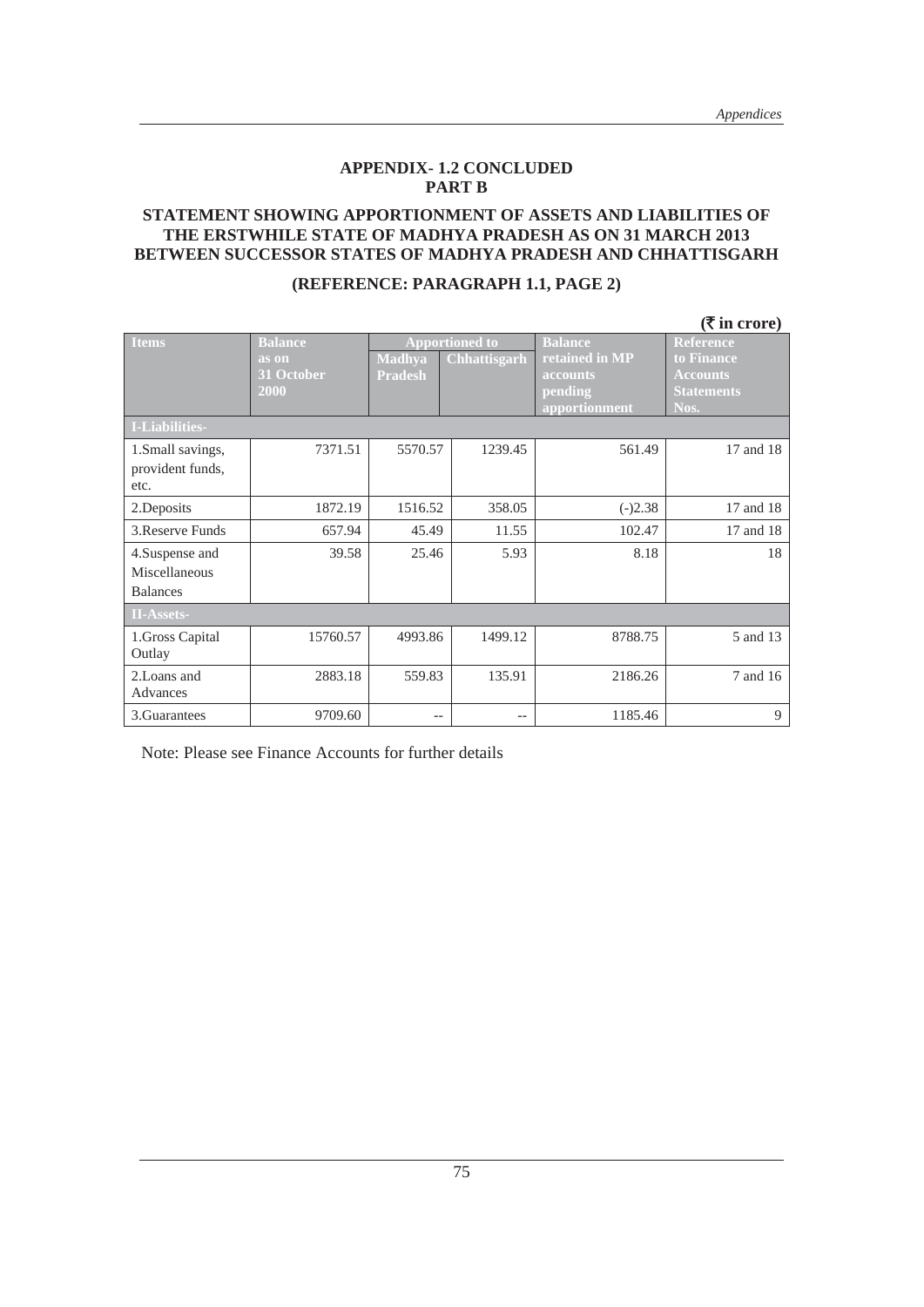#### **APPENDIX - 1.3 METHODOLOGY ADOPTED FOR THE ASSESSMENT OF FISCAL POSITION (REFERENCE: PARAGRAPH 1.1., PAGE 2) PART A**

The norms/ceilings prescribed by the TFC for selected fiscal variable along with its projections for a set of fiscal aggregates and the commitments/projections made by the State Governments in their Fiscal Responsibility Acts and in other Statements required to be laid in the legislature under the Act **(Part B of Appendix 1.3)** are used to make qualitative assessment of the trends and pattern of major fiscal aggregates. Assuming that GSDP is the good indicator of the performance of the State's economy, major fiscal aggregates like tax and non-tax revenue, revenue and capital expenditure, internal debt and revenue and fiscal deficits have been presented as percentage to the Gross State Domestic Product (GSDP) at current market prices. The buoyancy coefficients for relevant fiscal variables with reference to the base represented by GSDP have also been worked out to assess as to whether the mobilization of resources, pattern of expenditure etc, are keeping pace with the change in the base or these fiscal aggregates are also affected by factors other than GSDP.

The trends in GSDP for the last five years are indicated below:

|                                                                     | $12008 - 09$ | 2009-10 | 2010-11 | $2011-12$ 2012-13 |        |
|---------------------------------------------------------------------|--------------|---------|---------|-------------------|--------|
| <b>Gross State Domestic</b><br>Product ( $\overline{\xi}$ in crore) | 197276       | 227984  | 260198  | 309687            | 361874 |
| Growth rate of GSDP*<br>(in per cent)                               | 22.17        | 15.57   | 14.13   | 19.02             | 16.85  |

**Trends in Gross State Domestic Product (GSDP)**

*Source: The Directorate of Economics and Statistics, Government of Madhya Pradesh* 

*\* GSDP estimates for the period 2010-11 and 2011-12 are revised, therefore, percentage ratio/buoyancies of various parameters with reference to GSDP for 2010-11 and 2011-12 indicated in earlier Reports have also been revised.*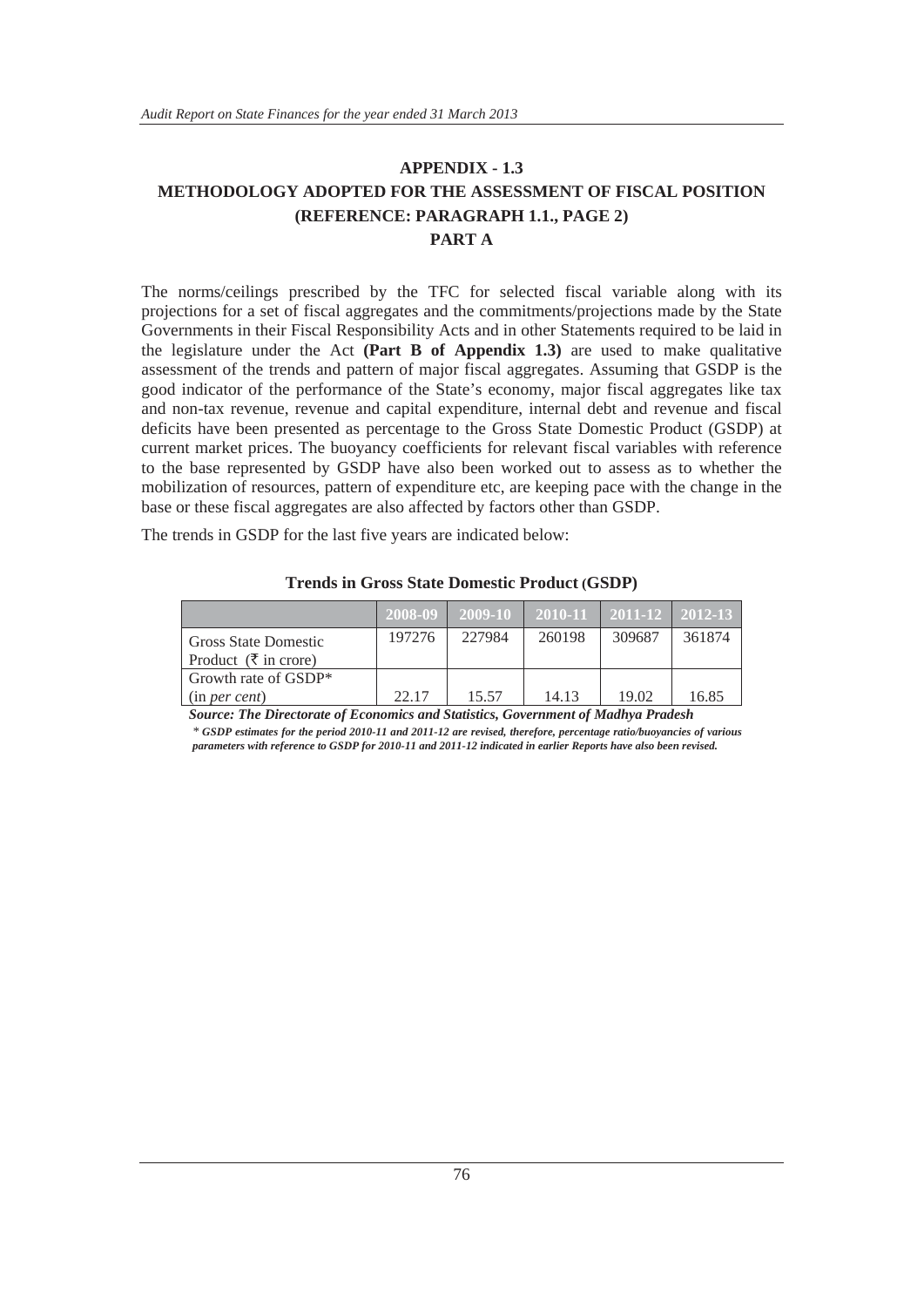#### **APPENDIX - 1.3 CONTD… FISCAL RESPONSIBILITY AND BUDGET MANAGEMENT (FRBM) ACT, 2005 (REFERENCE: PARAGRAPH 1.1, PAGE 2)**

#### **PART B**

The State Government has enacted the Madhya Pradesh Rajkoshiya Uttardayitva Avam Budget Prabandhan Adhiniyam, 2005 (Fiscal Responsibility and Budget Management (FRBM) Act 2005) which came into force from 1 January 2006 to ensure prudence in fiscal management and fiscal stability by progressive elimination of revenue deficit, reduction in fiscal deficit, prudent debt management consistent with fiscal sustainability, greater transparency in fiscal operations of the Government and conduct of fiscal policy in a medium term framework and for matters connected therewith or incidental thereto*.* To give effect to the fiscal management objectives as laid down in the Act, and/or the rules framed (30 January 2006) thereunder the following fiscal targets were prescribed for the State Government:

- $\triangleright$  Reduce revenue deficit in each financial year so as to eliminate it by 31 March 2009 and generate revenue surplus thereafter;
- ¾ As per amendment to FRBM Act, 2005 in respect of fiscal deficit shall be, reduce fiscal deficit so as to bring it down to not more than 3 *per cent* of GSDP by 31 March 2012 and maintain it thereafter;
- $\triangleright$  Ensure that within a period of 10 years, i.e. as on the 31 March 2015, total liabilities do not exceed 40 *per cent* of the estimated GSDP for that year; and
- $\triangleright$  Limit the annual incremental guarantees so as to ensure that the guarantees do not exceed 80 *per cent* of the total revenue receipts in the year preceding the current year.

Provided that revenue deficit and fiscal deficit may exceed the limits specified under this section due to ground(s) of shortfall in the Central tax devolutions in relation to the budgetary estimates of the Union of India and/or unforeseen demands on the finances of the State Government arising out of internal disturbance or natural calamity or such other exceptional grounds as the State Government may specify.

#### **Roadmap to achieve the Fiscal Targets as laid down in FRBM Act/Rules**

In accordance with the provisions of the FRBM Act 2005, the State Government has placed the (a) Macro-Economic framework Statement**,** (b) Medium Term Fiscal Policy Statement (MTFPS) and (c) Fiscal policy strategy statement along with the Budget for 2012-13. The actuals for 2010-11, RE for 2011-12 and BE for 2012-13 for select indicators are presented in MTFPS **(Appendix 1.3 Part-C).**

Definitions of the selected terms used in assessing the trends and patterns of fiscal aggregates are also given below: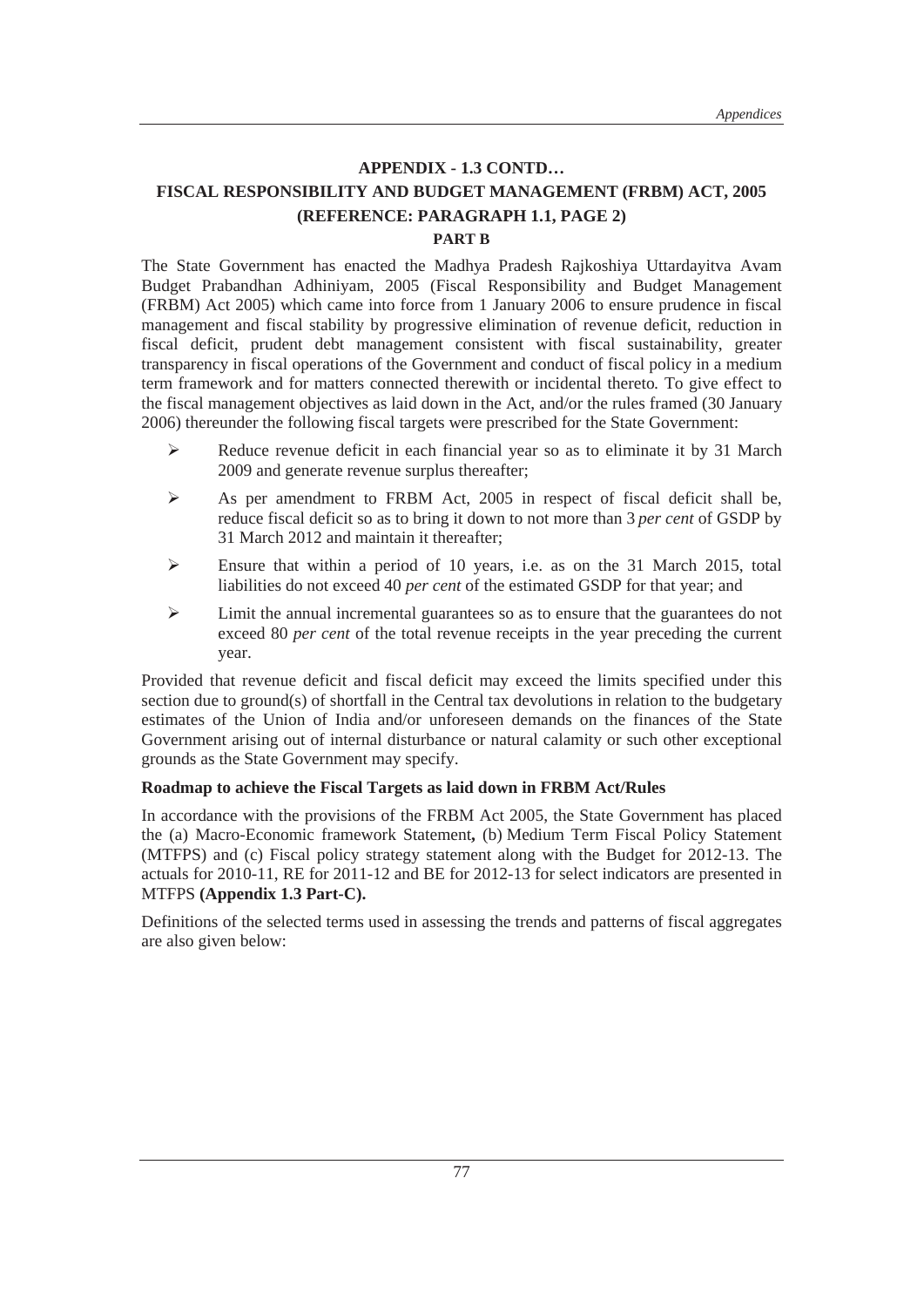#### **DEFINITIONS OF SELECTED TERMS USED IN ASSESSING THE TRENDS AND PATTERN OF FISCAL AGGREGATES**

| <b>Terms</b>                                                             | <b>Basis of calculation</b>                                                                                                                                                                              |  |  |
|--------------------------------------------------------------------------|----------------------------------------------------------------------------------------------------------------------------------------------------------------------------------------------------------|--|--|
| Buoyancy of a parameter                                                  | Rate of Growth of the parameter/GSDP Growth                                                                                                                                                              |  |  |
| Buoyancy of a parameter $(X)$<br>With respect to another parameter $(Y)$ | Rate of Growth of parameter $(X)$ /<br>Rate of Growth of parameter (Y)                                                                                                                                   |  |  |
| Rate of Growth (ROG)                                                     | [(Current year Amount /Previous year<br>Amount)-1]* 100                                                                                                                                                  |  |  |
| Development Expenditure                                                  | Social Services + Economic Services                                                                                                                                                                      |  |  |
| Average interest paid by the State                                       | Interest payment/[(Amount of previous year's<br>Fiscal Liabilities + Current year's Fiscal<br>Liabilities)/2]*100                                                                                        |  |  |
| Interest spread                                                          | GSDP growth - Average Interest Rate                                                                                                                                                                      |  |  |
| Quantum spread                                                           | Debt stock *Interest spread                                                                                                                                                                              |  |  |
| Interest received as <i>per cent</i> to Loans<br>Outstanding             | Interest Received/[(Opening balance + Closing<br>balance of Loans and Advances)/2]*100                                                                                                                   |  |  |
| <b>Revenue Deficit</b>                                                   | Revenue Receipt-Revenue Expenditure                                                                                                                                                                      |  |  |
| <b>Fiscal Deficit</b>                                                    | Revenue Expenditure + Capital Expenditure +<br>Net Loans and Advances - Revenue Receipts -<br><b>Miscellaneous Capital Receipts</b>                                                                      |  |  |
| Primary Deficit                                                          | Fiscal Deficit – Interest payments                                                                                                                                                                       |  |  |
| Balance from Current Revenue (BCR)                                       | Revenue Receipts minus all Plan grants and<br>Non-plan Revenue Expenditure<br>excluding<br>expenditure recorded under the major head<br>2048 - Appropriation<br>for reduction<br>of<br>Avoidance of debt |  |  |
| Sufficiency<br>Non-debt<br>of<br>receipts<br>(Resource Gap)              | Incremental Non-debt Receipts-(Incremental<br>Primary Expenditure + Incremental Interest<br>Payment)                                                                                                     |  |  |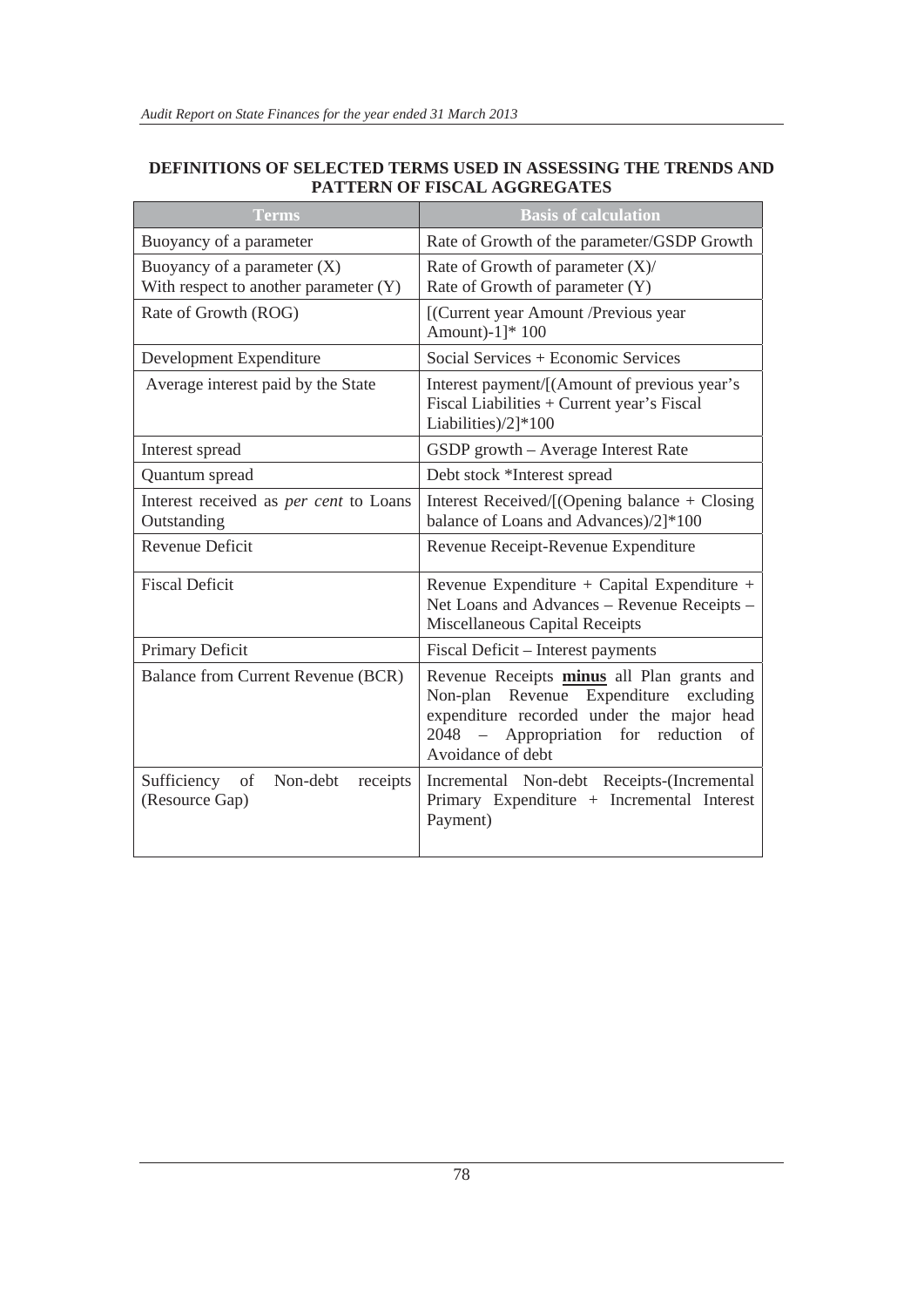#### **APPENDIX-1.3 PART C (Concluded) TREND IN SELECT FISCAL INDICATORS (REFERENCE: PARAGRAPH 1.1 AND 1.1.2, Page 2, 4)**

 **(**` **in crore)**

| SI.<br>No.              | <b>Fiscal Indicators</b>                       | 2010-11<br><b>Account</b> | <b>Previous</b><br>Year | <b>Current</b><br>ear | Percentage<br>change in       | Percentage<br>change in               |
|-------------------------|------------------------------------------------|---------------------------|-------------------------|-----------------------|-------------------------------|---------------------------------------|
|                         |                                                |                           | 2011-12<br>R.E.         | 2012-13<br>B.E.       | previous year<br>over 2010-11 | current year<br>over previous<br>year |
| $\overline{1}$          |                                                | $\overline{\mathbf{3}}$   | $\overline{4}$          | $\overline{5}$        | 6                             | $\overline{7}$                        |
| $\vert$ 1               | Revenue Receipts $(2+3+4)$                     | 51854.18                  | 63535.25                | 69913.51              | 22.53                         | 10.04                                 |
| $\vert$ 2               | Tax Revenue $(2.1+2.2)$                        | 37057.85                  | 44674.90                | 49916.44              | 20.55                         | 11.73                                 |
| $\overline{2.1}$        | <b>State Tax</b>                               | 21419.34                  | 25888.43                | 28311.96              | 20.86                         | 9.36                                  |
| 2.2                     | <b>Share in Central Taxes</b>                  | 15638.51                  | 18786.47                | 21604.48              | 20.13                         | 15.00                                 |
| $\overline{\mathbf{3}}$ | Non-Tax Revenue                                | 5719.77                   | 6991.20                 | 7326.89               | 22.23                         | 4.80                                  |
| 4                       | Grant-in-aid from Central<br>Government        | 9076.56                   | 11869.15                | 12670.18              | 30.77                         | 6.75                                  |
| $\vert$ 5               | Capital Receipts (6+7+8)                       | 5009.65                   | 19731.74                | 10086.73              | 293.87                        | $-48.88$                              |
| $\vert 6 \vert$         | Recovery of loans and advances                 | 401.84                    | 9171.97                 | 99.48                 | 2182.49                       | $-98.92$                              |
| 7                       | Net public debt                                | 4928.71                   | 7434.17                 | 9460.35               | 50.83                         | 27.25                                 |
| $\sqrt{8}$              | Net Receipts from Public Account               | $-320.90$                 | 3125.60                 | 526.90                | $-1074.01$                    | $-83.14$                              |
| $\vert$ 9               | Total Receipts $(1+5)$                         | 56863.83                  | 83266.99                | 80000.24              | 46.43                         | $-3.92$                               |
| $ 10\rangle$            | Revenue Expenditure (10.1+10.2)                | 45011.59                  | 55744.10                | 63543.50              | 23.84                         | 13.99                                 |
| 10.1                    | Non-Plan Revenue Expenditure                   | 32100.87                  | 39200.52                | 44597.10              | 22.12                         | 13.77                                 |
| 10.2                    | Plan Revenue Expenditure                       | 12910.72                  | 16543.58                | 18946.40              | 28.14                         | 14.52                                 |
| 10.3                    | Revenue Expenditure Of which                   |                           |                         |                       |                               |                                       |
|                         | 10.3.1 Interest payments                       | 5048.95                   | 5666.73                 | 6275.08               | 12.24                         | 10.74                                 |
|                         | $10.3.2$ Subsidies                             | 16709.14                  | 20032.19                | 22768.08              | 19.89                         | 13.66                                 |
|                         | 10.3.3 Wages & Salaries                        | 13290.76                  | 17035.33                | 19901.04              | 28.17                         | 16.82                                 |
|                         | 10.3.4 Pension Payments                        | 3766.53                   | 4968.05                 | 5825.85               | 31.90                         | 17.27                                 |
| 11                      | Capital Expenditure (11.1+11.2)                | 8799.88                   | 9274.61                 | 10820.22              | 5.39                          | 16.66                                 |
| 11.1                    | Non-Plan Capital Expenditure                   | 142.81                    | 45.98                   | 46.05                 | $-67.80$                      | 0.15                                  |
| 11.2                    | Plan Capital Expenditure                       | 8657.07                   | 9228.63                 | 10774.17              | 6.60                          | 16.75                                 |
| 12                      | Loans and Advances $(12.1+12.2)$               | 3716.58                   | 15619.46                | 5667.26               | 320.26                        | $-63.72$                              |
| 12.1                    | Non-Plan Loans and Advances                    | 2763.51                   | 14068.40                | 3644.35               | 409.08                        | $-74.10$                              |
| 12.2                    | Plan Loans and Advances                        | 953.07                    | 1551.06                 | 2022.91               | 62.74                         | 30.42                                 |
| 13                      | Total Expenditure $(13.1+13.2)$                | 57528.05                  | 80638.17                | 80030.98              | 40.17                         | $-0.75$                               |
| 13.1                    | Non-Plan Expenditure<br>$(10.1 + 11.1 + 12.1)$ | 35007.19                  | 53314.90                | 48287.50              | 52.30                         | $-9.43$                               |
| 13.2                    | Plan Expenditure<br>$(10.2+11.2+12.2)$         | 22520.86                  | 27323.27                | 31743.48              | 21.32                         | 16.18                                 |
| 14                      | Revenue Deficit (1-10)                         | 6842.59                   | 7791.15                 | 6370.01               | 13.86                         | $-18.24$                              |
| $ 15\rangle$            | Fiscal Deficit $(1+6-13)$                      | $-5272.03$                | -7930.95                | $-10017.99$           | 50.43                         | 26.32                                 |
| 16                      | Primary Deficit $[1+6-(13-10.3.1)]$            | $-223.08$                 | $-2264.22$              | $-3742.91$            | 914.98                        | 65.31                                 |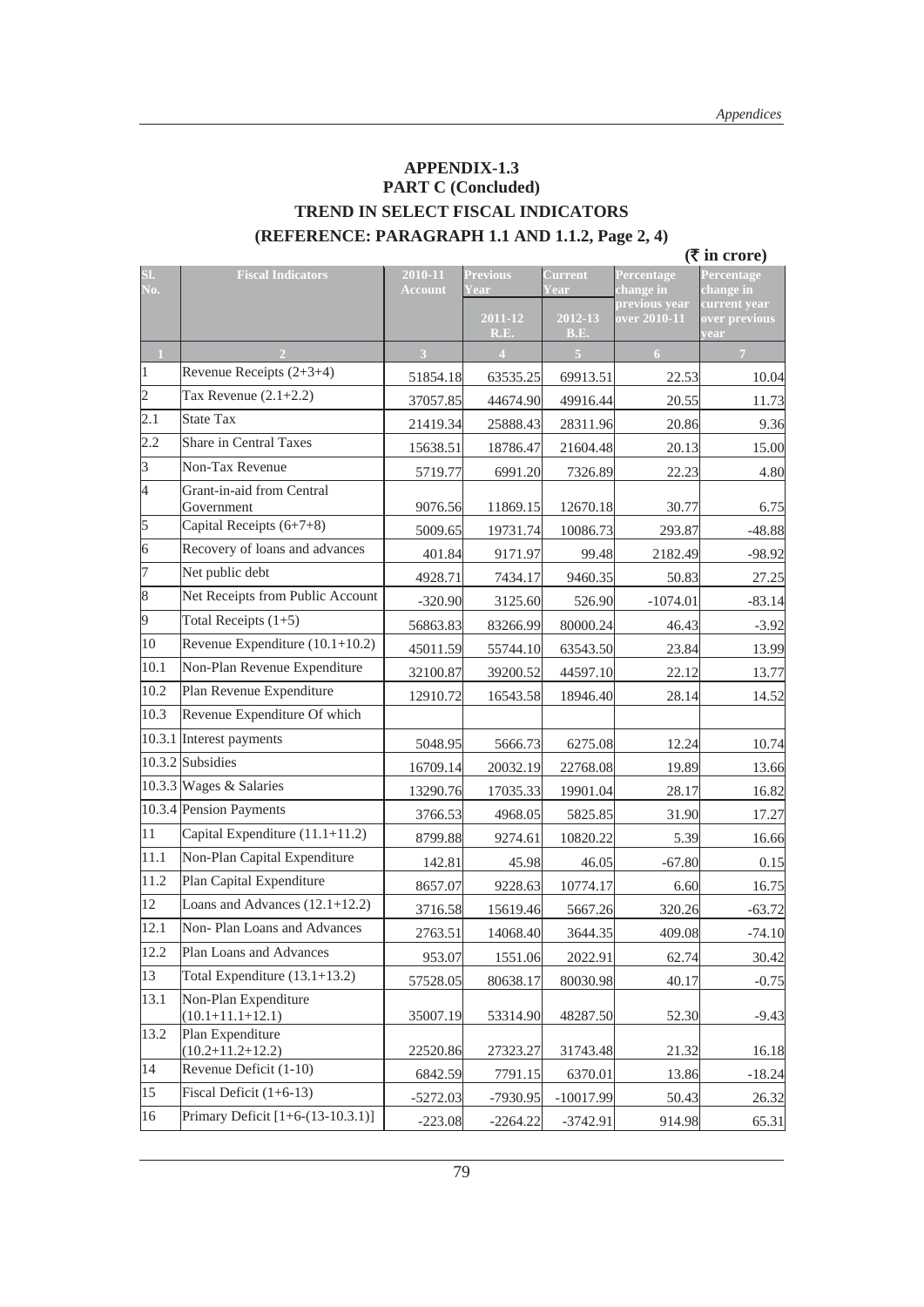#### **APPENDIX-1.4 TIME SERIES DATA ON THE STATE GOVERNMENT FINANCES (REFERENCE: PARAGRAPHS 1.1, 1.9.2 AND 1.10.4; PAGE 2, 36, 40)**

|                                                  |                       |                        |                 |           | $(\overline{\mathbf{\mathsf{F}}}$ in crore) |
|--------------------------------------------------|-----------------------|------------------------|-----------------|-----------|---------------------------------------------|
|                                                  | 2008-09               | 2009-10                | $2010 - 11$     | 2011-12   | $2012 - 13$                                 |
| Part A. Receipts                                 |                       |                        |                 |           |                                             |
| 1. Revenue Receipts                              | 33577(39)             | 41395(40)              | 51854(41)       | 62604(41) | 70427(43)                                   |
| (i) Tax Revenue                                  | 13614(41) 17273(42)   |                        | 21419(41)       | 26973(43) | 30582(43)                                   |
| Taxes on Agricultural Income                     |                       |                        |                 |           |                                             |
| Taxes on Sales, Trade, etc                       | 6843(50)              | 7724 (45)              | 10257(48)       | 12517(46) | 14856(49)                                   |
| <b>State Excise</b>                              | 2302(17)              | 2952 (17)              | 3603(17)        | 4317(16)  | 5078(17)                                    |
| <b>Taxes on Vehicles</b>                         | 773(6)                | 919(5)                 | 1198(6)         | 1357(5)   | 1531(5)                                     |
| <b>Stamps and Registration fees</b>              | 1479(11)              | 1783 (10)              | 2514(12)        | 3284(12)  | 3944(13)                                    |
| <b>Land Revenue</b>                              | 339(2)                | 180(1)                 | 361(2)          | 279(1)    | 444(1)                                      |
| Taxes on Goods and Passengers                    | 1333(10)              | 1333(8)                | 1746(8)         | 2047(8)   | 2395(8)                                     |
| <b>Other Taxes</b>                               | 545(4)                | 2382 (14)              | 1740(8)         | 3172(12)  | 2334(8)                                     |
| (ii) Non-Tax Revenue                             | 3343(10)              | 6382 (15)              | 5720(11)        | 7483(12)  | 7000(10)                                    |
| (iii) State's share of Union taxes and duties    | 10767(32)             | 11077(27)              | 15638(30)       | 18219(29) | 20805(30)                                   |
| (iv) Grants-in-Aid from Government of India      | 5853(17)              | 6663 (16)              | 9077(18)        | 9929(16)  | 12040(17)                                   |
| 2. Miscellaneous Capital Receipts                | 24                    | 22                     | 367             | 23        | 31                                          |
| <b>2A.Inter-State settlement</b>                 | 1                     | 3                      | $\overline{2}$  | 3         | $\boldsymbol{9}$                            |
| 3. Recoveries of Loans and Advances              | $\overline{54}$       | $\overline{23}$        | $\overline{34}$ | 9123      | $\overline{33}$                             |
| 4. Total Revenue and Non- debt capital receipts  | 33656                 | 41443                  | 52257           | 71753     | 70500                                       |
| $(1+2+2A+3)$                                     |                       |                        |                 |           |                                             |
| 5. Public Debt Receipts                          | 6553(8)               | 8603(8)                | 7458(6)         | 6750(4)   | 8791                                        |
| Internal Debt (excluding Ways and Means          | 5399(82)              | 7258 (84)              | 6363(85)        | 5718(85)  | 7234(82)                                    |
| Advances and Overdrafts)                         |                       |                        |                 |           |                                             |
| Net transactions under Ways and Means Advances   | $-$                   | $\overline{a}$         |                 |           | $-$                                         |
| and Overdrafts                                   |                       |                        |                 |           |                                             |
| Loans and Advances from Government of India      | 1154(18)              | 1345 (16)              | 1095(15)        | 1032(15)  | 1557(18)                                    |
| 6. Total Receipts in the Consolidated Fund (4+5) | 40209                 | 50046                  | 59715           | 78503     | 79291                                       |
| 7. Contingency Fund Receipts                     |                       | ă.                     |                 | 100       | ä.                                          |
| 8. Public Account Receipts                       | 46460(54)             | $\overline{52353(51)}$ | 65675(52)       | 76315(49) | 86248(52)                                   |
| 9. Total Receipts of the State (6+7+8)           | 86669                 | 102399                 | 125390          | 154918    | 165539                                      |
| Part B. Expenditure/Disbursement                 |                       |                        |                 |           |                                             |
| 10. Revenue Expenditure                          | 29514(77)             | 35897(75)              | 45012(78)       | 52694(68) | 62968(79)                                   |
| Plan                                             | 7622(26)              | 9838 (27)              | 12911(29)       | 16017(30) | 18349(29)                                   |
| Non-Plan                                         | 21892(74)             | 26059(73)              | 32101(71)       | 36677(70) | 44619(71)                                   |
| General Services (including interest payments)   | 10162(34)             | 12014(34)              | 14647(33)       | 16229(31) | 17705(28)                                   |
| <b>Social Services</b>                           | 10146(34)             | 12962 (36)             | 17345(39)       | 20297(38) | 24375(39)                                   |
| <b>Economic Services</b>                         | 7431(25)              | 8371 (23)              | 10084(22)       | 12965(25) | 16823(27)                                   |
| Grants-in-Aid and Contributions                  | $\overline{1}$ 775(6) | 2550(7)                | 2935(7)         | 3203(6)   | 4065(6)                                     |
| 11. Capital Expenditure                          | 6713(18)              | 7925 (17)              | 8800(15)        | 9055(12)  | 11567(14)                                   |
| Plan                                             | 6503(97)              | 7864 (99)              | 8657(98)        | 9023(100) | 11543(100)                                  |
| Non-Plan                                         | 210(3)                | 61(1)                  | 143(2)          | 32(0)     | 24(0)                                       |
| <b>General Services</b>                          | 125(2)                | 119(1)                 | 179(2)          | 167(2)    | 205(2)                                      |
| <b>Social Services</b>                           | 1295(19)              | 1178(15)               | 1532(17)        | 1599(18)  | 1621(14)                                    |
| <b>Economic Services</b>                         | 5293(79)              | 6628 (84)              | 7089(81)        | 7289(80)  | 9741(84)                                    |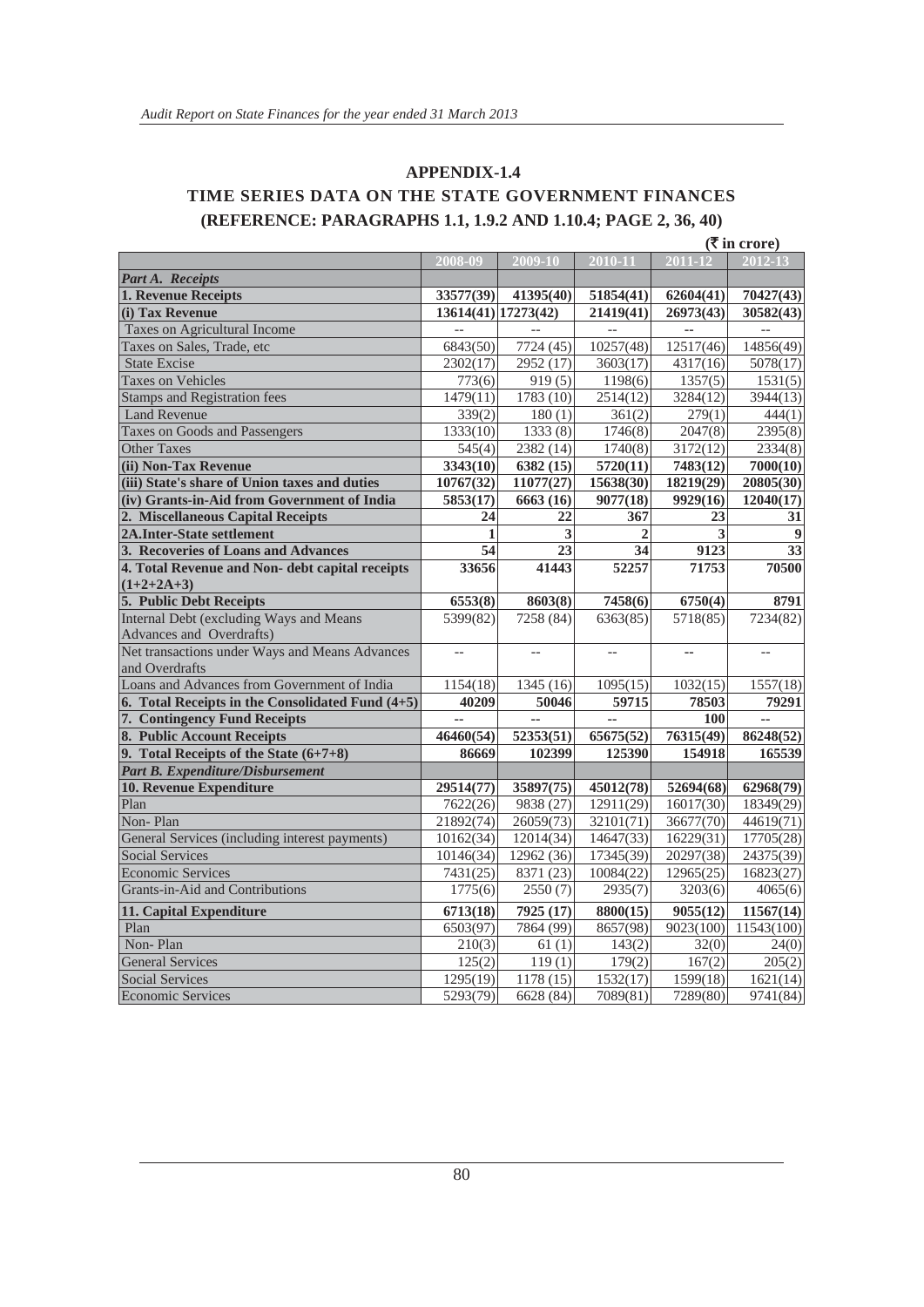|                                                     |                |                          |                          |                          | $(5 \text{ in } \text{core})$ |
|-----------------------------------------------------|----------------|--------------------------|--------------------------|--------------------------|-------------------------------|
|                                                     | 2008-09        | 2009-10                  | 2010-11                  | $\overline{2011-12}$     | 2012-13                       |
| 12. Disbursement of Loans and Advances              | 1861(5)        | 3817 (8)                 |                          | $3715(6)$ 15760(20)      | 5378(7)                       |
| 13. Inter-state settlement                          | 1              | 3                        | 2                        | 4                        |                               |
| 14. Total $(10+11+12+13)$                           | 38089          | 47642                    | 57529                    | 77513                    | 79920                         |
| 15. Repayments of Public Debt                       | 1961           | 2394                     | 2529                     | 3150                     | 3584                          |
| Internal Debt (excluding Ways and Means Advances    | 1516           | 1938                     | 2012                     | 2520                     | 2936                          |
| and Overdrafts)                                     |                |                          |                          |                          |                               |
| Net transactions under Ways and Means Advances      |                |                          | $\overline{\phantom{a}}$ | $\overline{\phantom{a}}$ |                               |
| and Overdraft                                       |                |                          |                          |                          |                               |
| Loans and Advances from Government of India         | 445            | 456                      | 517                      | 630                      | 648                           |
| 16. Appropriation to Contingency Fund               |                |                          |                          | 100                      |                               |
| 17. Total disbursement out of Consolidated Fund     | 40050          | 50036                    | 60058                    | 80763                    | 83504                         |
| $(14+15+16)$                                        |                |                          |                          |                          |                               |
| <b>18. Contingency Fund disbursements</b>           |                |                          |                          |                          |                               |
| 19. Public Account disbursements                    | 45989          | 50872                    | 62344                    | 73279                    | 82736                         |
| 20. Total disbursement by the State $(17+18+19)$    | 86039          | 100908                   | 122402                   | 154042                   | 166240                        |
| <b>Part C. Deficits</b>                             |                |                          |                          |                          |                               |
| 21. Revenue Deficit(-)/Revenue Surplus (+) (1-10)   | 4063           | 5498                     | 6842                     | 9910                     | 7459                          |
| 22. Fiscal Deficit (-)/Fiscal Surplus (+) (4-14)    | $-4433$        | $-6199$                  | $-5272$                  | $-5760$                  | $-9420$                       |
| 23. Primary Deficit(-)/Surplus(+) (22+24)           | $-241$         | $-1745$                  | $-223$                   | $-460$                   | $-3846$                       |
| Part D. Other data                                  |                |                          |                          |                          |                               |
| 24. Interest Payments (included in revenue          | 4192           | 4454                     | 5049                     | 5300                     | 5574                          |
| expenditure)                                        |                |                          |                          |                          |                               |
| 25. Financial Assistance to local bodies etc.       | 1087           | 1434                     | 9117                     | 10830                    | 13487                         |
| 26. Ways and Means Advances/Overdraft availed       |                |                          |                          |                          |                               |
| (days)                                              |                |                          |                          |                          |                               |
| Ways and Means Advances availed (days)              | $\overline{2}$ | $\overline{\phantom{a}}$ | $\overline{a}$           | $\overline{\phantom{a}}$ |                               |
| Overdraft availed (days)                            |                | $\overline{a}$           | $\overline{a}$           | $\overline{\phantom{a}}$ |                               |
| 27. Interest on Ways and Means Advances/ Overdraft  | 0.01/00        | $\overline{a}$           | $\overline{a}$           |                          |                               |
| 28 Gross State Domestic Product (GSDP) <sup>1</sup> | 197276         | 227984                   | 260198                   | 309687                   | 361874                        |
| 29 Outstanding Fiscal liabilities (year end)        | 60432          | 67853                    | 75504                    | 81757                    | 90168                         |
| 30. Outstanding guarantees (year end) (including    | 1930           | 1630                     | 5111                     | 5605                     | 7720                          |
| interest)                                           |                |                          |                          |                          |                               |
| 31. Maximum amount guaranteed (year end)            | 11991          | 11823                    | 8439                     | 11108                    | 14752                         |
| 32. Number of incomplete projects                   | <b>NA</b>      | <b>NA</b>                | <b>NA</b>                | 45                       | $55^2$                        |
| 33. Capital blocked in incomplete projects          | <b>NA</b>      | <b>NA</b>                | <b>NA</b>                | 9356.46                  | $2412.53^2$                   |
| <b>Part E: Fiscal Health Indicators</b>             |                |                          |                          |                          |                               |
| <b>Resource Mobilization</b>                        |                |                          |                          |                          |                               |
| Own Tax revenue/GSDP (per cent)                     | 6.90           | 7.58                     | 8.23                     | 8.71                     | 8.45                          |
| Own Non-Tax Revenue/GSDP (per cent)                 | 1.69           | 2.80                     | 2.20                     | 2.42                     | 1.93                          |
| Central Transfers <sup>3</sup> /GSDP (per cent)     | 8.42           | 7.78                     | 9.50                     | 9.09                     | 9.08                          |
| Revenue Buoyancy with reference to State's own      | 0.70           | 0.87                     | 1.05                     | 0.80                     | 0.93                          |
| taxes                                               |                |                          |                          |                          |                               |

**(**` **in crore)** 

 *NA: Not Available*

**1**

*Revised GSDP figures as communicated by the Government adopted.* **<sup>2</sup>** *Information made available by the concerned Department.*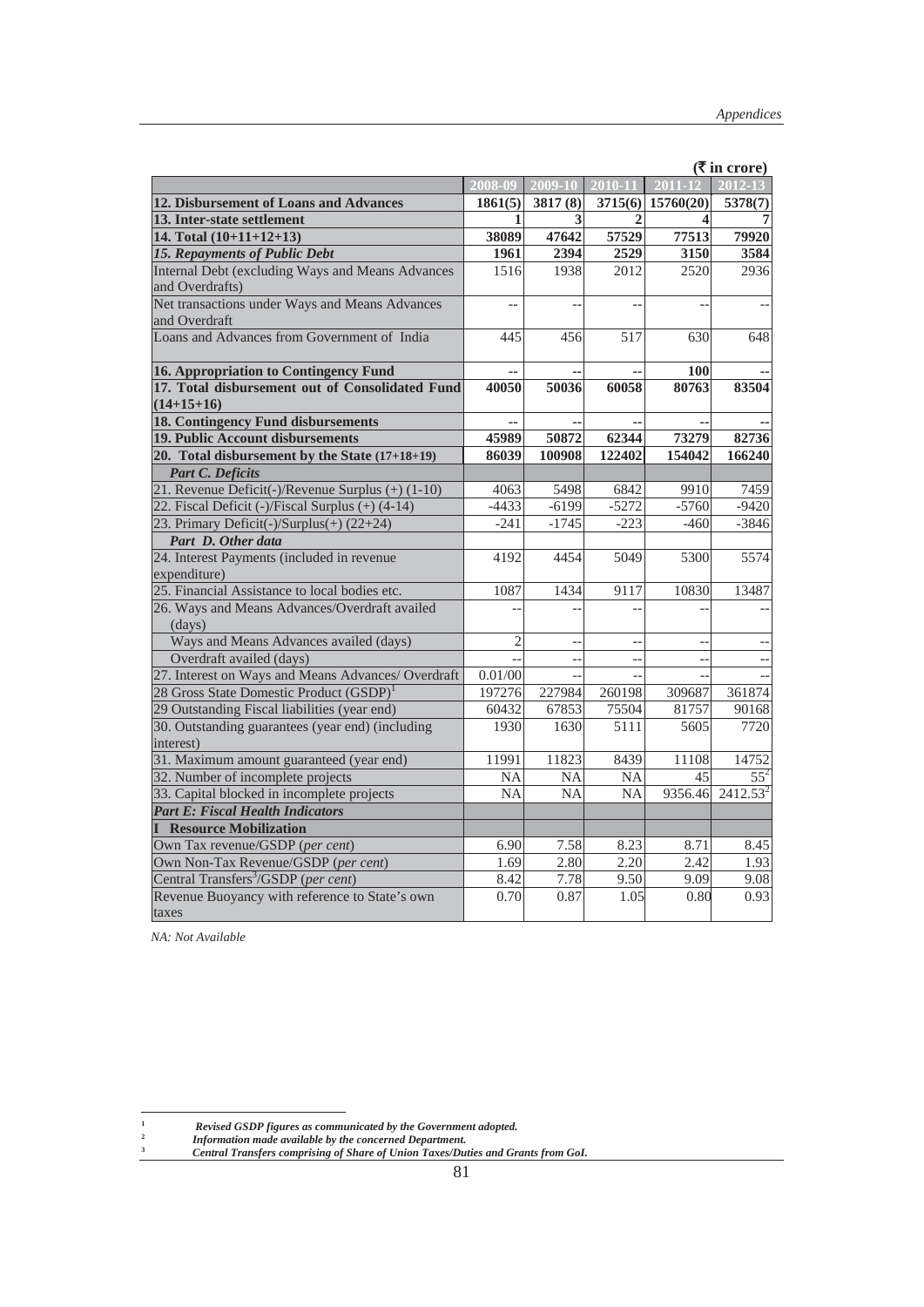|                                                                          |           |           |             |            | $(\bar{\mathbf{\mathsf{I}}})$ in crore) |
|--------------------------------------------------------------------------|-----------|-----------|-------------|------------|-----------------------------------------|
|                                                                          | 2008-09   | 2009-10   | $2010 - 11$ | 2011-12    | 2012-13                                 |
|                                                                          |           |           |             |            |                                         |
| <b>II</b> Expenditure Management                                         |           |           |             |            |                                         |
| Total Expenditure/GSDP (per cent)                                        | 19.31     | 20.90     | 22.11       | 25.03      | 22.09                                   |
| Total Expenditure/Revenue Receipts (per cent)                            | 113.44    | 115.09    | 110.94      | 123.81     | 113.48                                  |
| Revenue Expenditure/Total Expenditure (per cent)                         | 77.49     | 75.35     | 78.24       | 67.98      | 78.79                                   |
| Expenditure on General Services/Total Expenditure                        | 27.08     | 25.56     | 25.81       | 21.16      | 22.47                                   |
| (per cent)                                                               |           |           |             |            |                                         |
| Expenditure on Social Services/Total Expenditure                         | 30.65     | 30.10     | 33.14       | 28.43      | 32.69                                   |
| (per cent)                                                               |           |           |             |            |                                         |
| Expenditure on Economic Services/Total Expenditure                       | 37.61     | 38.98     | 35.93       | 46.28      | 39.75                                   |
| $(\text{per cent})$                                                      |           |           |             |            |                                         |
| Capital Expenditure/Total Expenditure (per cent)                         | 17.62     | 16.63     | 15.30       | 11.68      | 14.47                                   |
| Capital Expenditure on Social and Economic                               | 17.29     | 16.38     | 14.99       | 11.47      | 14.22                                   |
| Services/Total Expenditure (per cent)                                    |           |           |             |            |                                         |
| <b>III</b> Management of Fiscal Imbalances                               |           |           |             |            |                                         |
| Revenue Deficit(-)/Surplus(+)/GSDP                                       | $+2.06$   | $+2.41$   | $+2.63$     | $+3.20$    | $+2.06$                                 |
| Fiscal Deficit(-)/GSDP (per cent)                                        | $-2.25$   | $-2.72$   | $-2.03$     | $-1.86$    | $-2.60$                                 |
| Primary Deficit(-)/Surplus(+)/GSDP                                       | $-0.12$   | $-0.77$   | $-0.09$     | $-0.15$    | $-1.06$                                 |
| Revenue Deficit/Fiscal Deficit                                           | <b>NA</b> | <b>NA</b> | <b>NA</b>   | <b>NA</b>  | <b>NA</b>                               |
| Primary Revenue Balance/GSDP (per cent)                                  | 12.84     | 13.79     | 15.36       | 15.30      | 15.86                                   |
| <b>IV Management of Fiscal Liabilities</b>                               |           |           |             |            |                                         |
| <b>Fiscal Liabilities/GSDP</b>                                           | 30.63     | 29.76     | 29.02       | 26.40      | 24.92                                   |
| <b>Fiscal Liabilities/RR</b>                                             | 179.98    | 163.92    | 145.61      | 130.59     | 128.03                                  |
| Primary Deficit vis-a-vis Quantum Spread                                 | $(+)3764$ | $(+)2117$ | $(+)8333$   | $(+)10390$ | $(+)4632$                               |
| Debt Redemption (Principal +Interest)/ Total Debt                        | 0.95      | 0.84      | 0.87        | 0.95       | 0.86                                    |
| Receipts (Ratio)                                                         |           |           |             |            |                                         |
| <b>V</b> Other Fiscal Health Indicators                                  |           |           |             |            |                                         |
| Return on Investment ( $\overline{\tau}$ in crore and <i>per cent</i> in | 69.05     | 49.75     | 32.20       | 37.98      | 18.38                                   |
| bracket)                                                                 | (0.72)    | (0.43)    | (0.26)      | (0.29)     | (0.13)                                  |
| <b>Balance from Current Revenue</b>                                      | 6846      | 10206     | 12313       | 18112      | 14101                                   |
| $(\overline{\mathbf{\overline{z}}}$ in crore)                            |           |           |             |            |                                         |
| <b>Financial Assets/Liabilities</b>                                      | 1.01      | 0.91      | 0.82        | 0.72       | 0.67                                    |

*Figures in brackets represent percentages (rounded) to total of each sub-heading*

 *Explanatory Notes for Appendices 1.4 and 1.5*

- *1*. *The abridged accounts in the foregoing statements have to be read with comments and explanations in the Finance Accounts. Government accounts being mainly on cash basis the deficit on Government account as shown in Appendix 1.5 indicates the position on cash basis as opposed to accrual basis in commercial accounting. Consequently items payable or receivable or items like depreciation or variation in stock figures etc. do not figure in the accounts. Suspense and Miscellaneous balances include cheques issued but not paid payments made on behalf of the State and other pending settlements etc.*
- 2. At the close of March 2013 accounts, there remained a difference of  $\bar{\tau}$  17.43 crore (Debit) between the figures *of`*` *262.75 crore (Credit) reflected in accounts and those intimated by RBI* ` *280.18 crore (Debit) under "Deposits with Reserve Bank". After close of May 2013 accounts, the net difference to be reconciled was*  ` *18.36 crore (Debit). The difference under Deposits with Reserve Bank is due to misreporting of transactions by Agency Bank to RBI and Treasury Officers in the accounts.*

*3. NA-Not Applicable as the State has maintained Revenue Surplus since 2004-05 to the current year.*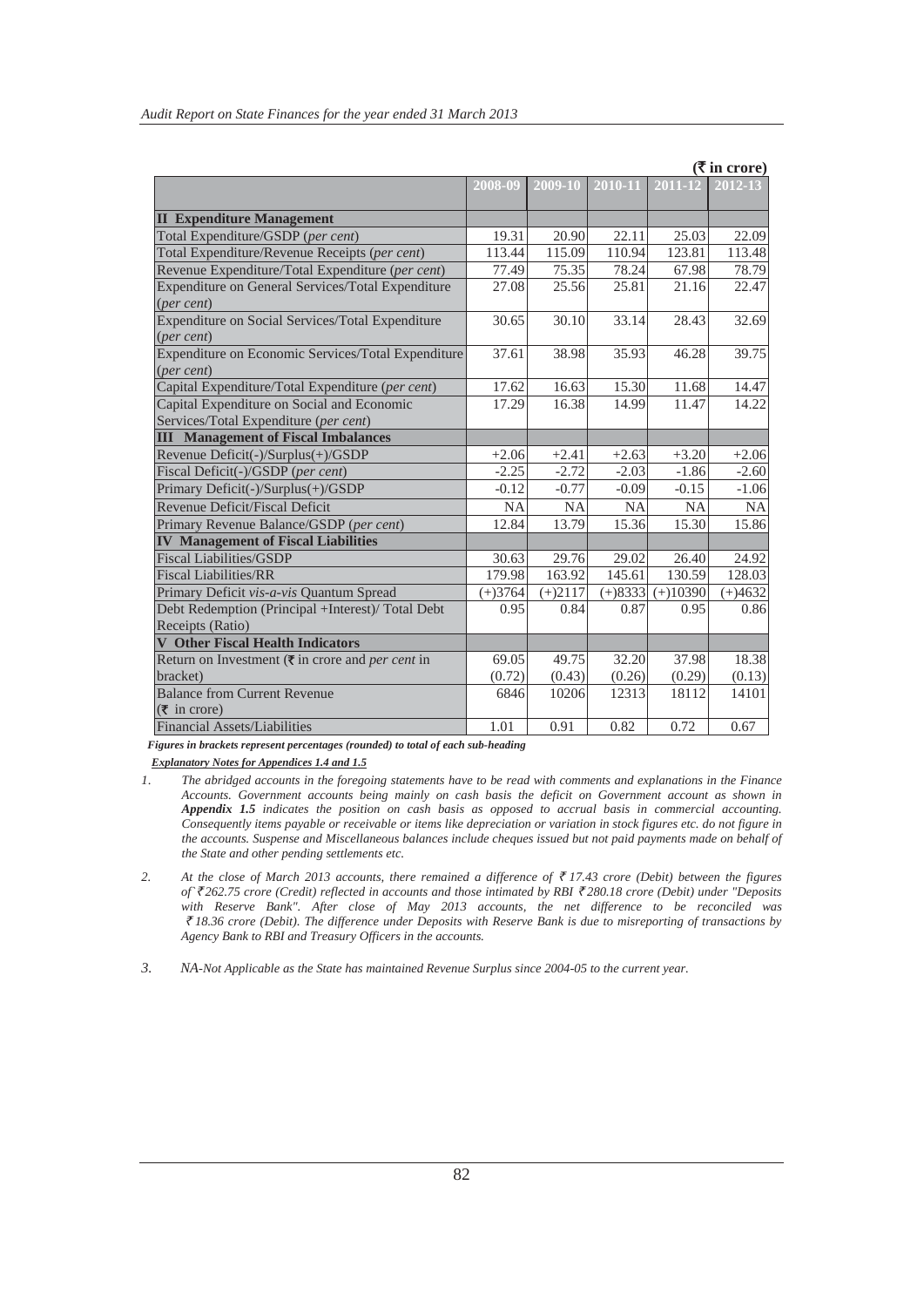#### **APPENDIX-1.5**

#### **PART A**

#### **ABSTRACT OF RECEIPTS AND DISBURSEMENTS FOR THE YEAR 2012-13 (REFERENCE: PARAGRAPH 1.1.1, PAGE 2)**

|              |   |                                                                |          |                           |                                                                                                  |                  |                   | $(\bar{\bar{\mathbf{x}}}$ in crore) |
|--------------|---|----------------------------------------------------------------|----------|---------------------------|--------------------------------------------------------------------------------------------------|------------------|-------------------|-------------------------------------|
|              |   | <b>Receipts</b>                                                |          |                           | <b>Disbursements</b>                                                                             |                  |                   |                                     |
|              |   |                                                                |          |                           |                                                                                                  | $2012 - 13$      |                   |                                     |
| 2011-12      |   |                                                                | 2012-13  | 2011-12                   |                                                                                                  | <u> Von-plan</u> | Plan              | <b>Total</b>                        |
|              |   |                                                                |          | <b>Section-A: Revenue</b> |                                                                                                  |                  |                   |                                     |
| $62604.07$ I |   | <b>Revenue Receipts</b>                                        | 70427.28 |                           | 52693.71 Revenue Expenditure                                                                     |                  | 44619.20 18349.33 | 62968.53                            |
| 26973.44     |   | Tax Revenue                                                    | 30581.70 |                           | 16228.64 General Services                                                                        | 17613.11         | 92.03             | 17705.14                            |
|              |   |                                                                |          |                           | 20296.94 Social Services                                                                         | 12686.85         | 11688.62          | 24375.47                            |
| 7482.73      |   | - Non-Tax Revenue                                              | 7000.22  |                           | 9808.89-Education, Sports, Art<br>and Culture                                                    | 8134.29          | 2762.13           | 10896.42                            |
|              |   |                                                                |          |                           | 2431.38-Health and Family<br>Welfare                                                             | 2014.77          | 1113.45           | 3128.22                             |
| 18219.13     |   | -State's Share of Union<br>Taxes                               | 20805.16 |                           | 1803.83-Water Supply, Sanitation<br>Housing and Urban<br>Development                             | 910.41           | 1831.08           | 2741.49                             |
| 2113.47      |   | -Non Plan Grants                                               | 332.93   |                           | 92.48- Information and<br>Broadcasting                                                           | 143.38           | 5.87              | 149.25                              |
|              |   |                                                                |          |                           | 1809.68-Welfare of Scheduled<br><b>Castes, Scheduled Tribes</b><br>and Other Backward<br>Classes | 357.92           | 1920.01           | 2277.93                             |
| 4215.28      |   | -Grants for State Plan<br>Schemes                              | 7099.43  |                           | 167.60-Labour and Labour<br>Welfare                                                              | 135.77           | 53.95             | 189.72                              |
|              |   |                                                                |          |                           | 4151.89-Social Welfare and<br>Nutrition                                                          | 899.64           | 4002.13           | 4901.77                             |
| 3600.02      |   | -Grants for Central and<br>Centrally Sponsored Plan<br>Schemes | 4607.84  |                           | $31.19$ -Others                                                                                  | 90.67            |                   | 90.67                               |
|              |   |                                                                |          |                           | 12964.91 Economic Services                                                                       | 11019.66         | 5803.69           | 16823.35                            |
|              |   |                                                                |          |                           | 5029.90-Agriculture and Allied<br><b>Activities</b>                                              | 3778.15          | 2242.93           | 6021.08                             |
|              |   |                                                                |          |                           | 2922.22-Rural Development                                                                        | 1156.29          | 2583.99           | 3740.28                             |
|              |   |                                                                |          |                           | 654.09-Irrigation and Flood<br>Control                                                           | 514.91           | 205.21            | 720.12                              |
|              |   |                                                                |          |                           | 2070.86 - Energy                                                                                 | 2441.61          | 358.00            | 2799.61                             |
|              |   |                                                                |          |                           | 1207.50-Industries and Minerals                                                                  | 1781.25          | 279.32            | 2060.57                             |
|              |   |                                                                |          |                           | 891.88-Transport                                                                                 | 1277.74          | 0.07              | 1277.81                             |
|              |   |                                                                |          |                           | 46.84-Science, Technology and<br>Environment                                                     | 5.55             | 57.78             | 63.33                               |
|              |   |                                                                |          |                           | 141.62-General Economic<br>Services                                                              | 64.16            | 76.39             | 140.55                              |
|              |   |                                                                |          |                           | 3203.22 Grants-in-aid and<br><b>Contributions</b>                                                | 3299.57          | 765.00            | 4064.57                             |
|              | П | <b>Revenue Deficit carried</b><br>over to Section B            |          |                           | 9910.36 Revenue Surplus carried<br>over to Section B                                             |                  |                   | 7458.75                             |
| 62604.07     |   | Total                                                          | 70427.28 | 62604.07 Total            |                                                                                                  |                  |                   | 70427.28                            |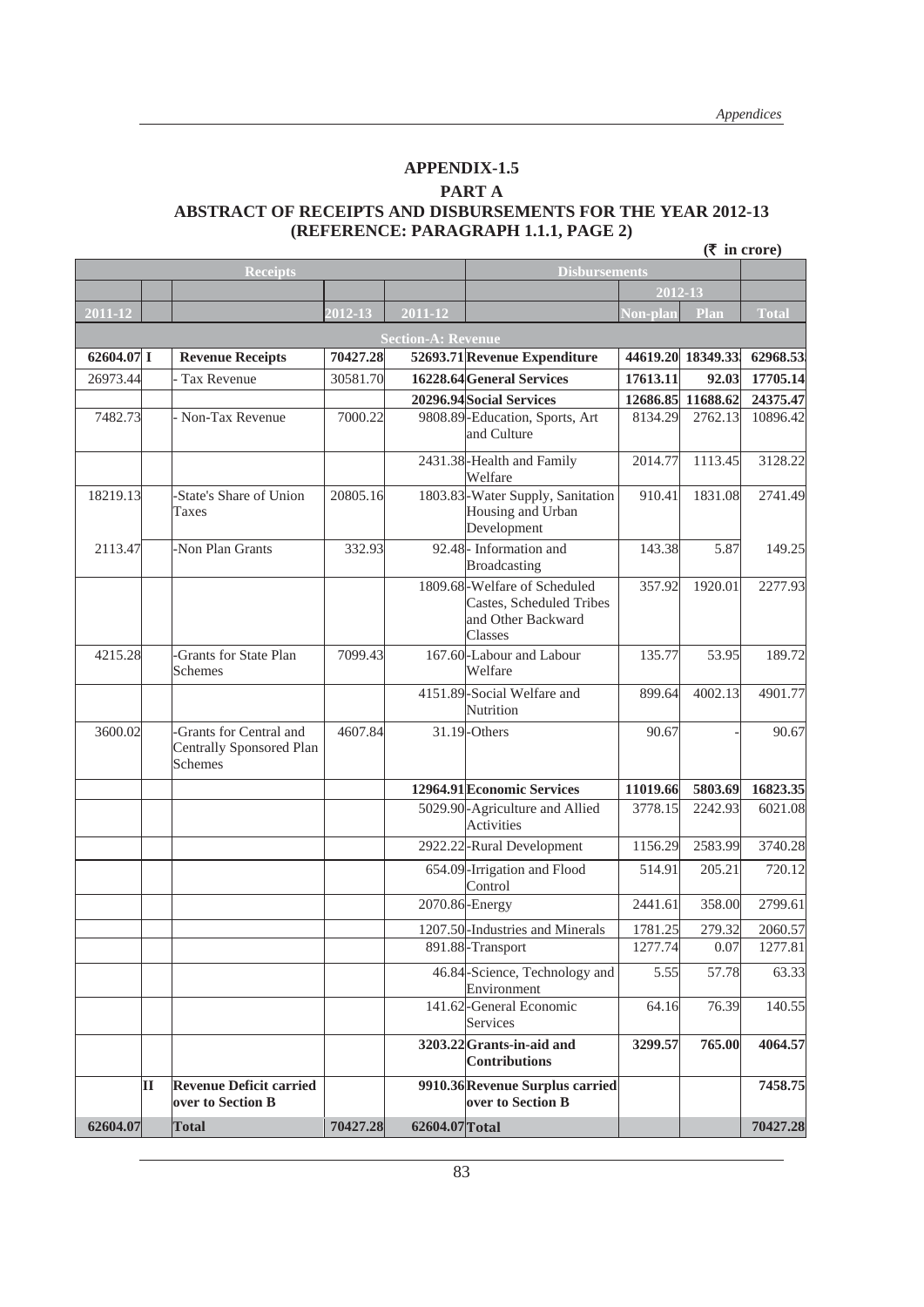|                       |    |                                                                                                                                 |         | <b>Section B</b>                                                                         |         |                   |                   |
|-----------------------|----|---------------------------------------------------------------------------------------------------------------------------------|---------|------------------------------------------------------------------------------------------|---------|-------------------|-------------------|
| 6900.44 III           |    | <b>Opening Cash</b><br><b>Balance including</b><br>Permanent<br><b>Advances and</b><br><b>Cash Balance</b><br><b>Investment</b> | 7775.88 | <b>Opening Overdraft</b><br>from RBI                                                     |         |                   |                   |
| $22.65$ <sup>IV</sup> |    | <b>Miscellaneous</b><br><b>Capital Receipts</b>                                                                                 | 31.45   | 9055.16 Capital Outlay                                                                   | 23.91   | 11542.98          | 11566.89          |
|                       |    |                                                                                                                                 |         | 167.16 General Services                                                                  | 4.73    | 200.16            | 204.89            |
|                       |    |                                                                                                                                 |         | 1599.12 Social Services                                                                  | 9.68    | 1611.31           | 1620.99           |
|                       |    |                                                                                                                                 |         | 171.72-Education, Sports, Art<br>and Culture                                             |         | 147.02            | 147.02            |
|                       |    |                                                                                                                                 |         | 141.57-Health and Family<br>Welfare                                                      | 3.49    | 173.31            | 176.80            |
|                       |    |                                                                                                                                 |         | 743.38-Water Supply,<br>Sanitation, Housing and<br><b>Urban Development</b>              |         | 827.32            | 827.32            |
|                       |    |                                                                                                                                 |         | - Information and<br><b>Broadcasting</b>                                                 |         |                   |                   |
|                       |    |                                                                                                                                 |         | 420.74-Welfare of Scheduled<br>Castes, Scheduled Tribes<br>and Other Backward<br>Classes |         | 440.60            | 440.60            |
|                       |    |                                                                                                                                 |         | 107.28-Social Welfare and<br>Nutrition                                                   | 6.19    | 2.26              | 8.45              |
|                       |    |                                                                                                                                 |         | 14.43-Other Social Services                                                              |         | 20.80             | 20.80             |
|                       |    |                                                                                                                                 |         | 7288.88 Economic Services<br>127.48-Agriculture and Allied                               | 9.50    | 9731.51<br>345.60 | 9741.01<br>345.60 |
|                       |    |                                                                                                                                 |         | <b>Activities</b>                                                                        |         |                   |                   |
|                       |    |                                                                                                                                 |         | 974.37-Rural Development                                                                 |         | 1451.76           | 1451.76           |
|                       |    |                                                                                                                                 |         | 3317.73-Irrigation and Flood<br>control                                                  |         | 4268.95           | 4268.95           |
|                       |    |                                                                                                                                 |         | 1025.83-Energy                                                                           |         | 1226.49           | 1226.49           |
|                       |    |                                                                                                                                 |         | 39.19-Industries and Minerals                                                            | 9.50    | 203.97            | 213.47            |
|                       |    |                                                                                                                                 |         | 1728.41-Transport                                                                        |         | 2115.75           | 2115.75           |
|                       |    |                                                                                                                                 |         | 3.85-Science, Technology and<br>Environment                                              |         | 29.00             | 29.00             |
|                       |    |                                                                                                                                 |         | 72.02-General Economic<br>Services                                                       |         | 89.99             | 89.99             |
| 9122.56               | V  | <b>Recoveries of</b><br><b>Loans</b> and<br><b>Advances</b>                                                                     | 32.53   | 15760.56 Loans and Advances<br>disbursed                                                 | 3842.13 | 1536.12           | 5378.25           |
| 9084.67               |    | -From Power<br>Projects                                                                                                         |         | 15100.22-For Power Projects                                                              | 3770.64 | 786.63            | 4557.27           |
|                       |    |                                                                                                                                 |         | -For Agriculture and<br><b>Allied Activities</b>                                         |         |                   | 310.33            |
|                       |    |                                                                                                                                 |         | -For Industries and<br>Minerals                                                          |         |                   | 336.08            |
| $-0.10$               |    | -From Government<br>Servants                                                                                                    | 0.17    | 0.04-To Government Servants                                                              | 0.01    |                   | 0.01              |
| 37.99                 |    | -From Others                                                                                                                    | 32.36   | 660.30-To Others                                                                         | 71.48   | 749.49            | 174.56            |
| 2.65                  | VI | Inter-State<br><b>Settlement</b>                                                                                                | 9.14    | 3.70 Inter-State Settlement                                                              |         |                   | 7.02              |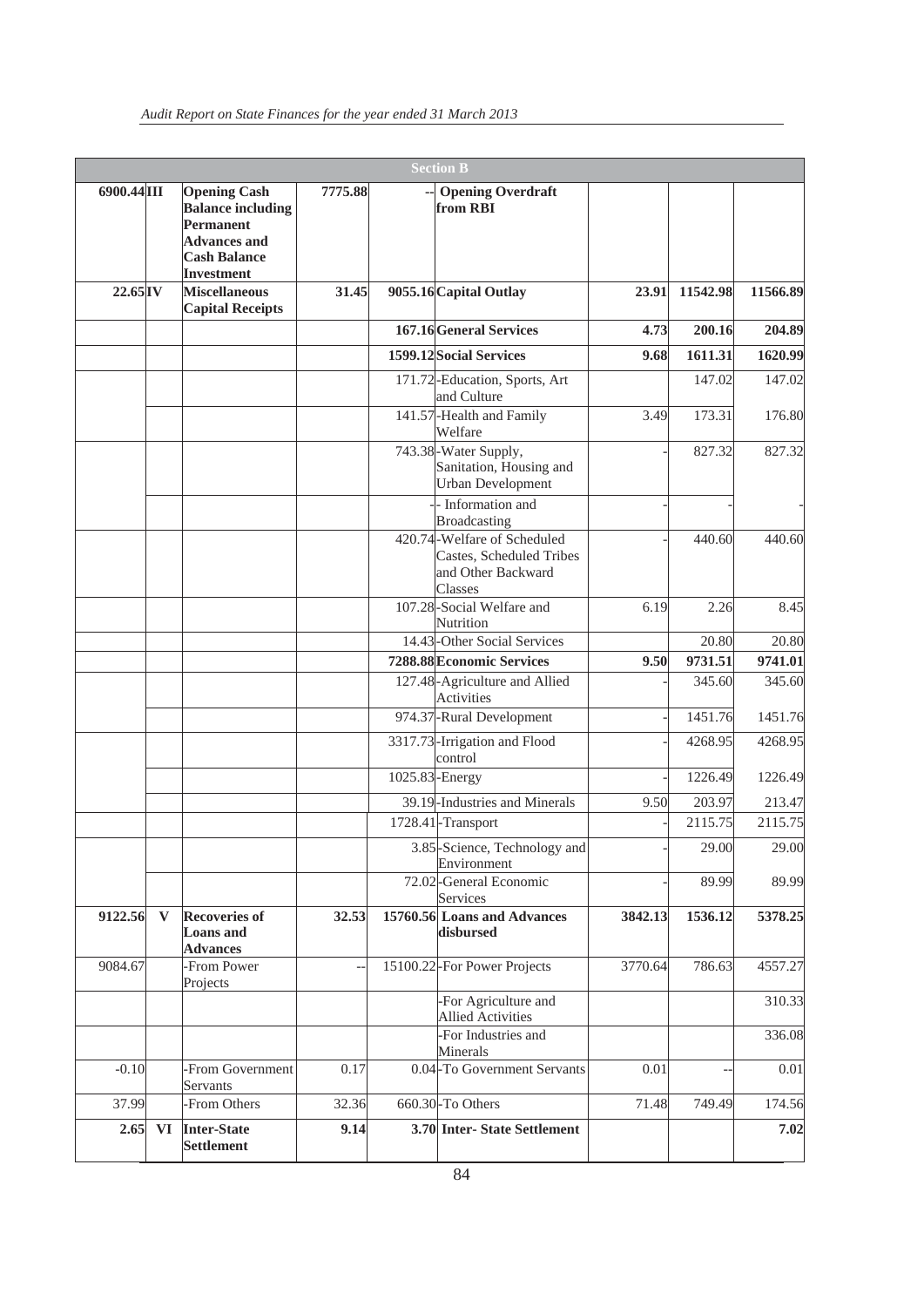|           |                         | 9910.36 VII Revenue Surplus                                                 | 7458.75  |                     | <b>Revenue Deficit brought</b>                                                                              |              |
|-----------|-------------------------|-----------------------------------------------------------------------------|----------|---------------------|-------------------------------------------------------------------------------------------------------------|--------------|
|           |                         | brought down                                                                |          |                     | down                                                                                                        |              |
|           |                         | 6750.25 VIII Public Debt<br>Receipt                                         | 8791.16  |                     | 3149.79 Repayment of Public<br><b>Debt</b>                                                                  | 3583.94      |
| 5717.65   |                         | -Internal Debt<br>other than Ways<br>and Means<br>Advances and<br>Overdraft | 7233.85  |                     | 2520.28-Internal Debt other than<br>Ways and Means<br>Advances and Overdraft                                | 2935.53      |
|           |                         | Net<br>transactions<br>under Ways and<br>Means Advances<br>Net transactions |          |                     | -- Net transactions under<br>Ways and Means<br><b>Advances</b>                                              |              |
| 1032.60   |                         | under Overdraft<br>-Loans and<br>Advances from<br>Central<br>Government     | 1557.31  |                     | 629.51-Repayment of Loans<br>and Advances to Central<br>Government                                          | 648.41       |
|           | $\mathbf{I} \mathbf{X}$ | Appropriation to<br>the Contingency<br><b>Fund</b>                          |          |                     | 100.00 Appropriation to the<br><b>Contingency Fund</b>                                                      |              |
| 100.00    | $\mathbf X$             | <b>Amount</b><br>transferred to<br>Contingency<br>Fund                      |          |                     | -- Expenditure from<br><b>Contingency Fund</b>                                                              |              |
| 76315.22  | XI                      | <b>Public Account</b><br><b>Receipts</b>                                    | 86247.57 |                     | 73279.04 Public Account<br><b>Disbursements</b>                                                             | 82735.57     |
| 2033.07   |                         | -Small Savings and<br>Provident Funds                                       | 2319.03  |                     | 1335.10-Small Savings and<br>Provident Funds                                                                | 1481.96      |
| 1534.55   |                         | Reserve Funds                                                               | 2441.27  |                     | 342.74-Reserve Funds                                                                                        | 421.48       |
| 50619.85  |                         | -Suspense and<br>Miscellaneous                                              | 59818.65 |                     | 50648.06-Suspense and<br>Miscellaneous                                                                      | 59911.79     |
| 12256.15  |                         | -Remittances                                                                | 15167.15 |                     | 11865.16-Remittances                                                                                        | 14766.89     |
| 9871.60   |                         | -Deposits and<br>Advances                                                   | 6501.47  |                     | 9087.98-Deposits and Advances                                                                               | 6153.45      |
|           | XII                     | <b>Closing Overdraft</b><br>from<br><b>Reserve</b><br><b>Bank of India</b>  |          |                     | 7775.88 Cash Balance at the end<br>of the year<br>2.61 - Cash in Treasuries and<br><b>Local Remittances</b> | 7074.81      |
|           |                         |                                                                             |          |                     |                                                                                                             |              |
|           |                         |                                                                             |          |                     | 692.55-Deposits with Reserve<br><b>Bank</b>                                                                 | $(-)262.754$ |
|           |                         |                                                                             |          |                     | 3.29-Departmental Cash<br>Balance including<br>Permanent Advances                                           | 133.05       |
|           |                         |                                                                             |          |                     | 7077.43-Cash Balance Investment<br>and Investment of<br><b>Earmarked Funds</b>                              | 7204.51      |
| 171728.20 |                         | <b>Total</b>                                                                |          | 180773.76 171728.20 | <b>Total</b>                                                                                                | 180773.76    |

 *At the close of March 2013 accounts, there remained a difference of* ` *17.43 crore (Debit) between the figures of`*` *262.75 crore (Credit) reflected in accounts and those intimated by RBI ₹280.18 crore (Debit) under "Deposits with Reserve Bank". After close of May 2013 accounts, the net difference to be reconciled was* ` *18.36 crore (Debit). The difference under Deposits with Reserve Bank is due to misreporting of transactions by Agency Bank to RBI and Treasury Officers in the accounts.*

4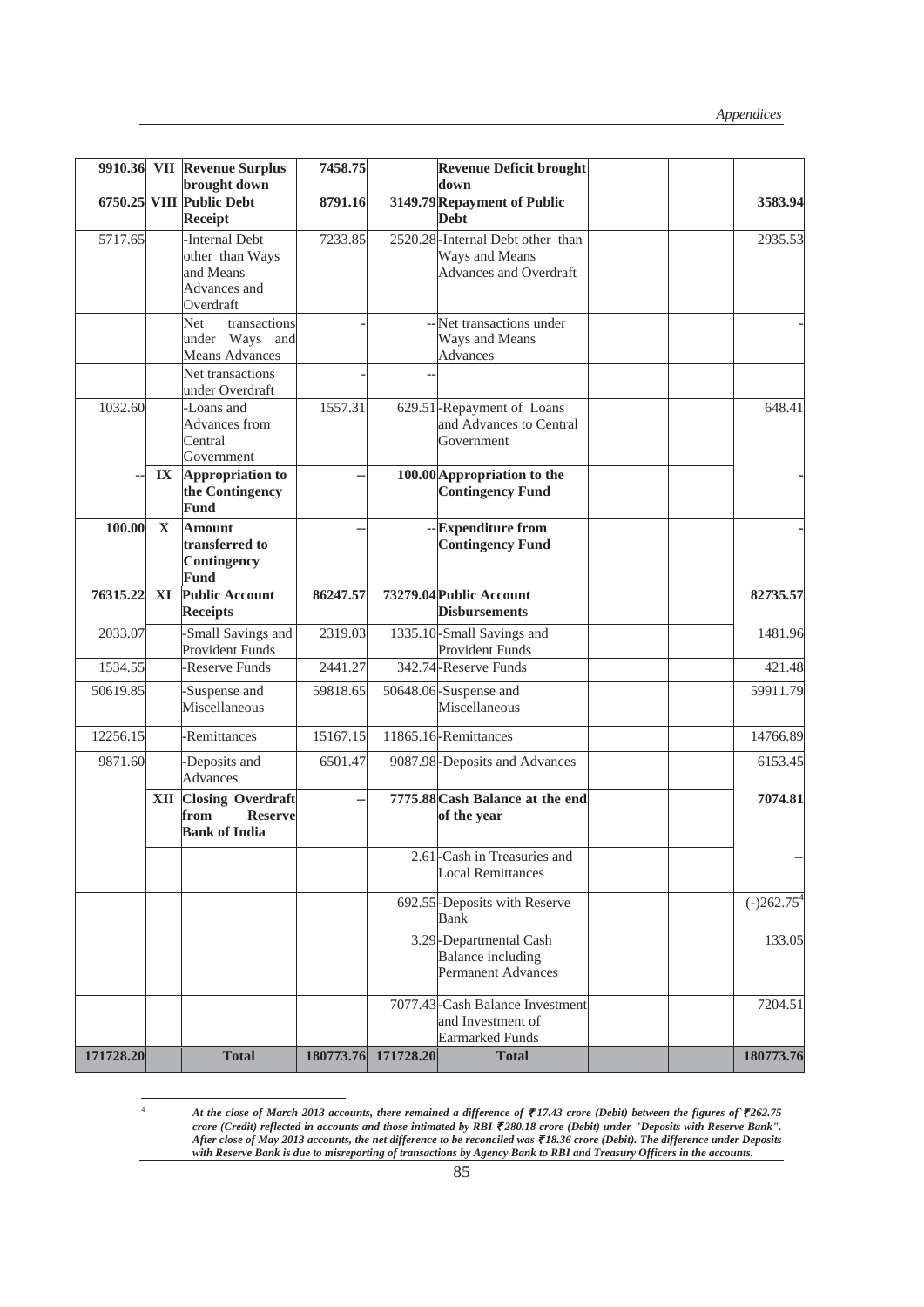#### **APPENDIX-1.5 CONTD… PART B (CONCLUDED) SUMMARISED FINANCIAL POSITION OF THE GOVERNMENT OF MADHYA PRADESH AS ON 31 MARCH 2013 (REFERENCE: PARAGRAPH 1.9.1, PAGE 35)**

|                  |                                                                | $(\overline{\mathbf{\mathsf{F}}}$ in crore) |
|------------------|----------------------------------------------------------------|---------------------------------------------|
| As on 31.03.2012 | <b>Liabilities</b>                                             | As on 31.03.2013                            |
| 50011.01         | <b>Internal Debt -</b>                                         | 54309.33                                    |
| 28043.60         | Market Loans bearing interest                                  | 31406.58                                    |
| 0.38             | Market Loans not bearing interest                              | 0.43                                        |
| 105.48           | Loans from Life Insurance Corporation of India                 | 94.37                                       |
| 5780.53          | Loans from other Institutions                                  | 6001.52                                     |
| 16081.02         | Special Securities issued to NSS Fund of Central<br>Government | 16806.00                                    |
| Nil              | Ways and Means Advances (including interest paid)              | Nil                                         |
| Nil              | Overdrafts from Reserve Bank of India                          | <b>Nil</b>                                  |
| 11358.91         | <b>Loans and Advances from Central Government -</b>            | 12267.81                                    |
| 1.88             | Pre 1984-85 Loans                                              | 1.88                                        |
| 53.87            | Non-Plan Loans                                                 | 50.17                                       |
| 11303.16         | Loans for State Plan Schemes                                   | 12215.76                                    |
| $\overline{a}$   | Loans for Central Plan Schemes                                 |                                             |
| $-$              | Loans for Centrally Sponsored Plan Schemes                     |                                             |
| 200.00           | <b>Contingency Fund</b>                                        | 200.00                                      |
| 9916.31          | <b>Small Savings, Provident Funds etc.</b>                     | 10752.33                                    |
| 7300.27          | <b>Deposits</b>                                                | 7649.77                                     |
| 3567.37          | <b>Reserve Funds</b>                                           | 5587.16                                     |
| 166.06           | <b>Suspense and Miscellaneous balances</b>                     | 87.81                                       |
| 680.39           | <b>Remittance Balance</b>                                      | 1080.65                                     |
| 83200.32         | <b>Total</b>                                                   | 91934.86                                    |
|                  | <b>Assets</b>                                                  |                                             |
| 76917.21         | <b>Gross Capital Outlay on Fixed Assets -</b>                  | 88452.66                                    |
| 13183.59         | Investments in shares of Companies, Corporations etc.          | 14656.50                                    |
| 63733.62         | Other Capital Outlay                                           | 73796.16                                    |
| 21742.39         | <b>Loans and Advances -</b>                                    | 27088.10                                    |
| 17359.84         | Loans for Power Projects                                       | 21917.11                                    |
| 4353.52          | Other Development Loans                                        | 5142.12                                     |
| 29.03            | Loans to Government servants and Miscellaneous loans           | 28.87                                       |
| 11.00            | <b>Advances</b>                                                | 12.49                                       |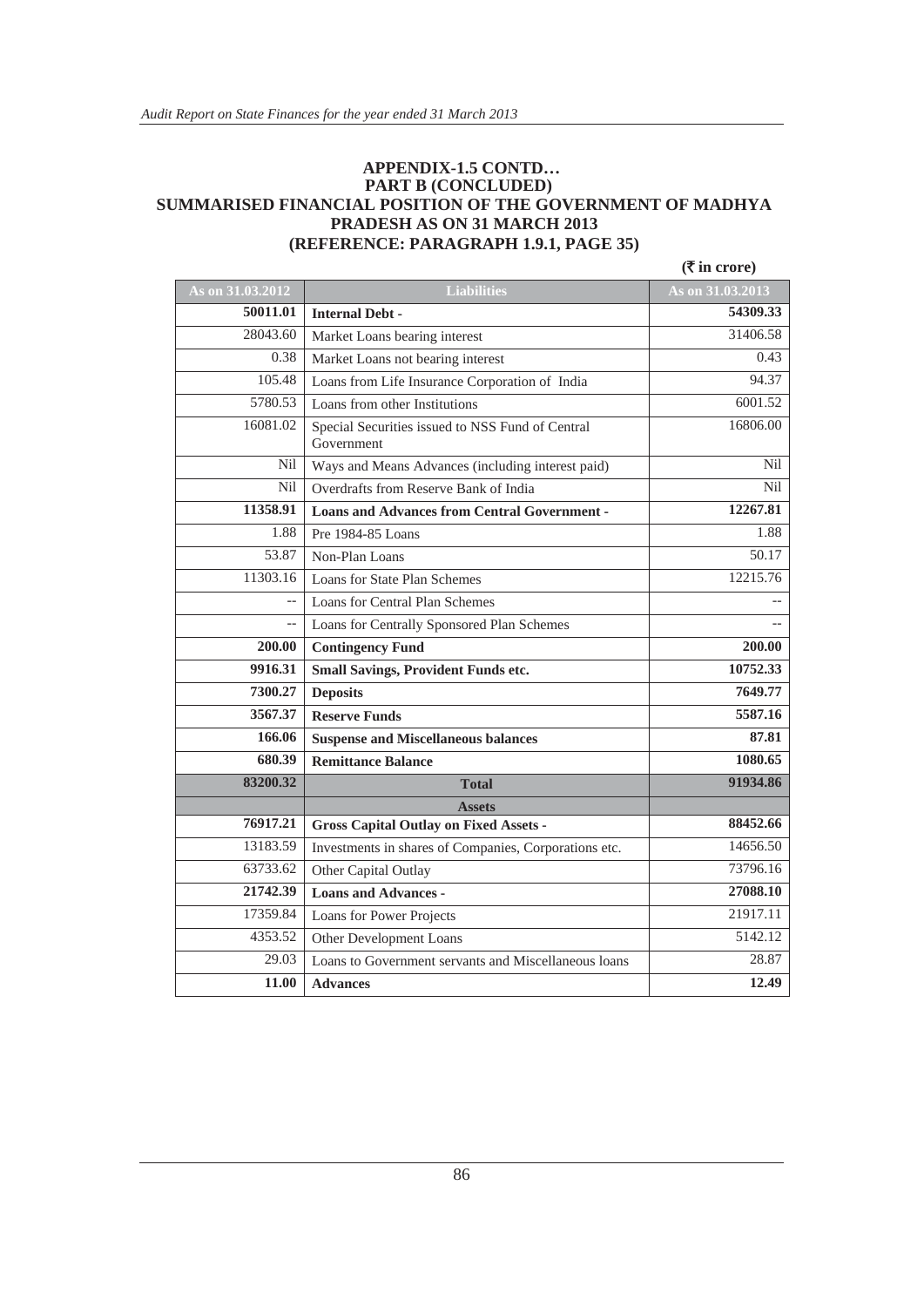|                     |                                                           | $\mathbf{u}$ in croic) |
|---------------------|-----------------------------------------------------------|------------------------|
| As on 31.03.2012    | <b>Assets</b>                                             | As on 31.03.2013       |
| --                  | <b>Remittance Balances</b>                                |                        |
| 7775.88             | $Cash -$                                                  | 7074.81                |
| 2.61                | Cash in Treasuries and Local Remittances                  |                        |
| 692.55              | Deposits with Reserve Bank                                | $(-)262.75^5$          |
| 3.29                | Departmental Cash Balance including Permanent<br>Advances | 133.05                 |
| 6680.13             | <b>Cash Balance Investments</b>                           | 6806.45                |
| 397.30              | <b>Reserve Fund Investments</b>                           | 398.06                 |
| $-23246.16^{\circ}$ | <b>Deficit on Government Account -</b>                    | $-30693.20$            |
| $-9910.36$          | (i) Less Revenue Surplus of the current year              | $-7458.75$             |
| 1.05                | (a) Inter-State Settlement                                | $-2.14$                |
| 2.68                | (b) Amount closed to Government account                   | 14.89                  |
| $-1.11$             | (c) Proforma adjustment during the year                   | $-1.04$                |
| 100.00              | (d) Contingency Fund                                      |                        |
| -13438.42           | Accumulated deficit at the beginning of the year          | $-23246.16$            |
| 83200.32            | <b>Total</b>                                              | 91934.86               |

**(**` **in crore)**

5

*At the close of March 2013 accounts, there remained a difference of ₹17.43 crore (Debit) between the figures of ₹262.75 crore (Credit) reflected in accounts and those intimated by RBI ₹280.18 crore (Debit) under "Deposits with Reserve Bank". After close of May 2013 accounts, the net difference to be reconciled was* ` *18.36 crore (Debit). The difference under Deposits with Reserve Bank is due to misreporting of transactions by Agency Bank to RBI and Treasury Officers in the accounts. Differs from figures in Statement no.1 of Finance Accounts due to rounding off* ` *0.01 crore in Remittance Balances and* ` *0.01 crore in Suspense and Miscellaneous Balances.*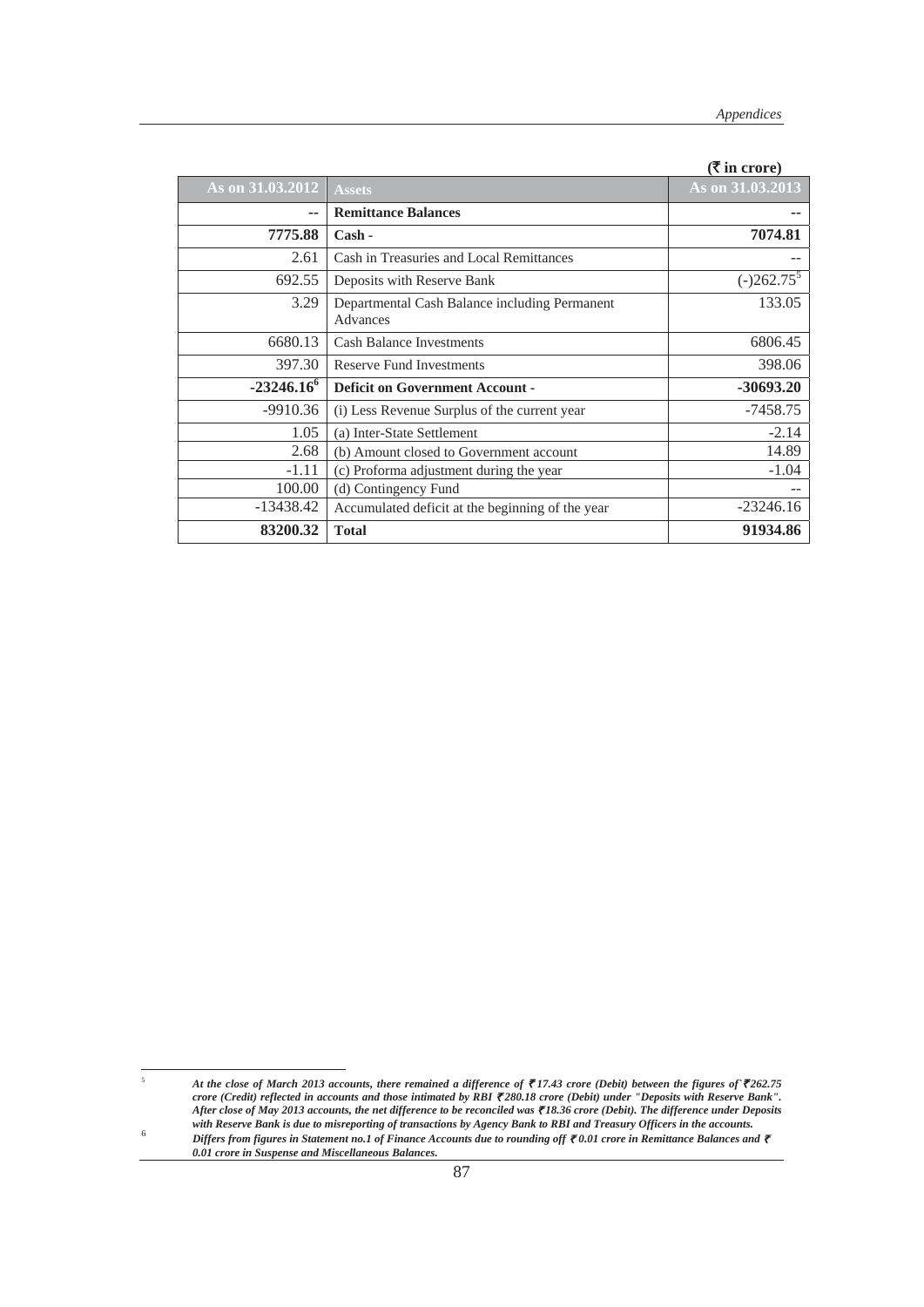#### **DETAILS OF SCHEMES IN WHICH EXPENDITURE WAS LESS THAN THE PRESCRIBED PERCENTAGE IN GENDER BUDGET 2012-13**

#### **(REFERENCE: PARAGRAPH 1.1.4; PAGE 6)**

**(**` **in crore)**

| <b>Scheme</b>               | <b>Outlay</b> | <b>Expenditure</b> | Percentage | <b>Reasons for non-</b>         |
|-----------------------------|---------------|--------------------|------------|---------------------------------|
|                             |               |                    |            | utilisation of outlay           |
| <b>CATEGORY 1</b>           |               |                    |            |                                 |
| Security and                | 2.20          | 0.94               | 43         | Non-receipt of                  |
| assistance centres          |               |                    |            | proposal of grants for          |
| for women against           |               |                    |            | operation of shelter            |
| domestic violence           |               |                    |            | home and consulting             |
| (Usha Kiran)                |               |                    |            | centres                         |
| Schemes under               | 0.75          | 0.39               | 52         | Non-organization of             |
| <b>Women Welfare</b>        |               |                    |            | international women             |
| Funds                       |               |                    |            | day on 8 March                  |
| Indira Gandhi               | 21.98         | 15.25              | 69         | Non-availability of             |
| <b>Mother Assistance</b>    |               |                    |            | beneficiaries                   |
| Scheme (IGMSY)              |               |                    |            |                                 |
| <b>CATEGORY 2</b>           |               |                    |            |                                 |
| Atal Bal Arogya             | 25.28         | 8.91               | 35         | Non-submission of               |
| Mission                     |               |                    |            | work plan by the                |
|                             |               |                    |            | <b>Districts</b>                |
| Construction of             | 100.00        | Nil                | Nil        | Delayed receipt of              |
| Anganwadi Centres           |               |                    |            | funds from the 13 <sup>th</sup> |
|                             |               |                    |            | <b>Finance Commission</b>       |
| Construction of             | 0.50          | Nil                | Nil        | Non-receipt of                  |
| <b>Building Directorate</b> |               |                    |            | sanction of                     |
|                             |               |                    |            | competent financial             |
|                             |               |                    |            | committee                       |
| <b>Integrated Child</b>     | 30.05         | 14.63              | 49         | Non-receipt of                  |
| <b>Protection Schemes</b>   |               |                    |            | Central share                   |
| Maintenance of              | 5.00          | 1.49               | 30         | Non-drawal of the               |
| building of women           |               |                    |            | funds by the districts          |
| and child                   |               |                    |            |                                 |
| Development                 |               |                    |            |                                 |
| Probation unit              | 1.56          | 0.45               | 29         | Posts remaining                 |
|                             |               |                    |            | vacant                          |
| Construction of             | 50.00         | Nil                | Nil        | Non-completion of               |
| Anganwadi centres           |               |                    |            | tender process                  |
| by pre-feb technic          |               |                    |            |                                 |
| under NABARD                |               |                    |            |                                 |

*(Source: Information made available by the Finance Department)*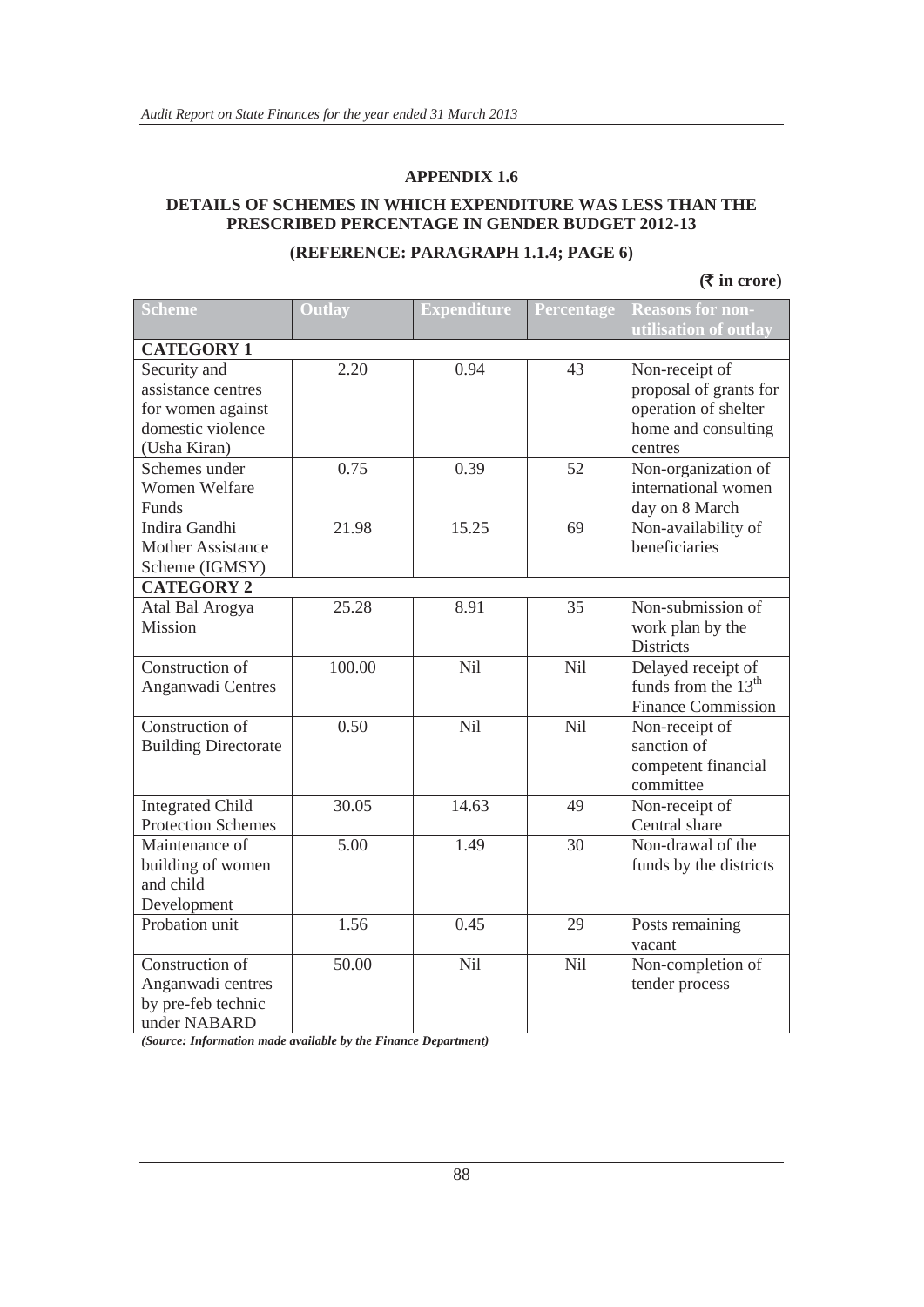#### **APPENDIX-1.7**

#### **DETAILS OF SUBSIDIES PAYMENT DURING 2011-12 AND 2012-13 (REFERENCE: PARAGRAPH 1.6.4, PAGE 25)**

|                  |                                                      |                                                                                                      |                           |                                                  |              |                          |                                                               | $(\overline{\tau}$ in crore) |
|------------------|------------------------------------------------------|------------------------------------------------------------------------------------------------------|---------------------------|--------------------------------------------------|--------------|--------------------------|---------------------------------------------------------------|------------------------------|
| SI.<br>No.       | <b>Department</b>                                    | <b>Description and</b><br><b>Head of Account</b>                                                     |                           | 2011-12                                          |              |                          | $2012 - 13$                                                   |                              |
|                  |                                                      |                                                                                                      | Non-<br>Plan              | Plan<br>(inclu-<br>ding<br><b>CSS</b><br>and CP) | <b>Total</b> | Non-<br>Plan             | Plan<br>(inclu-<br>ding<br><b>CSS</b><br>and<br>$\mathbf{CP}$ | <b>Total</b>                 |
|                  |                                                      |                                                                                                      | $\boldsymbol{\varLambda}$ |                                                  | 6            | $\overline{7}$           |                                                               | 0                            |
| $\mathbf{1}$     | Animal<br>Husbandry                                  | 2403-Animal<br>Husbandry                                                                             | --                        | 4.72                                             | 4.72         | $-$                      | 6.75                                                          | 6.75                         |
| $\overline{2}$   | Ayush                                                | 2210-Medical and<br>Public Health                                                                    | --                        | $-$                                              | $-$          | 0.02                     | $-$                                                           | 0.02                         |
| $\overline{3}$   | <b>Bio-Diversity</b><br>and Bio-<br>Technology       | 3425-Other<br>Scientific<br>Research                                                                 | --                        | $-$                                              |              |                          | 0.54                                                          | 0.54                         |
| $\overline{4}$   | Commerce,<br>Industries and<br>Employment            | 2230-Labour and<br>Employment                                                                        | 1.84                      | $\overline{a}$                                   | 1.84         | 2.06                     | $\overline{a}$                                                | 2.06                         |
| $\overline{5}$   | Commerce,<br>Industries and<br>Employment            | 2851-Village and<br><b>Small Industries</b>                                                          | $-$                       | 35.02                                            | 35.02        | $-$                      | 40.10                                                         | 40.10                        |
| 6                | Commerce,<br>Industries and<br>Employment            | 2852-Industries                                                                                      | 0.08                      | 113.94                                           | 114.02       | 0.31                     | 102.26                                                        | 102.57                       |
| $\boldsymbol{7}$ | Co-operation                                         | 2425-Co-operation                                                                                    | $\qquad \qquad -$         | 240.34                                           | 240.34       | $\overline{\phantom{a}}$ | 250.82                                                        | 250.82                       |
| $\overline{8}$   | Culture                                              | 2205-Art and<br>Culture                                                                              | $-$                       |                                                  |              | $-$                      | 0.02                                                          | 0.02                         |
| 9                | Energy                                               | 2801-Power                                                                                           | 1344.45                   | 207.00                                           | 1551.45      | 2440.90                  | 232.00                                                        | 2672.90                      |
| 10               | Farmers<br>Welfare and<br>Agriculture<br>Development | 2401-Crop<br>Husbandry                                                                               | 3.73                      | 401.21                                           | 404.94       | $\overline{a}$           | 275.75                                                        | 275.75                       |
| 11               | Finance                                              | 2052-Secretariat<br>General Service                                                                  | $-$                       | 25.38                                            | 25.38        |                          |                                                               |                              |
| 12               | Fisheries                                            | 2405-Fisheries                                                                                       | $\overline{\phantom{a}}$  | $-\!$ –                                          |              | 0.10                     | 5.31                                                          | 5.41                         |
| 13               | Food and Civil<br>Supplies                           | 2408-Food Storage<br>and Warehousing                                                                 | 40.00                     | $\overline{\phantom{a}}$                         | 40.00        | 1470.22                  | 22.80                                                         | 1493.02                      |
| 14               | Forest                                               | 2406-Forestry and<br>Wild Life                                                                       | 0.06                      | $-\,-$                                           | 0.06         | 0.06                     | $-$                                                           | 0.06                         |
| 15               | General<br>Administration                            | 2012-<br>President, Vice-<br>President/<br>Governor,<br>Administrator of<br><b>Union Territories</b> | 0.24                      | $-\, -$                                          | 0.24         | 0.26                     | $-$                                                           | 0.26                         |
| 16               | General<br>Administration                            | 2013-Council of<br>Ministers                                                                         | 52.91                     | $\overline{\phantom{m}}$                         | 52.91        | 60.73                    | $-$                                                           | 60.73                        |
| 17               | General<br>Administration                            | 2235-Social<br>Security and<br>Welfare                                                               | 1.80                      | $-\,-$                                           | 1.80         | 1.89                     | $-$                                                           | 1.89                         |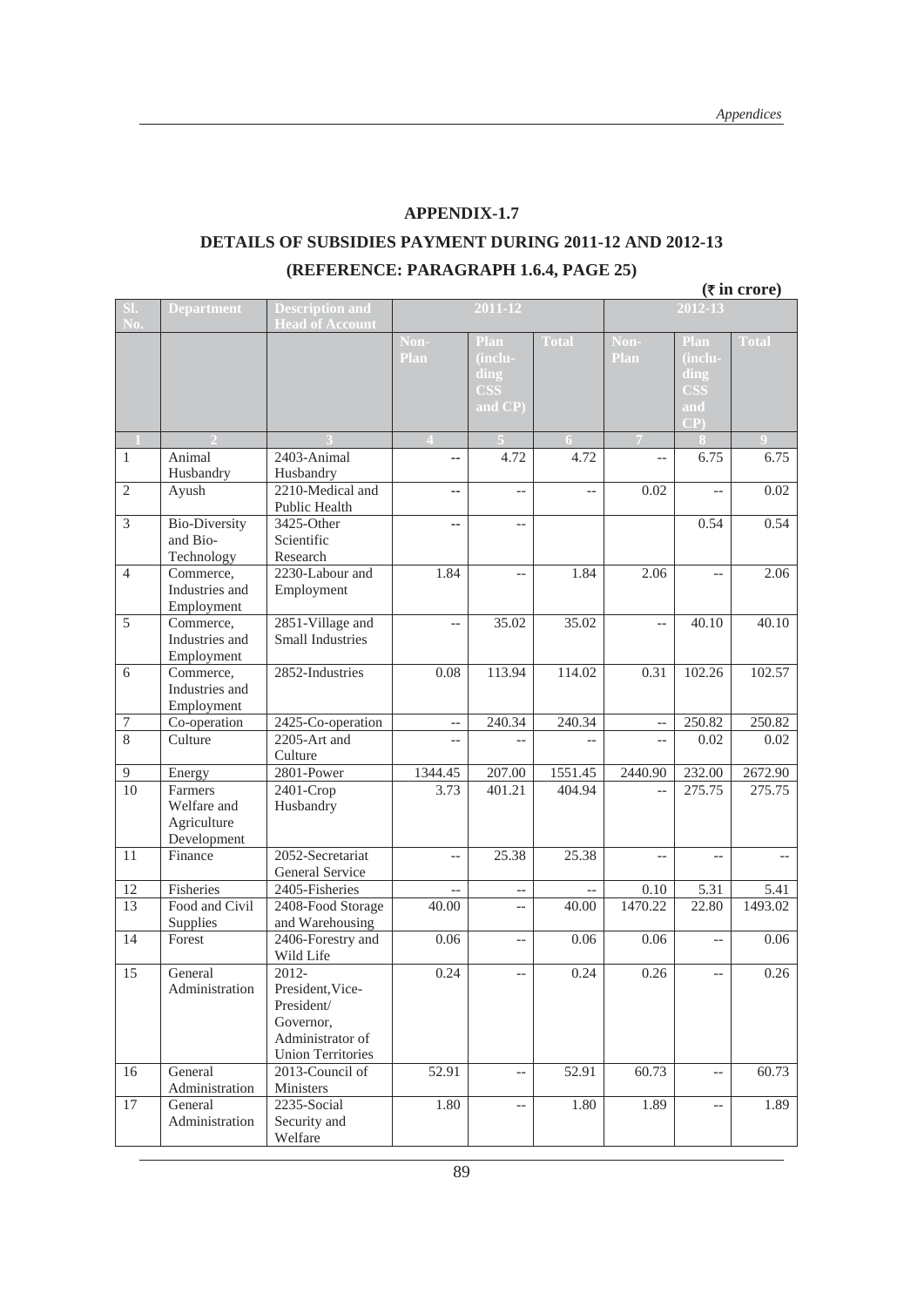| -1              |                                    |                                      | z                        |                          | 6                        |                          | $\bf 8$                  | $\overline{9}$ |
|-----------------|------------------------------------|--------------------------------------|--------------------------|--------------------------|--------------------------|--------------------------|--------------------------|----------------|
| 18              | Higher                             | 2202-General                         | $-$                      | 1.01                     | 1.01                     | $\overline{a}$           | 4.54                     | 4.54           |
|                 | Education                          | Education                            |                          |                          |                          |                          |                          |                |
| 19              | Home                               | 2235-Social                          | 0.80                     | $\overline{a}$           | 0.80                     | $\overline{a}$           |                          |                |
|                 |                                    | Security and                         |                          |                          |                          |                          |                          |                |
|                 |                                    | Welfare                              |                          |                          |                          |                          |                          |                |
|                 |                                    |                                      |                          |                          |                          |                          |                          |                |
| $20\,$          | Home                               | 2055-Police                          | 0.60                     |                          | 0.60                     | 0.60                     |                          | 0.60           |
| 21              | Horticulture<br>and food           | 2401-Crop                            |                          | 69.75                    | 69.75                    |                          | 21.71                    | 21.71          |
|                 | Processing                         | Husbandry                            |                          |                          |                          |                          |                          |                |
| 22              | Information                        | 3425-Other                           | $-$                      | $-$                      | $-$                      | $-$                      | 10.98                    | 10.98          |
|                 | Technology                         | Scientific                           |                          |                          |                          |                          |                          |                |
|                 |                                    | Research                             |                          |                          |                          |                          |                          |                |
| 23              | Man power                          | 2203-Technical                       | 0.50                     | 3.29                     | 3.79                     | $\overline{\phantom{a}}$ | 5.19                     | 5.19           |
|                 | Planning                           | Education                            |                          |                          |                          |                          |                          |                |
| 24              | Man power                          | 2230-Labour and                      | $-$                      | 0.15                     | 0.15                     | $\overline{\phantom{a}}$ | 0.44                     | 0.44           |
|                 | Planning                           | Employment                           |                          |                          |                          |                          |                          |                |
| 25              | New and                            | 2810-Non-                            | $-$                      | 6.01                     | 6.01                     | $-$                      | 16.15                    | 16.15          |
|                 | Renewal                            | Conventional                         |                          |                          |                          |                          |                          |                |
|                 | Energy                             | Sources of Energy                    |                          |                          |                          |                          |                          |                |
| 26              | Planning                           | 2515-Other Rural                     | 18.34                    | $-$                      | 18.34                    | 18.47                    | $\overline{a}$           | 18.47          |
|                 | Economics and<br><b>Statistics</b> | Development<br>Programmes            |                          |                          |                          |                          |                          |                |
|                 |                                    |                                      |                          |                          |                          |                          |                          |                |
| 27              | Public Health                      | 2210-Medical and                     | 65.00                    |                          | 65.00                    | 77.87                    |                          | 77.87          |
|                 | and Family                         | Public health                        |                          |                          |                          |                          |                          |                |
|                 | Welfare                            |                                      |                          |                          |                          |                          |                          |                |
| 28              | <b>Public Relation</b>             | 2220-Information                     | 0.35                     | $\overline{a}$           | 0.35                     | 1.00                     | $\overline{a}$           | 1.00           |
|                 |                                    | and Publicity                        |                          |                          |                          |                          |                          |                |
|                 |                                    |                                      |                          |                          |                          |                          |                          |                |
| 29              | Religious Trust                    | 2250-Other Social                    | 0.03                     | $-$                      | 0.03                     | 59.50                    | $\overline{\phantom{a}}$ | 59.50          |
|                 | and                                | Service                              |                          |                          |                          |                          |                          |                |
|                 | Endowment                          |                                      |                          |                          |                          |                          |                          |                |
| 30              | Revenue                            | 2245-Relief on<br>account of Natural | 12.81                    |                          | 12.81                    | 14.00                    |                          | 14.00          |
|                 |                                    | Calamity                             |                          |                          |                          |                          |                          |                |
| 31              | Rural                              | 2216-Housing                         | $\overline{\phantom{a}}$ | $\overline{\phantom{a}}$ | $\overline{\phantom{a}}$ | $\overline{a}$           | 71.49                    | 71.49          |
|                 | Development                        |                                      |                          |                          |                          |                          |                          |                |
| $\overline{32}$ | Schedule                           | 2202-General                         | $\overline{a}$           | 39.52                    | 39.52                    | $\overline{\phantom{a}}$ |                          |                |
|                 | <b>Tribes Welfare</b>              | Education                            |                          |                          |                          |                          |                          |                |
| 33              | Schedule                           | 2225-Welfare of                      | $\overline{\phantom{a}}$ | --                       | $\overline{\phantom{a}}$ | $-$                      | 3.30                     | 3.30           |
|                 | Tribes Welfare                     | Scheduled Castes,                    |                          |                          |                          |                          |                          |                |
|                 |                                    | <b>Scheduled Tribes</b>              |                          |                          |                          |                          |                          |                |
|                 |                                    | and Other                            |                          |                          |                          |                          |                          |                |
|                 |                                    | <b>Backward Classes</b>              |                          |                          |                          |                          |                          |                |
| 34              | <b>Schedule Caste</b>              | 2202-General                         | $-\,-$                   | 36.99                    | 36.99                    | $\overline{\phantom{a}}$ | $-$                      | $- -$          |
| 35              | Welfare<br><b>Schedule Caste</b>   | Education<br>2225-Welfare of         |                          |                          |                          |                          |                          | 17.33          |
|                 | Welfare                            | Scheduled Castes,                    | $-$                      |                          |                          | $-$                      | 17.33                    |                |
|                 |                                    | <b>Scheduled Tribes</b>              |                          |                          |                          |                          |                          |                |
|                 |                                    | and Other                            |                          |                          |                          |                          |                          |                |
|                 |                                    | <b>Backward Classes</b>              |                          |                          |                          |                          |                          |                |
| 36              | School                             | 2202-General                         | $-$                      | 172.52                   | 172.52                   | $\overline{\phantom{a}}$ | 283.39                   | 283.39         |
|                 | Education                          | Education                            |                          |                          |                          |                          |                          |                |
| 37              | Science And                        | 3425-Other                           | $\overline{\phantom{a}}$ | $-$                      | $\overline{\phantom{a}}$ | $\overline{\phantom{a}}$ | 7.95                     | 7.95           |
|                 | Technology                         | Scientific                           |                          |                          |                          |                          |                          |                |
|                 |                                    | Research                             |                          |                          |                          |                          |                          |                |
| 38              | Social Justice                     | 2052-Secretariat                     | $-$                      | $-$                      | --                       | $\overline{\phantom{a}}$ | 20.29                    | 20.29          |
|                 |                                    | General Service                      |                          |                          |                          |                          |                          |                |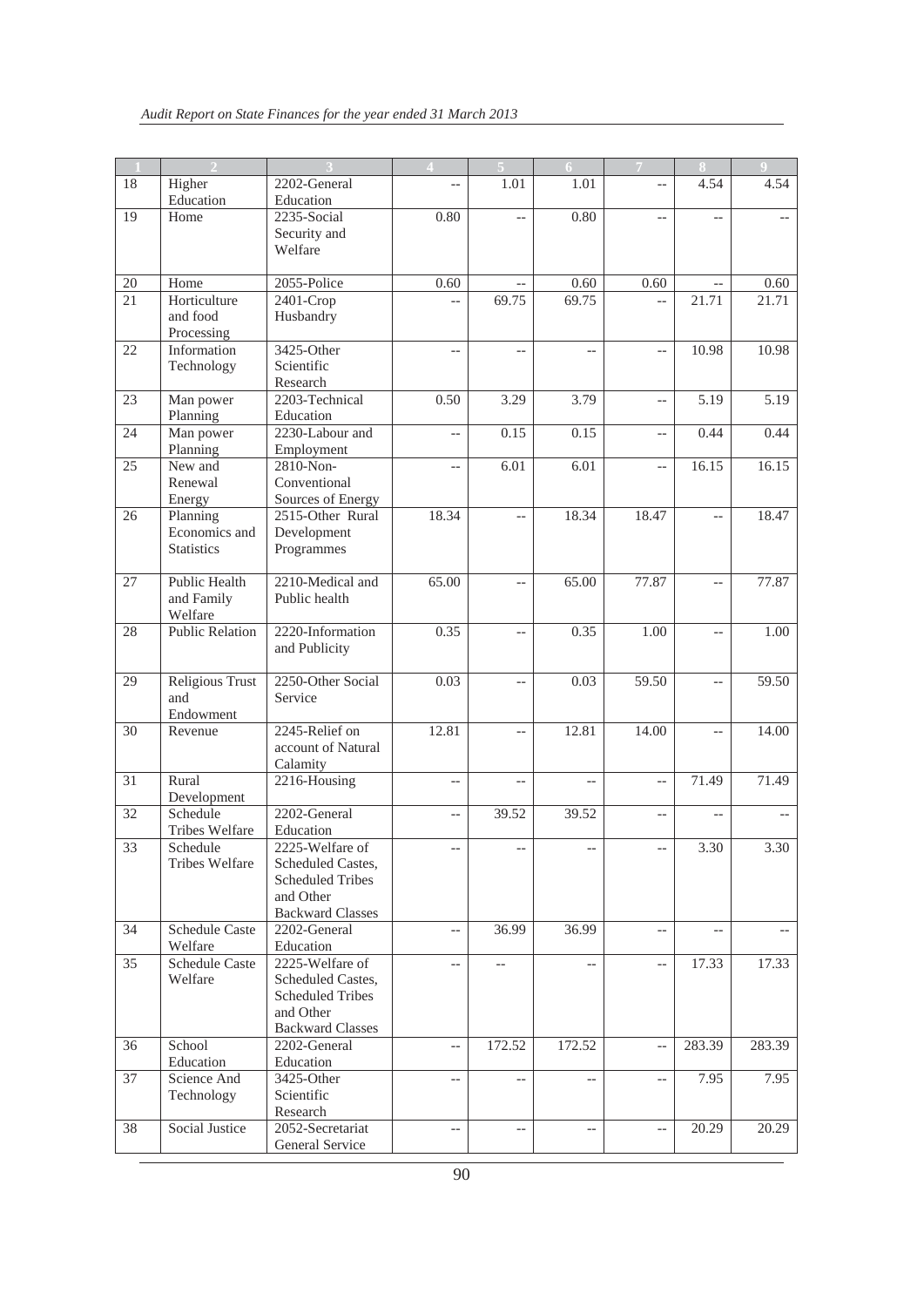|    |                       |                         |         |         | 6.      |         | Я       |         |
|----|-----------------------|-------------------------|---------|---------|---------|---------|---------|---------|
| 39 | Social Justice        | 2235-Social             | $-$     | 0.47    | 0.47    | $-$     | 78.96   | 78.96   |
|    |                       | Security and            |         |         |         |         |         |         |
|    |                       | Welfare                 |         |         |         |         |         |         |
| 40 | Sports and            | 2204-Sports and         | $-$     | $-$     | --      | 0.22    | 25.59   | 25.81   |
|    | <b>Youth Services</b> | <b>Youth Services</b>   |         |         |         |         |         |         |
| 41 | Urban                 | $2217$ -Urban           | $-$     | 14.00   | 14.00   | $-\,-$  | 10.10   | 10.10   |
|    | Administration        | Development             |         |         |         |         |         |         |
|    | and                   |                         |         |         |         |         |         |         |
|    | Development           |                         |         |         |         |         |         |         |
| 42 | Village               | 2851-Village and        | $-$     | 11.17   | 11.17   | $-$     | 20.24   | 20.24   |
|    | <b>Industries</b>     | <b>Small Industries</b> |         |         |         |         |         |         |
| 43 | Welfare Of            | 2225- Welfare of        | $-$     | 0.25    | 0.25    | $-$     | 0.10    | 0.10    |
|    | <b>Backward</b>       | Scheduled Castes,       |         |         |         |         |         |         |
|    | Class And             | <b>Scheduled Tribes</b> |         |         |         |         |         |         |
|    | <b>Minorities</b>     | and Other               |         |         |         |         |         |         |
|    |                       | <b>Backward Classes</b> |         |         |         |         |         |         |
| 44 | Women and             | 2235-Social             | $-$     | --      | --      | $- -$   | 15.10   | 15.10   |
|    | Child Welfare         | Security and            |         |         |         |         |         |         |
|    |                       | Welfare                 |         |         |         |         |         |         |
|    | <b>Total</b>          |                         | 1543.54 | 1382.73 | 2926.27 | 4148.21 | 1549.20 | 5697.41 |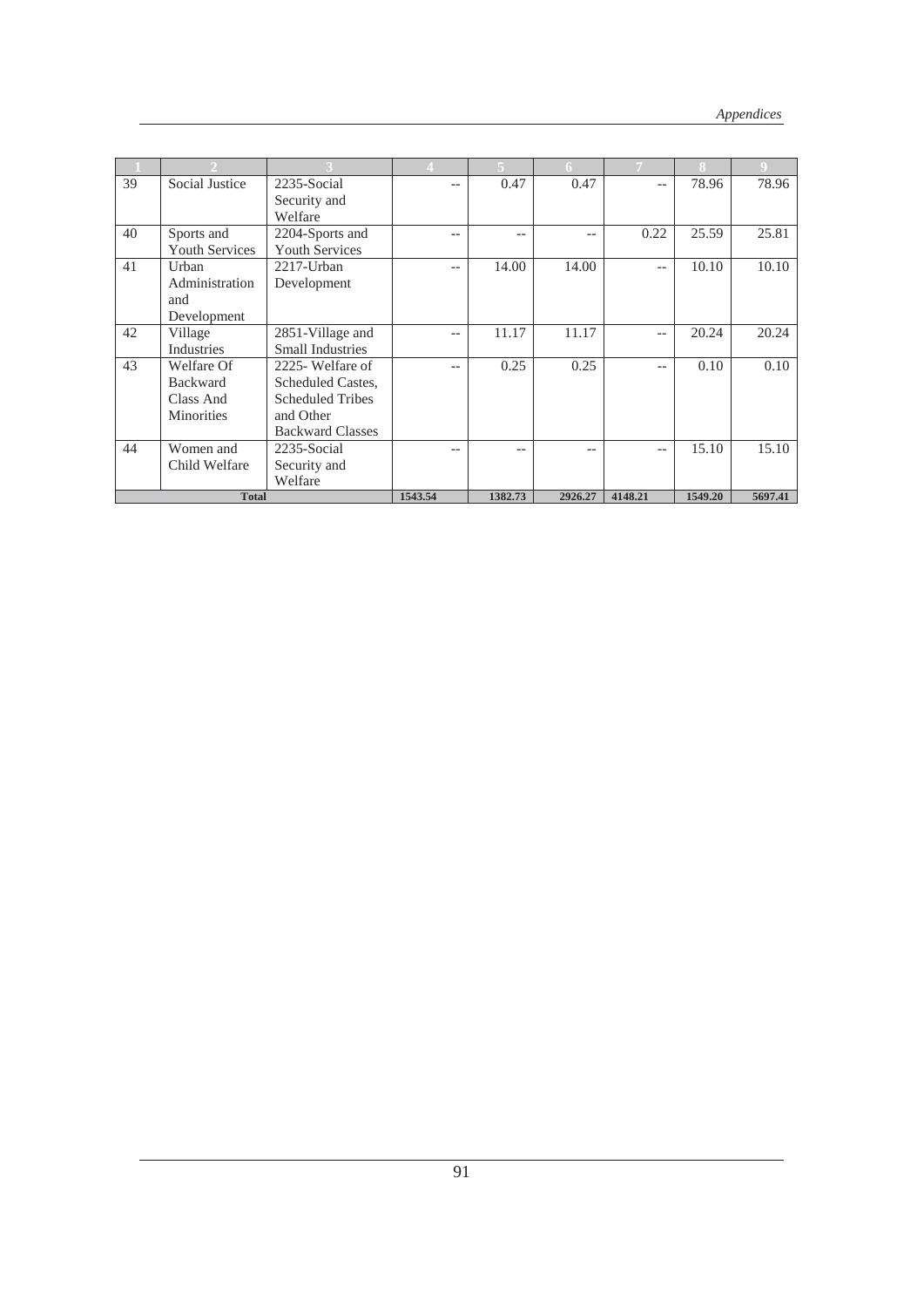#### **APPENDIX-1.8 DEVOLUTION OF FUNCTIONS BY STATE GOVERNMENT TO URBAN LOCAL BODIES**

#### **(REFERENCE: PARAGRAPH 1.6.5.1; PAGE 26)**

| S No.            | <b>Name of Function</b>                                                                                      |
|------------------|--------------------------------------------------------------------------------------------------------------|
| 1.               | Urban Planning including Town Planning;                                                                      |
| 2.               | Regulation of land-use and construction of buildings                                                         |
| 3.               | Planning for economic and social development                                                                 |
| $\overline{4}$ . | Roads and bridges;                                                                                           |
| 5.               | Water supply for domestic, industrial and commercial purposes                                                |
| 6.               | Public health, sanitation conservancy and solid waste management                                             |
| 7.               | Fire services                                                                                                |
| 8.               | Urban forestry, protection of the environment and promotion of<br>ecological aspects                         |
| 9.               | Safeguarding the interests of weaker sections of society, including the<br>handicapped and mentally retarded |
| 10.              | Slum improvement and upgradation                                                                             |
| 11.              | Urban poverty alleviation                                                                                    |
| 12.              | Provision of Urban amenities and facilities such as parks, gardens,<br>playgrounds                           |
| 13.              | Promotion of cultural, educational and aesthetic aspects                                                     |
| 14.              | Burials and burial grounds; cremations, cremation grounds and electric                                       |
|                  | crematoriums                                                                                                 |
| 15.              | Cattle pounds, prevention of cruelty to animals                                                              |
| 16.              | Vital Statistics including registration of birth and deaths                                                  |
| 17.              | Public amenities including street lighting, parking lots, bus stops and<br>public conveniences               |
| 18.              | Regulation of slaughter houses and tanneries                                                                 |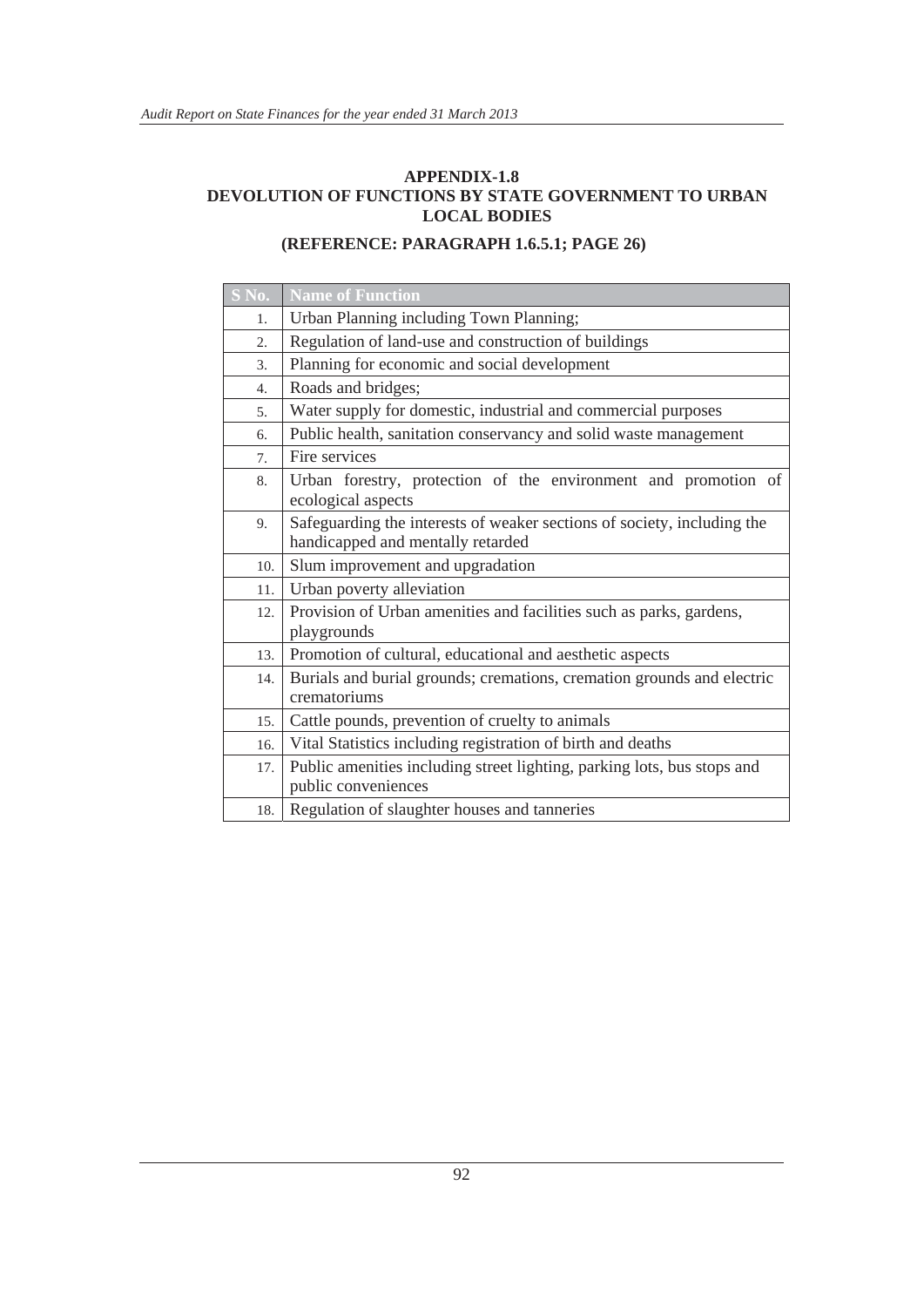#### **APPENDIX-1.9**

#### **PART A**

#### **DETAILS OF INCOMPLETE PROJECTS IN WHICH INITIAL BUDGETED COST HAVE BEEN REVISED-WATER RESOURCES DEPARTMENT**

|                                |                                  |                            |                 |                   |                   | $(\bar{\bar{\mathbf{x}}}$ in crore) |  |
|--------------------------------|----------------------------------|----------------------------|-----------------|-------------------|-------------------|-------------------------------------|--|
| <b>Department</b>              | S.No.                            | Name of                    | <b>Initial</b>  | <b>Revised</b>    | Cost              | <b>Cumulative</b>                   |  |
|                                |                                  | <b>Incomplete</b>          | <b>Budgeted</b> | <b>Total Cost</b> | <b>Overrun</b>    | <b>Actual</b>                       |  |
|                                |                                  | <b>Projects</b>            | <b>Cost</b>     | of Projects       | $(Col.5-$         | <b>Expenditure</b>                  |  |
|                                |                                  |                            | (Col.4)         | (Col.5)           | Col.4)            | (March 2013)                        |  |
|                                | $\overline{\mathcal{L}}$         |                            | $\Delta$        |                   | 6                 |                                     |  |
| <b>Water Resources</b>         | $\mathbf{1}$                     | Jarkheda Tank              | 209.15          | 466.23            | 257.08            | 348.45                              |  |
| Division,                      | $\overline{2}$                   | Narayanpura                | 189.00          | 408.16            | 219.16            | 271.46                              |  |
| Narsinshgarh                   |                                  | Tank                       |                 |                   |                   |                                     |  |
| S.A.S Dn. Vidisha              | $\mathbf{1}$                     | Minor<br><b>Barrow</b>     | 8.13            | 17.40             | 9.27              | 8.55                                |  |
|                                |                                  | Scheme                     |                 |                   |                   |                                     |  |
| <b>WRD</b> Gwalior             | $\mathbf{1}$                     | Parsen Tank                | 5.43            | 10.00             | 4.57              | 7.79                                |  |
|                                | $\overline{2}$<br>$\overline{3}$ | Sindh Ramowa               | 5.96            | 19.52<br>254.37   | 13.56<br>71.30    | 15.23                               |  |
|                                |                                  | Upper<br>Kaketo<br>Project | 183.07          |                   |                   | 127.72                              |  |
|                                | $\overline{4}$                   | Sindh Phase I              | 12.86           | 56.43             | 43.57             | 77.71                               |  |
| <b>WR Division Rewa</b>        | $\mathbf{1}$                     | Narwar Tank                | 2.02            | 2.68              | 0.66              | 0.00                                |  |
|                                | $\overline{2}$                   | Kaduawan Tank              | 3.83            | 6.10              | 2.27              | 3.81                                |  |
|                                | 3                                | Patanari Tank              | 2.17            | 3.41              | 1.24              | 1.89                                |  |
|                                | $\overline{4}$                   | Juda Tank                  | 3.74            | 5.91              | 2.17              | 4.55                                |  |
| Mahan<br>Canal                 | $\mathbf{1}$                     | Mahan Project              | 140.86          | 486.96            | 346.10            | 418.56                              |  |
| Division Sidhi                 |                                  |                            |                 |                   |                   |                                     |  |
| Division<br><b>WR</b>          | $\mathbf{1}$                     | Piliyakhal Tank            | 12.83           | 25.00             | 12.17             | 21.06                               |  |
| Shajapur                       | $\overline{c}$                   | Kham Tank                  | 2.40            | 4.35              | 1.95              | 3.33                                |  |
| Kutni Dam Division             | $\mathbf{1}$                     | Kutni<br>Feeder            | 190.86          | 545.90            | 355.04            | 170.47                              |  |
| Khajwa,<br>Rajnagar            |                                  | Reservoir                  |                 |                   |                   |                                     |  |
| Distt-Chhatarpur               |                                  | (Bariyarpur Left           |                 |                   |                   |                                     |  |
|                                |                                  | Canal<br>Project           |                 |                   |                   |                                     |  |
|                                |                                  | Unit-I)                    |                 |                   |                   |                                     |  |
|                                | $\overline{c}$                   | Singhpur                   | 94.38           | 260.63            | 166.25            | 133.76                              |  |
|                                |                                  | Barrage Project            |                 |                   |                   |                                     |  |
|                                |                                  | (Medium)                   |                 |                   |                   |                                     |  |
| Harsi High Level               | $\mathbf{1}$                     | Sindh<br>Project           | 78.13           | 620.42            | 542.29            | 151.89                              |  |
| <b>Canal Division</b><br>Dabra |                                  | Phase-II                   |                 |                   |                   |                                     |  |
| Gandhisagar Dam                | $\mathbf{1}$                     | Goverdhanpura              | 1.58            | 2.45              | 0.87              | 1.00                                |  |
| <b>Division</b>                |                                  | Tank                       |                 |                   |                   |                                     |  |
|                                | $\sqrt{2}$                       | Rajpuriya LIS              | 1.53            | 6.62              | 5.09              | 1.56                                |  |
| <b>WR Division</b>             | $\mathbf{1}$                     | <b>Badgaon Tank</b>        | 7.25            | 9.13              | 1.88              | 9.52                                |  |
| Barwani                        |                                  |                            |                 |                   |                   |                                     |  |
| <b>WR Division</b>             | $\mathbf{1}$                     | <b>Alod Tank</b>           | 2.73            | 8.00              | $\overline{5.27}$ | 4.30                                |  |
| Narsinghpur                    | $\overline{2}$                   | Dobh Tank                  | 1.99            | 3.82              | 1.83              | 1.38                                |  |
|                                | 3                                | Gadarwarakheda             | 2.09            | 4.64              | 2.55              | 1.27                                |  |
|                                |                                  | Tank                       |                 |                   |                   |                                     |  |
| <b>Hiran Division</b>          | $\mathbf{1}$                     | Dungargawa                 | 2.03            | 3.81              | 1.78              | 2.47                                |  |
| Jabalpur                       |                                  | Tank                       |                 |                   |                   |                                     |  |
| <b>Total</b>                   | 24                               |                            | 1164.02         | 3231.94           | 2067.92           | 1787.73                             |  |

#### **(REFERENCE: PARAGRAPH 1.8.1; PAGE 32)**

Col.: Column

*(Source: Information made available by the concerned Department)*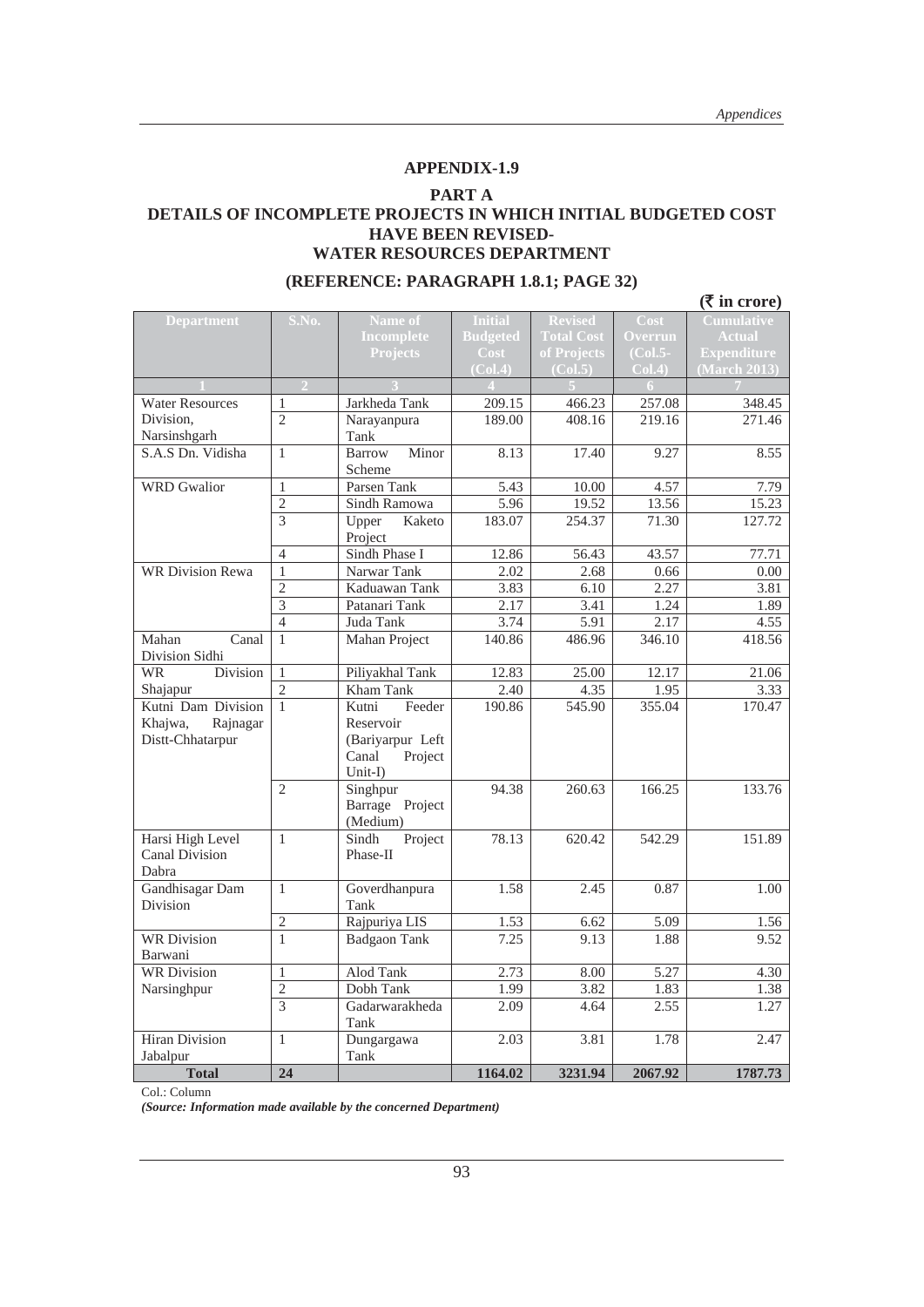#### **APPENDIX-1.9**

#### **PART B (COND…)**

#### **DETAILS OF INCOMPLETE PROJECTS IN WHICH INITIAL BUDGETED COST HAVE NOT BEEN REVISED –WATER RESOURCES DEPARTMENT**

#### **(REFERENCE: PARAGRAPH 1.8.1; PAGE 32)**

#### **(**` **in Lakh)**

| <b>Division/Zone</b>   | S.No.<br>Name of               |                                   | <b>Initial</b>  | <b>Revised</b>    | Cost         | <b>Cumulative</b>  |
|------------------------|--------------------------------|-----------------------------------|-----------------|-------------------|--------------|--------------------|
|                        |                                | <b>Incomplete</b>                 | <b>Budgeted</b> | <b>Total Cost</b> | Overrun      | <b>Actual</b>      |
|                        |                                | Project                           | Cost            | of Projects       |              | <b>Expenditure</b> |
|                        |                                |                                   |                 |                   |              | (March             |
|                        |                                |                                   |                 |                   |              | 2013               |
|                        | $\overline{2}$                 |                                   |                 | 5                 | 6            |                    |
| EE Kolar canal         | 1                              | Mardanpur<br>lift                 | 16.28           | $-$               | 0.00         | 11.40              |
| Division               |                                | irrigation Scheme                 |                 |                   |              |                    |
| Nasrullaganj           | $\overline{2}$                 | Strengthening of                  | 8.15            | $\overline{a}$    | 0.00         | 7.24               |
|                        |                                | canal of LMBC                     |                 |                   |              |                    |
| Division<br><b>WRD</b> |                                | Kolar Project                     | 3.80            |                   |              |                    |
| Rewa                   | $\mathbf{1}$<br>$\overline{2}$ | Sankarpur Tank<br>Papoura<br>Weir | 3.79            | $-$<br>$-$        | 0.00<br>0.00 | 2.75<br>0.88       |
|                        |                                | Stop Dam                          |                 |                   |              |                    |
| <b>WRD</b><br>Division | $\mathbf{1}$                   | Pentisa Tank                      | 672.26          | $-$               | 0.00         | 487.59             |
| Ujjain                 |                                |                                   |                 |                   |              |                    |
| <b>WRD</b><br>$\rm EE$ | $\mathbf{1}$                   | Godhna Tank                       | 13.02           | $\overline{a}$    | 0.00         | 9.99               |
| Division II Betul      | $\overline{2}$                 | <b>Bakud Tank</b>                 | 16.35           | $\overline{a}$    | 0.00         | 14.42              |
|                        | 3                              | Maru Tank                         | 8.49            | $-$               | 0.00         | 7.43               |
|                        | $\overline{4}$                 | <b>Batki Tank</b>                 | 1.83            | $\overline{a}$    | 0.00         | 0.85               |
|                        | 5                              | Kaudi Tank                        | 5.27            | $\overline{a}$    | 0.00         | 3.73               |
|                        | 6                              | Chilkapur Tank                    | 5.09            | $-$               | 0.00         | 3.14               |
|                        | 7                              | Jamjhiri Tank                     | 2.35            | $\overline{a}$    | 0.00         | 0.83               |
|                        | $\overline{8}$                 | Kuadiya Tank                      | 5.19            | $-$               | 0.00         | 3.06               |
|                        | 9                              | Saliwada Tank                     | 6.41            | $-$               | 0.00         | 3.05               |
| WRD Khandwa            | $\mathbf{1}$                   | Ardala Tank                       | 9.19            | $\overline{a}$    | 0.00         | 5.17               |
|                        | $\overline{c}$                 | Navli Tank                        | 9.54            | $\overline{a}$    | $0.00\,$     | 7.04               |
|                        | 3                              | Itwamamahdoh                      | 2.66            | $-$               | 0.00         | 2.21               |
|                        |                                | Tank                              |                 |                   |              |                    |
|                        | $\overline{4}$                 | Medhapani Tank                    | 4.30            | $-$               | 0.00         | 3.50               |
| WRD Barwani            | $\mathbf{1}$                   | Ambafaliya Tank                   | 2.49            | $-$               | 0.00         | 1.43               |
| <b>WRD</b>             | $\mathbf{1}$                   | Neelkund<br>Ghat                  | 1.90            | $\overline{a}$    | 0.00         | 1.10               |
| Narsinghpur            |                                | <b>FPS</b>                        |                 |                   |              |                    |
| Division<br><b>WR</b>  | $\mathbf{1}$                   | Baxwaha Tank                      | 3.78            | $-$               | 0.00         | 2.59               |
| Nowgaon                |                                |                                   |                 |                   |              |                    |
|                        | $\overline{2}$                 | Khiriya<br><b>Buzurg</b>          | 8.02            | $-$               | 0.00         | 6.71               |
|                        |                                | Tank                              |                 |                   |              |                    |
|                        | 3                              | <b>Bhelda Tank</b>                | 3.77            | $-$               | 0.00         | 2.58               |
|                        | 4                              | Gonchi Tank                       | 4.07            | $\overline{a}$    | 0.00         | 2.43               |
|                        | $\overline{5}$                 | Tendua Tank                       | 3.20            | $\overline{a}$    | 0.00         | 3.96               |
| <b>Total</b>           | $\overline{25}$                |                                   | 821.20          | $-$               | 0.00         | 595.08             |

*(Source: Information made available by the concerned Department)* 

Total initial cost of  $(24 + 25 + 06)$  55 projects =  $(1164.02 + 821.20 + 19.51) = 2004.73$ 

Total cumulative actual expenditure of (24+25+06) 55 projects as on 31.03.2013= (1787.73 + 595.08+29.72) = 2412.53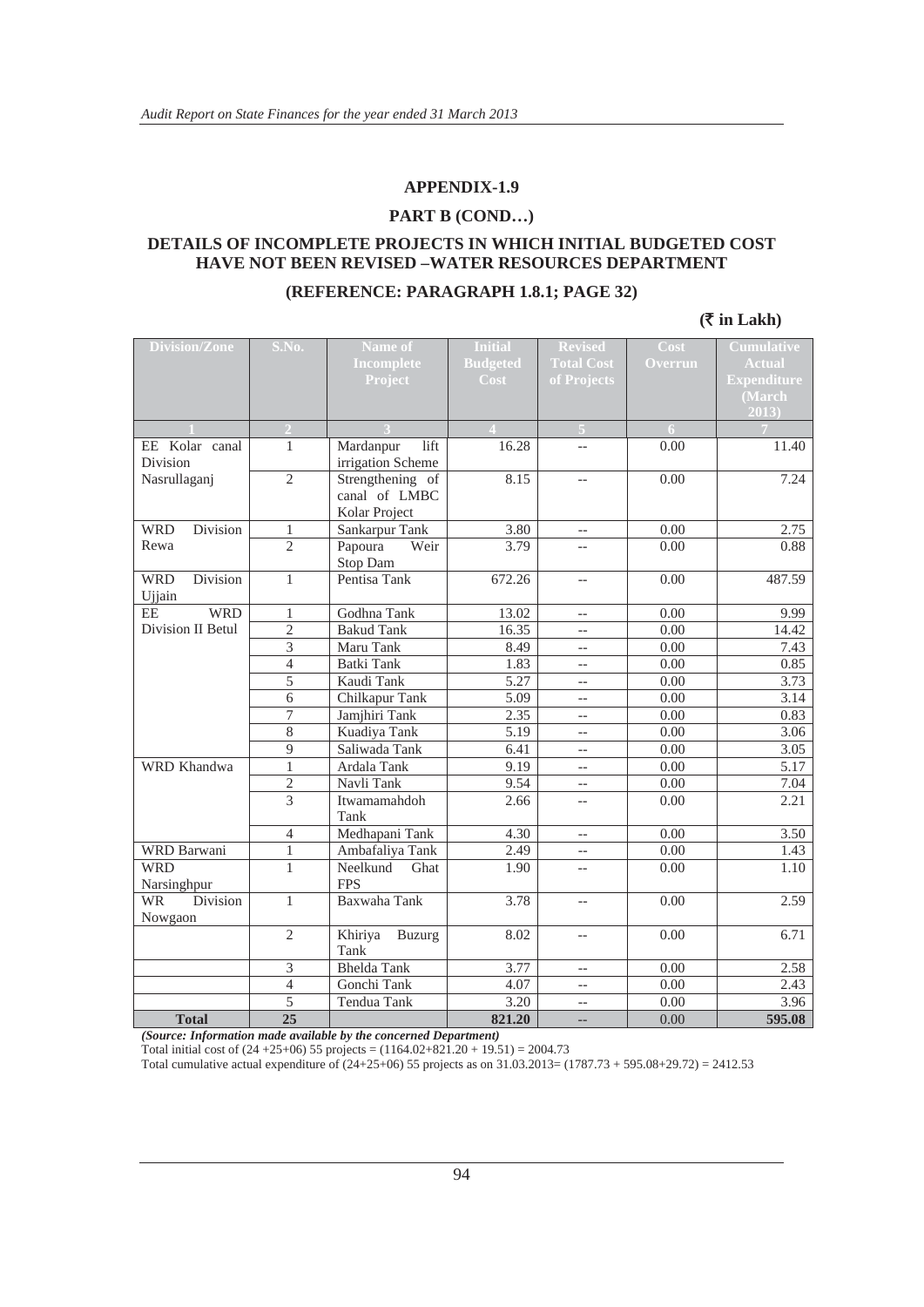#### **PART C (CONCLUDED)**

#### **DETAILS OF INCOMPLETE PROJECTS IN WHICH THE ACTUAL EXPENDITURE IS MORE THAN THE INITIAL BUDGET BUT COST OF PROJECTS HAS NOT BEEN REVISED WATER RESOURCES DEPARTMENT**

#### **(REFERENCE: PARAGRAPH 1.8.1; PAGE 32)**

#### **(**` **in crore)**

| <b>Division/Zone</b> | S.No.          | <b>Name of</b>    | <b>Initial</b>  | <b>Revised</b>  | Cost           | <b>Cumulative</b>  |
|----------------------|----------------|-------------------|-----------------|-----------------|----------------|--------------------|
|                      |                | incomplete        | <b>Budgeted</b> | <b>Total</b>    | <b>Overrun</b> | <b>Actual</b>      |
|                      |                | project           | Cost            | Cost of         | $(Col.7-$      | <b>Expenditure</b> |
|                      |                |                   |                 | <b>Projects</b> | col.4)         | (March             |
|                      |                |                   |                 |                 |                | 2013)              |
|                      |                |                   |                 | 5.              | 6              |                    |
| <b>WR Division</b>   | 1              | Kushmar Tank      | 2.24            | --              | 2.01           | 4.25               |
| Nowgaon              | $\overline{2}$ | Didonia Tank      | 1.86            | $ -$            | 1.12           | 2.98               |
|                      | 3              | Rajiya Tank       | 2.82            | $- -$           | 3.41           | 6.23               |
|                      | $\overline{4}$ | Pali Tank         | 2.66            | $ -$            | 0.44           | 3.10               |
|                      | 5              | <b>Mamon Tank</b> | 5.75            | --              | 2.90           | 8.65               |
|                      | 6              | Benisagar         | 4.18            |                 | 0.33           | 4.51               |
|                      |                | Diversion         |                 |                 |                |                    |
|                      |                | Canal             |                 |                 |                |                    |
| <b>Total</b>         |                |                   | 19.51           |                 | 10.21          | 29.72              |

*(Source: Information made available by the concerned Department)*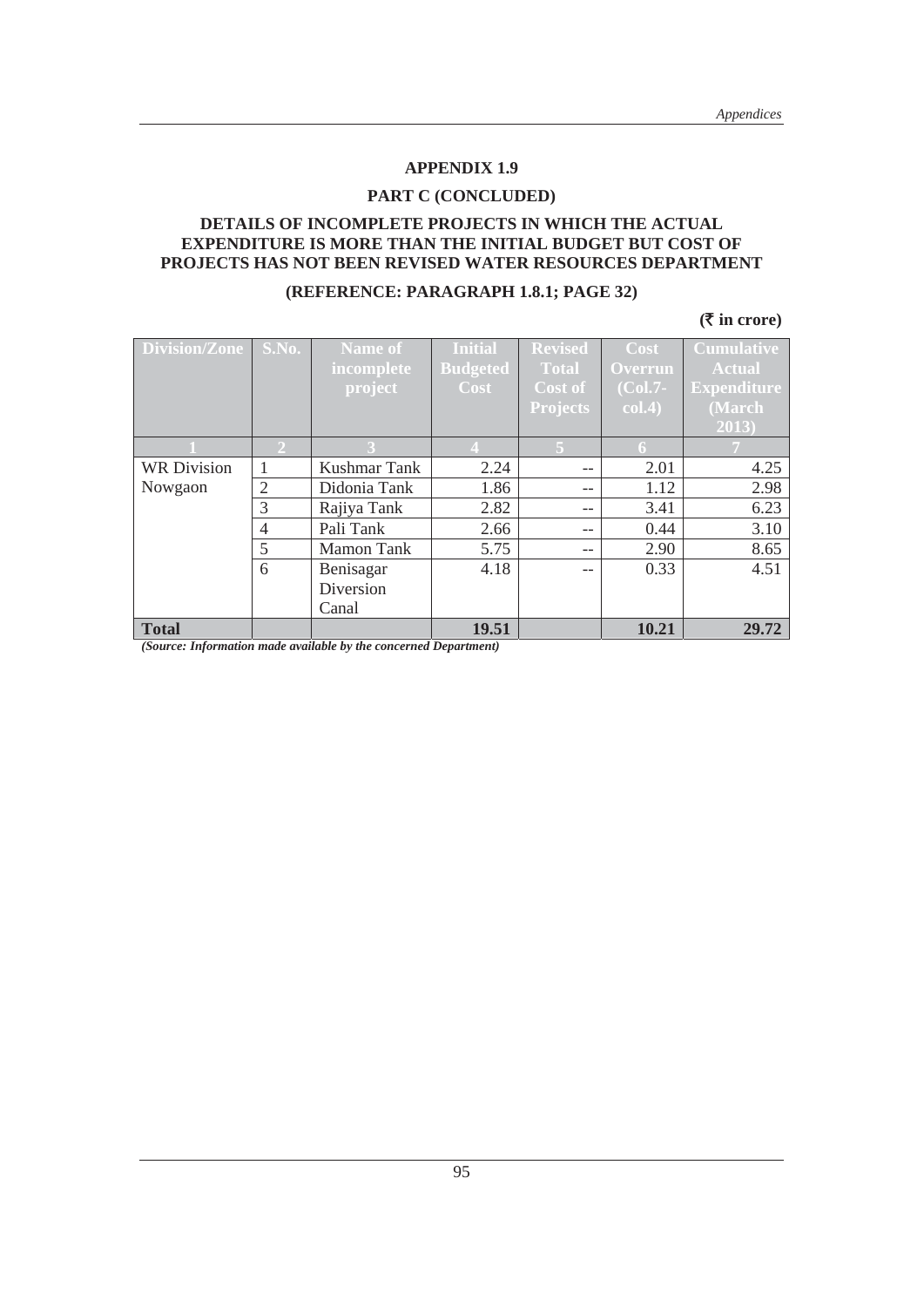#### **APPENDIX-1.10**

#### **STATUS OF PPP PROJECTS UNDER VARIOUS SECTORS AS ON SEPTEMBER 2013**

|       |                                                       |                |                       |                |                                       |                 |                                                                               |                 |                 | $(\overline{\mathbf{\mathsf{F}}}$ in crore) |                 |
|-------|-------------------------------------------------------|----------------|-----------------------|----------------|---------------------------------------|-----------------|-------------------------------------------------------------------------------|-----------------|-----------------|---------------------------------------------|-----------------|
| S.No. | <b>Sector</b>                                         |                | <b>Total Projects</b> |                | Under<br>planning/<br><b>Pipeline</b> |                 | <b>Under</b><br><b>Under</b><br><b>Bidding</b><br><b>Implemen-</b><br>tation/ |                 | construction    | <b>Completed</b>                            |                 |
|       |                                                       | No.            | Cost                  | No.            | Cost                                  | No.             | Cost                                                                          | No.             | Cost            | No.                                         | <b>Cost</b>     |
| 1.    | Animal Husbandry                                      | 2              | 80.00                 | $\overline{c}$ | 80.00                                 | Nil             | Nil                                                                           | Nil             | N <sub>il</sub> | <b>Nil</b>                                  | Nil             |
| 2.    | Biodiversity and<br>Biotechnology                     | 1              | 130.00                | $\mathbf{1}$   | 130.00                                | <b>Nil</b>      | Nil                                                                           | N <sub>il</sub> | Nil             | <b>Nil</b>                                  | <b>Nil</b>      |
| 3.    | Commerce, Industry and<br>Employment                  | 5              | 838.58                | 3              | 621.00                                | <b>Nil</b>      | Nil                                                                           | $\overline{2}$  | 217.58          | Nil                                         | Nil             |
| 4.    | Energy                                                | $\overline{4}$ | 552.72                | Nil            | Nil                                   | Nil             | Nil                                                                           | 3               | 522.72          | $\mathbf{1}$                                | 30.00           |
| 5.    | Farmer, Welfare and<br><b>Agriculture Development</b> | 1              | 138.50                | Nil            | Nil                                   | Nil             | Nil                                                                           | $\mathbf{1}$    | 138.50          | Nil                                         | Nil             |
| 6.    | Food, Civil Supplies and<br>consumer protection       | 1              | 300.00                | 1              | 300.00                                | Nil             | Nil                                                                           | Nil             | Nil             | Nil                                         | Nil             |
| 7.    | Forest                                                | 3              | 147.68                | $\mathbf{1}$   | 130.00                                | Nil             | Nil                                                                           | $\overline{2}$  | 17.68           | Nil                                         | Nil             |
| 8.    | Horticulture and Food<br>Processing                   | 3              | 174.75                | Nil            | Nil                                   | 3               | 174.75                                                                        | Nil             | Nil             | Nil                                         | Nil             |
| 9.    | Housing and<br>Environment                            | $\tau$         | 2133.13               | 5              | 2131.13                               | <b>Nil</b>      | Nil                                                                           | Nil             | Nil             | $\overline{2}$                              | 2.00            |
| 10.   | Information and<br>Technology                         | 3              | 263.00                | 3              | 263.00                                | Nil             | Nil                                                                           | Nil             | Nil             | Nil                                         | Nil             |
| 11.   | Public Health and Family<br>Welfare                   | 1              | 67.00                 | Nil            | Nil                                   | Nil             | Nil                                                                           | Nil             | N <sub>il</sub> | $\mathbf{1}$                                | 67.00           |
| 12.   | <b>Public Works</b>                                   | 147            | 17374.10              | Nil            | Nil                                   | 17              | 1895.94                                                                       | 97              | 10382.65        | 33                                          | 5,095.51        |
| 13.   | <b>School Education</b>                               | $\overline{c}$ | 496.20                | $\overline{2}$ | 496.20                                | N <sub>il</sub> | Nil                                                                           | Nil             | Nil             | Nil                                         | Nil             |
| 14.   | Sports and Youth<br>Welfare                           | 1              | 900.00                | Nil            | Nil                                   | Nil             | Nil                                                                           | 1               | 900.00          | Nil                                         | Nil             |
| 15.   | <b>Technical Education and</b><br>Skill Development   | $\overline{2}$ | 155.00                | Nil            | Nil                                   | Nil             | Nil                                                                           | $\overline{2}$  | 155.00          | Nil                                         | Nil             |
| 16.   | Tourism                                               | 3              | 35.00                 | 1              | 15                                    | $\overline{2}$  | 20                                                                            | Nil             | Nil             | Nil                                         | N <sub>il</sub> |
| 17.   | Transport                                             | 1              | 1094.00               | Nil            | Nil                                   | Nil             | Nil                                                                           | $\mathbf{1}$    | 1094.00         | Nil                                         | Nil             |
| 18.   | <b>Urban Administration</b><br>and Development        | 22             | 846.56                | 11             | 393.05                                | $\overline{2}$  | 24.9                                                                          | 6               | 281.61          | 3                                           | 147             |
|       | <b>Total</b>                                          | 209            | 25726.22              | 30             | 4559.38                               | 24              | 2115.59                                                                       | 115             | 13709.74        | 40                                          | 5341.51         |

#### **(REFERENCE: PARAGRAPH 1.8.3; PAGE 33)**

*(Source: Information obtained from Commissioner, Institutional Finance, Madhya Pradesh)*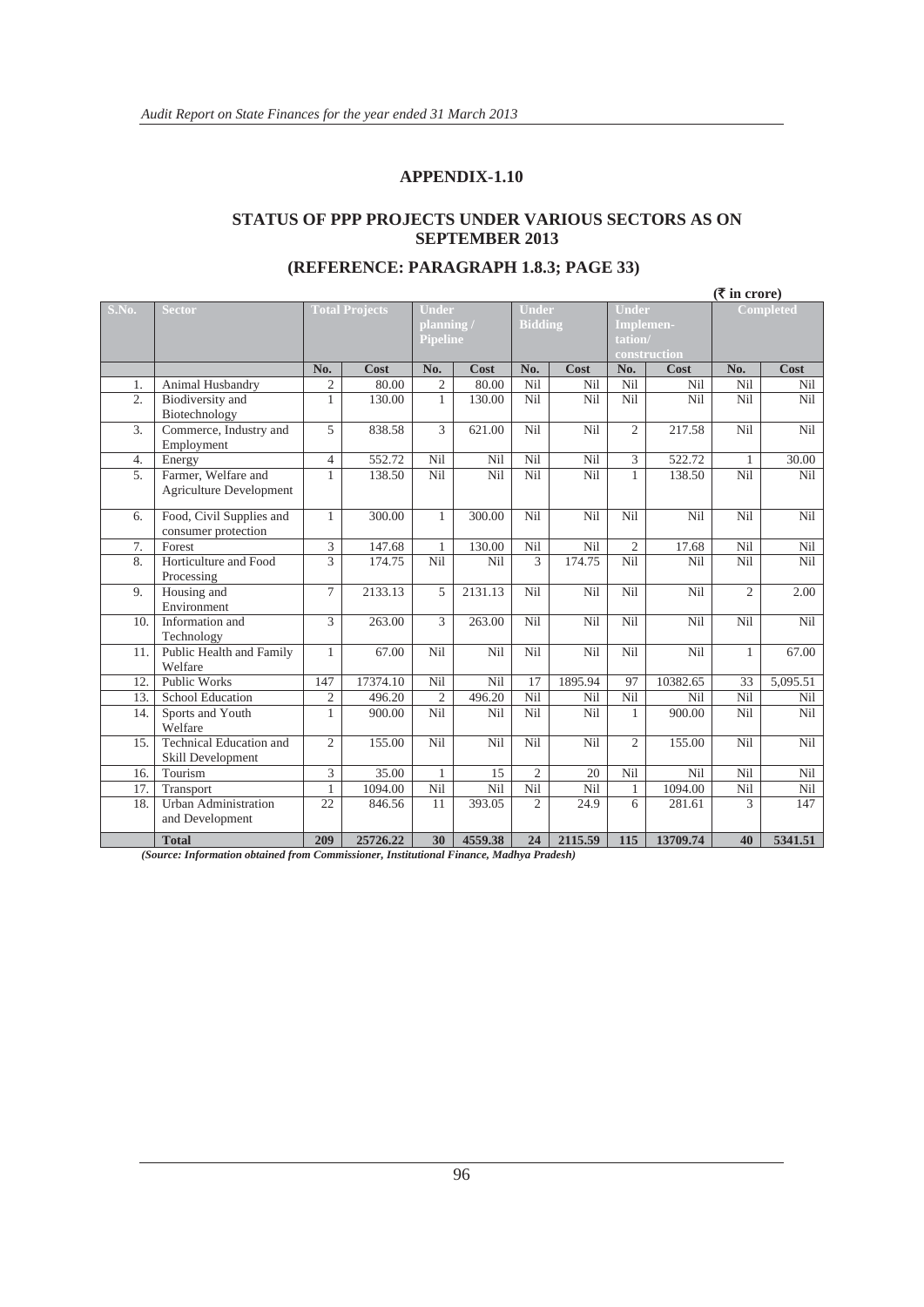#### **APPENDIX -1.11**

#### **(REFERENCE: PARAGRAPH 1.12.4 AND 1.12.5; PAGES 45,46)**

#### **A: YEAR-WISE AND DATE-WISE DETAILS OF MARKET LOANS RAISED**  *VIS-A-VIS* **CASH BALANCE LYING IN INVESTMENT IN TREASURY BILLS**

|                |                |               |                |                         |                        | $(\overline{\mathbf{\overline{\zeta}}}$ in crore) |
|----------------|----------------|---------------|----------------|-------------------------|------------------------|---------------------------------------------------|
| SI.            | Year           | <b>Market</b> | Date on        | <b>Amount lying in</b>  | <b>Minimum</b>         | <b>Minimum</b>                                    |
| N <sub>0</sub> |                | loan          | which          | <b>Treasury Bill on</b> | <b>Amount lying in</b> | <b>Amount lying in</b>                            |
|                |                | raised        | raised         | the same date           | <b>Treasury Bill</b>   | <b>Treasury Bill</b>                              |
|                |                | amount        | (Auction)      |                         | before 15 days         | after 15 days                                     |
|                |                |               |                |                         |                        |                                                   |
| $\mathbf{1}$   | $\overline{2}$ | 3             | $\overline{4}$ | $\overline{5}$          | 6                      | $\overline{7}$                                    |
| $\mathbf{1}$   |                | 900           | 6.1.2009       | 1647                    | 1659                   | 1719                                              |
| $\mathfrak{2}$ | 2008-09        | 885           | 22.1.2009      | 1833                    | 1646                   | 2518                                              |
| 3              |                | 1075          | 27.2.2009      | 2591                    | 2658                   | 2291                                              |
| $\overline{4}$ |                | 1010.25       | 17.3.2009      | 2884                    | 2291                   | 2654                                              |
|                | <b>Total</b>   | 3870.25       |                |                         |                        |                                                   |
| 5              |                | 1560          | 8.9.2009       | 2343                    | 2568                   | 2964                                              |
| 6              | 2009-10        | 1560          | 8.12.2009      | 2513                    | 1937                   | 3904                                              |
| 7              |                | 1553          | 5.1.2010       | 3646                    | 3762                   | 4126                                              |
| 8              |                | 1148          | 9.3.2010       | 4436                    | 4427                   | 5571                                              |
|                | <b>Total</b>   | 5821          |                |                         |                        |                                                   |
| 9              |                | 1200          | 7.12.2010      | 4848                    | 4409                   | 6407                                              |
| 10             | 2010-11        | 1000          | 4.1.2011       | 5788                    | 5615                   | 5635                                              |
| 11             |                | 700           | 1.3.2011       | 7208                    | 5794                   | 7140                                              |
| 12             |                | 1000          | 15.3.2011      | 8411                    | 5794                   | 9226                                              |
|                | <b>Total</b>   | 3900          |                |                         |                        |                                                   |
| 13             |                | 1000          | 18.10.2011     | 4594                    | 4573                   | 4510                                              |
| 14             | 2011-12        | 1500          | 24.1.2012      | 4745                    | 4658                   | 6031                                              |
| 15             |                | 1500          | 6.3.2012       | 7444                    | 6625                   | 8379                                              |
|                | <b>Total</b>   | 4000          |                |                         |                        |                                                   |
| 16             |                | 1000          | 7.8.2012       | 4949                    | 4037                   | 5941                                              |
| 17             | 2012-13        | 1000          | 22.1.2013      | 3518                    | 3249                   | 4412                                              |
| 18             |                | 1000          | 18.2.2013      | 4643                    | 4447                   | 4643                                              |
| 19             |                | 1500          | 19.3.2013      | 7096                    | 5573                   | 6819                                              |
|                | <b>Total</b>   | 4500          |                |                         |                        |                                                   |

 *(Source: Daily cash balance report and information collected from Finance Departments)* 

#### **B: MINIMUM CASH BALANCE UNDER 'INVESTMENT IN 14 DAYS TREASURY BILLS' NOT UTILISED THROUGHOUT THE YEAR (**` **in crore)**

|         |                                                                                                                                                                     |              | , ,                                                           |
|---------|---------------------------------------------------------------------------------------------------------------------------------------------------------------------|--------------|---------------------------------------------------------------|
| Year    | Minimum balance available Interest rate received<br>under investment in 14 days on 14 days Treasury<br>Treasury Bills which was not<br>utilised throughout the year | <b>Bills</b> | Weighted average interest rate paid<br>on Market loans raised |
|         |                                                                                                                                                                     |              |                                                               |
| 2009-10 | 1936                                                                                                                                                                | 5%           | 8.36%                                                         |
| 2010-11 | 3302                                                                                                                                                                | 5%           | 8.41%                                                         |
| 2011-12 | 4510                                                                                                                                                                | 5%           | 8.91%                                                         |
| 2012-13 | 3249                                                                                                                                                                | 5%           | 8.69%                                                         |

 *(Source: Finance Accounts and Daily Cash Balance Reports)*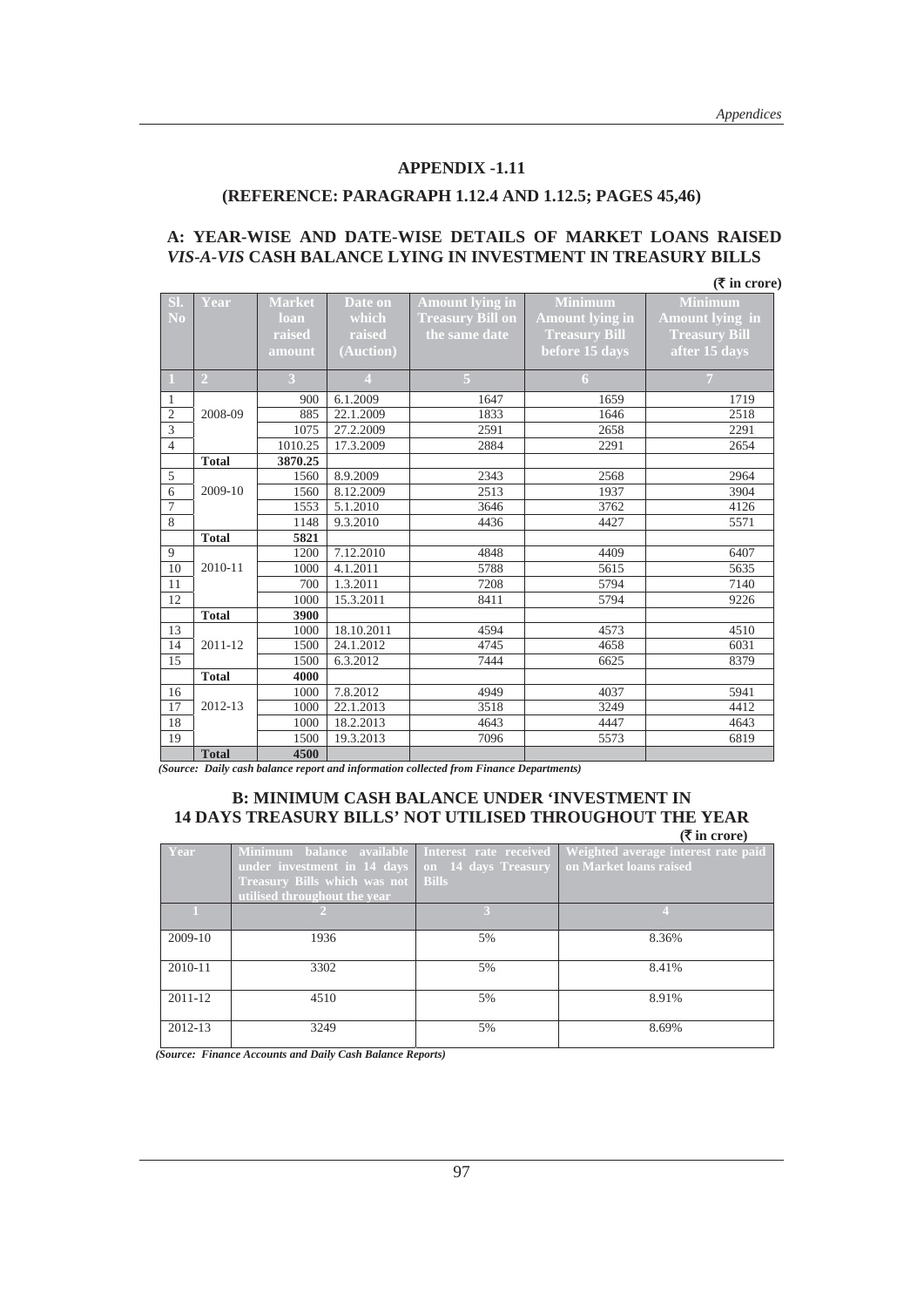#### **C: EACH QUARTER-WISE ACTUAL MARKET BORROWING** *VIS-A-VIS* **PROPOSED IN ADVANCED BORROWING CALENDAR (ABC)**

|                                         | $(\bar{\bar{\mathbf{x}}}$ in crore) |                             |                   |                                            |           |                |           |             |                   |                 |  |
|-----------------------------------------|-------------------------------------|-----------------------------|-------------------|--------------------------------------------|-----------|----------------|-----------|-------------|-------------------|-----------------|--|
| Details<br>$\sigma$ f                   |                                     | 2008-09                     | 2009-10           |                                            |           | 2010-11        |           | $2011 - 12$ |                   | 2012-13         |  |
| quarters                                |                                     |                             |                   |                                            |           |                |           |             |                   |                 |  |
|                                         |                                     | $\mathcal{D}_{\mathcal{L}}$ |                   | $\overline{\mathcal{E}}$<br>$\overline{4}$ |           | $\overline{5}$ |           | 6           |                   |                 |  |
|                                         | As                                  | Actual                      | As                | Actual                                     | As        | Actual         | As        | Actual      | As                | Actual          |  |
|                                         | per                                 |                             | per               |                                            | per       |                | per       |             | per               |                 |  |
|                                         | <b>ABC</b>                          |                             | ABC               |                                            | ABC       |                | ABC       |             | ABC               |                 |  |
| Total Market                            | --                                  | 4495                        | $\qquad \qquad -$ | 5821                                       | $-$       | 3900           | $- -$     | 4000        | $\qquad \qquad -$ | 4500            |  |
| loans raised                            |                                     |                             |                   |                                            |           |                |           |             |                   |                 |  |
| $1st$ quarter                           | <b>NA</b>                           | Nil                         | <b>Nil</b>        | N <sub>il</sub>                            | <b>NA</b> | Nil            | <b>NA</b> | <b>Nil</b>  | <b>Nil</b>        | <b>Nil</b>      |  |
| 2 <sup>nd</sup><br><sup>d</sup> quarter | <b>NA</b>                           | Nil                         | Nil               | 1560                                       | <b>NA</b> | Nil            | <b>NA</b> | Nil         | 2000              | 1000            |  |
| $3rd$ quarter                           | <b>NA</b>                           | 625                         | 2701              | 1560                                       | <b>NA</b> | 1200           | 3000      | 1000        | 1500              | N <sub>il</sub> |  |
| $4th$ quarter                           | 1790                                | 3870                        | 2701              | 2701                                       | <b>NA</b> | 2700           | 2404      | 3000        | 3000              | 3500            |  |
| Percentage of                           | $- -$                               | 86                          | --                | 46                                         | $-$       | 69             | $- -$     | 75          | $- -$             | 78              |  |
| loan raised in                          |                                     |                             |                   |                                            |           |                |           |             |                   |                 |  |
| last quarter to                         |                                     |                             |                   |                                            |           |                |           |             |                   |                 |  |
| total Market                            |                                     |                             |                   |                                            |           |                |           |             |                   |                 |  |
| loans raised.                           |                                     |                             |                   |                                            |           |                |           |             |                   |                 |  |

*(Source: Finance Accounts and documents in FD)* 

*NA: Not Available*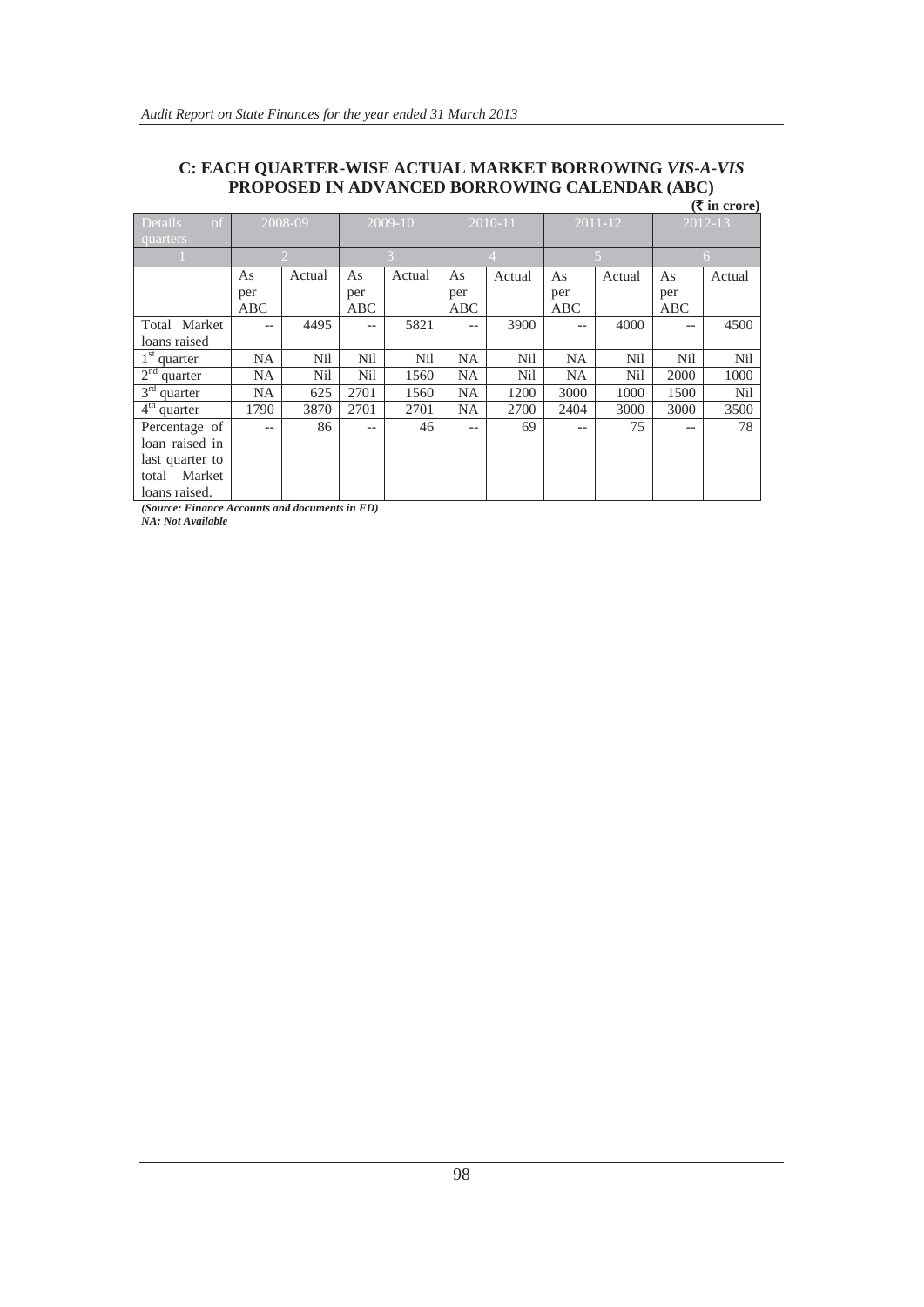#### **STATEMENT OF VARIOUS GRANTS/APPROPRIATIONS WHERE SAVINGS WERE MORE THAN** ` **10 CRORE AND ALSO MORE THAN 20** *PER CENT* **OF THE TOTAL PROVISION (REFERENCE: PARAGRAPH 2.3.1; PAGE 52)**

| $(\overline{\tau}$ in crore)     |                |                                                                                                                  |                                             |                |            |  |  |
|----------------------------------|----------------|------------------------------------------------------------------------------------------------------------------|---------------------------------------------|----------------|------------|--|--|
| SI.<br>No.                       | Grant<br>No.   | Name of the Grant/Appropriation                                                                                  | <b>Total Grant/</b><br><b>Appropriation</b> | <b>Savings</b> | Percentage |  |  |
| $\blacksquare$                   | $\overline{2}$ |                                                                                                                  |                                             |                |            |  |  |
| $\mathbf{1}$                     | <b>PD</b>      | Public Debt (Capital Charged)                                                                                    | 7487.10                                     | 3903.17        | 52.13      |  |  |
| $\overline{c}$                   | 03             | Police (Capital Voted)                                                                                           | 96.38                                       | 26.73          | 27.73      |  |  |
| 3                                | 06             | Finance (Revenue Voted)                                                                                          | 7290.05                                     | 2226.65        | 30.54      |  |  |
| $\overline{4}$<br>$\overline{5}$ | 06<br>06       | Finance (Revenue Charged)                                                                                        | 24.78                                       | 12.93          | 52.18      |  |  |
|                                  |                | Finance (Capital Voted)<br>Expenditure pertaining to Revenue                                                     | 1438.86                                     | 1374.53        | 95.53      |  |  |
| 6                                | 09             | Department (Revenue Voted)                                                                                       | 52.22                                       | 11.08          | 21.22      |  |  |
| 7                                | 16             | Fisheries (Revenue Voted)                                                                                        | 57.17                                       | 12.25          | 21.43      |  |  |
| 8                                | 19             | Public Health and Family Welfare<br>(Capital Voted)                                                              | 122.90                                      | 62.32          | 50.71      |  |  |
| 9                                | 20             | Public Health Engineering<br>(Capital Voted)                                                                     | 506.20                                      | 105.23         | 20.79      |  |  |
| 10                               | 22             | Urban Administration and Development-<br>Urban Bodies (Capital Voted)                                            | 161.11                                      | 61.21          | 37.99      |  |  |
| 11                               | 26             | Culture (Revenue Voted)                                                                                          | 138.31                                      | 54.63          | 39.50      |  |  |
| 12                               | 27             | School Education (Primary Education)<br>(Capital Voted)                                                          | 26.26                                       | 13.06          | 49.73      |  |  |
| 13                               | 29             | Law and Legislative Affairs<br>(Revenue Voted)                                                                   | 685.11                                      | 192.19         | 28.05      |  |  |
| 14                               | 29             | Law and Legislative Affairs<br>(Revenue Charged)                                                                 | 78.57                                       | 21.99          | 27.99      |  |  |
| 15                               | 31             | Planning, Economics and Statistics<br>(Revenue Voted)                                                            | 280.03                                      | 211.54         | 75.54      |  |  |
| 16                               | 36             | Transport (Revenue Voted)                                                                                        | 63.38                                       | 13.91          | 21.95      |  |  |
| 17                               | 38             | Ayush (Revenue Voted)                                                                                            | 344.14                                      | 136.12         | 39.55      |  |  |
| 18                               | 42             | Public Works Relating to Tribal Area<br>Sub-Plan-Roads and Bridges<br>(Capital Voted)                            | 536.48                                      | 185.20         | 34.52      |  |  |
| 19                               | 43             | Sports and Youth Welfare<br>(Revenue Voted)                                                                      | 60.67                                       | 20.49          | 33.77      |  |  |
| 20                               | 50             | Horticulture and Food Processing<br>(Revenue Voted)                                                              | 239.40                                      | 58.75          | 24.54      |  |  |
| 21                               | 53             | Financial Assistance to Urban Bodies<br>under scheduled castes sub-plan (Capital<br>Voted)                       | 37.48                                       | 15.39          | 41.06      |  |  |
| 22                               | 55             | Women and Child Development<br>(Capital Voted)                                                                   | 119.75                                      | 117.49         | 98.11      |  |  |
| 23                               | 61             | <b>Expenditure Pertaining to Bundelkhand</b><br>Package (Revenue Voted)                                          | 159.46                                      | 107.00         | 67.10      |  |  |
| 24                               | 61             | <b>Expenditure Pertaining to Bundelkhand</b><br>Package (Capital Voted)                                          | 704.50                                      | 249.71         | 35.44      |  |  |
| 25                               | 64             | Scheduled Castes Sub-Plan<br>(Capital Voted)                                                                     | 1714.58                                     | 402.54         | 23.48      |  |  |
| 26                               | 67             | Public Works-Buildings (Capital Voted)                                                                           | 138.85                                      | 45.79          | 32.98      |  |  |
| 27                               | 70             | Externally Aided Projects Pertaining to<br><b>Technical Education and Training</b><br>Department (Revenue Voted) | 13.36                                       | 12.96          | 97.01      |  |  |
|                                  |                | <b>Total</b>                                                                                                     | 22577.10                                    | 9654.86        | 42.76      |  |  |
|                                  |                | (Source: Appropriation Accounts)                                                                                 |                                             |                |            |  |  |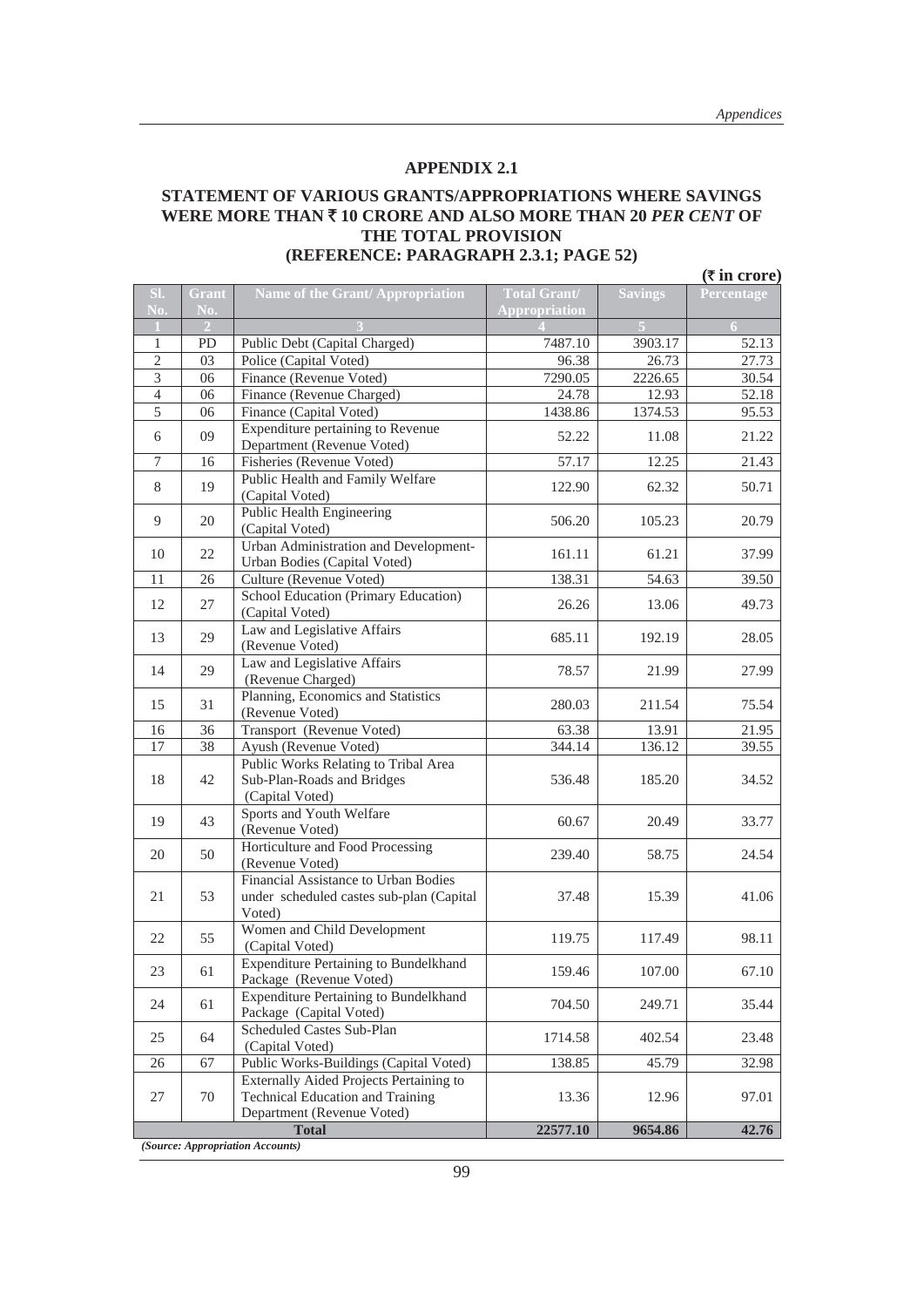#### **APPENDIX 2.2 (A)**

#### **CASES OF SCHEMES IN WHICH SUBSTANTIAL SAVINGS OCCURRED IN RESPECT OF GRANTS/APPROPRIATIONS GIVEN IN TABLE 2.2 (REFERENCE: PARAGRAPH 2.3.1; PAGE 53)**

|                | $(\overline{\tau}$ in crore)                                                |                                                                          |                |                                                                                                                                                                                                                                                                                                                                                              |  |  |  |  |
|----------------|-----------------------------------------------------------------------------|--------------------------------------------------------------------------|----------------|--------------------------------------------------------------------------------------------------------------------------------------------------------------------------------------------------------------------------------------------------------------------------------------------------------------------------------------------------------------|--|--|--|--|
| SI.            | <b>Head concerned</b>                                                       | Name of the scheme                                                       | <b>Savings</b> | <b>Reasons for savings</b>                                                                                                                                                                                                                                                                                                                                   |  |  |  |  |
| No.            |                                                                             |                                                                          |                |                                                                                                                                                                                                                                                                                                                                                              |  |  |  |  |
|                |                                                                             | 3                                                                        | $\overline{4}$ |                                                                                                                                                                                                                                                                                                                                                              |  |  |  |  |
|                | 06-Finance (Revenue Voted)                                                  |                                                                          |                |                                                                                                                                                                                                                                                                                                                                                              |  |  |  |  |
| 1              | 2054-Treasury and Accounts<br>Administration                                | Works related to<br><b>Information Technology</b>                        | 70.78          | Not intimated (August 2013)                                                                                                                                                                                                                                                                                                                                  |  |  |  |  |
| $\overline{2}$ | 2070-Other Administrative Services                                          | Other Expenditure                                                        | 1200.00        | Not intimated (August 2013)                                                                                                                                                                                                                                                                                                                                  |  |  |  |  |
| 3              | 2071-Pension and Other Retirement                                           | Composite State of                                                       | 526.58         | Not intimated (August 2013)                                                                                                                                                                                                                                                                                                                                  |  |  |  |  |
|                | Benefits-Minor Head 101-<br>Superannuation and Retirement<br>Allowances     | Madhya Pradesh                                                           |                |                                                                                                                                                                                                                                                                                                                                                              |  |  |  |  |
| 4              | 104-Gratuities                                                              | Composite State of<br>Madhya Pradesh                                     | 308.38         | Not intimated (August 2013)                                                                                                                                                                                                                                                                                                                                  |  |  |  |  |
| 5              | 105-Family Pensions                                                         | Composite State of<br>Madhya Pradesh                                     | 155.41         | Not intimated (August 2013)                                                                                                                                                                                                                                                                                                                                  |  |  |  |  |
| 6              | 115-Leave Encashment Benefits                                               | Composite State of<br>Madhya Pradesh                                     | 82.40          | Not intimated (August 2013)                                                                                                                                                                                                                                                                                                                                  |  |  |  |  |
|                | 29-Law and Legislative Affairs (Revenue Voted)                              |                                                                          |                |                                                                                                                                                                                                                                                                                                                                                              |  |  |  |  |
| 7              | 2014-Administration of Justice                                              | General Establishment                                                    | 84.71          | Not intimated (August 2013)                                                                                                                                                                                                                                                                                                                                  |  |  |  |  |
| 8              | 2014-Administration of Justice                                              | Reforms in Judicial<br>System (Thirteenth<br>Finance Commission)         | 50.60          | Savings were partly attributed to posts<br>remaining vacant, ten percent economy<br>cut imposed by finance department,<br>non-preparation of project reports, gap<br>analysis of 'Courts of Tomorrow'<br>scheme and E-courts project $(\overline{\mathbf{\mathsf{z}}})$ One<br>crore). Reasons for remaining saving<br>had not been intimated (August 2013). |  |  |  |  |
| 9              | 2015-Election                                                               | Preparation and Printing<br>of Voter Lists                               | 23.65          | Not intimated (August 2013)                                                                                                                                                                                                                                                                                                                                  |  |  |  |  |
|                | 31-Planning, Economics and Statistics (Revenue Voted)                       |                                                                          |                |                                                                                                                                                                                                                                                                                                                                                              |  |  |  |  |
| 10             | 3451-Secretariat-Economic Services-                                         | Lump-Sum Provision for                                                   | 75.10          | Not intimated (August 2013)                                                                                                                                                                                                                                                                                                                                  |  |  |  |  |
|                | State Plan Schemes (Normal)                                                 | Plan schemes                                                             |                |                                                                                                                                                                                                                                                                                                                                                              |  |  |  |  |
| 11             | 3454-Census, Surveys and Statistics-<br>Central Finance Commission (Normal) | Incentive for U.I.D.A.<br>(Thirteenth Finance<br>Commission)             | 49.94          | Not intimated (August 2013)                                                                                                                                                                                                                                                                                                                                  |  |  |  |  |
| 12             | <b>Central Sector Schemes Normal</b>                                        | <b>Sixth Economics Census</b>                                            | 38.91          | Not intimated (August 2013)                                                                                                                                                                                                                                                                                                                                  |  |  |  |  |
|                | 38- Ayush (Revenue Voted)                                                   |                                                                          |                |                                                                                                                                                                                                                                                                                                                                                              |  |  |  |  |
| 13             | 2210- Medical and Public Health-<br>Minor Head-101                          | Ayurvedic Hospitals and<br>Dispensaries                                  | 97.10          | Saving was partly attributed to post<br>remaining vacant and retirement of the<br>staff ( $\overline{\mathbf{\mathcal{R}}}$ Four crore). Reasons for<br>remaining saving had not been<br>intimated (August 2013)                                                                                                                                             |  |  |  |  |
|                | 61- Expenditure pertaining to Bundelkhand Package (Revenue Voted)           |                                                                          |                |                                                                                                                                                                                                                                                                                                                                                              |  |  |  |  |
| 14             | 2700- Major Irrigation-Additional                                           | Disposal of Waste                                                        | 99.00          | Not intimated (August 2013)                                                                                                                                                                                                                                                                                                                                  |  |  |  |  |
|                | Central Assistance (Normal)<br>06-Finance (Capital Voted)                   |                                                                          |                |                                                                                                                                                                                                                                                                                                                                                              |  |  |  |  |
| 15             | 6075-Loans for Miscellaneous General                                        | Provision for Settlement                                                 | 300.00         | Not intimated (August 2013)                                                                                                                                                                                                                                                                                                                                  |  |  |  |  |
|                | Services                                                                    | of Guaranteed Loans                                                      |                |                                                                                                                                                                                                                                                                                                                                                              |  |  |  |  |
| 16             | 6075-Loans for Miscellaneous General<br>Services                            | Loan Assistance for<br>restructuring of State<br>Government undertakings | 255.75         | Not intimated (August 2013)                                                                                                                                                                                                                                                                                                                                  |  |  |  |  |
| 17             | 6801-Loans for Power Projects                                               | Loans for Infrastructure<br>Development                                  | 800.00         | Not intimated (August 2013)                                                                                                                                                                                                                                                                                                                                  |  |  |  |  |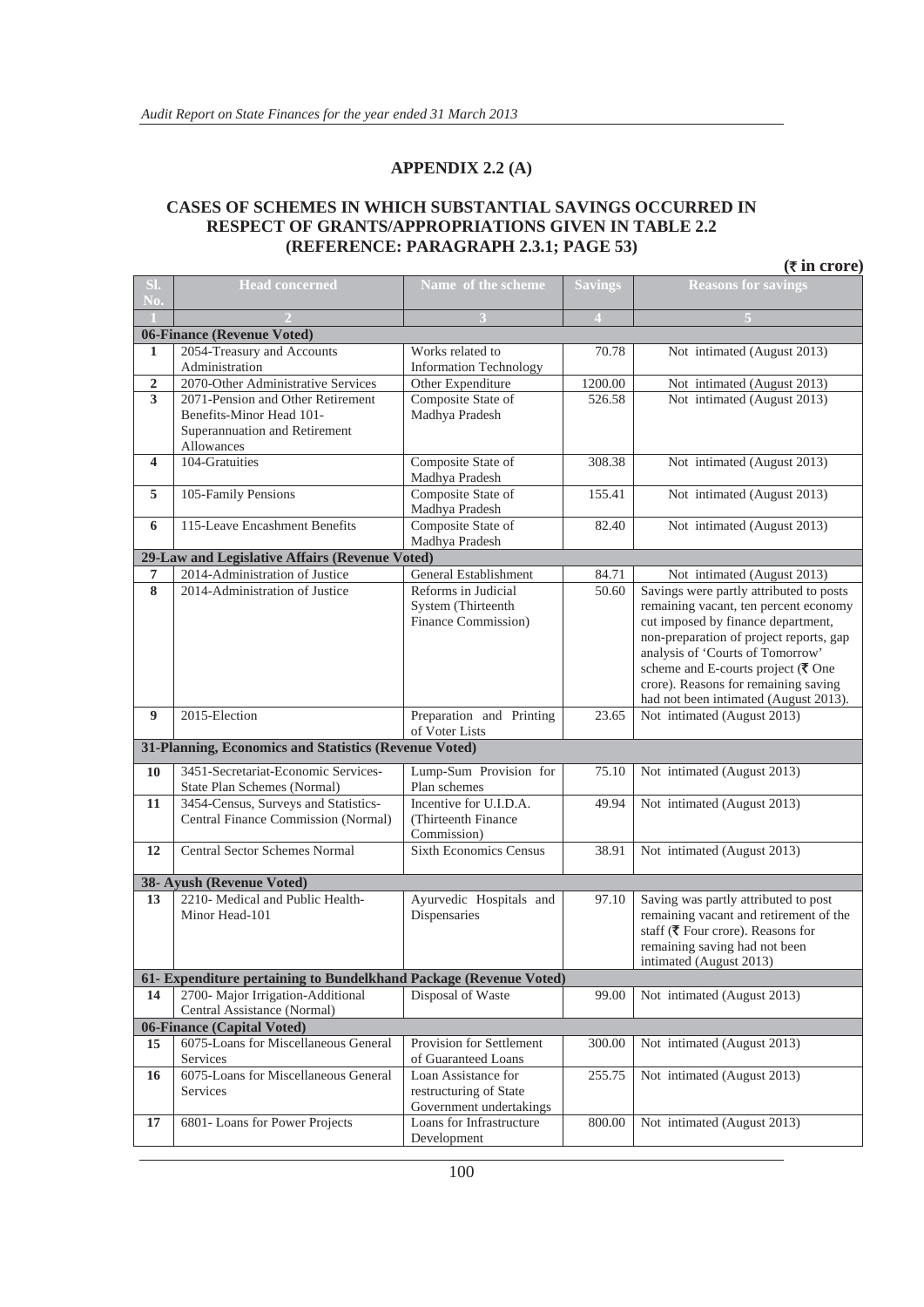|    |                                                                                                                         |                                                                                  | $\overline{4}$ |                                                                                                                                                                                                                                   |
|----|-------------------------------------------------------------------------------------------------------------------------|----------------------------------------------------------------------------------|----------------|-----------------------------------------------------------------------------------------------------------------------------------------------------------------------------------------------------------------------------------|
|    | 20-Pubic Health Engineering (Capital Voted)                                                                             |                                                                                  |                |                                                                                                                                                                                                                                   |
| 18 | 4215-Capital Outlay on Water Supply<br>and Sanitation -Minor head 101-Urban<br>Water Supply - Central Schemes<br>Normal | Construction<br>of<br>New<br>Laboratory                                          | 13.10          | Not intimated (August 2013)                                                                                                                                                                                                       |
| 19 | 102- Rural Water Supply- Centrally<br>Sponsored Schemes Normal                                                          | Rural Piped Water Supply<br>Scheme                                               | 37.44          | Not intimated (August 2013)                                                                                                                                                                                                       |
| 20 | 800- Other Expenditure- Central Sector<br>Schemes Normal                                                                | Ground Water Fostering<br>Programmes                                             | 40.95          | Not intimated (August 2013)                                                                                                                                                                                                       |
| 21 | 800- Other Expenditure- Central Sector<br><b>Schemes Normal</b>                                                         | Sahayak Gatividhiyan                                                             | 16.66          | Not intimated (August 2013)                                                                                                                                                                                                       |
|    | 55- Women and Child Development (Capital Voted)                                                                         |                                                                                  |                |                                                                                                                                                                                                                                   |
| 22 | 4235- Capital Outlay on Social<br>Security and Welfare-Minor Head 102-<br><b>NABARD</b> (Normal)                        | Construction of<br>Anganwadi Buildings<br>with Pre-Feb Technique<br>under NABARD | 50.00          | Not intimated (August 2013)                                                                                                                                                                                                       |
| 23 | Central Finance Commission (Normal)                                                                                     | Construction of Buildings<br>for Anganwadi Centers                               | 64.00          | Not intimated (August 2013)                                                                                                                                                                                                       |
|    | 61- Expenditure pertaining to Bundelkhand Package (Capital Voted)                                                       |                                                                                  |                |                                                                                                                                                                                                                                   |
| 24 | 4401-Capital Outlay on Crop<br>Husbandary-102-Additional Central<br>Assistance (S.C.S.P.)                               | Store and Marketing                                                              | 23.70          | Not intimated (August 2013)                                                                                                                                                                                                       |
| 25 | <b>Additional Central Assistance</b><br>(Normal)                                                                        | Store and Marketing                                                              | 37.80          | Not intimated (August 2013)                                                                                                                                                                                                       |
| 26 | 4700-Capital Outlay on Major<br>Irrigation-001-Additional Central<br>Assistance (Normal)                                | Disposal of Waste                                                                | 400.00         | Savings was partly attributed to<br>providing funds for under Construction<br>Schemes of Bundelkhand Package in<br>Water Resources Department and non-<br>availability of any scheme ( $\overline{\mathfrak{F}}$ 220.59<br>crore) |
|    | 64-Scheduled Castes sub-plan (Capital Voted)                                                                            |                                                                                  |                |                                                                                                                                                                                                                                   |
| 27 | 4801- Capital Outlay on Power Project-<br>Externally Aided Project (S.C.S.P.)                                           | Arrangement<br>of<br>Independent Feeder for<br>Agricultural use                  | 142.39         | Savings were attributed to non-<br>adjustment of the amount of bill owing<br>to delay in examination and<br>certification.                                                                                                        |
| 28 | 4801- Capital Outlay on Power Project-<br>Externally Aided Project (S.C.S.P.)                                           | Strengthening<br>of<br><b>Transmission System</b>                                | 29.14          | making budget provision in share<br>capital in place of Loan                                                                                                                                                                      |
| 29 | 4801- Capital Outlay on Power Project-<br>Externally Aided Project (S.C.S.P.)                                           | Strengthening<br>οf<br>Sub<br>Transmission<br>and<br>Distribution System         | 93.59          | non-adjustment of the amount owing to<br>delay in scrutiny and certification of<br>bills                                                                                                                                          |
| 30 | 4210- Capital outlay on Medical and<br>Public Health- Central Finance<br>Commission (S.C.S.P.)                          | Strengthening of Health<br>Infrastructure (Thirteenth<br>Finance Commission)     | 27.32          | Not intimated (August 2013)                                                                                                                                                                                                       |
| 31 | 5054-Capital outlay on Roads and<br>Bridges-Externally Aided Projects<br>(S.C.S.P.)                                     | M.P. Road Development<br>Programme                                               | 49.00          | Not intimated (August 2013)                                                                                                                                                                                                       |
| 32 | $NABARD$ $(S.C.S.P.)$                                                                                                   | Construction<br>of<br>Rural<br>Roads (NABARD)                                    | 61.89          | Not intimated (August 2013)                                                                                                                                                                                                       |
|    | <b>Public Debt (Capital Charged)</b>                                                                                    |                                                                                  |                |                                                                                                                                                                                                                                   |
| 33 | 6003-Internal Debt of the State<br>Government                                                                           | Ways and Means<br>Advances                                                       | 2000.00        | Not intimated (August 2013)                                                                                                                                                                                                       |
| 34 | 6003-Internal Debt of the State<br>Government                                                                           | Advances to meet short<br>falls                                                  | 2000.00        | Not intimated (August 2013)                                                                                                                                                                                                       |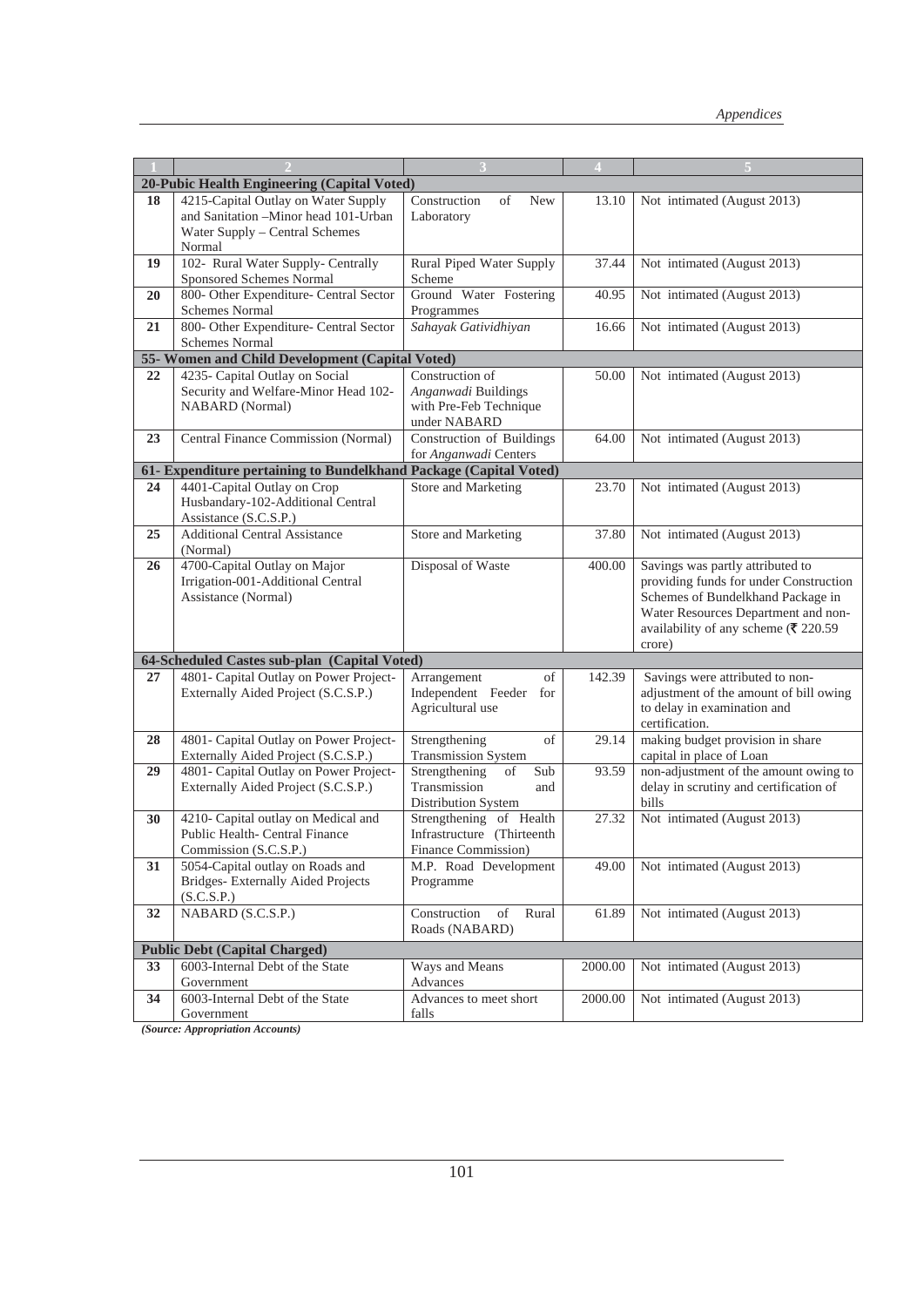#### **APPENDIX 2.2 (B)**

#### **STATEMENT OF VARIOUS SCHEMES UNDER GRANTS/APPROPRIATIONS WHERE EXCESS EXPENDITURE WAS MORE THAN ₹ 10 CRORE EACH AND ALSO MORE THAN 20** *PER CENT* **OF THE TOTAL PROVISION (REFERENCE: PARAGRAPH 2.3.3; PAGE 54)**

|                  |                                                                                                                        |                                                                                                                                       |                                                            |                    |                | $(\overline{\tau}$ in crore)           |
|------------------|------------------------------------------------------------------------------------------------------------------------|---------------------------------------------------------------------------------------------------------------------------------------|------------------------------------------------------------|--------------------|----------------|----------------------------------------|
| SI.<br>No.       | Grant/<br><b>Appropriation</b><br><b>No. and Name</b>                                                                  | Name of the scheme<br>under Grant/<br><b>Appropriation</b>                                                                            | <b>Total</b><br><b>Provision</b><br>$(Orig. + )$<br>Supp.) | <b>Expenditure</b> | <b>Excess</b>  | Percentage<br>of excess<br>expenditure |
| $1\,$            | $\overline{2}$                                                                                                         |                                                                                                                                       |                                                            |                    | $\overline{6}$ | $\overline{7}$                         |
| $\mathbf{1}$     | <b>Public Debt</b>                                                                                                     | 6004-02-101-9086-Back<br>to Back Loan for<br><b>Externally Aided</b><br>Projects                                                      | 1.35                                                       | 111.64             | 110.29         | 8169.63                                |
| 2                | 06-Finance                                                                                                             | 2071-01-104-9998-<br>Madhya Pradesh                                                                                                   | 168.00                                                     | 308.32             | 140.32         | 83.52                                  |
| 3                | 06-Finance                                                                                                             | 2071-01-115-9998-<br>Madhya Pradesh                                                                                                   | 42.56                                                      | 88.25              | 45.69          | 107.35                                 |
| $\overline{4}$   | 06-Finance                                                                                                             | 2071-01-117-6854-<br><b>Contributory Pension</b><br>Scheme                                                                            | 75.00                                                      | 122.72             | 47.72          | 63.63                                  |
| 5                | 11-Commerce.<br>Industry and<br>Employment                                                                             | 4851-101-0101-State<br>Plan Schemes (Normal)-<br>6749-Land Acquisition,<br>Survey and<br>Demarkation, Service<br>Charge               | 41.97                                                      | 74.99              | 33.02          | 78.67                                  |
| 6                | 12-Energy                                                                                                              | 6801-190-7161-<br>Working Capital Loan<br>to Electricity Generating<br>Company                                                        | 200.00                                                     | 250.00             | 50.00          | 25.00                                  |
| $\boldsymbol{7}$ | 14-Animal<br>Husbandry                                                                                                 | 2403-800-1501-<br><b>Additional Central</b><br>Assistance (Normal)-<br>5626-National<br>Agriculture<br>Development Scheme             | 41.15                                                      | 52.37              | 11.22          | 27.27                                  |
| $8\,$            | 15-Financial<br>Assistance to<br>Three Tier<br>Panchayati Raj<br>Institutions<br>Under<br>Scheduled<br>Castes Sub-Plan | 2216-03-789-198-0703-<br><b>Centrally Sponsored</b><br>Scheme S.C.S.P. -<br>5198-Indira Awas<br>Yojna                                 | 28.96                                                      | 42.53              | 13.57          | 46.86                                  |
| 9                | 23-Water<br>Resources<br>Department                                                                                    | 4700-13-800-1501-<br><b>Additional Central</b><br>Assistance (Normal)-<br>2884- Canal and<br>Appurtenant<br><b>Construction Works</b> | 145.19                                                     | 177.29             | 32.10          | 22.11                                  |
| 10               | 23-Water<br>Resources<br>Department                                                                                    | 4700-13-800-0420-<br>Mineral Area<br>Development Fund-<br>2884-Canal and<br>Appurtenant<br><b>Construction Works</b>                  | 0.01                                                       | 29.69              | 29.68          | 296800                                 |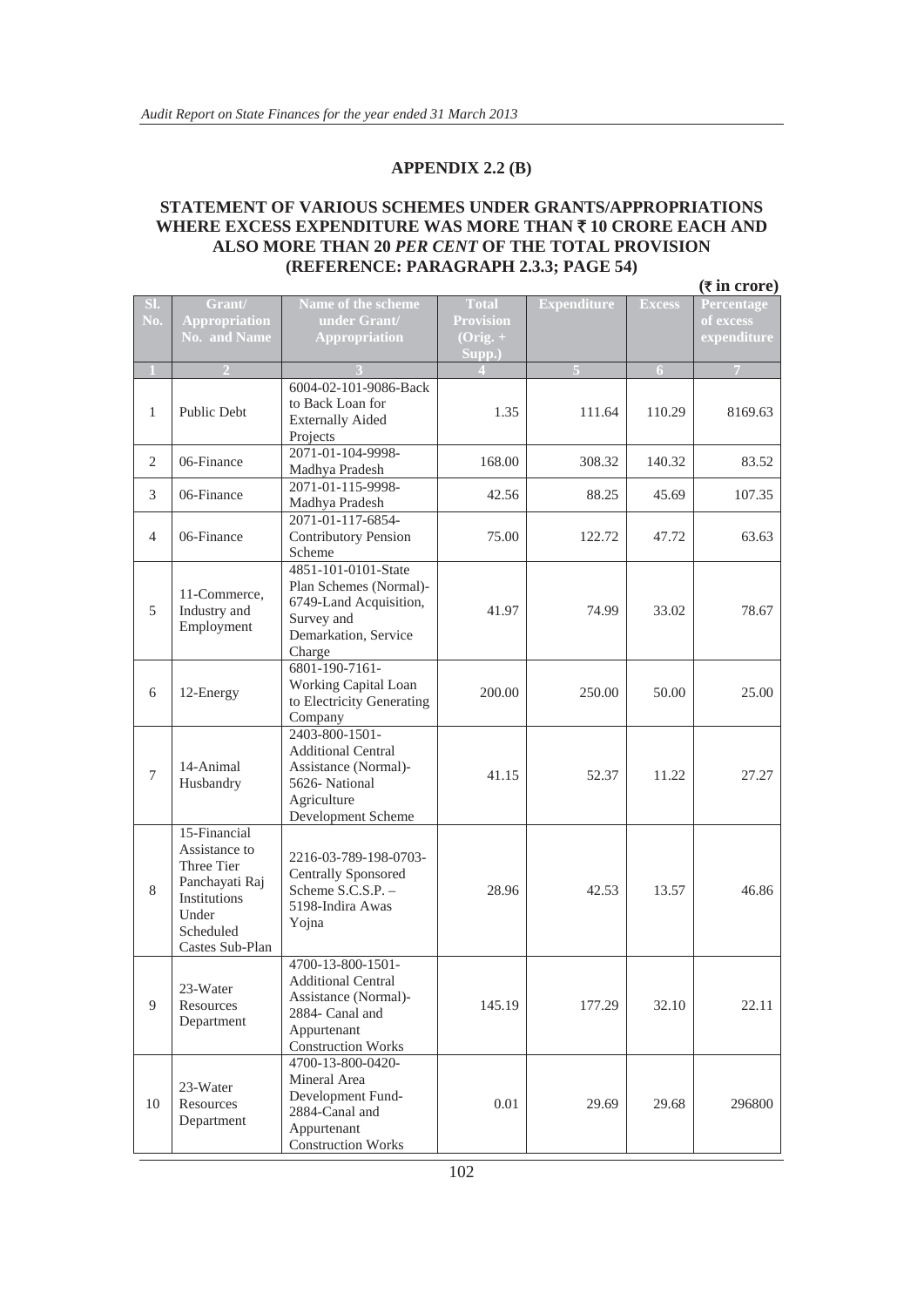|    | $\overline{2}$                                                                                     |                                                                                                                                                                      | 4      |        | 6     | 7       |
|----|----------------------------------------------------------------------------------------------------|----------------------------------------------------------------------------------------------------------------------------------------------------------------------|--------|--------|-------|---------|
| 11 | 23-Water<br>Resources<br>Department                                                                | 4700-24-800-1501-<br><b>Additional Central</b><br>Assistance (Normal)-<br>2884- Canal and<br>Appurtenant<br><b>Construction Works</b>                                | 13.39  | 24.50  | 11.11 | 82.97   |
| 12 | 23-Water<br>Resources<br>Department                                                                | 4701-01-800-0101-State<br>Plan Schemes (Normal)-<br>6619-Thikaria Medium<br><b>Irrigation Scheme</b>                                                                 | 30.00  | 69.78  | 39.78 | 132.60  |
| 13 | 23-Water<br>Resources<br>Department                                                                | 4701-60-800-0101-State<br>Plan Schemes-<br>(Normal)-2884- Canal<br>and Appurtenant<br><b>Construction Works</b>                                                      | 40.50  | 91.48  | 50.98 | 125.88  |
| 14 | 23-Water<br>Resources<br>Department                                                                | 4701-80-001-0101-State<br>Plan Schemes (Normal)-<br>3368-Construction work<br>of Medium Irrigation                                                                   | 5.65   | 64.74  | 59.09 | 1045.84 |
| 15 | 24-Public<br>Works-Roads<br>and Bridges                                                            | 5053-02-102-0101-State<br>Plan Schemes (Normal)-<br>4727-Construction and<br><b>Extension of Air Strips</b>                                                          | 6.50   | 41.10  | 34.60 | 532.31  |
| 16 | 24-Public<br>Works-Roads<br>and Bridges                                                            | 5054-03-101-0101-State<br>Plan Schemes (Normal)-<br>6651- Construction of<br>Railway Overbridges                                                                     | 30.00  | 76.83  | 46.83 | 156.10  |
| 17 | 24-Public<br>Works-Roads<br>and Bridges                                                            | 5054-03-337-1501-<br><b>Additional Central</b><br>Assistance (Normal)-<br>0948-Central Road<br>Fund                                                                  | 202.42 | 244.76 | 42.34 | 20.92   |
| 18 | 24-Public<br>Works-Roads<br>and Bridges                                                            | 5054-80-800-0101-State<br>Plan Schemes (Normal)-<br>5701-Development and<br>Supervision of B.O.T.<br>Roads                                                           | 6.40   | 76.67  | 70.27 | 1097.97 |
| 19 | 24-Public<br>Works-Roads<br>and Bridges                                                            | 5054-80-800-0101-State<br>Plan Schemes (Normal)-<br>6738-Annuity                                                                                                     | 5.00   | 40.56  | 35.56 | 711.20  |
| 20 | 40-Expenditure<br>pertaining to<br>Water<br>Resources<br>Department<br>Command Area<br>Development | 4705-212-0701-<br><b>Centrally Sponsored</b><br>Schemes (Normal)-<br>2823-Construction of<br><b>Field Channels</b>                                                   | 14.90  | 28.81  | 13.91 | 93.35   |
| 21 | 41-Tribal Area<br>Sub-Plan                                                                         | 10-Forest Department<br>2406-02-796-110-0702-<br><b>Centrally Sponsored</b><br>Schemes T.S.P.- 3730-<br><b>Integrated Development</b><br>of Wild Life<br>Environment | 27.00  | 47.91  | 20.91 | 77.44   |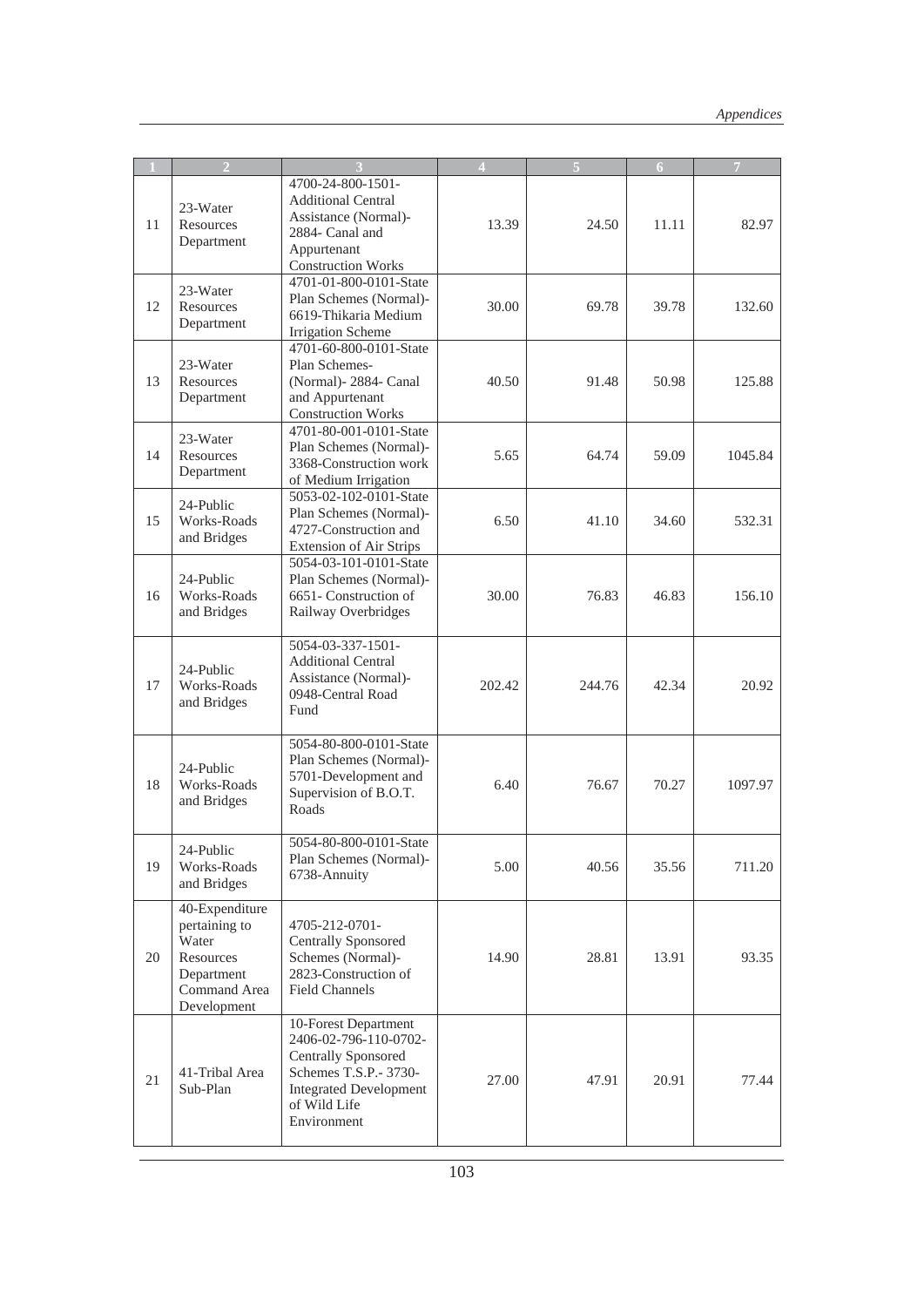|    |                                                                                                       |                                                                                                                                                                                            |        |        | 6      | $\overline{7}$ |
|----|-------------------------------------------------------------------------------------------------------|--------------------------------------------------------------------------------------------------------------------------------------------------------------------------------------------|--------|--------|--------|----------------|
| 22 | 41-Tribal Area<br>Sub-Plan                                                                            | 13-Energy Department<br>6801-796-205-1202-<br><b>Externally Aided</b><br>Projects (T.S.P)- 6929-<br>Strengthening of<br><b>Transmission System</b>                                         | Token  | 36.19  | 36.19  | 100            |
| 23 | 41-Tribal Areas<br>Sub-Plan                                                                           | 17-Public Health and<br>Family Welfare<br>Department<br>2210-01-796-110-0102-<br>Tribal Area Sub-Plan-<br>5724-National Rural<br><b>Health Mission</b>                                     | 128.71 | 156.36 | 27.65  | 21.48          |
| 24 | 41-Tribal Area<br>Sub-Plan                                                                            | 27-Narmada Valley<br>Development<br>Department<br>4700-43-796-800-1502-<br><b>Additional Central</b><br>Assistance (T.S.P.)-<br>2884-Canal and<br>Appurtenant<br><b>Construction Works</b> | 60.00  | 97.82  | 37.82  | 63.03          |
| 25 | 41-Tribal Area<br>Sub-Plan                                                                            | 27-Narmada Valley<br>Development<br>Department<br>4700-45-796-800-1502-<br><b>Additional Central</b><br>Assistance (T.S.P.) -<br>9091-Omkareshwar<br>Project                               | 149.81 | 252.31 | 102.50 | 68.42          |
| 26 | 41-Tribal Area<br>Sub-Plan                                                                            | 31-Water Resources<br>Department<br>4701-80-796-800-0102-<br>Tribal Area Sub Plan-<br>3366-Construction<br>Work of Medium<br>Projects                                                      | 0.50   | 66.08  | 65.58  | 13116.00       |
| 27 | 45-Minor<br>Irrigation<br>Works                                                                       | 4702-101-0420-Mineral<br>Area Development<br>Fund-3803-Minor and<br>Microminor Irrigation<br>Schemes                                                                                       | 91.67  | 166.37 | 74.70  | 81.49          |
| 28 | 48- Narmada<br>Valley<br>Development                                                                  | 4700-43-800-1501-<br><b>Additional Central</b><br>Assistance (Normal) -<br>2884-Canal and<br><b>Appurtenant Works</b>                                                                      | 162.11 | 277.39 | 115.28 | 71.11          |
| 29 | 52-Financial<br>Assistance to<br>Tribal Area<br>Sub-Plan Three<br>Tier Panchayati<br>Raj Institutions | 58-Rural Development<br>Department<br>2215-02-796-198-0702-<br><b>Centrally Sponsored</b><br>Schemes T.S.P.- 5206-<br><b>Total Cleanliness</b><br>Campaign                                 | 18.56  | 29.22  | 10.66  | 57.43          |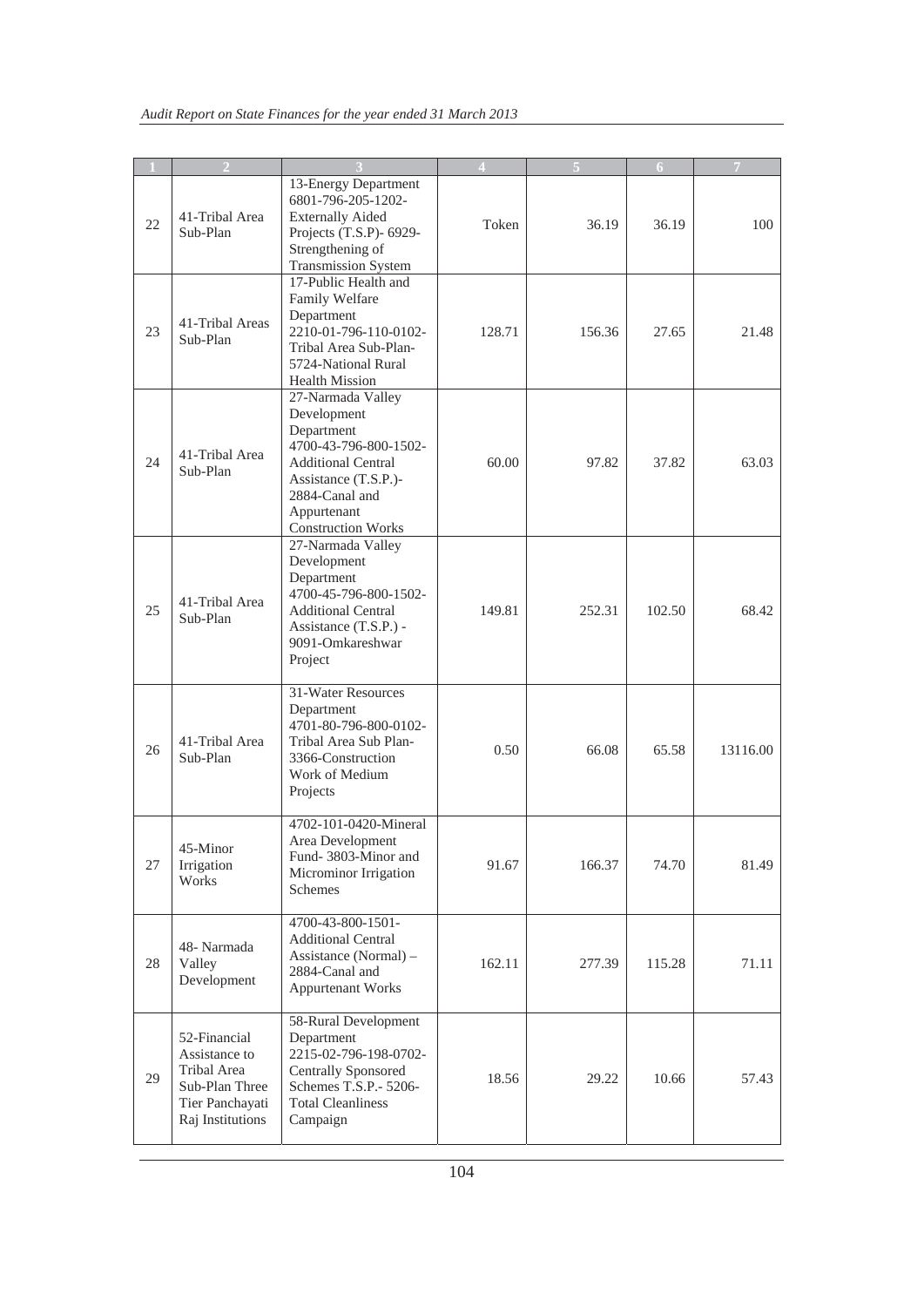|    |                                                                                       |                                                                                                                                                                     |            |        | 6      |         |
|----|---------------------------------------------------------------------------------------|---------------------------------------------------------------------------------------------------------------------------------------------------------------------|------------|--------|--------|---------|
| 30 | 55-Women and<br>Child<br>Development                                                  | 2236-02-101-0701-<br><b>Centrally Sponsored</b><br>Schemes (Normal)-<br>6392-Rajiv Gandhi<br>Kishori Balika<br>Sashaktikaran Yojna<br>(Sabla)                       | 100.00     | 141.08 | 41.08  | 41.08   |
| 31 | 58-Expenditure<br>on Relief on<br>Account of<br>Natural<br>Calamities and<br>Scarcity | 2245-02-101-0747-<br>Relief to Hailstorm<br><b>Sufferers</b>                                                                                                        | 40.00      | 262.95 | 222.95 | 557.37  |
| 32 | 61-Expenditure<br>Pertaining to<br><b>Bundelkhand</b><br>Package                      | 4215-01-102-1501-<br><b>Additional Central</b><br>Assistance (Normal)-<br>2580-Rural Piped Water<br>Supply Scheme                                                   | Negligible | 39.25  | 39.25  | 100     |
| 33 | 61-Expenditure<br>Pertaining to<br><b>Bundelkhand</b><br>Package                      | $4702 - 101 - 1501 -$<br><b>Additional Central</b><br>Assistance (Normal)-<br>6074-Restoration of<br>Canal Capacity                                                 | Negligible | 65.04  | 65.04  | 100     |
| 34 | 61-Expenditure<br>Pertaining to<br><b>Bundelkhand</b><br>Package                      | 4702-101-1501-<br><b>Additional Central</b><br>Assistance (Normal)-<br>6077-New Minor<br><b>Irrigation Schemes</b>                                                  | Negligible | 88.80  | 88.80  | 100     |
| 35 | 64-Scheduled<br>Castes Sub-Plan                                                       | 13-Energy Department<br>6801-789-205-1203-<br><b>Externally Aided</b><br>Projects (S.C.S.P.) -<br>6929- Strengthening of<br>Transmission System                     | Token      | 29.14  | 29.14  | 100     |
| 36 | 64-Scheduled<br>Castes Sub-Plan                                                       | 17-Public Health and<br>Family Welfare<br>Department<br>2210-01-789-110-0103-<br><b>Scheduled Castes Sub</b><br>Plan- 5724- National<br><b>Rural Health Mission</b> | 52.40      | 75.40  | 23.00  | 43.89   |
| 37 | 64-Scheduled<br>Castes Sub-Plan                                                       | 19-Public Works<br>Department<br>5054-04-789-800-0103-<br><b>Scheduled Castes Sub</b><br>Plan-2457-Minimum<br>Need Programme<br>(Including Rural Roads)             | 47.78      | 66.59  | 18.81  | 39.37   |
| 38 | 64-Scheduled<br>Castes Sub-Plan                                                       | 19-Public Works<br>Department<br>5054-80-789-800-0103-<br><b>Scheduled Castes Sub</b><br>Plan-5701-Development<br>and Supervision of<br><b>B.O.T. Roads</b>         | 1.83       | 42.86  | 41.03  | 2242.08 |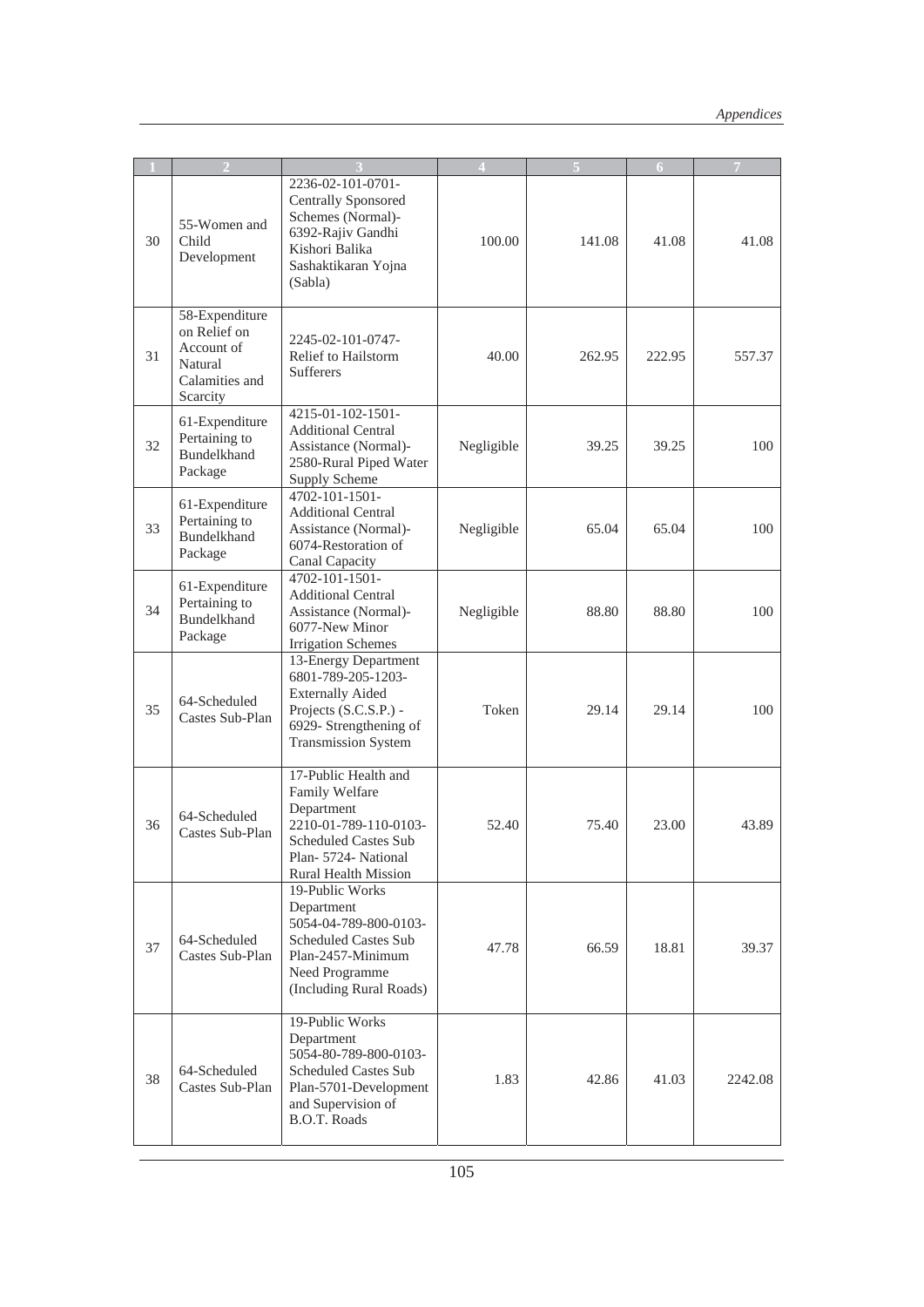|    |                                                                               |                                                                                                                                                                                                |         |         | 6       |        |
|----|-------------------------------------------------------------------------------|------------------------------------------------------------------------------------------------------------------------------------------------------------------------------------------------|---------|---------|---------|--------|
| 39 | 64-Scheduled<br>Castes Sub-Plan                                               | 20- School Education<br>Department<br>2202-01-789-101-0103-<br><b>Scheduled Castes Sub</b><br>Plan-6484-<br>Reimbursement of<br>Tution Fee to non-<br>Government Schools<br>under R.T.E.       | 12.86   | 27.86   | 15.00   | 116.64 |
| 40 | 64-Scheduled<br>Castes Sub-Plan                                               | 34-Public Health<br><b>Engineering Department</b><br>4215-01-789-102-0703-<br><b>Centrally Sponsored</b><br>Schemes (S.C.S.P.)-<br>4379-Drinking Water<br>Supply Scheme in<br>Problem Villages | 50.75   | 64.26   | 13.51   | 26.62  |
| 41 | 74-Financial<br>Assistance to<br>Three Tier<br>Panchayati Raj<br>Institutions | 2216-03-198-0701-<br><b>Centrally Sponsored</b><br>Schemes (Normal)-<br>5198-Indira Awas<br>Yojna                                                                                              | 39.19   | 57.49   | 18.30   | 46.69  |
| 42 | 74-Financial<br>Assistance to<br>Three Tier<br>Panchayati Raj<br>Institutions | 2853-02-198-0101-<br><b>State Plan Schemes</b><br>(Normal)- 6299-<br><b>Transfer of Revenue</b><br>received from<br>subsidiary Minerals of<br>Rural Areas to<br>Panchayats                     | 200.00  | 304.29  | 104.29  | 52.14  |
| 43 | 75-Financial<br>Assistance to<br>Urban-Bodies                                 | 2217-05-191-0101-State<br>Plan Schemes (Normal)-<br>6221-Infrastructure<br>Development Scheme<br>for Small and Medium<br><b>Towns</b>                                                          | 55.49   | 69.49   | 14.00   | 25.23  |
|    |                                                                               | <b>Total</b>                                                                                                                                                                                   | 2337.61 | 4481.18 | 2143.57 | 91.70  |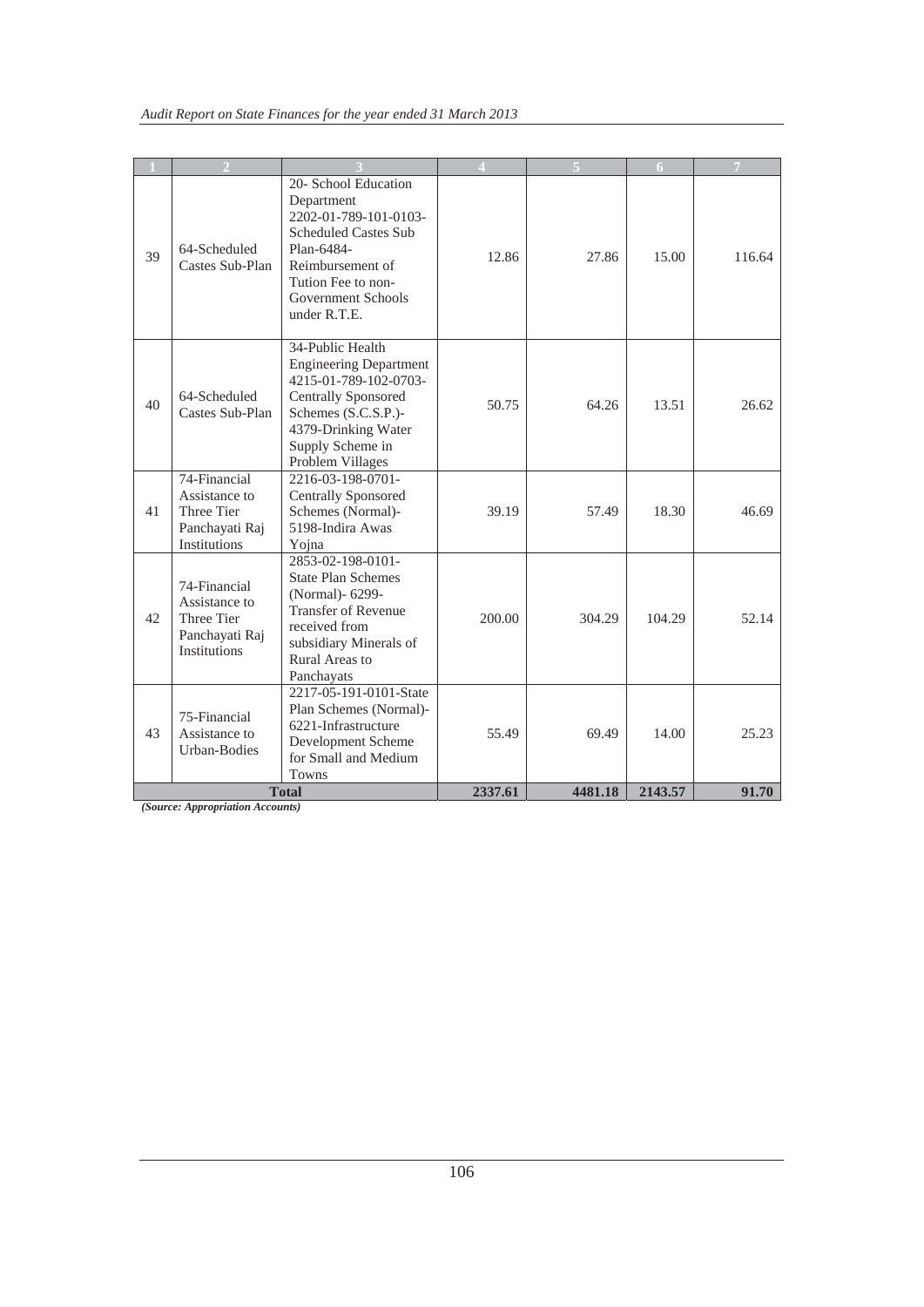#### **APPENDIX 2.2 (C)**

#### **CASES OF SCHEMES IN WHICH ENTIRE PROVISION OF** ` **10 CRORE OR MORE REMAINED UNUTILISED**

#### **(REFERENCE: PARAGRAPH 2.3.4; PAGE 54)**

|              | $(5$ in crore) |                                                  |                                                                                                                            |                                  |                    |                                |                  |
|--------------|----------------|--------------------------------------------------|----------------------------------------------------------------------------------------------------------------------------|----------------------------------|--------------------|--------------------------------|------------------|
| SI.<br>No.   | Grant<br>No.   | Name of the<br>Grant/                            | <b>Name of the Scheme</b>                                                                                                  | <b>Total</b><br><b>Provision</b> | <b>Expenditure</b> | <b>Amount</b><br><sub>of</sub> | Percentage       |
|              |                | <b>Appropriation</b>                             |                                                                                                                            | $(Orig. + )$<br>Supp.)           |                    | <b>Saving</b>                  |                  |
| $\mathbf{1}$ | $\overline{2}$ |                                                  |                                                                                                                            |                                  | $\boldsymbol{6}$   | $\overline{7}$                 | $\boldsymbol{8}$ |
| $\mathbf{1}$ | IP             | Interest<br>Payments and<br>Servicing of<br>Debt | 2049-01-101-7105-<br>8.00% Madhya<br>Pradesh State<br>Development Loan,<br>2012                                            | 10.33                            | Nil                | 10.33                          | 100              |
| 2            | <b>IP</b>      | Interest<br>Payments and<br>Servicing of<br>Debt | 2049-01-101-7191-<br>9.05% Madhya<br><b>Pradesh State</b><br>Development<br>Loan, 2021                                     | 90.50                            | Nil                | 90.50                          | 100              |
| 3            | IP             | Interest<br>Payments and<br>Servicing of<br>Debt | 2049-01-101-7245-<br>8.92% Madhya<br>Pradesh State<br>Development<br>Loan, 2022                                            | 44.60                            | Nil                | 44.60                          | 100              |
| 4            | IP             | Interest<br>Payments and<br>Servicing of<br>Debt | 2049-01-200-1217-<br>Interest on loans from<br><b>Rural Electrification</b><br>Corporation Ltd.                            | 16.00                            | Nil                | 16.00                          | 100              |
| 5            | IP             | Interest<br>Payments and<br>Servicing of<br>Debt | 2049-03-104-4033-<br>Interest on<br>Departmental<br>Provident Fund                                                         | 30.00                            | Nil                | 30.00                          | 100              |
| 6            | IP             | Interest<br>Payments and<br>Servicing of<br>Debt | 2049-04-103-0925-<br>Interest on Loans for<br><b>Centrally Sponsored</b><br><b>Schemes</b>                                 | 12.00                            | Nil                | 12.00                          | 100              |
| 7            | IP             | Interest<br>Payments and<br>Servicing of<br>Debt | 2049-60-701-6971-<br>Government<br><b>Employees Group</b><br><b>Insurance Scheme-</b><br>2003 (Interest on<br>Saving Fund) | 25.00                            | Nil                | 25.00                          | 100              |
| 8            | $\rm IP$       | Interest<br>Payments and<br>Servicing of<br>Debt | 2049-60-701-6972-<br>Government<br><b>Employees Group</b><br>Insurance Scheme-<br>1985 (Interest on<br>Saving Fund)        | 60.00                            | Nil                | 60.00                          | 100              |
| 9            | PD             | Public Debt                                      | 6003-110-0637-Ways<br>and Means Advances                                                                                   | 2000.00                          | Nil                | 2000.00                        | 100              |
| 10           | PD             | Public Debt                                      | 6003-110-0779-<br>Advances to Meet<br>Short Fall                                                                           | 2000.00                          | Nil                | 2000.00                        | 100              |
| 11           | 03             | Police                                           | 2055-115-2643-<br>Modernisation of<br>Police Force                                                                         | 70.00                            | Nil                | 70.00                          | 100              |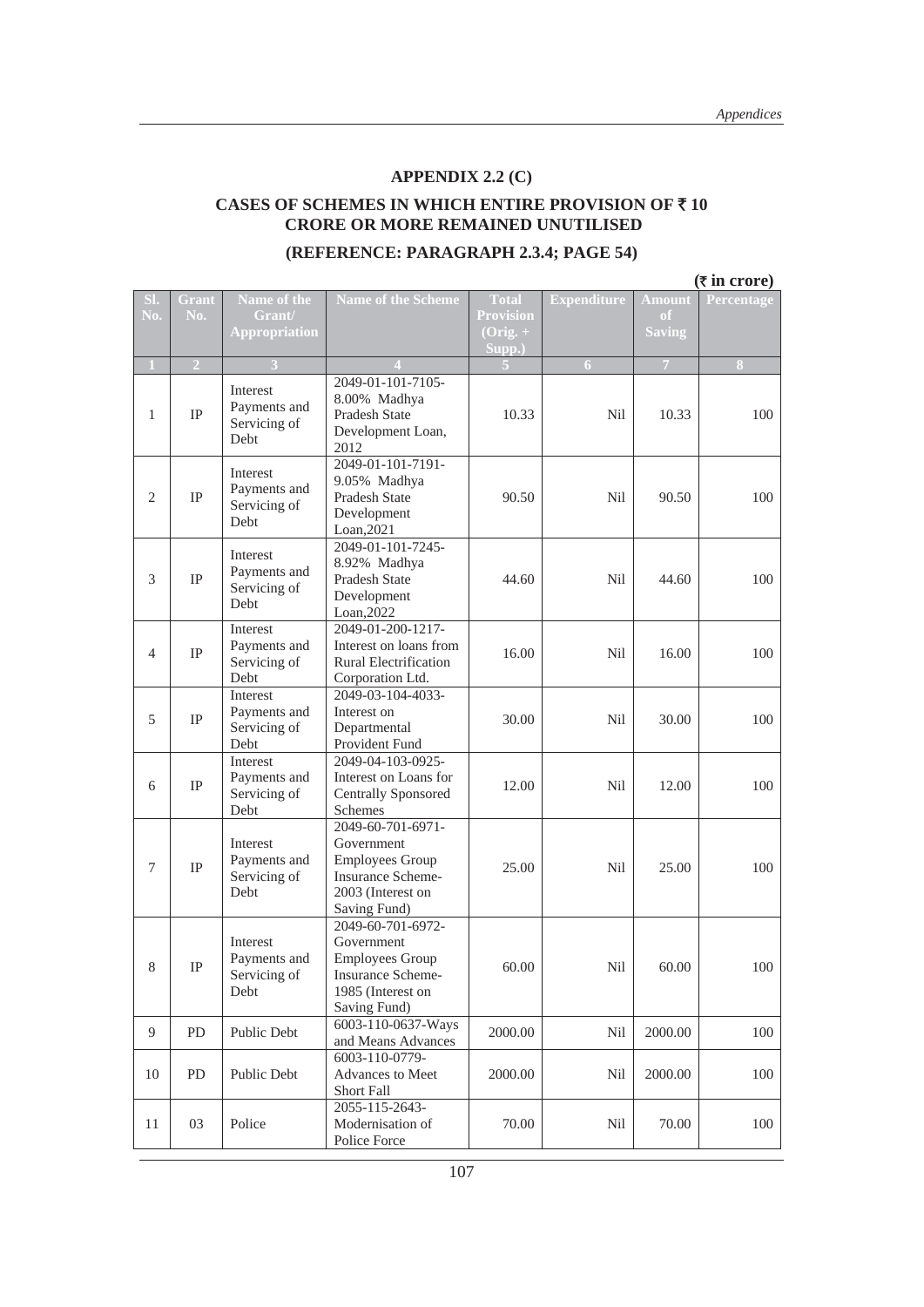|    | $\overline{2}$ |                                        |                                                |         | 6          | $\overline{7}$ |     |
|----|----------------|----------------------------------------|------------------------------------------------|---------|------------|----------------|-----|
|    |                |                                        | 4055-211-2643-                                 |         |            |                |     |
| 12 | 03             | Police                                 | Modernisation of                               | 25.00   | Nil        | 25.00          | 100 |
|    |                |                                        | Police Force                                   |         |            |                |     |
|    |                |                                        | 2052-091-1201-                                 |         |            |                |     |
|    |                |                                        | <b>Externally Aided</b>                        |         |            |                |     |
|    |                |                                        | Projects (Normal)-                             |         |            |                |     |
| 13 | 06             | Finance                                | 7315-Strengthening                             | 10.00   | Nil        | 10.00          | 100 |
|    |                |                                        | of Government Work                             |         |            |                |     |
|    |                |                                        | Management                                     |         |            |                |     |
|    |                |                                        | 2070-800-0101-State                            |         |            |                |     |
| 14 | 06             | Finance                                | Plan Schemes                                   | 1200.00 | <b>Nil</b> | 1200.00        | 100 |
|    |                |                                        | (Normal)-0224-Other                            |         |            |                |     |
|    |                |                                        | Expenditure                                    |         |            |                |     |
|    |                |                                        | 2701-01-101-9999-                              |         |            |                |     |
| 15 | 06             | Finance                                | Composite State of                             | 12.00   | Nil        | 12.00          | 100 |
|    |                |                                        | Madhya Pradesh                                 |         |            |                |     |
|    |                |                                        | 6075-800-6787-                                 |         |            |                |     |
| 16 | 06             | Finance                                | Provision for                                  | 300.00  | Nil        | 300.00         | 100 |
|    |                |                                        | Settlement of<br><b>Guaranteed Loans</b>       |         |            |                |     |
|    |                |                                        | 6075-800-6788-                                 |         |            |                |     |
|    |                |                                        | Provision for                                  |         |            |                |     |
|    |                |                                        | Settlement of S.L.R.                           |         |            |                |     |
|    |                | Finance                                | Bonds issued by                                |         |            |                |     |
| 17 | 06             |                                        | Undertakings and                               | 25.00   | Nil        | 25.00          | 100 |
|    |                |                                        | Subordinate                                    |         |            |                |     |
|    |                |                                        | <b>Institutions of State</b>                   |         |            |                |     |
|    |                |                                        | Government                                     |         |            |                |     |
|    |                |                                        | 6801-800-6443-Loan                             |         |            |                |     |
| 18 | 06             | Finance                                | for Infrastructure                             | 800.00  | Nil        | 800.00         | 100 |
|    |                |                                        | Development                                    |         |            |                |     |
|    |                |                                        | 2210-01-110-0701-                              |         |            |                |     |
|    |                | Public Health<br>and Family<br>Welfare | <b>Centrally Sponsored</b>                     |         |            |                |     |
| 19 | 19             |                                        | Schemes (Normal)-                              | 15.00   | Nil        | 15.00          | 100 |
|    |                |                                        | 5613-National Health                           |         |            |                |     |
|    |                |                                        | <b>Insurance Scheme</b><br>4210-01-110-0101-   |         |            |                |     |
|    |                | <b>Public Health</b>                   | <b>State Plan Schemes</b>                      |         |            |                |     |
| 20 | 19             | and Family                             | (Normal)-6271-                                 | 10.00   | Nil        | 10.00          | 100 |
|    |                | Welfare                                | Modernisation of Jai                           |         |            |                |     |
|    |                |                                        | Prakash Hospital                               |         |            |                |     |
|    |                |                                        | 4700-80-001-0101-                              |         |            |                |     |
|    |                | Water                                  | <b>State Plan Schemes</b>                      |         |            |                |     |
| 21 | 23             | Resources                              | (Normal) - 2304 -                              | 37.80   | <b>Nil</b> | 37.80          | 100 |
|    |                | Department                             | Direction and                                  |         |            |                |     |
|    |                |                                        | Administration                                 |         |            |                |     |
|    |                |                                        | 4701-61-800-0101-                              |         |            |                |     |
|    |                | Water                                  | <b>State Plan Schemes</b>                      |         |            |                |     |
| 22 | 23             | Resources                              | (Normal)-2884-                                 | 23.96   | Nil        | 23.96          | 100 |
|    |                | Department                             | Canal and                                      |         |            |                |     |
|    |                |                                        | Appurtenant                                    |         |            |                |     |
|    |                |                                        | <b>Construction Works</b><br>4701-66-800-0101- |         |            |                |     |
|    |                |                                        | <b>State Plan Schemes</b>                      |         |            |                |     |
|    |                | Water                                  | (Normal)-2884-                                 |         |            |                |     |
| 23 | 23             | Resources                              | Canal and                                      | 20.00   | Nil        | 20.00          | 100 |
|    |                | Department                             | Appurtenant                                    |         |            |                |     |
|    |                |                                        | <b>Construction Works</b>                      |         |            |                |     |
|    |                |                                        |                                                |         |            |                |     |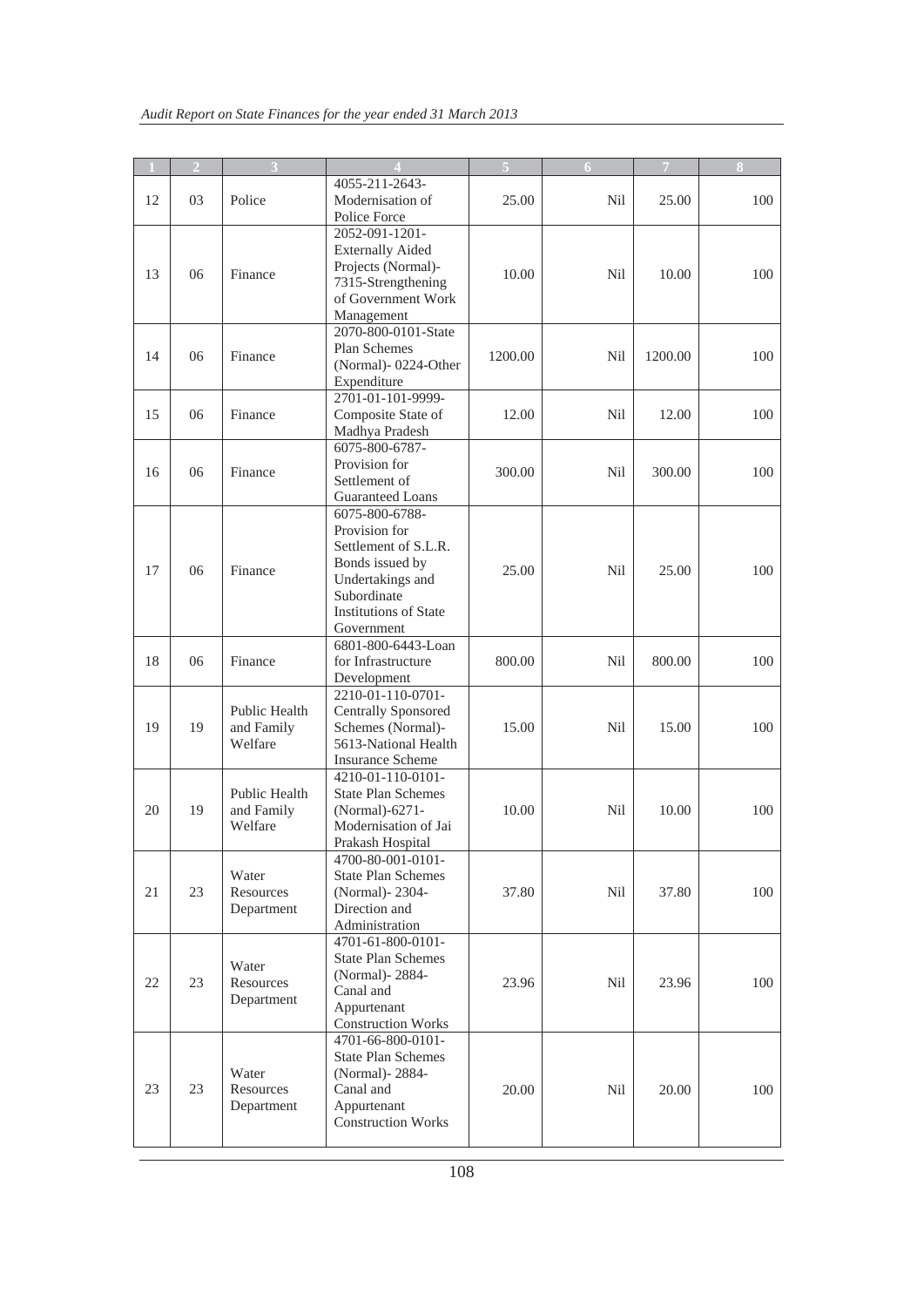|    | $\overline{2}$ |                                                                                                    |                                                                                                                                                                   |        | 6   | 7      | 8   |
|----|----------------|----------------------------------------------------------------------------------------------------|-------------------------------------------------------------------------------------------------------------------------------------------------------------------|--------|-----|--------|-----|
| 24 | 23             | Water<br>Resources<br>Department                                                                   | 4701-80-001-0101-<br><b>State Plan Schemes</b><br>(Normal) - 2304 -<br>Direction and<br>Administration                                                            | 29.00  | Nil | 29.00  | 100 |
| 25 | 24             | Public Works-<br>Roads and<br><b>Bridges</b>                                                       | 5053-02-102-0101-<br><b>State Plan Schemes</b><br>(Normal) - 3115 -<br>Compensation for<br>Land Acquisition                                                       | 34.60  | Nil | 34.60  | 100 |
| 26 | 26             | Culture                                                                                            | 2205-800-1301-<br><b>Central Finance</b><br>Commission<br>(Normal)- 6464-<br>Development and<br>Maintenance Work<br>etc. of<br>Monuments/Museums                  | 48.58  | Nil | 48.58  | 100 |
| 27 | 31             | Planning,<br>Economics and<br><b>Statistics</b>                                                    | 3451-101-0101-State<br>Plan Schemes<br>(Normal)-6577-Lum<br>Sum Provision for<br>Plan Schemes                                                                     | 75.10  | Nil | 75.10  | 100 |
| 28 | 31             | Planning,<br>Economics and<br><b>Statistics</b>                                                    | 3454-02-206-1301-<br><b>Central Finance</b><br>Commission<br>(Normal)- 6268-<br>Incentive for U.I.D.A.<br>$(13th$ Finance<br>Commission)                          | 49.94  | Nil | 49.94  | 100 |
| 29 | 40             | Expenditure<br>pertaining to<br>Water<br>Resources<br>Department<br>Command<br>Area<br>Development | 4705-207-0701-<br><b>Centrally Sponsored</b><br>Schemes (Normal)-<br>2304-Direction and<br>Administration                                                         | 10.00  | Nil | 10.00  | 100 |
| 30 | 41             | Tribal Area<br>Sub-Plan                                                                            | 13- Energy<br>Department<br>4801-05-796-190-<br>1202-Externally<br>Aided<br>Projects(T.S.P.)-<br>5523-Arrangement of<br>Independent feeder<br>for Agriculture Use | 179.04 | Nil | 179.04 | 100 |
| 31 | 41             | Tribal Area<br>Sub-Plan                                                                            | 13- Energy<br>Department<br>4801-05-796-190-<br>1202-Externally<br>Aided Project-<br>(T.S.P.)- 6929-<br>Strengthening of<br><b>Transmission System</b>            | 36.19  | Nil | 36.19  | 100 |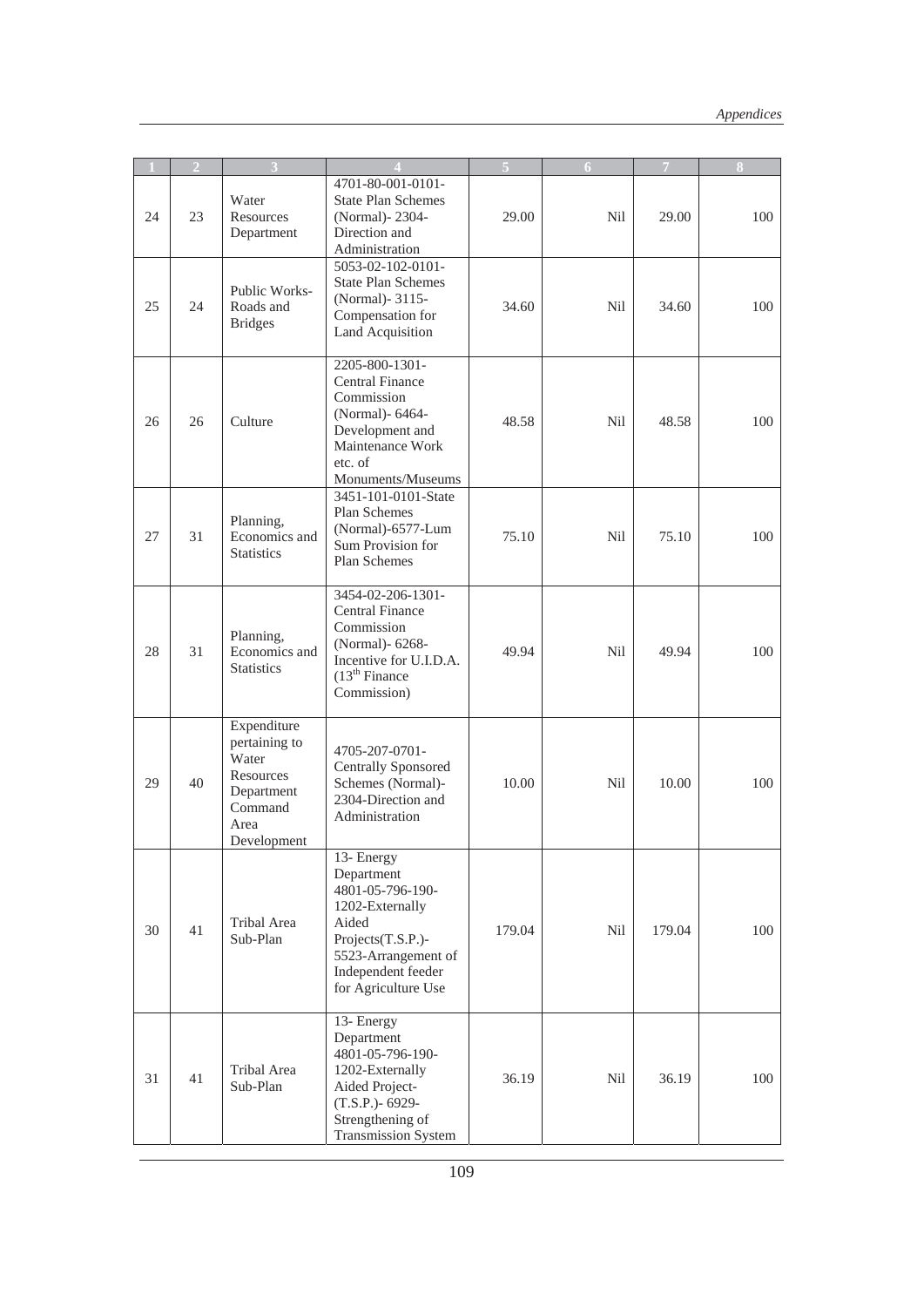|    | $\overline{2}$ | 3                              | $\Delta$                                                                                                                                                                                              |        | 6          | 7      | 8   |
|----|----------------|--------------------------------|-------------------------------------------------------------------------------------------------------------------------------------------------------------------------------------------------------|--------|------------|--------|-----|
| 32 | 41             | Tribal Area<br>Sub-Plan        | 13- Energy<br>Department<br>4801-05-796-190-<br>1202-Externally<br><b>Aided Projects</b><br>$(T.S.P.) -7900 -$<br>Strengthening of Sub<br>Transmission and<br>Distribution System                     | 123.82 | Nil        | 123.82 | 100 |
| 33 | 41             | Tribal Area<br>Sub-Plan        | 17-Public Health and<br>Family Welfare<br>Department<br>2210-06-796-800-<br>0102-Tribal Area Sub<br>Plan-7193- Special<br><b>State Incentive</b><br>Scheme for Family<br>Welfare                      | 14.20  | Nil        | 14.20  | 100 |
| 34 | 41             | Tribal Area<br>Sub-Plan        | 17-Public Health and<br>Family Welfare<br>Department<br>2210-06-796-800-<br>0102-Tribal Area Sub<br>Plan-7201- Special<br>Assistance to<br>Pregnant Woman of<br>Scheduled<br>Caste/Scheduled<br>Tribe | 49.75  | Nil        | 49.75  | 100 |
| 35 | 41             | <b>Tribal Area</b><br>Sub-Plan | 17-Public Health and<br>Family Welfare<br>Department 4210-04-<br>796-112-0102-Tribal<br>Area Sub-Plan 7202-<br>Establishment of<br>Nursing College                                                    | 14.90  | Nil        | 14.90  | 100 |
| 36 | 41             | Tribal Area<br>Sub-Plan        | 31-Water Resources<br>Department<br>4701-54-796-800-<br>0102-Tribal Area Sub<br>Plan-3366-<br>Construction work of<br>Medium Projects                                                                 | 12.00  | <b>Nil</b> | 12.00  | 100 |
| 37 | 41             | Tribal Area<br>Sub-Plan        | 50-Women and Child<br>Development<br>Department<br>4235-02-796-102-<br>1302-Central Finance<br>Commission (T.S.P.)<br>5360-Construction of<br><b>Building</b> for<br>Anganwadi Centres                | 20.00  | Nil        | 20.00  | 100 |
| 38 | 45             | Minor<br>Irrigation<br>Works   | 4702-800-0101-State<br>Plan Schemes<br>(Normal)-2304-<br>Direction and<br>Administration                                                                                                              | 35.40  | <b>Nil</b> | 35.40  | 100 |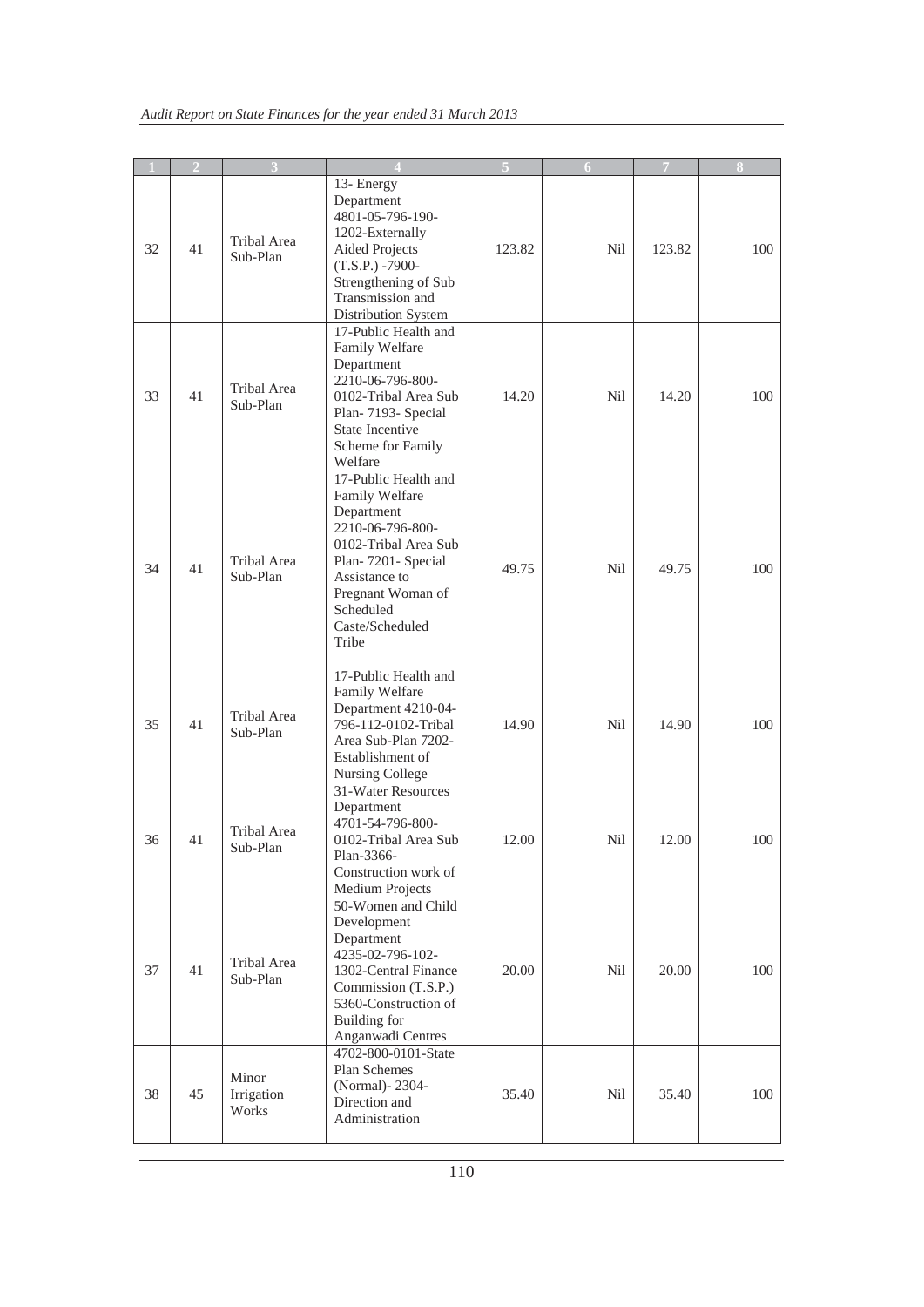|    | $\overline{2}$ | 3                                                                                  |                                                                                                                                                                                |        | 6          | $\overline{7}$ | 8   |
|----|----------------|------------------------------------------------------------------------------------|--------------------------------------------------------------------------------------------------------------------------------------------------------------------------------|--------|------------|----------------|-----|
| 39 | 48             | Narmada<br>Valley<br>Development                                                   | 4700-80-800-0101-<br><b>State Plan Schemes</b><br>(Normal)- 6399-<br>Indira Sagar Project<br>$(Unit - I)$                                                                      | 25.00  | Nil        | 25.00          | 100 |
| 40 | 48             | Narmada<br>Valley<br>Development                                                   | 4801-01-203-0101-<br><b>State Plan Schemes</b><br>(Normal)- 6403-<br>Payment of share of<br>Indira Sagar Project<br>unit-I to N.H.D.C.                                         | 27.00  | Nil        | 27.00          | 100 |
| 41 | 55             | Women and<br>Child<br>Development                                                  | 4235-02-102-1401-<br>NABARD (Normal)-<br>7046-Construction of<br>Anganwadi Buildings<br>with Pre-Feb<br>Technique under<br><b>NABARD</b>                                       | 50.00  | Nil        | 50.00          | 100 |
| 42 | 55             | Women and<br>Child<br>Development                                                  | 4235-02-102-1301-<br><b>Central Finance</b><br>Commission<br>(Normal)-5360-<br>Construction of<br><b>Buildings</b> for<br>Anganwadi Centres                                    | 64.00  | Nil        | 64.00          | 100 |
| 43 | 58             | Expenditure on<br>Relief on<br>Account of<br>Natural<br>Calamities and<br>Scarcity | 2245-01-101-8874-<br><b>Additional Provision</b><br>for Drought Relief<br>and Employment                                                                                       | 50.00  | Nil        | 50.00          | 100 |
| 44 | 61             | Expenditure<br>Pertaining to<br>Bundelkhand<br>Package                             | 2700-80-800-1501-<br><b>Additional Central</b><br>Assistance (Normal)-<br>8000-Disposal of<br>Waste                                                                            | 99.00  | Nil        | 99.00          | 100 |
| 45 | 61             | Expenditure<br>Pertaining to<br>Bundelkhand<br>Package                             | 4700-80-001-1501-<br><b>Additional Central</b><br>Assistance (Normal)-<br>8000-Disposal of<br>Waste                                                                            | 400.00 | <b>Nil</b> | 400.00         | 100 |
| 46 | 64             | Scheduled<br>Castes Sub-<br>Plan                                                   | 17-Public Health and<br>Family Welfare<br>Department<br>2210-06-789-800-<br>0103-Scheduled<br>Castes Sub Plan-<br>7193-Special State<br>Incentive Scheme for<br>family welfare | 10.80  | Nil        | 10.80          | 100 |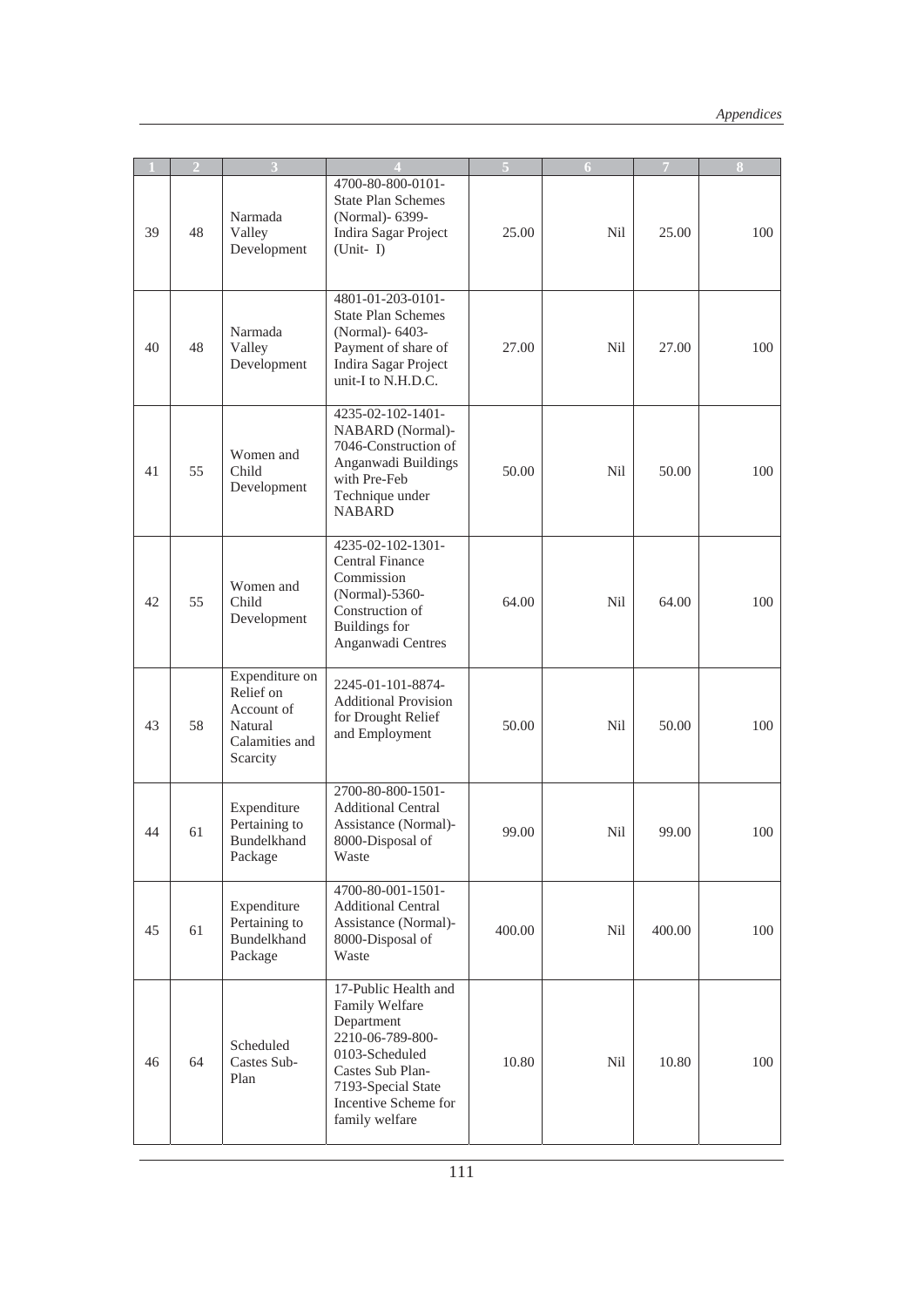|    | $\overline{2}$ |                                                                                                      |                                                                                                                                                                                                                  | 5      | 6          | 7      | 8   |
|----|----------------|------------------------------------------------------------------------------------------------------|------------------------------------------------------------------------------------------------------------------------------------------------------------------------------------------------------------------|--------|------------|--------|-----|
| 47 | 64             | Scheduled<br>Castes Sub-<br>Plan                                                                     | 17-Public Health and<br>Family Welfare<br>Department<br>2210-06-789-800-<br>0103-Scheduled<br>Castes Sub Plan -<br>7201- Special<br>Assistance to<br>Pregnant Women of<br>Scheduled<br>Castes/Scheduled<br>Tribe | 40.25  | Nil        | 40.25  | 100 |
| 48 | 64             | Scheduled<br>Castes Sub-<br>Plan                                                                     | 13-Energy<br>Department<br>4801-05-789-190-<br>1203-Externally<br>Aided Project<br>(S.C.S.P.) 5523-<br>Arrangement of<br>Independent Feeder<br>for Agriculture use                                               | 142.39 | <b>Nil</b> | 142.39 | 100 |
| 49 | 64             | Scheduled<br>Castes Sub-<br>Plan                                                                     | 13-Energy<br>Department<br>4801-05-789-190-<br>1203-Externally<br>Aided Project<br>(S.C.S.P.) 6929-<br>Strengthening of<br><b>Transmission System</b>                                                            | 29.14  | Nil        | 29.14  | 100 |
| 50 | 64             | Scheduled<br>Castes Sub-<br>Plan                                                                     | 13-Energy<br>Department<br>4801-05-789-190-<br>1203-Externally<br>Aided Project<br>(S.C.S.P.) 7900-<br>Strengthening of Sub<br>Transmission and<br>Distribution System                                           | 93.59  | Nil        | 93.59  | 100 |
| 51 | 64             | Scheduled<br>Castes Sub-<br>Plan                                                                     | 50-Women and Child<br>Development<br>Department<br>4235-02-789-102-<br>1303-Central Finance<br>Commission<br>$(S.C.S.P.) -5360-$<br>Construction of<br><b>Buildings</b> for<br>Aganwadi Centres                  | 16.00  | Nil        | 16.00  | 100 |
| 52 | 70             | Externally<br>Aided Project<br>pertaining to<br>Technical<br>Education and<br>Training<br>Department | 2203-112-1201-<br><b>Externally Aided</b><br>Project (Normal)-<br>7870- World Bank<br>Aided Technical<br><b>Education Quality</b><br>Improvement<br>Programme - Grant to<br><b>Engineering Colleges</b>          | 12.48  | Nil        | 12.48  | 100 |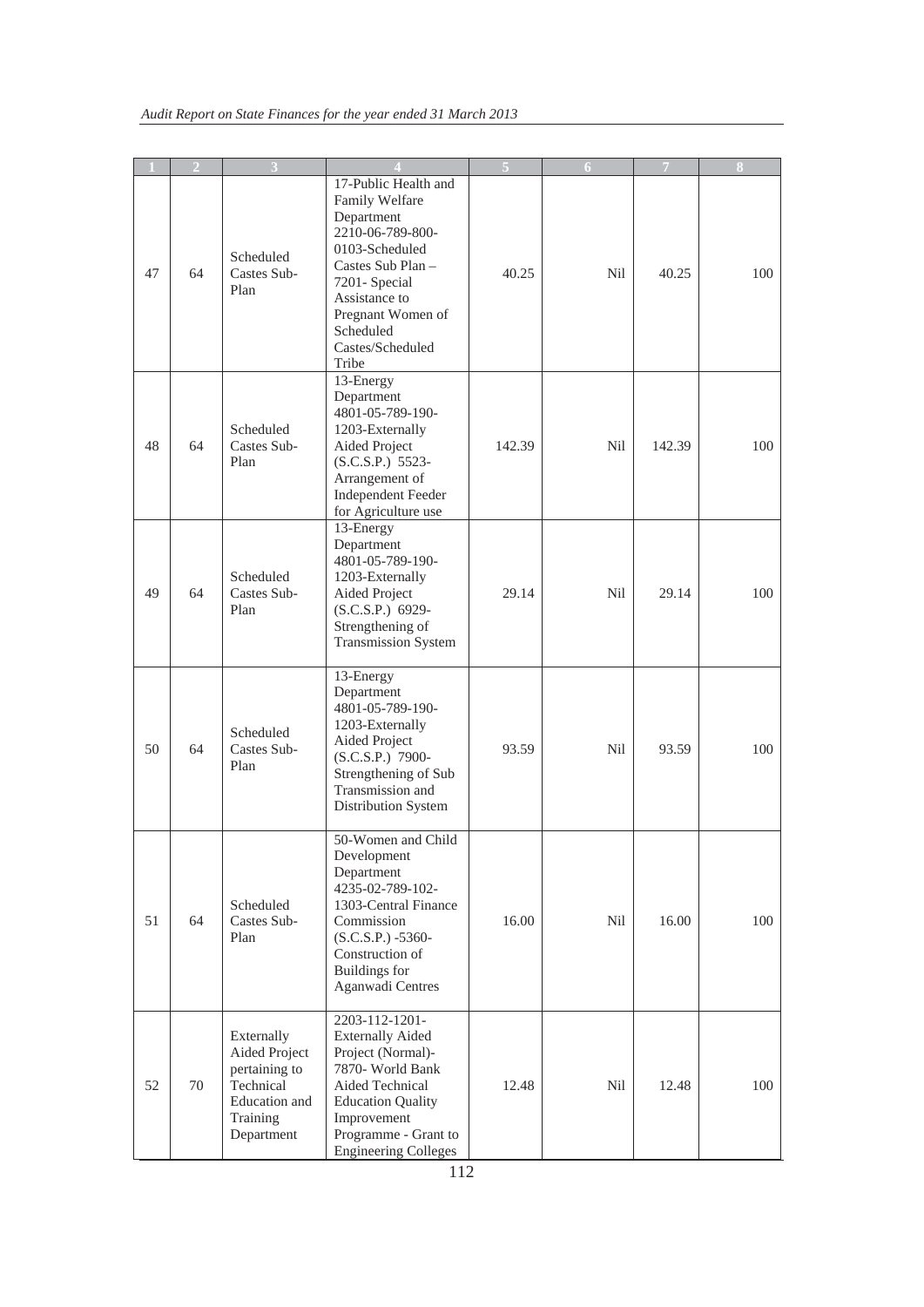|    |    |                                                                                                                   |                                                                                                                                                              |         | 6                |         |     |
|----|----|-------------------------------------------------------------------------------------------------------------------|--------------------------------------------------------------------------------------------------------------------------------------------------------------|---------|------------------|---------|-----|
| 53 | 74 | Financial<br>Assistance to<br>Three Tier<br>Panchayati Raj<br>Institutions                                        | 2853-02-198-6299-<br><b>Transfer of Revenue</b><br>Received from<br><b>Subsidiary Minerals</b><br>of Rural Areas to<br>Panchayats                            | 111.53  | N <sub>i</sub> l | 111.53  | 100 |
| 54 | 75 | Financial<br>Assistance to<br><b>Urban Bodies</b>                                                                 | 3604-191-6062-<br>Reimbursement of<br>Electric Charges for<br>Drinking Water<br>Scheme under the<br>Recommendations of<br><b>State Finance</b><br>Commission | 10.00   | Nil              | 10.00   | 100 |
| 55 | 75 | Financial<br>Assistance to<br><b>Urban Bodies</b>                                                                 | 3604-191-6063-<br>Specific Grant under<br>the Recommendations<br>of State Finance<br>Commission                                                              | 10.00   | Nil              | 10.00   | 100 |
| 56 | 77 | Other<br>Expenditure<br>pertaining to<br>School<br>Education<br>Department<br>(Excluding<br>Primary<br>Education) | 2202-02-109-0701-<br><b>Centrally Sponsored</b><br>Schemes (Normal)-<br>6007-Establishment<br>and Operation of<br><b>Model Schools</b>                       | 126.61  | Nil              | 126.61  | 100 |
| 57 | 77 | Other<br>Expenditure<br>pertaining to<br>School<br>Education<br>Department<br>(Excluding<br>Primary<br>Education) | 2202-02-109-0701-<br><b>Centrally Sponsored</b><br>Schemes (Normal)-<br>6918-Information and<br>Communication<br><b>Technology Schools</b>                   | 28.80   | Nil              | 28.80   | 100 |
|    |    | <b>Total</b>                                                                                                      |                                                                                                                                                              | 8916.30 |                  | 8916.30 |     |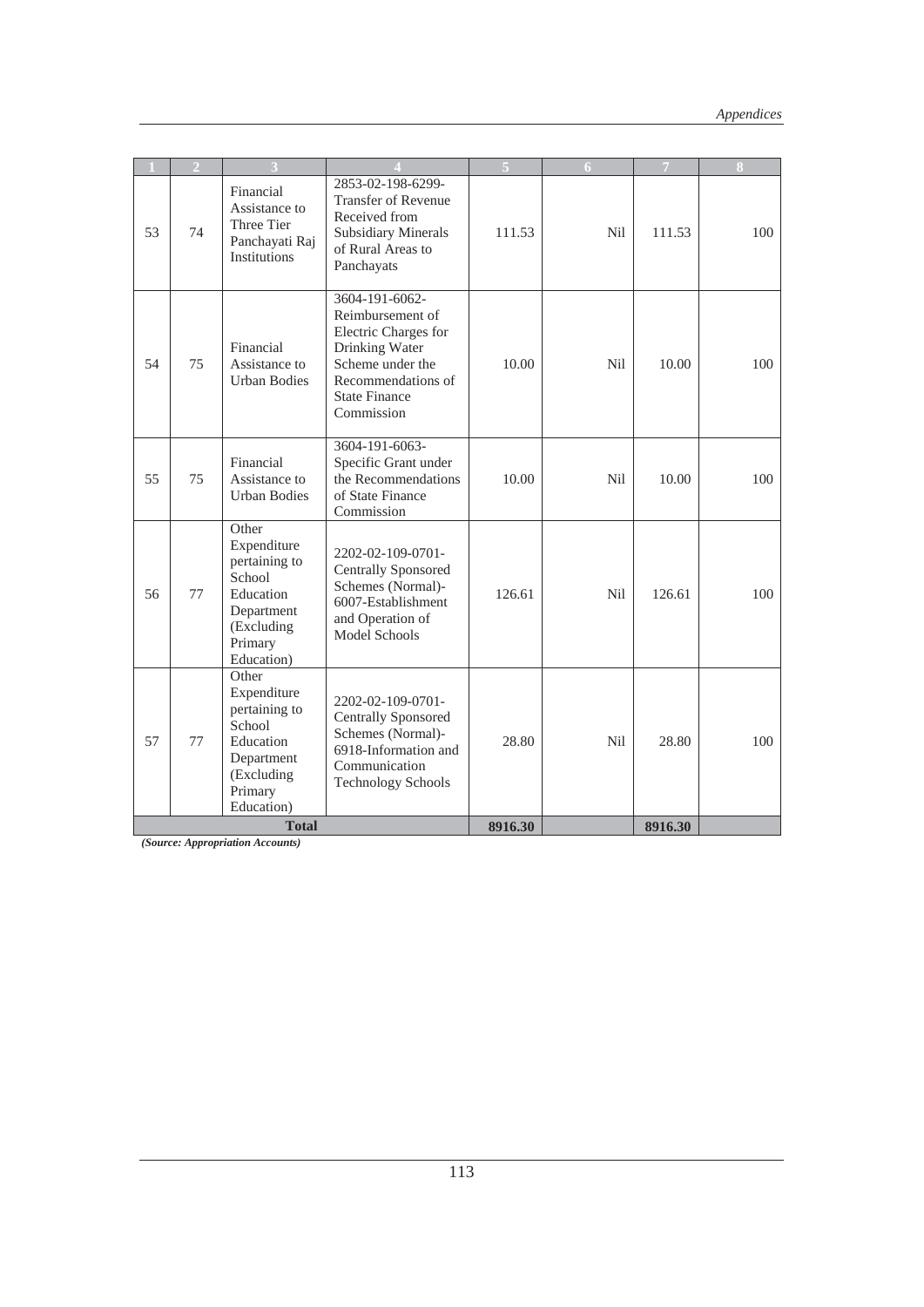#### **EXCESS OVER PROVISION OF PREVIOUS YEARS REQUIRING REGULARISATION (REFERENCE: PARAGRAPH 2.3.6; PAGE 55)**

|              |                                                  |                                                                                       | $(\overline{\tau}$ in crore) |
|--------------|--------------------------------------------------|---------------------------------------------------------------------------------------|------------------------------|
| Year         | <b>Number of Grants/</b><br><b>Appropriation</b> | <b>Grants/Appropriation number</b>                                                    | <b>Amount of</b><br>excess   |
|              |                                                  |                                                                                       |                              |
| 1997-98      | 10 Grant                                         | Revenue (Voted): 7, 20, 24, 27, 58, 67<br>Capital (Voted): 20, 21, 61, 69             | 302.79                       |
|              | 03 Appropriation                                 | Revenue (Charged) : Interest Payments and<br>Servicing of Debt, 31, 67                |                              |
| 1998-99      | 01 Grant                                         | Revenue (Voted): 62                                                                   | 0.10                         |
| 1999-2000    | 11 Grant                                         | Revenue (Voted): 14, 27,44, 50, 59<br>Capital (Voted): 3, 23, 60, 69, 75, 89          | 1584.94                      |
|              | 06 Appropriation                                 | Revenue (Charged): 6, 23, 24, 30<br>Capital (Charged) : Public Debt, 21               |                              |
| 2000-01      | 03 Grant                                         | Revenue (Voted): 2, 70<br>Capital (Voted): 88                                         | 265.07                       |
|              | 04 Appropriation                                 | Revenue (Charged) : 24<br>Capital (Charged): Public Debt, 21, 23                      |                              |
| 2002-03      | 03 Grant                                         | Revenue (Voted): 24, 53, 67                                                           | 424.79                       |
|              | 05 Appropriation                                 | Revenue (Charged) : 44, 67<br>Capital (Charged): Public Debt, 21, 23                  |                              |
| 2003-04      | 04 Grant                                         | Revenue (Voted): 68, 84<br>Capital (Voted): 35, 94                                    | 2.54                         |
|              | 03 Appropriation                                 | Revenue (Charged) : 20, 67<br>Capital (Charged): 23                                   |                              |
| 2004-05      | 13 Grant                                         | Revenue (Voted): 24, 59, 67, 92, 94<br>Capital (Voted): 6, 19, 30, 59, 66, 78, 84, 86 | 83.66                        |
|              | 02 Appropriation                                 | Revenue (Charged) : 67<br>Capital (Charged): 45                                       |                              |
| 2005-06      | $\overline{0}4$ Grant                            | Revenue (Voted): 24, 67<br>Capital (Voted): 6, 39                                     | 37.58                        |
|              | 02 Appropriation                                 | Capital (Charged): 21, 45                                                             |                              |
| 2006-07      | 02 Grant                                         | Revenue (Voted): 24, 67                                                               | 35.99                        |
|              | 01 Appropriation                                 | Capital (Charged) : 24                                                                |                              |
| 2008-09      | 02 Grant                                         | Revenue (Voted): 62<br>Capital (Voted): 43                                            | 5.80                         |
|              | 02 Appropriation                                 | Revenue (Charged) : 24<br>Capital (Charged): 24                                       |                              |
| 2009-10      | 04 Grant                                         | Revenue (Voted) : 3, 27, 32, 49                                                       | 123.96                       |
| 2010-11      | 02 Appropriation                                 | Revenue (Charged): 23<br>Capital (Charged): 24                                        | 12.62                        |
| 2011-12      | 04 Grant                                         | Revenue (Voted): 33<br>Capital (Voted): 15,52,74                                      | 135.10                       |
|              | 02 Appropriation                                 | Revenue (Charged) : 23<br>Capital (Charged): 23                                       |                              |
| <b>Total</b> | 61 Grant and 32<br><b>Appropriation</b>          |                                                                                       | 3014.94                      |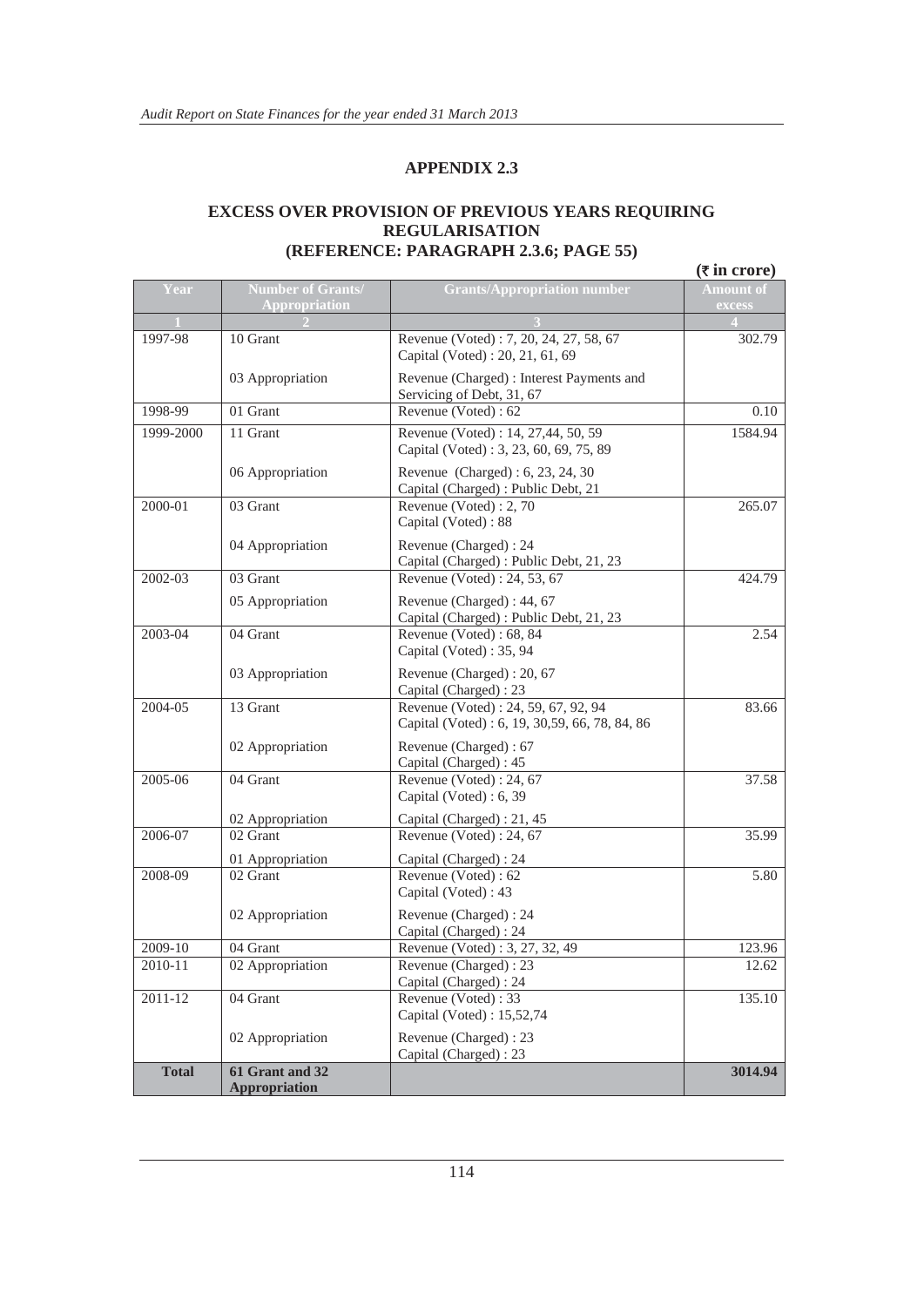#### **CASES WHERE SUPPLEMENTARY PROVISION (**` **ONE CRORE OR MORE IN EACH CASE) PROVED UNNECESSARY (REFERENCE: PARAGRAPH 2.3.7; PAGE 56)**

|                  | $(\overline{\tau}$ in crore)                   |                   |                          |                       |                |  |  |
|------------------|------------------------------------------------|-------------------|--------------------------|-----------------------|----------------|--|--|
| Sl. No.          | Number and name of                             | Original          | <b>Actual</b>            | <b>Savings out of</b> | Supplementary  |  |  |
|                  | the Grant/                                     | provision         | expenditure              | original              | provision      |  |  |
|                  | <b>Appropriation</b>                           | $\overline{3}$    | $\boldsymbol{\varDelta}$ | provision             | $\overline{6}$ |  |  |
|                  | <b>A-Revenue (Voted)</b>                       |                   |                          |                       |                |  |  |
|                  | 01-General                                     | 241.61            | 235.01                   | 6.60                  | 34.45          |  |  |
| $\mathbf{1}$     | Administration & Lok                           |                   |                          |                       |                |  |  |
|                  | Seva Prabandhan                                |                   |                          |                       |                |  |  |
| $\mathfrak{2}$   | 03-Police                                      | 2899.31           | 2871.78                  | 27.53                 | 383.92         |  |  |
|                  | 04-Other Expenditure                           | 20.28             | 18.01                    | 2.27                  | 1.03           |  |  |
| 3                | pertaining to Home                             |                   |                          |                       |                |  |  |
|                  | Department                                     |                   |                          |                       |                |  |  |
| $\overline{4}$   | 06-Finance                                     | 7288.95           | 5063.40                  | 2225.55               | 1.10           |  |  |
| 5                | 08-Land Revenue and                            | 901.12            | 743.21                   | 157.91                | 2.58           |  |  |
|                  | District Administration                        |                   |                          |                       |                |  |  |
| 6                | 10-Forest                                      | 1404.65           | 1343.04                  | 61.61                 | 43.23          |  |  |
|                  | 13-Farmers Welfare and                         | 861.67            | 827.88                   | 33.79                 | 137.71         |  |  |
| $\boldsymbol{7}$ | Agriculture                                    |                   |                          |                       |                |  |  |
|                  | Development                                    |                   |                          |                       |                |  |  |
| 8                | 14-Animal Husbandry<br>15-Financial Assistance | 542.83<br>1137.43 | 508.54<br>1031.64        | 34.29<br>105.79       | 49.96<br>45.90 |  |  |
|                  | to Three Tier Panchayati                       |                   |                          |                       |                |  |  |
| 9                | Raj Institutions under                         |                   |                          |                       |                |  |  |
|                  | Scheduled Castes Sub-                          |                   |                          |                       |                |  |  |
|                  | Plan                                           |                   |                          |                       |                |  |  |
| 10               | 16-Fisheries                                   | 53.70             | 44.92                    | 8.78                  | 3.47           |  |  |
| 11               | 17-Co-operation                                | 390.54            | 353.97                   | 36.57                 | 7.42           |  |  |
| 12               | 18-Labour                                      | 113.28            | 104.96                   | 8.32                  | 14.18          |  |  |
| 13               | 19-Public Health and                           | 2145.14           | 2041.38                  | 103.76                | 136.04         |  |  |
|                  | Family Welfare                                 |                   |                          |                       |                |  |  |
| 14               | 20-Public Health                               | 392.65            | 345.04                   | 47.61                 | 27.35          |  |  |
|                  | Engineering                                    |                   |                          |                       |                |  |  |
| 15               | 26-Culture                                     | 108.29            | 83.68                    | 24.61                 | 30.02          |  |  |
| 16               | 27-School Education                            | 4702.85           | 4068.00                  | 634.85                | 96.43          |  |  |
| 17               | (Primary Education)                            |                   |                          |                       |                |  |  |
|                  | 28-State Legislature<br>29-Law and Legislative | 49.22<br>638.85   | 48.18<br>492.92          | 1.04<br>145.93        | 7.05<br>46.27  |  |  |
| 18               | Affairs                                        |                   |                          |                       |                |  |  |
| 19               | 30-Rural Development                           | 564.52            | 488.98                   | 75.54                 | 2.83           |  |  |
|                  | 31-Planning, Economics                         | 240.94            | 68.49                    | 172.45                | 39.09          |  |  |
| 20               | and Statistics                                 |                   |                          |                       |                |  |  |
| 21               | 34-Social Justice                              | 181.63            | 156.92                   | 24.71                 | 12.05          |  |  |
| 22               | 36-Transport                                   | 60.09             | 49.47                    | 10.62                 | 3.29           |  |  |
| 23               | 38-Ayush                                       | 341.84            | 208.02                   | 133.82                | 2.30           |  |  |
|                  | 41-Tribal Areas Sub-                           | 2717.96           | 2573.96                  | 144.00                | 275.72         |  |  |
| 24               | Plan                                           |                   |                          |                       |                |  |  |
|                  |                                                |                   |                          |                       |                |  |  |
| 25               | 43-Sports and Youth                            | 48.01             | 40.18                    | 7.83                  | 12.66          |  |  |
|                  | Welfare                                        |                   |                          |                       |                |  |  |
| 26               | 44-Higher Education                            | 958.29            | 855.94                   | 102.35                | 20.54          |  |  |
|                  |                                                |                   |                          |                       |                |  |  |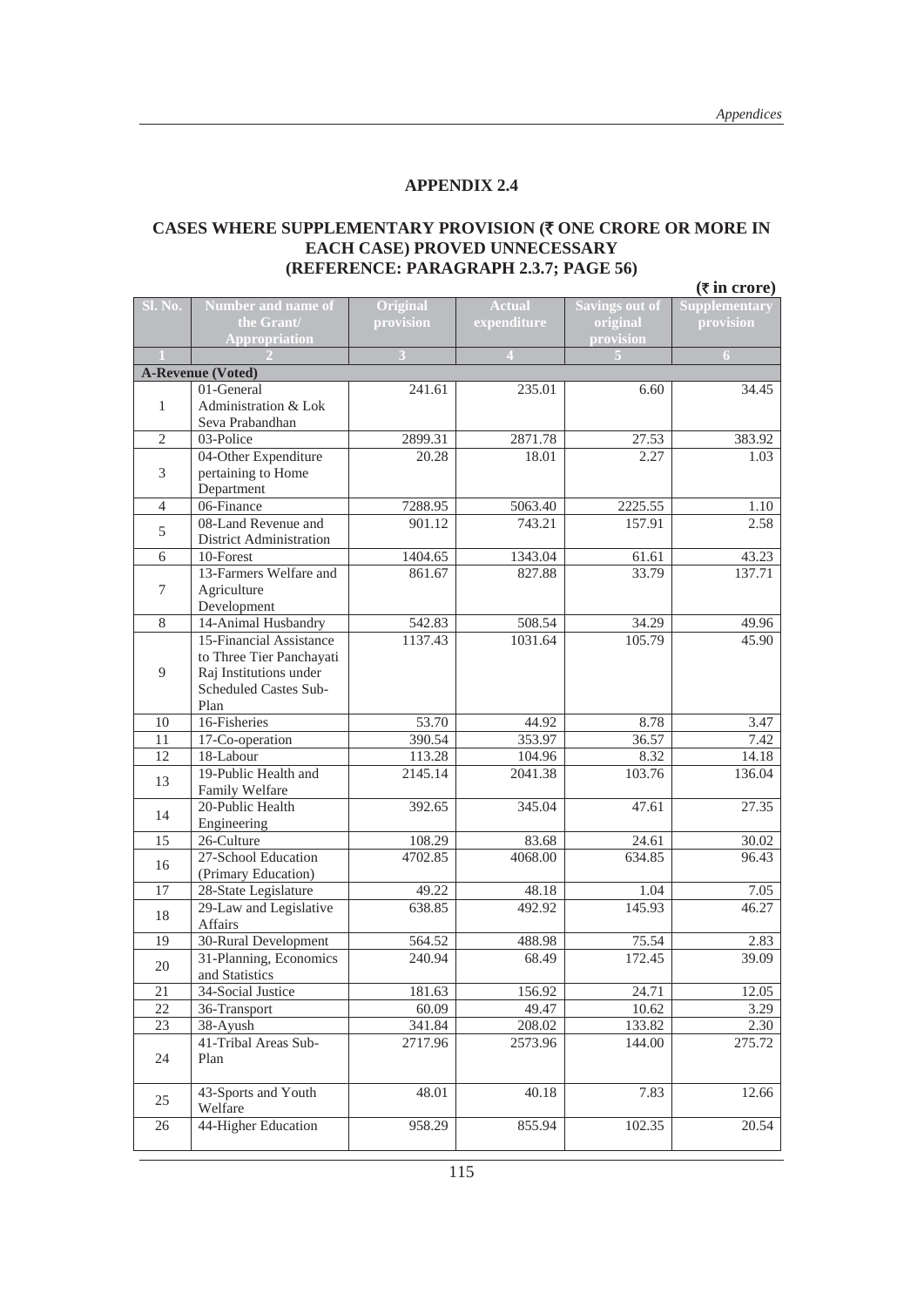|           |                                       |          | $\blacktriangle$ |          | 6       |
|-----------|---------------------------------------|----------|------------------|----------|---------|
| 27        | 50-Horticulture and                   | 229.25   | 180.66           | 48.59    | 10.15   |
|           | Food Processing                       |          |                  |          |         |
|           | 52-Financial Assistance               | 1710.41  | 1651.42          | 58.99    | 58.01   |
| 28        | to Tribal Area Sub-Plan               |          |                  |          |         |
|           | Three Tier Panchayati                 |          |                  |          |         |
|           | Raj Institutions                      |          |                  |          |         |
|           | 61-Expenditure                        | 99.00    | 52.46            | 46.54    | 60.46   |
| 29        | Pertaining to                         |          |                  |          |         |
|           | <b>Bundelkhand Package</b>            |          |                  |          |         |
| 30        | 63-Minority Welfare                   | 43.60    | 43.11            | 0.49     | 7.43    |
| 31        | 64-Scheduled Castes                   | 1865.98  | 1732.57          | 133.41   | 175.54  |
|           | Sub-Plan                              |          |                  |          |         |
| 32        | 65-Aviation                           | 18.51    | 15.80            | 2.71     | 3.75    |
|           | 77-Other Expenditure                  | 1230.75  | 1182.64          | 48.11    | 216.71  |
|           | pertaining to School                  |          |                  |          |         |
| 33        | <b>Education Department</b>           |          |                  |          |         |
|           | (Excluding Primary                    |          |                  |          |         |
|           | Education)                            |          |                  |          |         |
|           | Total (A)                             | 34203.15 | 29526.18         | 4676.97  | 1968.64 |
| 34        | <b>B-Capital (Voted)</b><br>03-Police | 72.85    | 69.65            | 3.20     | 23.53   |
|           |                                       |          |                  |          |         |
| 35        | 06-Finance<br>20-Public Health        | 1433.80  | 64.33            | 1369.47  | 5.05    |
| 36        |                                       | 479.88   | 400.97           | 78.91    | 26.32   |
|           | Engineering<br>55-Women and Child     | 69.75    | 2.26             | 67.49    | 50.00   |
| 37        | Development                           |          |                  |          |         |
|           | 64-Scheduled Castes                   | 1499.76  | 1312.04          | 187.72   | 214.82  |
| 38        | Sub-Plan                              |          |                  |          |         |
|           | Total (B)                             | 3556.04  | 1849.25          | 1706.79  | 319.72  |
|           | <b>C-Revenue (Charged)</b>            |          |                  |          |         |
|           | <b>IP-Interest Payments</b>           | 6275.08  | 5563.74          | 711.34   | 178.84  |
| 39        | and Servicing of Debt                 |          |                  |          |         |
| 40        | 06-Finance                            | 14.78    | 11.85            | 2.93     | 10.00   |
|           | 29-Law and Legislative                | 76.94    | 56.58            | 20.36    | 1.63    |
| 41        | <b>Affairs</b>                        |          |                  |          |         |
| Total (C) |                                       | 6366.80  | 5632.17          | 734.63   | 190.47  |
|           | D-Capital (Charged)                   |          |                  |          |         |
| 42        | PD-Public Debt                        | 7482.73  | 3583.94          | 3898.79  | 4.37    |
|           |                                       |          |                  |          |         |
|           | Total (D)                             | 7482.73  | 3583.94          | 3898.79  | 4.37    |
|           | Total $(A+B+C+D)$                     | 51608.72 | 40591.54         | 11017.18 | 2483.20 |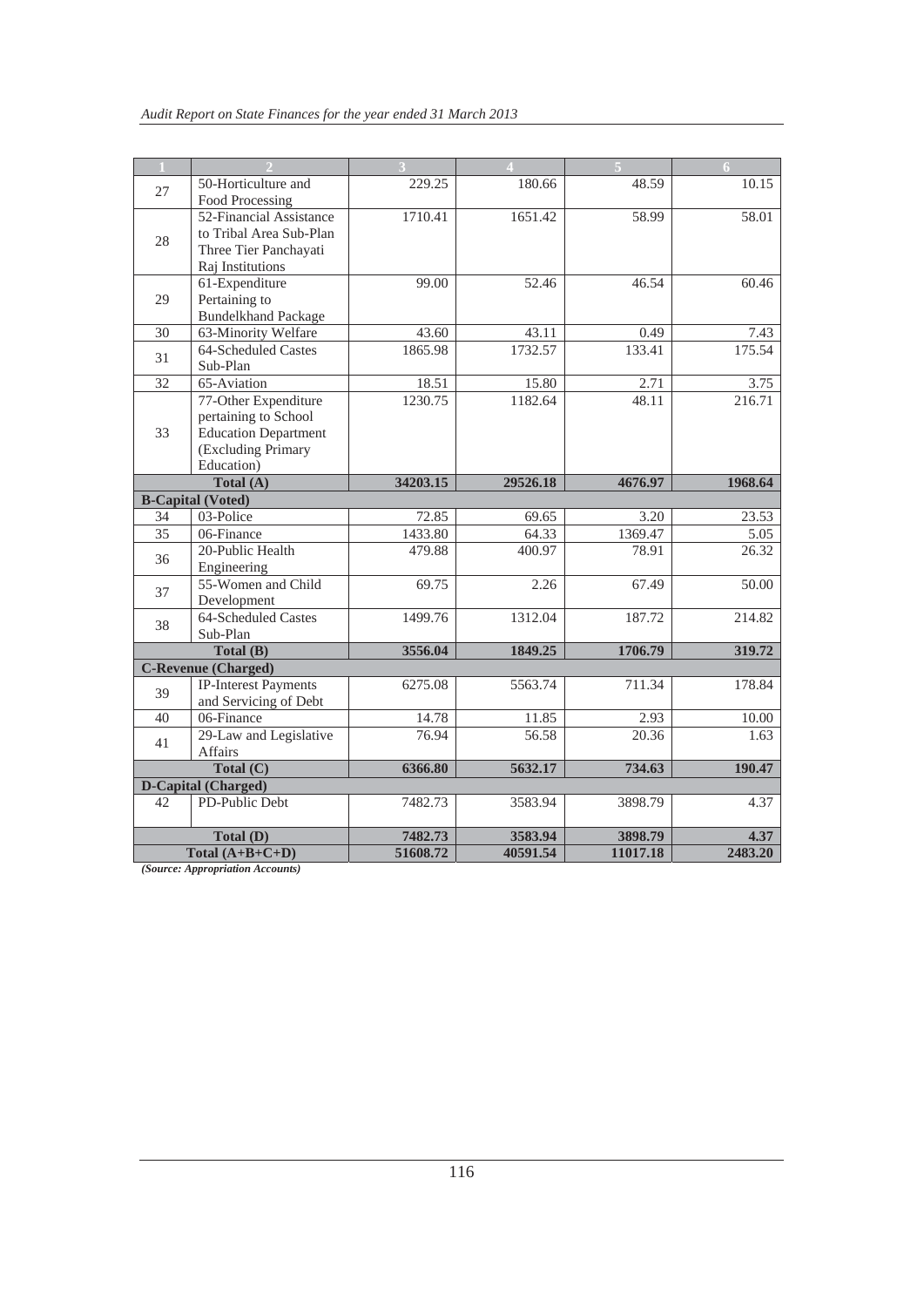#### **CASES WHERE SUPPLEMENTARY PROVISION PROVED EXCESSIVE (REFERENCE: PARAGRAPH 2.3.7; PAGE 56)**   $(\bar{\tau}$  in crore)

| SI.            |                                                                                | Original             |                      | <b>Actual</b> | $($ un croic) |
|----------------|--------------------------------------------------------------------------------|----------------------|----------------------|---------------|---------------|
|                | Number and name of Grant/                                                      |                      | <b>Supplementary</b> |               | <b>Saving</b> |
| No.            | <b>Appropriation</b>                                                           | Grant/               | Grant/               | expenditure   |               |
|                |                                                                                | <b>Appropriation</b> | Appropriation        |               |               |
|                |                                                                                |                      |                      | 5             | 6             |
|                | <b>A-Revenue (Voted)</b>                                                       |                      |                      |               |               |
| $\mathbf{1}$   | 02-Other Expenditure pertaining to<br><b>General Administration Department</b> | 44.50                | 1.64                 | 45.44         | 0.70          |
| $\overline{2}$ | $05$ -Jail                                                                     | 171.40               | 17.40                | 186.75        | 2.05          |
| 3              | 11-Commerce, Industry and<br>Employment                                        | 196.65               | 32.08                | 212.54        | 16.19         |
| 4              | 12-Energy                                                                      | 2040.23              | 653.92               | 2691.49       | 2.66          |
| 5              | 32-Public Relations                                                            | 129.78               | 70.26                | 193.37        | 6.67          |
| 6              | 37-Tourism                                                                     | 38.72                | 2.60                 | 40.83         | 0.49          |
| $\overline{7}$ | 39-Food, Civil Supplies and<br><b>Consumer Protection</b>                      | 1058.75              | 897.79               | 1892.43       | 64.11         |
| 8              | 51-Religious Trusts and<br>Endowments                                          | 19.38                | 53.02                | 68.33         | 4.07          |
| 9              | 55-Women and Child Development                                                 | 2097.95              | 327.67               | 2287.58       | 138.04        |
| 10             | 56-Rural Industry                                                              | 103.47               | 9.42                 | 108.23        | 4.66          |
| 11             | 66-Welfare of Backward Classes                                                 | 489.46               | 80.07                | 561.08        | 8.45          |
| 12             | 72-Bhopal Gas Tragedy Relief and<br>Rehabilitation                             | 65.05                | 4.51                 | 65.82         | 3.74          |
| 13             | 73-Medical Education Department                                                | 291.86               | 99.11                | 360.14        | 30.83         |
| 14             | 74-Financial Assistance to Three<br>Tier Panchayati Raj Institution            | 5395.70              | 476.68               | 5588.11       | 284.27        |
| 15             | 75-Financial Assistance to Urban                                               | 4096.86              | 464.16               | 4227.89       | 333.13        |
|                | <b>Bodies</b>                                                                  |                      |                      |               |               |
|                | Total (A)                                                                      | 16239.76             | 3190.33              | 18530.03      | 900.06        |
|                | <b>B-Capital (Voted)</b>                                                       |                      |                      |               |               |
| 16             | 01-General Administration & Lok<br>Seva Prabandhan                             | 4.80                 | 6.08                 | 9.43          | 1.45          |
| 17             | 11-Commerce, Industry and<br>Employment                                        | 422.25               | 142.66               | 534.65        | 30.26         |
| 18             | 12-Energy                                                                      | 3883.95              | 1986.97              | 5245.96       | 624.96        |
| 19             | 27-School Education (Primary<br>Education)                                     | 5.55                 | 20.71                | 13.21         | 13.05         |
| 20             | 37-Tourism                                                                     | 79.00                | 13.49                | 89.99         | 2.50          |
|                | 61-Expenditure Pertaining to                                                   |                      |                      |               |               |
| 21             | <b>Bundelkhand Package</b>                                                     | 400.00               | 304.50               | 454.79        | 249.71        |
| 22             | 66-Welfare of Backward Classes                                                 | 15.25                | 12.00                | 21.25         | 6.00          |
| 23             | 73-Medical Education Department                                                | 28.85                | 2.25                 | 29.40         | $1.70\,$      |
|                | Total (B)                                                                      | 4839.65              | 2488.66              | 6398.68       | 929.63        |
|                | <b>C-Revenue (Charged)</b>                                                     |                      |                      |               |               |
| 24             | 01-General Administration & Lok<br>Seva Prabandhan                             | 19.07                | 5.38                 | 20.72         | 3.73          |
| 25             | 03-Police                                                                      | 0.51                 | 0.50                 | 0.53          | 0.48          |
|                | Total $(C)$                                                                    | 19.58                | 5.88                 | 21.25         | 4.21          |
|                | Total $(A+B+C)$                                                                | 21098.99             | 5684.87              | 24949.96      | 1833.90       |

*Additional requirement***:** *Actual expenditure* **-** *Original provision* **=** *24949.96* **–** *21098.99* **=** *3850.97 (Source: Appropriation Accounts)*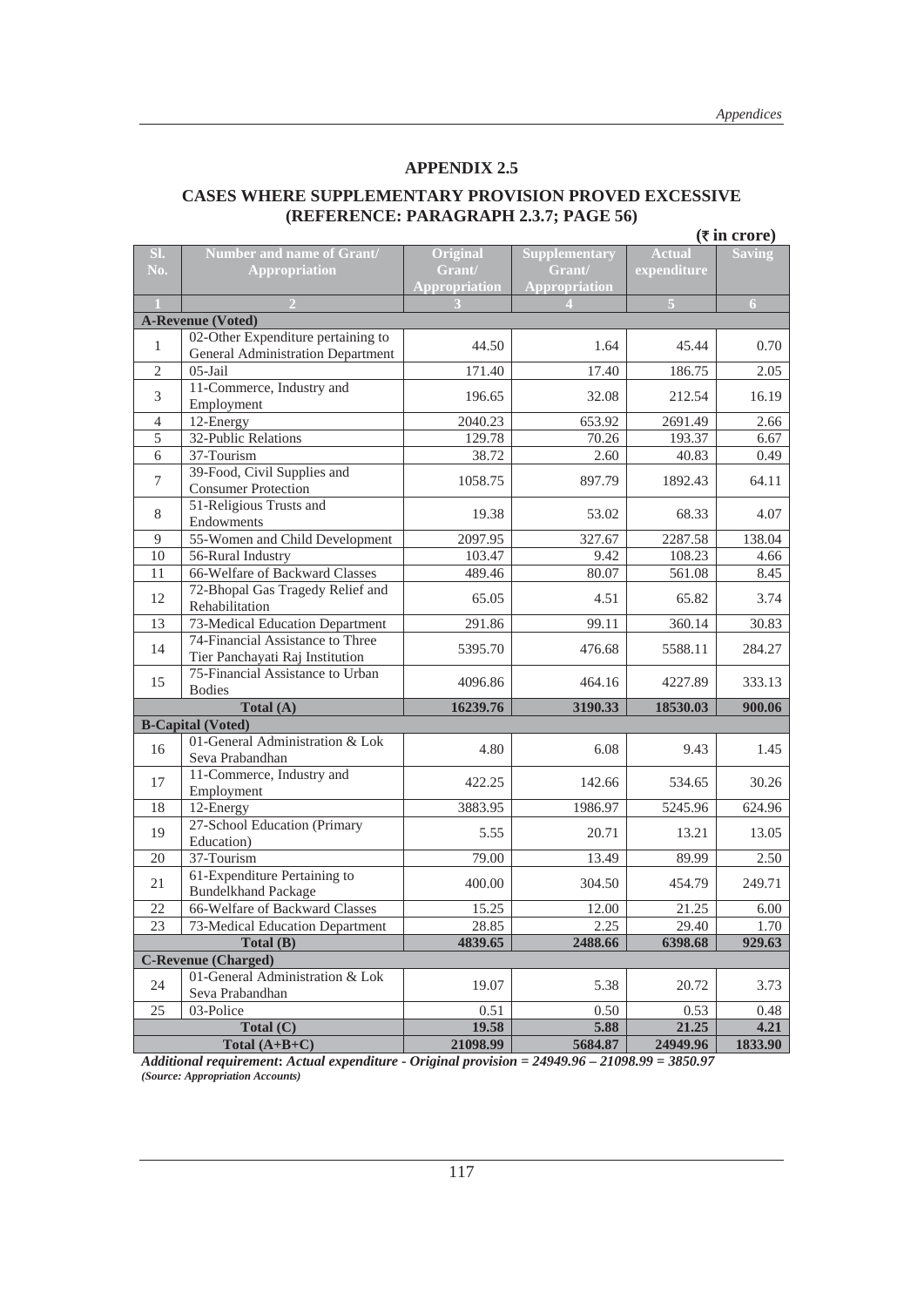|                |                     |                                        |                                                                                                                                                                     |                      |                                            | $(\overline{\tau}$ in crore) |
|----------------|---------------------|----------------------------------------|---------------------------------------------------------------------------------------------------------------------------------------------------------------------|----------------------|--------------------------------------------|------------------------------|
| SI.<br>No.     | <b>Grant</b><br>No. | Name of the<br><b>Grant</b>            | <b>Head of account</b>                                                                                                                                              | Re-<br>appropriation | <b>Final excess</b><br>$(+)/$ saving $(-)$ | Percentage                   |
| 1              | $\overline{2}$      |                                        |                                                                                                                                                                     |                      |                                            | $\overline{7}$               |
| $\mathbf{1}$   | 10                  | Forest                                 | 2406-02-110-2899-<br><b>National Parks</b>                                                                                                                          | $(+)$ 4.54           | $(-) 2.49$                                 | 54.85                        |
| $\overline{2}$ | 19                  | Public Health<br>and Family<br>Welfare | 2210-03-103-0101-State<br>Plan Schemes (Normal)-<br>7317- Upgradation of<br><b>Rural Medical Institutes</b>                                                         | $(+)$ 1.00           | $(-)$ 3.17                                 | 100                          |
| 3              | 19                  | Public Health<br>and Family<br>Welfare | 2210-01-196-1473-<br><b>District Hospitals</b>                                                                                                                      | $(+)$ 19.50          | $(-) 17.51$                                | 89.79                        |
| $\overline{4}$ | 19                  | Public Health<br>and Family<br>Welfare | 4210-01-110-1301-<br><b>Central Finance</b><br>Commission (Normal)-<br>6453- Strengthening of<br>Health Infrastructure<br>(13 <sup>th</sup> Finance)<br>Commission) | $(-)10.00$           | $(+)6.84$                                  | 68.40                        |
| 5              | 20                  | Public Health<br>Engineering           | 2215-02-107-1249-<br>Establishment and<br>Maintenance work of<br>Sewerage Schemes of the<br><b>State</b>                                                            | $(+)$ 1.88           | $(-) 2.82$                                 | 100                          |
| 6              | 20                  | Public Health<br>Engineering           | 4215-01-102-0701-<br><b>Centrally Sponsored</b><br>Schemes (Normal)- 4379-<br>Drinking Water Supply<br>Schemes in Problem<br>Village                                | $(+)9.74$            | $(-)2.68$                                  | 27.52                        |
| 7              | 23                  | Water<br>Resources<br>Department       | 4700-13-800-0420-<br>Mineral Area<br>Development Fund -<br>2884-Canal and<br><b>Appurtenant Construction</b><br>Works                                               | $(+) 53.60$          | $(-) 23.92$                                | 44.63                        |
| 8              | 28                  | <b>State</b><br>Legislature            | 2011-02-101-4007-<br>Member of Legislative<br>Assembly /Ministers                                                                                                   | $(-) 1.59$           | $(+)$ 3.64                                 | 100                          |
| 9              | 29                  | Law and<br>Legislative<br>Affairs      | 2015-102-2409-Electoral<br><b>Officers</b>                                                                                                                          | $(-)$ 4.06           | $(+)$ 1.79                                 | 44.09                        |
| 10             | 38                  | Ayush                                  | 2210-05-101-0101-State<br>Plan Schemes (Normal)-<br>0469-Ayurvedic Colleges                                                                                         | $(+) 5.69$           | $(-) 12.09$                                | 100                          |
| 11             | 41                  | Tribal Area<br>Sub-Plan                | 25-Tribal Welfare<br>Department<br>2225-02-796-277-0102-<br>Tribal Area Sub Plan-<br>2676-Post Matric<br>Scholarship                                                | $(+)$ 32.34          | $(-) 24.27$                                | 75.05                        |

#### **EXCESSIVE/UNNECESSARY RE-APPROPRIATION/SURRENDER OF FUNDS (REFERENCE: PARAGRAPH 2.3.8; PAGE 56)**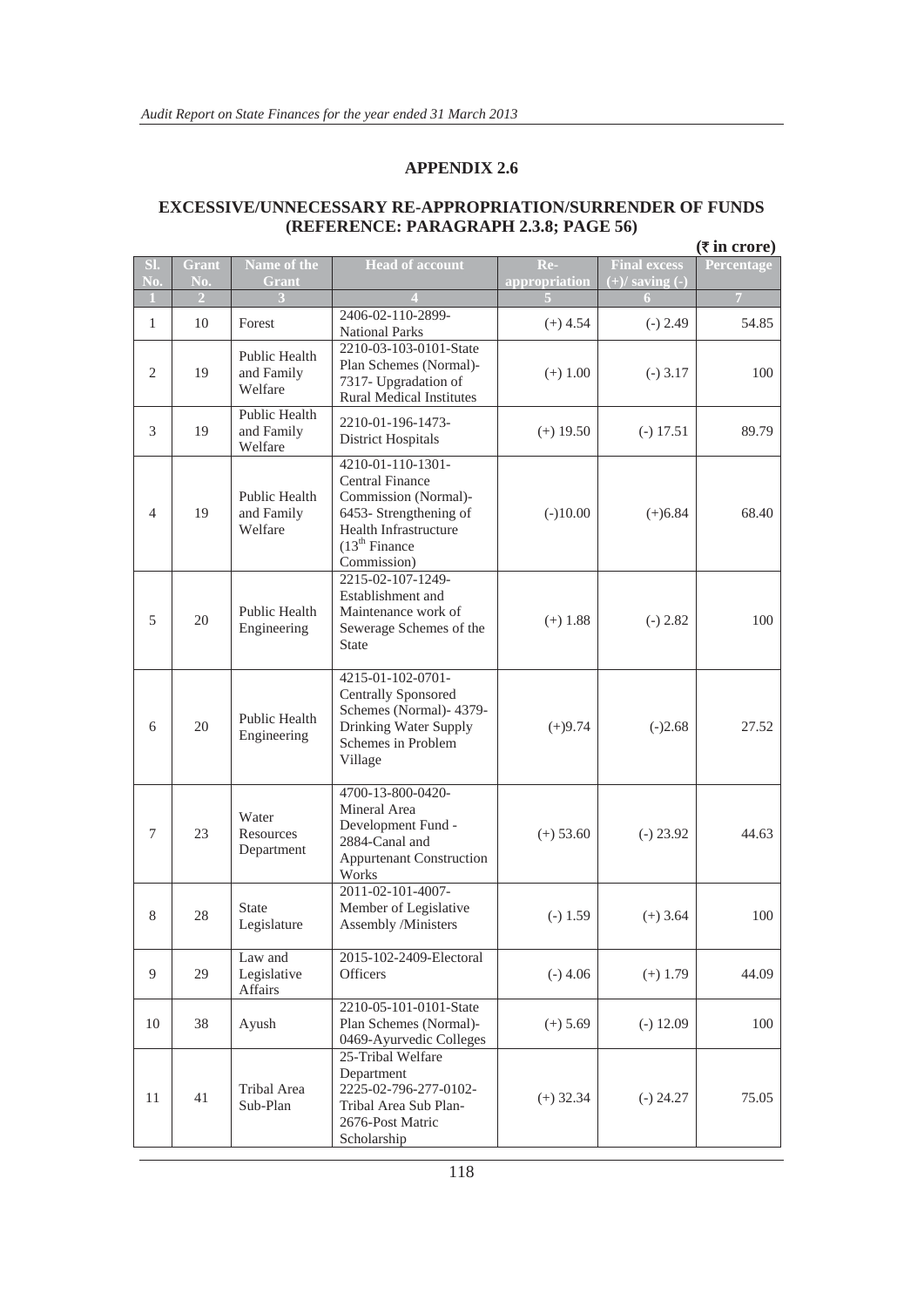|    | $\overline{2}$ |                                                                                    |                                                                                                                                                                                                                 |             | 6           | 7     |
|----|----------------|------------------------------------------------------------------------------------|-----------------------------------------------------------------------------------------------------------------------------------------------------------------------------------------------------------------|-------------|-------------|-------|
| 12 | 41             | <b>Tribal Area</b><br>Sub-Plan                                                     | 31-Water Resources<br>Department<br>4701-25-796-800-1502-<br><b>Additional Central</b><br>Assistance (T.S.P.)-3366-<br><b>Construction Work of</b><br>Medium Projects                                           | $(+) 2.07$  | $(-) 15.34$ | 100   |
| 13 | 41             | Tribal Area<br>Sub-Plan                                                            | 31-Water Resources<br>Department<br>4701-54-796-800-0420-<br>Mineral Area<br>Development Fund-<br>3366- Construction Work<br>of Medium Projects                                                                 | $(+)$ 22.65 | $(-)$ 50.64 | 100   |
| 14 | 45             | Minor<br>Irrigation<br>Works                                                       | 4702-101-0420-Mineral<br>Area Development Fund-<br>3803-Minor and<br>Microminor Irrigation<br>Schemes                                                                                                           | $(-) 1.00$  | $(+) 75.70$ | 100   |
| 15 | 57             | Externally<br>Aided Project<br>Pertaining to<br>Water<br>Resources<br>Department   | 4700-64-800-1201-<br><b>Externally Aided Project</b><br>(Normal)- 6831-<br>Improvement in<br>productivity of Pre-<br>constructed Irrigation<br>Schemes of Five Basins -<br><b>Water Resources</b><br>Department | $(+)$ 16.33 | $(-) 5.76$  | 35.27 |
| 16 | 58             | Expenditure<br>on Relief on<br>Account of<br>Natural<br>Calamities and<br>Scarcity | 2245-02-193-5498-<br>Assistance to Local<br>Bodies and other Non-<br>Government Bodies/<br>Institutions in Flood<br><b>Affected Areas</b>                                                                       | $(+)$ 4.00  | $(-) 1.65$  | 41.25 |
| 17 | 61             | Expenditure<br>pertaining to<br>Bundelkhand<br>Package                             | 4702-101-1501-<br><b>Additional Central</b><br>Assistance (Normal)-<br>6068-Minor Irrigation<br>Scheme under<br>construction                                                                                    | $(+) 23.50$ | $(-) 8.50$  | 36.17 |
| 18 | 74             | Financial<br>Assistance to<br>Three Tier<br>Panchayati<br>Raj<br>Institutions      | 2202-01-191-8403-Grant<br>for Salary of Teachers<br>Cadre                                                                                                                                                       | $(-) 28.14$ | $(+) 7.95$  | 28.25 |
| 19 | 75             | Financial<br>Assistance to<br><b>Urban Bodies</b>                                  | 2235-02-193-0101-State<br>Plan Schemes (Normal)-<br>9142-Social Security and<br>Welfare                                                                                                                         | $(-) 2.34$  | $(+) 8.13$  | 100   |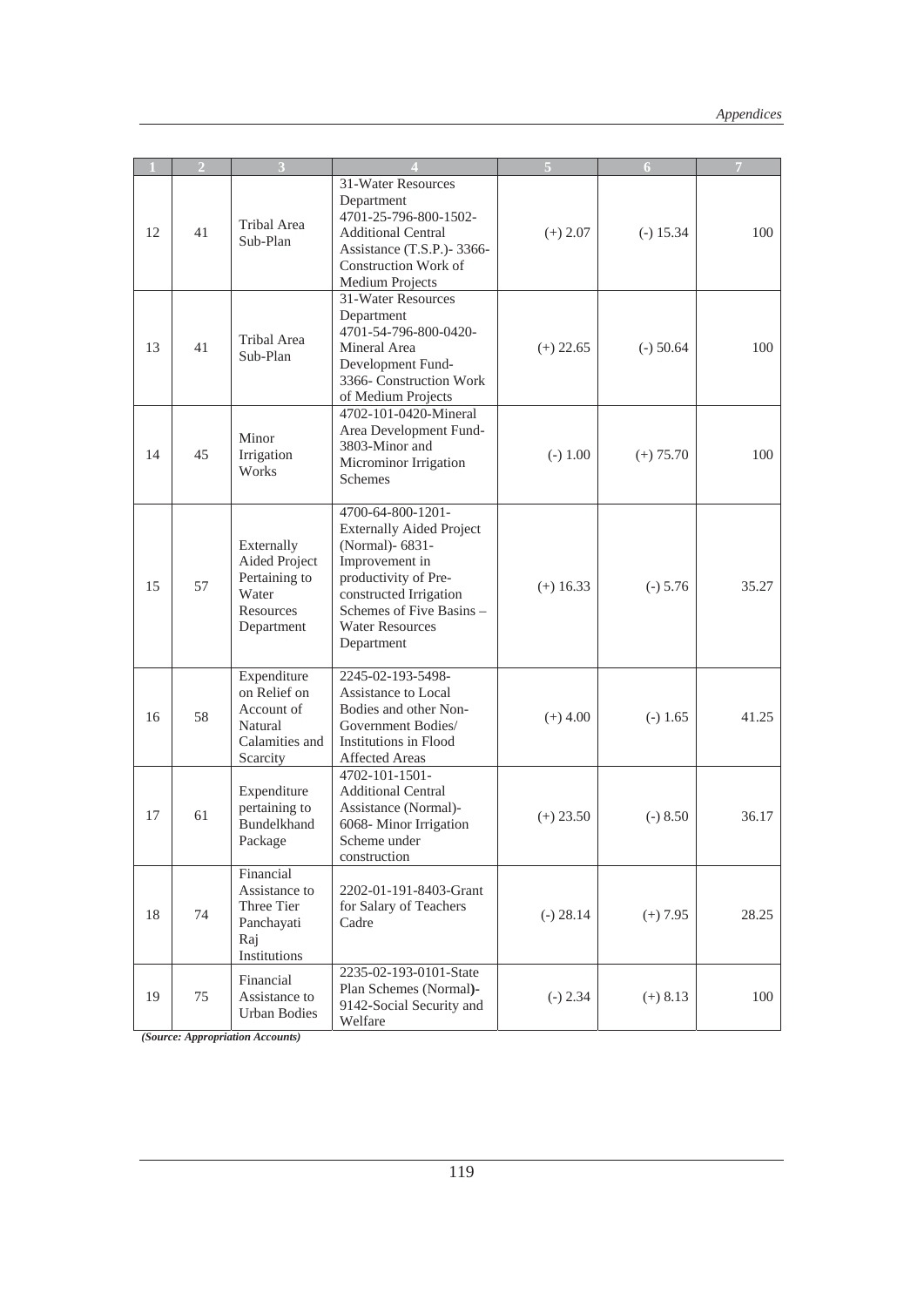#### **DETAILS OF SAVINGS OF ₹ ONE CRORE AND ABOVE AND ALSO MORE THAN 20** *PER CENT* **OF SAVINGS IN EACH CASE NOT SURRENDERED (REFERENCE: PARAGRAPH 2.3.10; PAGE 57)**

|                |                                                |               |                  |                     | $(\overline{\tau}$ in crore) |
|----------------|------------------------------------------------|---------------|------------------|---------------------|------------------------------|
| SI.            | Number and name of the                         | <b>Saving</b> | <b>Surrender</b> | <b>Saving which</b> | Per cent of                  |
| No.            | <b>Grant/Appropriation</b>                     |               |                  | remained to be      | amount not                   |
|                |                                                |               |                  | surrendered         | surrender                    |
|                |                                                | 3             | $\overline{4}$   |                     | 6                            |
|                | <b>Revenue (Charged)</b>                       |               |                  |                     |                              |
| $\mathbf{1}$   | IP-Interest Payments and<br>Servicing of Debt  | 890.18        | 0.47             | 889.71              | 99.95                        |
|                | 24- Public Works-Roads                         |               |                  |                     | 100                          |
| 2              | and Bridges                                    | 3.67          | Nil              | 3.67                |                              |
| 3              | $67$ - Public Works -                          | 1.48          | Nil              | 1.48                | 100                          |
|                | <b>Buildings</b>                               |               |                  |                     |                              |
|                | <b>Revenue (Voted)</b>                         |               |                  |                     |                              |
| $\overline{4}$ | 04-Other Expenditure<br>pertaining to Home     | 3.29          | 0.91             | 2.38                | 72.34                        |
|                | Department                                     |               |                  |                     |                              |
| 5              | 06-Finance                                     | 2226.65       | 52.05            | 2174.60             | 97.66                        |
| 6              | 07-Commercial Tax                              | 93.65         | 52.71            | 40.94               | 43.71                        |
| 7              | 10-Forest                                      | 104.84        | 66.49            | 38.35               | 36.58                        |
| 8              | 11-Commerce, Industry and<br>Employment        | 16.18         | Nil              | 16.18               | 100                          |
| 9              | 12-Energy                                      | 2.67          | 1.51             | 1.16                | 43.44                        |
| 10             | 14-Animal Husbandry                            | 84.24         | Nil              | 84.24               | 100                          |
| 11             | 16- Fisheries                                  | 12.25         | Nil              | 12.25               | 100                          |
| 12             | 18-Labour                                      | 22.50         | 16.63            | 5.87                | 26.09                        |
| 13             | 19-Public Health and                           | 239.81        | 37.75            | 202.06              | 84.26                        |
|                | Family Welfare<br>20-Public Health             |               |                  |                     | 37.73                        |
| 14             | Engineering                                    | 74.96         | 46.68            | 28.28               |                              |
| 15             | 21-Housing and<br>Environment                  | 7.56          | 0.0001           | 7.56                | 100                          |
|                | 23-Water Resources                             |               |                  |                     | 85.27                        |
| 16             | Department                                     | 102.01        | 15.03            | 86.98               |                              |
| 17             | 24- Public Works-Roads                         | 138.27        | Nil              | 138.27              | 100                          |
|                | and Bridges                                    |               |                  |                     |                              |
| 18             | 26-Culture                                     | 54.63         | Nil              | 54.63               | 100                          |
| 19             | 27-School Education                            | 731.28        | 185.88           | 545.40              | 74.58                        |
| 20             | (Primary Education)                            | 8.09          | 2.12             | 5.97                | 73.79                        |
|                | 28-State Legislature<br>29-Law and Legislative |               |                  |                     | 26.51                        |
| 21             | Affairs                                        | 192.19        | 141.24           | 50.95               |                              |
| 22             | 31-Planning, Economics<br>and Statistics       | 211.54        | 136.17           | 75.37               | 35.63                        |
| 23             | 36- Transport                                  | 13.91         | 0.10             | 13.81               | 99.28                        |
| 24             | 38- Ayush                                      | 136.12        | Nil              | 136.12              | 100                          |
|                | 39- Food, Civil Supplies                       |               |                  |                     | 100                          |
| 25             | and Consumer Protection                        | 64.10         | Nil              | 64.10               |                              |
|                | 40- Expenditure Pertaining                     |               |                  |                     |                              |
| 26             | to Water Resources                             | 2.67          | 0.58             | 2.09                | 78.28                        |
|                | Department Command                             |               |                  |                     |                              |
|                | Area Development                               |               |                  |                     |                              |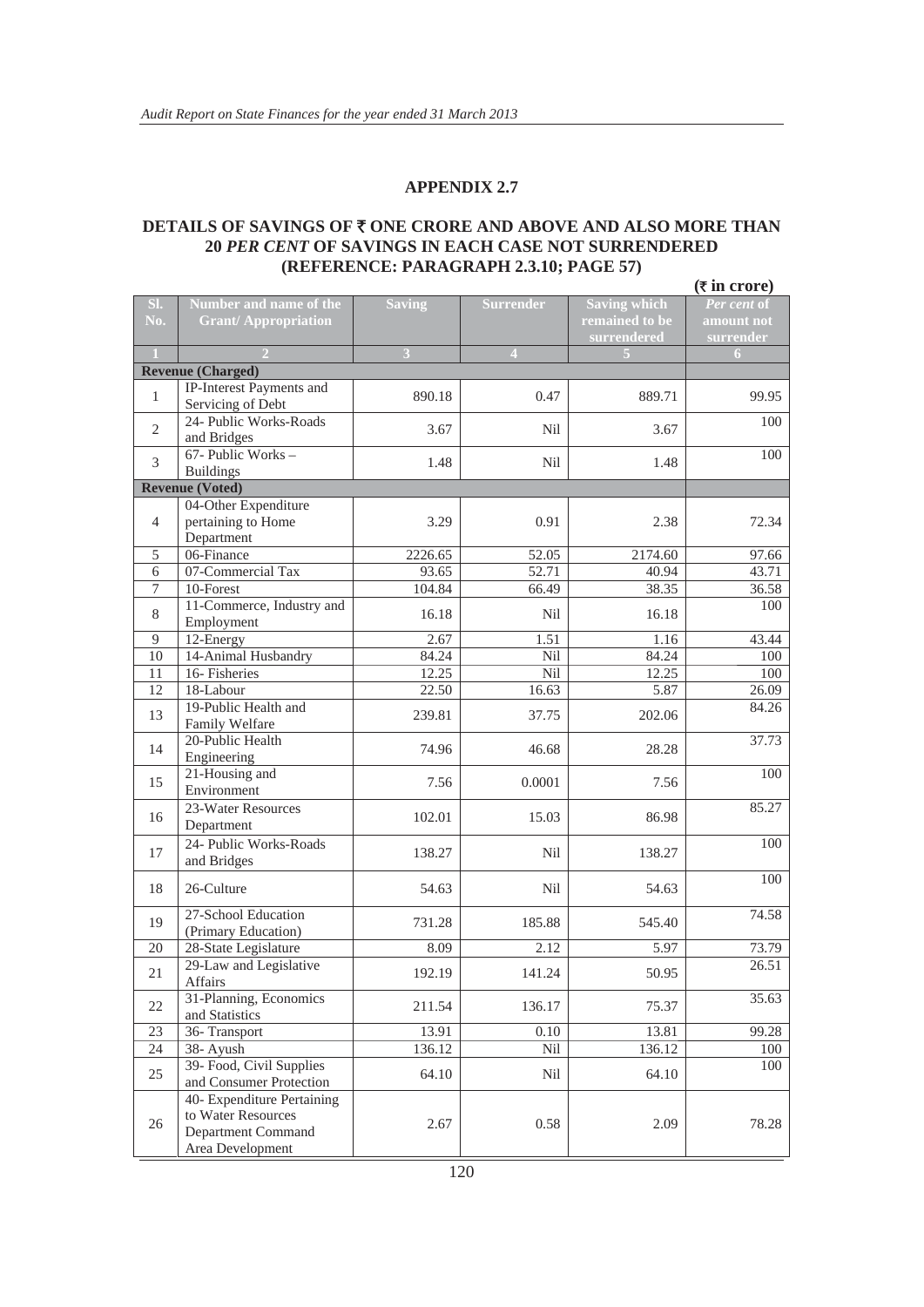|                        |                                                                                              |          |            |          | 6     |  |
|------------------------|----------------------------------------------------------------------------------------------|----------|------------|----------|-------|--|
| 27                     | 45-Minor Irrigation Works                                                                    | 8.64     | 4.29       | 4.35     | 50.35 |  |
| 28                     | 47- Technical Education<br>and Skill Development                                             | 33.86    | 14.65      | 19.21    | 56.73 |  |
| 29                     | 49-Scheduled Caste<br>Welfare & Vimuktta,<br>Ghumakkad Evam Ardha<br>Ghumakkad Caste Welfare | 5.09     | 1.93       | 3.16     | 62.08 |  |
| 30                     | 50- Horticulture and Food<br>Processing                                                      | 58.75    | Nil        | 58.75    | 100   |  |
| 31                     | 51- Religious Trusts and<br>Endowments                                                       | 4.07     | Nil        | 4.07     | 100   |  |
| 32                     | 58- Expenditure on Relief<br>on Account of Natural<br>Calamities and Scarcity                | 81.41    | <b>Nil</b> | 81.41    | 100   |  |
| 33                     | 61- Expenditure Pertaining<br>to Bundelkhand Package                                         | 107.00   | 0.0003     | 107.00   | 100   |  |
| 34                     | 62- Panchayat                                                                                | 9.91     | Nil        | 9.91     | 100   |  |
| 35                     | 64-Scheduled Castes Sub-<br>Plan                                                             | 308.96   | 232.68     | 76.28    | 24.69 |  |
| 36                     | 67- Public Works-Buildings                                                                   | 84.44    | Nil        | 84.44    | 100   |  |
| 37                     | 69-Information<br>Technology                                                                 | 4.34     | Nil        | 4.34     | 100   |  |
| 38                     | 73- Medical Education<br>Department                                                          | 30.83    | Nil        | 30.83    | 100   |  |
| 39                     | 76-New and Renewable<br><b>Energy Sources</b>                                                | 4.26     | 3.18       | 1.08     | 25.35 |  |
| <b>Capital (Voted)</b> |                                                                                              |          |            |          |       |  |
| 40                     | 03-Police                                                                                    | 26.73    | Nil        | 26.73    | 100   |  |
| 41                     | 06-Finance                                                                                   | 1374.53  | Nil        | 1374.53  | 100   |  |
| 42                     | 11- Commerce, Industry<br>and Employment                                                     | 30.26    | <b>Nil</b> | 30.26    | 100   |  |
| 43                     | 20-Public Health<br>Engineering                                                              | 105.23   | 58.39      | 46.84    | 44.51 |  |
| 44                     | 23-Water Resources<br>Department                                                             | 205.68   | 126.62     | 79.06    | 38.44 |  |
| 45                     | 27- School Education<br>(Primary Education)                                                  | 13.06    | Nil        | 13.06    | 100   |  |
| 46                     | 39- Food, Civil Supplies<br>and Consumer Protection                                          | 3.52     | Nil        | 3.52     | 100   |  |
| 47                     | 45-Minor Irrigation Works                                                                    | 65.18    | 0.51       | 64.67    | 99.22 |  |
| 48                     | 48- Narmada Valley<br>Development                                                            | 27.61    | 18.37      | 9.24     | 33.47 |  |
| 49                     | 58- Expenditure on Relief<br>on Account of Natural<br>Calamities and Scarcity                | 2.50     | Nil        | 2.50     | 100   |  |
| 50                     | 61-Expenditure Pertaining<br>to Bundelkhand Package                                          | 249.71   | 68.46      | 181.25   | 72.58 |  |
| 51                     | 67- Public Works-Buildings                                                                   | 45.79    | 35.50      | 10.29    | 22.47 |  |
| 52                     | 73- Medical Education<br>Department                                                          | 1.70     | Nil        | 1.70     | 100   |  |
|                        | <b>Capital (Charged)</b>                                                                     |          |            |          |       |  |
| 53                     | PD-Public Debt                                                                               | 3903.17  | 4.37       | 3898.80  | 99.89 |  |
| 54                     | 06-Finance                                                                                   | 4.67     | Nil        | 4.67     | 100   |  |
|                        | <b>Total</b>                                                                                 | 12239.64 | 1325.27    | 10914.37 |       |  |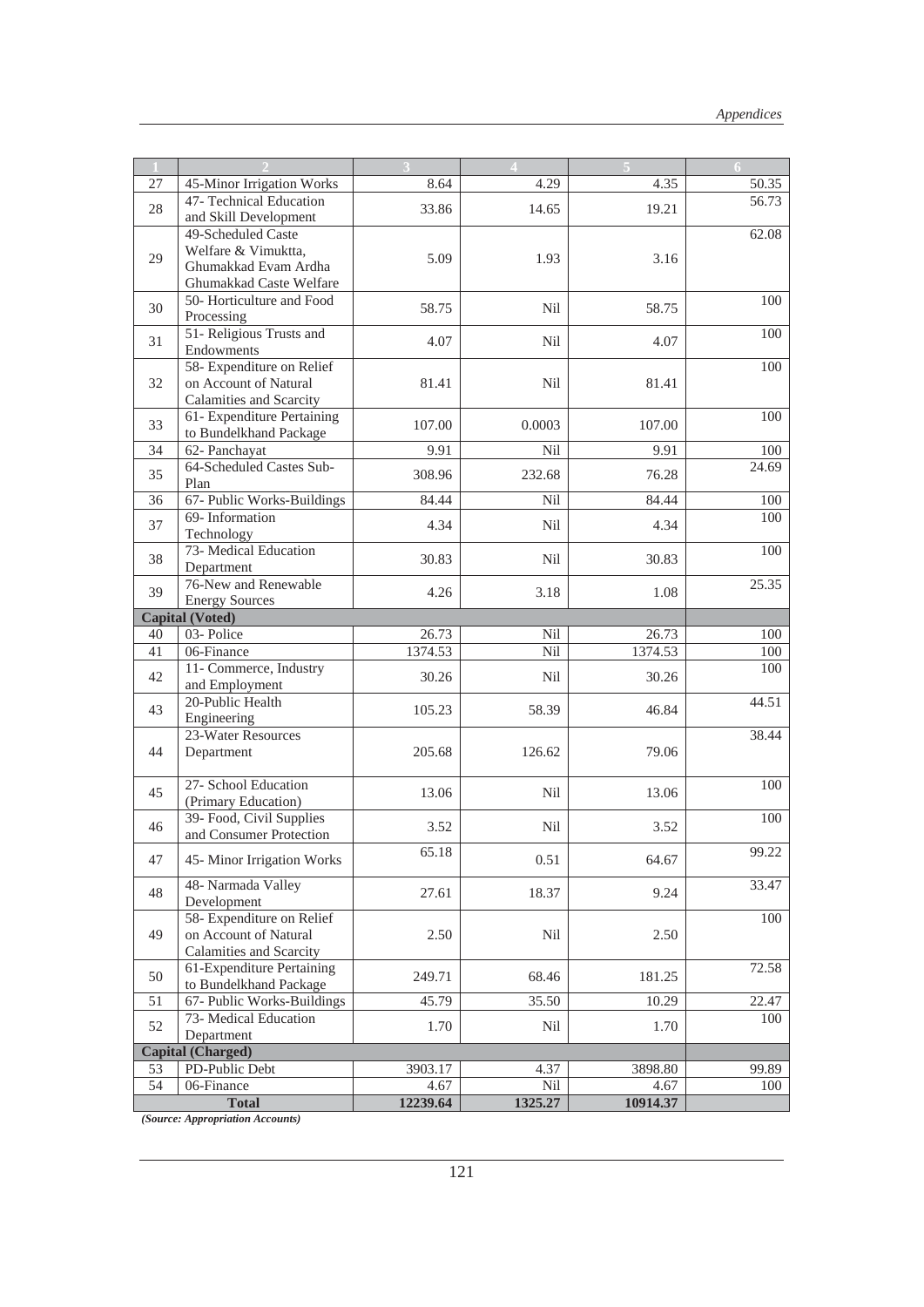#### **CASES OF SURRENDER OF FUNDS IN EXCESS OF** ` **10 CRORE ON 31 MARCH 2013 (REFERENCE: PARAGRAPH 2.3.10; PAGE 57)**

|                 |                  |                   |               |                  | $(\overline{\tau}$ in crore) |
|-----------------|------------------|-------------------|---------------|------------------|------------------------------|
| <b>Sl. No.</b>  | <b>Grant No.</b> | <b>Major Head</b> | <b>Budget</b> | <b>Amount of</b> | Percentage of                |
|                 |                  |                   | provision     | surrender        | total provision              |
|                 | $\overline{2}$   |                   |               |                  | 6                            |
| $\mathbf{1}$    | 06               | 2075              | 43.32         | 31.23            | 72.09                        |
| $\overline{c}$  | 07               | 2030              | 368.70        | 33.45            | 9.07                         |
| $\overline{3}$  | 07               | 2039              | 1212.09       | 17.75            | 1.46                         |
| $\overline{4}$  | 08               | 2029              | 477.93        | 85.15            | 17.82                        |
| $\overline{5}$  | 08               | 2053              | 421.69        | 56.26            | 13.34                        |
| $\overline{6}$  | 13               | 2402              | 67.83         | 14.70            | 21.67                        |
| $\overline{7}$  | 13               | 2401              | 931.53        | 149.48           | 16.05                        |
| $\overline{8}$  | 17               | 2425              | 397.96        | 43.96            | 11.05                        |
| $\overline{9}$  | $\overline{22}$  | 2217              | 363.27        | 10.35            | 2.85                         |
| 10              | 29               | 2014              | 546.35        | 128.16           | 23.46                        |
| 11              | 29               | 2015              | 108.57        | 33.28            | 30.65                        |
| $\overline{12}$ | 31               | 3451              | 98.49         | 16.13            | 16.38                        |
| 13              | 31               | 3454              | 181.53        | 118.36           | 65.20                        |
| 14              | 33               | 2202              | 851.64        | 27.57            | 3.24                         |
| 15              | 33               | 2225              | 254.75        | 13.75            | 5.40                         |
| $\overline{16}$ | 41               | 2202              | 961.41        | 183.21           | 19.06                        |
| 17              | 41               | 2225              | 494.52        | 20.66            | 4.18                         |
| 18              | 41               | 2235              | 293.54        | 18.65            | 6.35                         |
| 19              | 41               | 2401              | 191.49        | 29.09            | 15.19                        |
| 20              | 41               | 4235              | 20.00         | 20.00            | 100                          |
| 21              | 53               | 2217              | 173.60        | 25.61            | 14.75                        |
| 22              | 55               | 2235              | 1618.21       | 124.89           | 7.72                         |
| 23              | 55               | 4235              | 119.75        | 117.49           | 98.11                        |
| 24              | 61               | 4401              | 304.50        | 61.50            | 20.20                        |
| 25              | 64               | 2202              | 439.07        | 83.98            | 19.13                        |
| 26              | 64               | 2235              | 269.49        | 19.85            | 7.36                         |
| 27              | 64               | 2401              | 153.58        | 35.01            | 22.80                        |
| 28              | 64               | 4235              | 16.00         | 16.00            | 100                          |
| 29              | 74               | 2202              | 1801.99       | 60.30            | 3.35                         |
| 30              | 75               | 2202              | 540.92        | 58.41            | 10.80                        |
| 31              | 75               | 2217              | 1148.27       | 202.07           | 17.60                        |
| 32              | 75               | 3604              | 2551.16       | 20.01            | 0.78                         |
| $\overline{33}$ | $\overline{77}$  | 2202              | 1404.12       | 258.54           | 18.41                        |
|                 | <b>Total</b>     |                   | 18827.27      | 2134.85          | 11.34                        |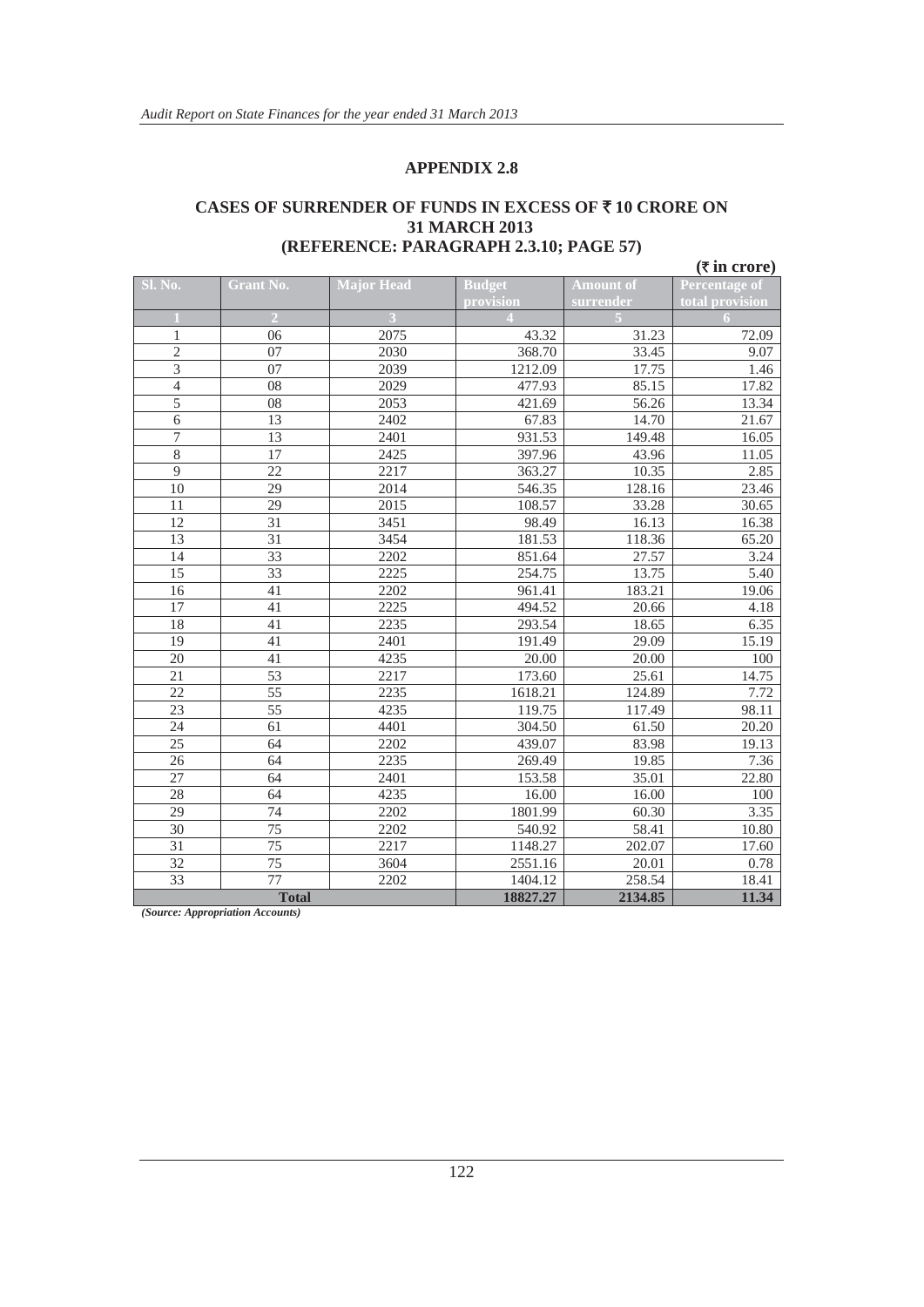#### **RUSH OF EXPENDITURE (REFERENCE: PARAGRAPH 2.3.11; PAGE 57)**

|                |                                                                                     |                      |                                                                    |                                                        |                             |                                                              | $(\overline{\tau}$ in crore) |
|----------------|-------------------------------------------------------------------------------------|----------------------|--------------------------------------------------------------------|--------------------------------------------------------|-----------------------------|--------------------------------------------------------------|------------------------------|
| SI.<br>No.     | <b>Grant number</b><br>and name                                                     | <b>Scheme</b><br>No. | <b>Expenditure</b><br>incurred<br>during Jan-<br><b>March 2013</b> | <b>Expenditure</b><br>incurred in<br><b>March 2013</b> | <b>Total</b><br>expenditure | <b>Percentage of total</b><br>expenditure incurred<br>during |                              |
|                |                                                                                     |                      |                                                                    |                                                        |                             | <b>Jan-March</b><br>2013                                     | <b>March</b><br>2013         |
|                |                                                                                     | 3                    | $\overline{4}$                                                     |                                                        | 6.                          |                                                              | 8                            |
| $\mathbf{1}$   | 02-Other<br>expenditure<br>pertaining to<br>General<br>Administration<br>Department | 5710                 | 13.40                                                              | 13.13                                                  | 14.46                       | 92.67                                                        | 90.80                        |
| $\overline{2}$ | 03-Police                                                                           | 6065                 | 21.62                                                              | 21.01                                                  | 23.14                       | 93.43                                                        | 90.79                        |
| $\overline{3}$ | 03-Police                                                                           | 6463                 | 31.49                                                              | 27.66                                                  | 48.32                       | 65.17                                                        | 57.24                        |
| $\overline{4}$ | 07-Commercial<br>Tax                                                                | 6001                 | 85.30                                                              | 85.30                                                  | 85.30                       | 100                                                          | 100                          |
| 5              | 07-Commercial<br>Tax                                                                | 6002                 | 151.76                                                             | 151.76                                                 | 151.76                      | 100                                                          | 100                          |
| 6              | 08-Land<br>Revenue and<br>District<br>Administration                                | 6664                 | 15.50                                                              | 15.50                                                  | 20.00                       | 77.50                                                        | 77.50                        |
| $\tau$         | 10-Forest                                                                           | 3885                 | 116.68                                                             | 116.68                                                 | 116.68                      | 100                                                          | 100                          |
| 8              | 10-Forest                                                                           | 5109                 | 40.38                                                              | 30.80                                                  | 60.80                       | 66.41                                                        | 50.66                        |
| 9              | 10-Forest                                                                           | 7240                 | 10.30                                                              | 10.30                                                  | 10.30                       | 100                                                          | 100                          |
| 10             | 11-Commerce,<br>Industry and<br>Employment                                          | 5380                 | 60.45                                                              | 58.99                                                  | 82.58                       | 73.20                                                        | 71.43                        |
| 11             | 11-Commerce,<br>Industry and<br>Employment                                          | 7140                 | 29.10                                                              | 29.10                                                  | 49.10                       | 59.27                                                        | 59.27                        |
| 12             | 13-Farmers<br>Welfare and<br>Agriculture<br>Development                             | 6673                 | 27.11                                                              | 23.36                                                  | 27.73                       | 97.76                                                        | 84.24                        |
| 13             | 14-Animal<br>Husbandry                                                              | 6625                 | 11.90                                                              | 10.97                                                  | 12.96                       | 91.82                                                        | 84.64                        |
| 14             | 14-Animal<br>Husbandry                                                              | 7154                 | 12.06                                                              | 12.06                                                  | 12.63                       | 95.49                                                        | 95.49                        |
| 15             | 14-Animal<br>Husbandry                                                              | 7155                 | 14.45                                                              | 14.45                                                  | 14.45                       | 100                                                          | 100                          |
| 16             | 17-Co-operation                                                                     | 6965                 | 45.78                                                              | 45.78                                                  | 77.60                       | $\frac{1}{58.99}$                                            | 58.99                        |
| 17             | 20-Public Health<br>Engineering                                                     | 6643                 | 16.00                                                              | 16.00                                                  | 25.00                       | 64.00                                                        | 64.00                        |
| 18             | 21-Housing and<br>Environment                                                       | 2020                 | 45.17                                                              | 43.55                                                  | 56.18                       | 80.40                                                        | 77.52                        |
| 19             | 21-Housing and<br>Environment                                                       | 6115                 | 12.24                                                              | 12.24                                                  | 13.24                       | 92.45                                                        | 92.45                        |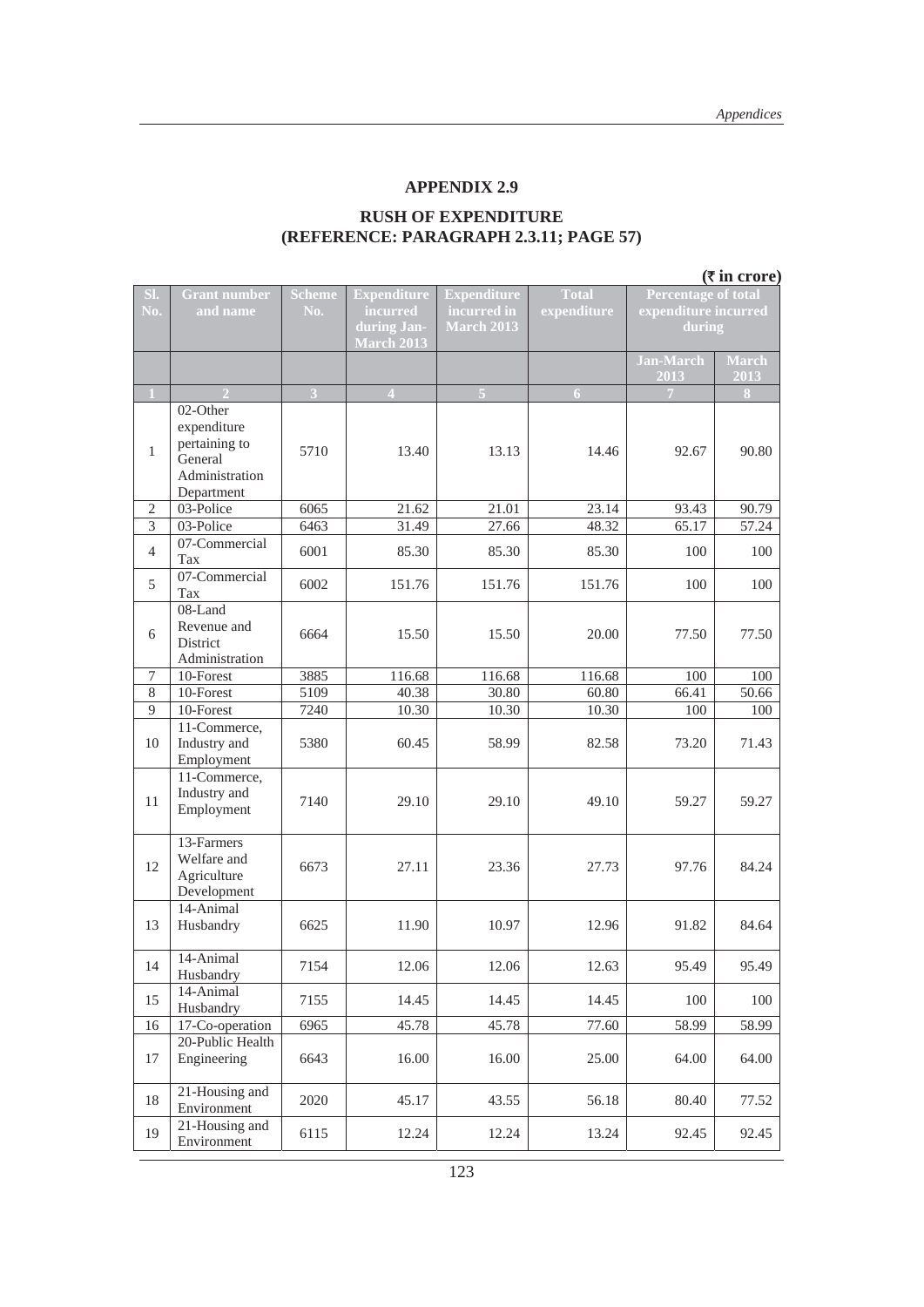|    |                  | 3    | $\overline{4}$ |         | 6       | $\overline{7}$ | $\overline{\mathbf{8}}$ |
|----|------------------|------|----------------|---------|---------|----------------|-------------------------|
|    | 23-Water         |      |                |         |         |                |                         |
| 20 | Resources        | 5583 | 20.54          | 18.35   | 29.00   | 70.83          | 63.27                   |
|    | Department       |      |                |         |         |                |                         |
|    | 23-Water         |      |                |         |         |                |                         |
| 21 | Resources        | 5584 | 14.22          | 12.82   | 22.33   | 63.68          | 57.41                   |
|    |                  |      |                |         |         |                |                         |
|    | Department       |      |                |         |         |                |                         |
|    | 23-Water         |      |                |         |         |                |                         |
| 22 | Resources        | 5595 | 50.62          | 44.74   | 71.13   | 71.16          | 62.90                   |
|    | Department       |      |                |         |         |                |                         |
|    | 23-Water         |      |                |         |         |                |                         |
| 23 | Resources        | 6598 | 22.06          | 22.06   | 22.20   | 99.37          | 99.37                   |
|    | Department       |      |                |         |         |                |                         |
|    | 24-Public        |      |                |         |         |                |                         |
| 24 | Works-Roads      | 3115 | 103.93         | 102.63  | 155.29  | 66.93          | 66.09                   |
|    | and Bridges      |      |                |         |         |                |                         |
|    | 25-Mineral       |      |                |         |         |                |                         |
| 25 | Resources        | 6606 | 1378.00        | 1378.00 | 1378.00 | 100            | 100                     |
|    | 26-Culture       |      |                | 10.61   |         | 72.42          |                         |
| 26 |                  | 4283 | 11.50          |         | 15.88   |                | 66.81                   |
| 27 | 37-Tourism       | 7630 | 33.82          | 33.82   | 43.49   | 77.76          | 77.76                   |
|    | 39-Food, Civil   |      |                |         |         |                |                         |
| 28 | Supplies and     | 0570 | 13.28          | 13.28   | 13.28   | 100            | 100                     |
|    | Consumer         |      |                |         |         |                |                         |
|    | Protection       |      |                |         |         |                |                         |
|    | 39-Food, Civil   |      |                |         |         |                |                         |
|    | Supplies and     |      |                |         |         |                |                         |
| 29 | Consumer         | 3229 | 15.90          | 15.90   | 24.00   | 66.25          | 66.25                   |
|    | Protection       |      |                |         |         |                |                         |
|    | 39-Food, Civil   |      |                |         |         |                |                         |
|    |                  |      | 10.09          |         |         |                |                         |
| 30 | Supplies and     | 3248 |                | 10.09   | 10.09   | 100            | 100                     |
|    | Consumer         |      |                |         |         |                |                         |
|    | Protection       |      |                |         |         |                |                         |
|    | 39-Food, Civil   |      |                |         |         |                |                         |
| 31 | Supplies and     | 6781 | 106.47         | 106.47  | 106.47  | 100            | 100                     |
|    | Consumer         |      |                |         |         |                |                         |
|    | Protection       |      |                |         |         |                |                         |
|    | 39-Food, Civil   |      |                |         |         |                |                         |
|    | Supplies and     |      |                |         |         |                |                         |
| 32 | Consumer         | 7272 | 69.08          | 69.08   | 90.86   | 76.03          | 76.03                   |
|    | Protection       |      |                |         |         |                |                         |
|    | 41-Tribal Areas  |      |                |         |         |                |                         |
| 33 | Sub-Plan         | 3730 | 31.70          | 27.11   | 47.72   | 66.43          | 56.81                   |
|    | 41-Tribal Area   |      |                |         |         |                |                         |
| 34 |                  | 6484 | 17.14          | 17.14   | 17.14   | 100            | 100                     |
|    | Sub-Plan         |      |                |         |         |                |                         |
|    | 41-Tribal Areas  |      |                |         |         |                |                         |
| 35 | Sub-Plan         | 7272 | 11.29          | 11.29   | 11.29   | 100            | 100                     |
|    |                  |      |                |         |         |                |                         |
|    | 47-Technical     |      |                |         |         |                |                         |
| 36 | Education and    | 9143 | 33.11          | 30.07   | 41.01   | 80.74          | 73.32                   |
|    | Skill            |      |                |         |         |                |                         |
|    | Development      |      |                |         |         |                |                         |
|    | 48-Narmada       |      |                |         |         |                |                         |
| 37 | Valley           | 9091 | 221.45         | 215.06  | 302.87  | 73.12          | 71.01                   |
|    | Development      |      |                |         |         |                |                         |
|    | 52-Financial     |      |                |         |         |                |                         |
|    |                  |      |                |         |         |                |                         |
|    | Assistance to    |      |                |         |         |                |                         |
| 38 | Tribal Area Sub- | 5198 | 23.20          | 21.21   | 42.32   | 54.82          | 50.12                   |
|    | Plan-Three Tier  |      |                |         |         |                |                         |
|    | Panchayati Raj   |      |                |         |         |                |                         |
|    | Institutions     |      |                |         |         |                |                         |
|    |                  |      |                |         |         |                |                         |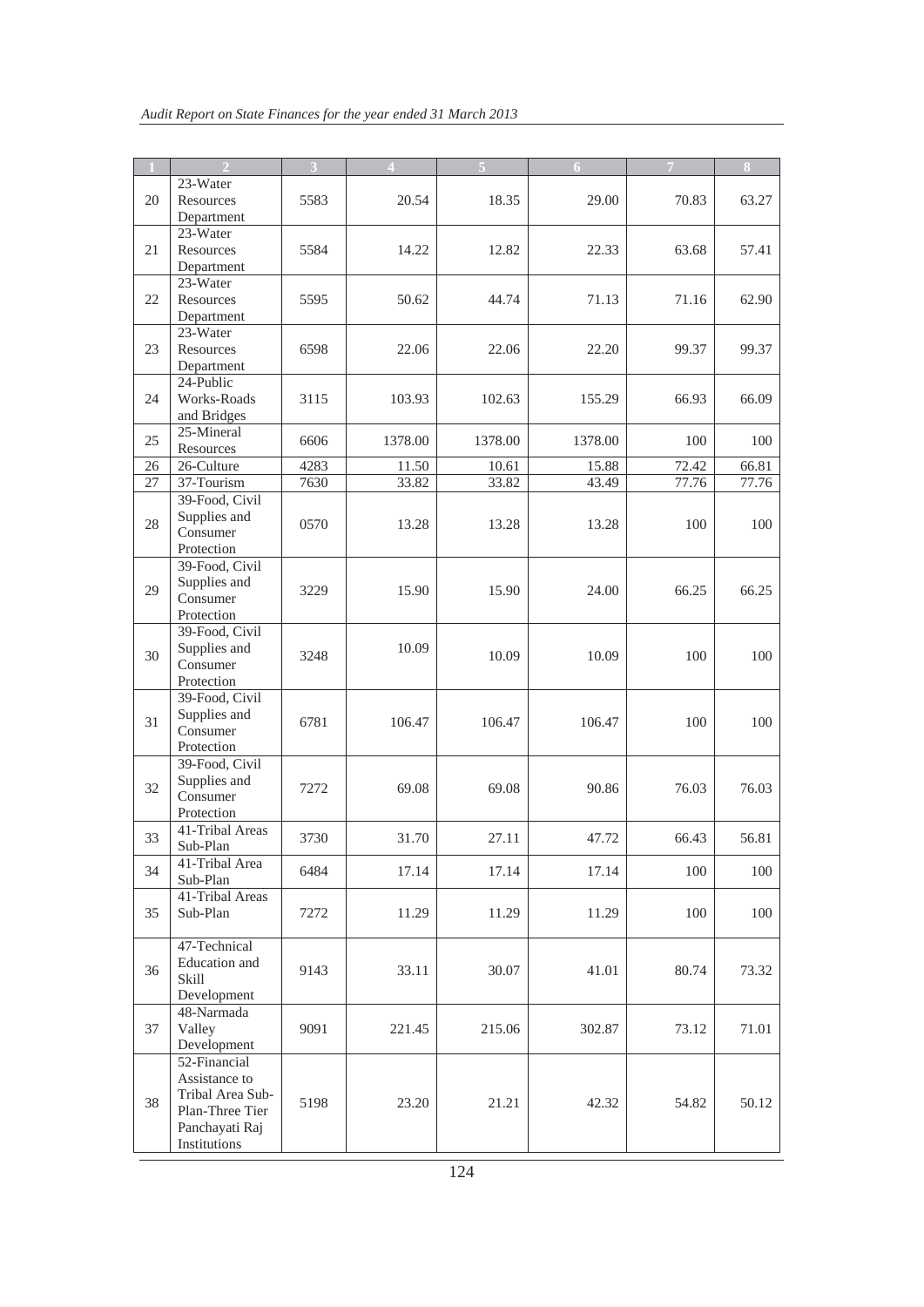|    |                                                                                       | 3    | $\Delta$ |        | 6      |       | 8     |
|----|---------------------------------------------------------------------------------------|------|----------|--------|--------|-------|-------|
| 39 | 58-Expenditure<br>on Relief on<br>account of<br>Natural<br>Calamities and<br>Scarcity | 0747 | 253.47   | 240.04 | 264.75 | 95.74 | 90.67 |
| 40 | 58-Expenditure<br>on Relief on<br>account of<br>Natural<br>Calamities and<br>Scarcity | 5498 | 15.49    | 11.68  | 20.36  | 76.08 | 57.37 |
| 41 | 58-Expenditure<br>on Relief on<br>account of<br>Natural<br>Calamities and<br>Scarcity | 7021 | 52.14    | 39.39  | 52.80  | 98.75 | 74.60 |
| 42 | 61-Expenditure<br>pertaining to<br>Bundelkhand<br>Package                             | 6074 | 56.82    | 55.72  | 65.04  | 87.36 | 85.67 |
| 43 | 61-Expenditure<br>pertaining to<br>Bundelkhand<br>Package                             | 6078 | 22.36    | 22.36  | 22.36  | 100   | 100   |
| 44 | 61-Expenditure<br>pertaining to<br>Bundelkhand<br>Package                             | 6080 | 243.00   | 243.00 | 243.00 | 100   | 100   |
| 45 | 64-Scheduled<br>Castes Sub-Plan                                                       | 1400 | 21.23    | 21.23  | 38.69  | 54.87 | 54.87 |
| 46 | 64-Scheduled<br>Castes Sub-Plan                                                       | 5701 | 41.03    | 41.03  | 42.86  | 95.73 | 95.73 |
| 47 | 64-Scheduled<br>Castes Sub-Plan                                                       | 6484 | 27.86    | 27.86  | 27.86  | 100   | 100   |
| 48 | 69-Information<br>Technology                                                          | 5818 | 10.42    | 10.42  | 10.42  | 100   | 100   |
| 49 | 69-Information<br>Technology                                                          | 7062 | 20.00    | 20.00  | 20.00  | 100   | 100   |
| 50 | 74-Financial<br>Assistance to<br>Three Tier<br>Panchayati Raj<br>Institutions         | 4610 | 405.37   | 244.74 | 429.99 | 94.27 | 56.92 |
| 51 | 74-Financial<br>Assistance to<br>Three Tier<br>Panchayati Raj<br>Institutions         | 6086 | 22.05    | 22.05  | 22.05  | 100   | 100   |
| 52 | 74-Financial<br>Assistance to<br>Three Tier<br>Panchayati Raj<br>Institutions         | 6099 | 12.27    | 12.27  | 12.27  | 100   | 100   |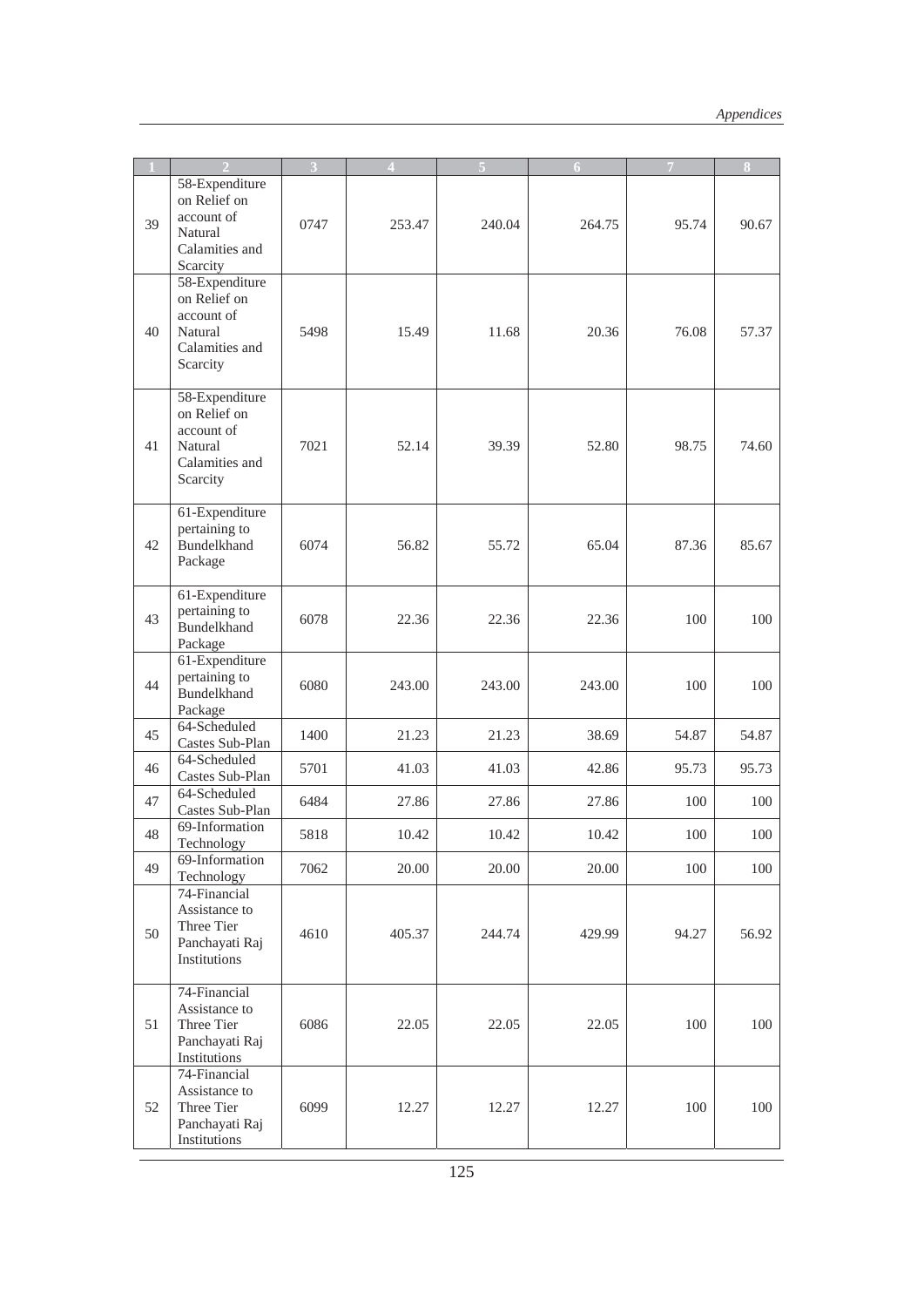|    |                                                                                                                      |      |         |         | $\overline{6}$ | IV.   | 8     |
|----|----------------------------------------------------------------------------------------------------------------------|------|---------|---------|----------------|-------|-------|
| 53 | 74-Financial<br>Assistance to<br>Three Tier                                                                          | 6226 | 33.84   | 22.56   | 33.84          | 100   | 66.67 |
|    | Panchayati Raj<br>Institutions<br>74-Financial                                                                       |      |         |         |                |       |       |
| 54 | Assistance to<br>Three Tier<br>Panchayati Raj<br>Institutions                                                        | 6244 | 815.07  | 555.48  | 872.39         | 93.43 | 63.67 |
| 55 | 74-Financial<br>Assistance to<br>Three Tier<br>Panchayati Raj<br>Institutions                                        | 6299 | 221.80  | 183.17  | 304.29         | 72.89 | 60.19 |
| 56 | 75-Financial<br>Assistance to<br><b>Urban Bodies</b>                                                                 | 5728 | 16.50   | 16.50   | 16.50          | 100   | 100   |
| 57 | 75-Financial<br>Assistance to<br><b>Urban Bodies</b>                                                                 | 7056 | 20.52   | 20.52   | 23.64          | 86.80 | 86.80 |
| 58 | 77-Other<br>Expenditure<br>pertaining to<br>School<br>Education<br>Department<br>(Excluding<br>Primary<br>Education) | 6005 | 121.74  | 89.03   | 121.74         | 100   | 73.13 |
| 59 | 77-Other<br>Expenditure<br>pertaining to<br>School<br>Education<br>Department<br>(Excluding<br>Primary<br>Education) | 6970 | 17.00   | 17.00   | 17.00          | 100   | 100   |
| 60 | PD-Public Debt                                                                                                       | 6771 | 129.50  | 129.50  | 129.50         | 100   | 100   |
| 61 | PD-Public Debt                                                                                                       | 7110 | 247.00  | 247.00  | 247.00         | 100   | 100   |
| 62 | IP-Interest<br>Payment and<br>Servicing of<br>Debt                                                                   | 3089 | 45.24   | 45.24   | 45.24          | 100   | 100   |
| 63 | IP-Interest<br>Payment and<br>Servicing of<br>Debt                                                                   | 4033 | 29.34   | 29.34   | 29.34          | 100   | 100   |
| 64 | IP-Interest<br>Payment and<br>Servicing of<br>Debt                                                                   | 5042 | 1515.89 | 1515.89 | 1569.91        | 96.56 | 96.56 |
| 65 | IP-Interest<br>Payment and<br>Servicing of<br>Debt                                                                   | 6587 | 402.56  | 402.56  | 436.22         | 92.28 | 92.28 |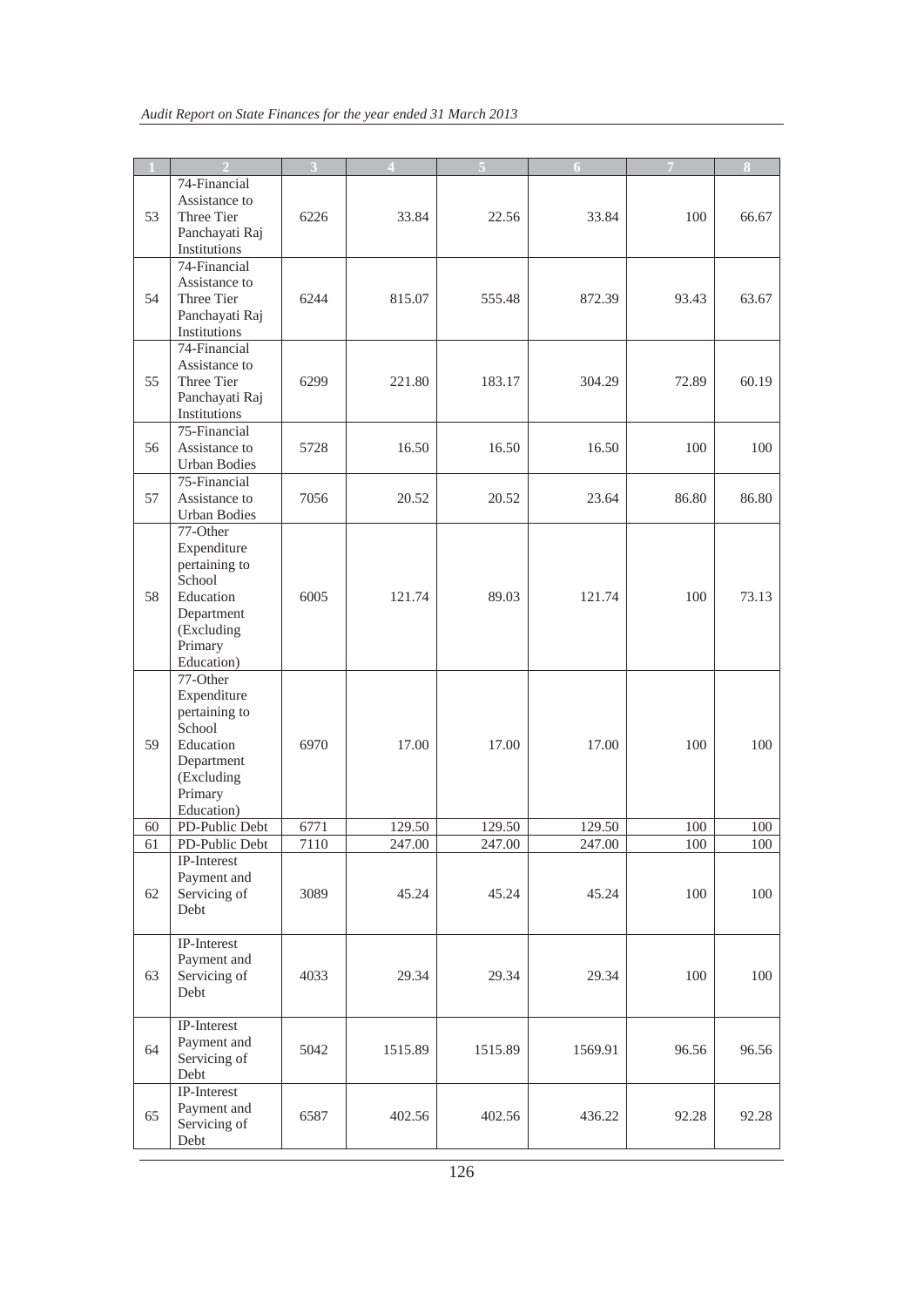|    |                                                           | 3    |         | 5       | 6       |       | 8     |
|----|-----------------------------------------------------------|------|---------|---------|---------|-------|-------|
| 66 | IP-Interest<br>Payment and<br>Servicing of<br>Debt        | 6622 | 126.80  | 82.20   | 126.80  | 100   | 64.83 |
| 67 | IP-Interest<br>Payment and<br>Servicing of<br>Debt        | 6804 | 25.45   | 25.45   | 25.45   | 100   | 100   |
| 68 | <b>IP-Interest</b><br>Payment and<br>Servicing of<br>Debt | 6880 | 48.88   | 48.88   | 48.88   | 100   | 100   |
| 69 | IP-Interest<br>Payment and<br>Servicing of<br>Debt        | 6881 | 72.96   | 72.96   | 72.96   | 100   | 100   |
| 70 | IP-Interest<br>Payment and<br>Servicing of<br>Debt        | 7108 | 109.85  | 109.85  | 109.85  | 100   | 100   |
|    | <b>Total</b>                                              |      | 8151.54 | 7523.29 | 8849.60 | 92.11 | 85.01 |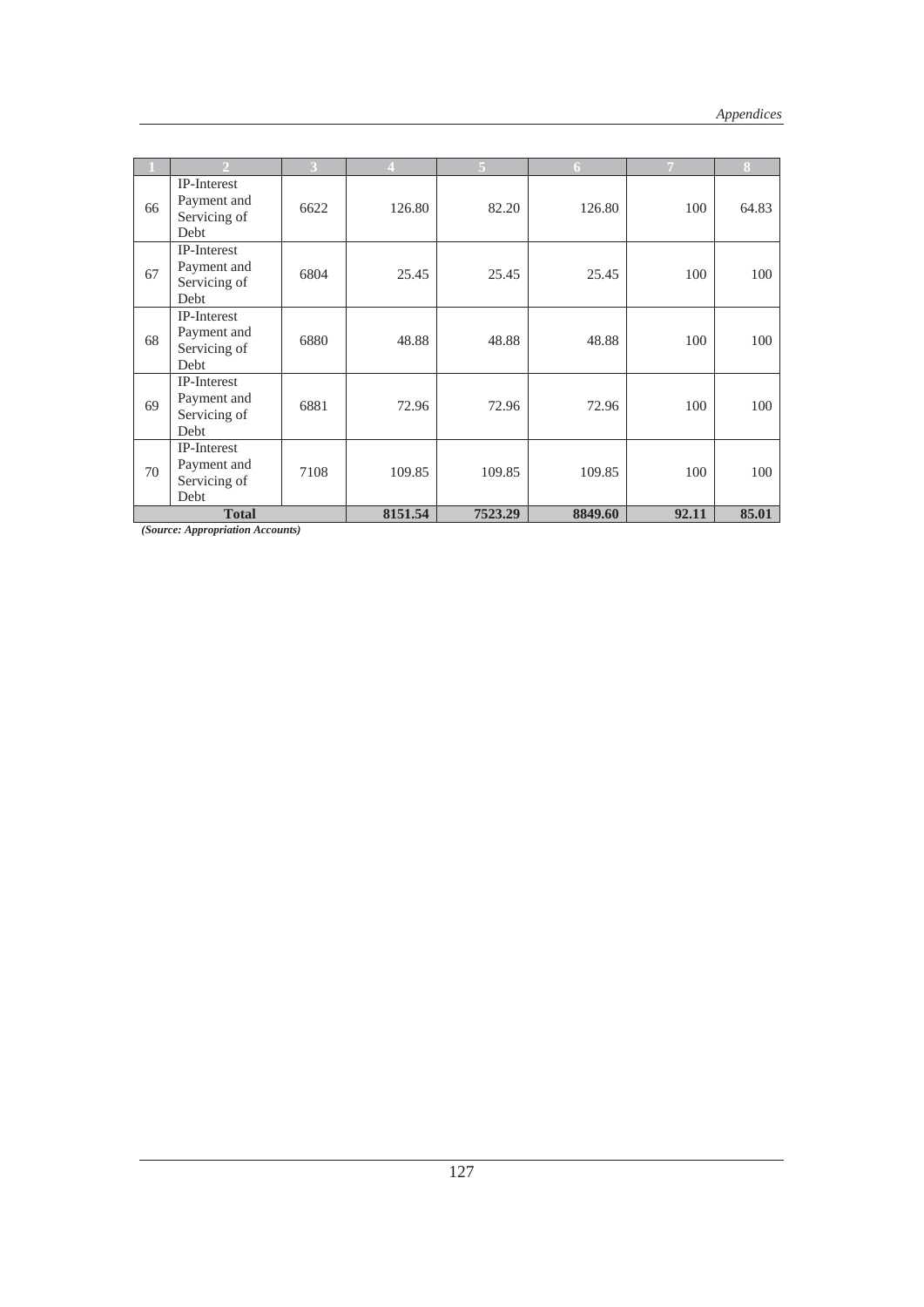#### **STATEMENT SHOWING TRANSFER OF FUNDS TO 8443-CIVIL DEPOSIT-800- OTHER DEPOSIT (REFERENCE: PARAGRAPH 2.3.12; PAGE 57)**

|                |                                                                      |                                                                                                                       |                                                                     |                                | $(\overline{\tau}$ in crore)                                                          |
|----------------|----------------------------------------------------------------------|-----------------------------------------------------------------------------------------------------------------------|---------------------------------------------------------------------|--------------------------------|---------------------------------------------------------------------------------------|
| SI.<br>No.     | <b>Grant No.</b><br>and name                                         | Head of account up to<br>detailed head and name of<br>scheme                                                          | <b>Total budget</b><br>provision<br>$(Original +$<br>Supplementary) | <b>Expenditure</b><br>incurred | Amount<br>transferred to<br><b>8443-Civil</b><br>Deposit-800-<br><b>Other Deposit</b> |
| $\mathbf{1}$   |                                                                      |                                                                                                                       |                                                                     | $\overline{5}$                 |                                                                                       |
| $\mathbf{1}$   | 01-General<br>Administration<br>and Lok Seva<br>Prabandhan           | 2070-003-0101-8808-Works<br>related to Information<br>Technology (State Scheme)                                       | 5.00                                                                | 5.00                           | 5.00                                                                                  |
| $\overline{2}$ | 03-Police                                                            | 2055-109-1301-6463-<br><b>Upgradation of Police</b><br>Training Institutions (13 <sup>th</sup><br>Finance Commission) | 9.07                                                                | 8.75                           | 4.18                                                                                  |
| 3              | 13-Farmers<br>Welfare and<br>Agriculture<br>Development              | 2401-800-1501-5626-National<br><b>Agriculture Development</b><br>Scheme                                               | 185.41                                                              | 186.56                         | 44.26                                                                                 |
| 4              | 26-Culture                                                           | 2205-107-0101-4283-<br>Museums (State Scheme)                                                                         | 17.43                                                               | 15.88                          | 10.00                                                                                 |
| 5              | 27-School<br>Education<br>(Primary<br>Education)                     | 2202-01-101-0701-1502-<br>District Institute of Education<br>and Training for Basic<br>Minimum Services               | 63.48                                                               | 47.26                          | 0.97                                                                                  |
| 6              | 41-Tribal Area<br>Sub-Plan<br>(Man Power<br>Planning<br>Department)  | 2203-789-105-0702-2667-<br>Polytechnic Institutes                                                                     | 1.14                                                                | 1.14                           | 1.03                                                                                  |
| $\tau$         | 41-Tribal Area<br>Sub-Plan<br>(Man Power)<br>Planning<br>Department) | 2401-789-800-1502-5626-<br>National Agriculture<br>Development Scheme                                                 | 55.90                                                               | 49.71                          | 1.26                                                                                  |
| 8              | 47-Technical<br>Education and<br>Skill<br>Development                | 2203-105-0701-2667-<br>Polytechnic Institutes                                                                         | 17.62                                                               | 12.64                          | 11.47                                                                                 |
| 9              | 55-Women<br>and Child<br>Development                                 | 2235-02-102-0701-0658-<br><b>Integrated Child Development</b><br>Service Scheme                                       | 702.00                                                              | 657.63                         | 12.06                                                                                 |
| $10\,$         | 55-Women<br>and Child<br>Development                                 | 2235-02-103-0701-6392-Rajiv<br>Gandhi Kishori Balika<br>Sashaktikaran Yojna (Sabla)                                   | 5.81                                                                | 5.56                           | 0.47                                                                                  |
| 11             | $61-$<br>Expenditure<br>Pertaining to<br>Bundelkhand<br>Package      | 4401-102-1501-6080-Store<br>and Marketing                                                                             | 237.80                                                              | 200.00                         | 200.00                                                                                |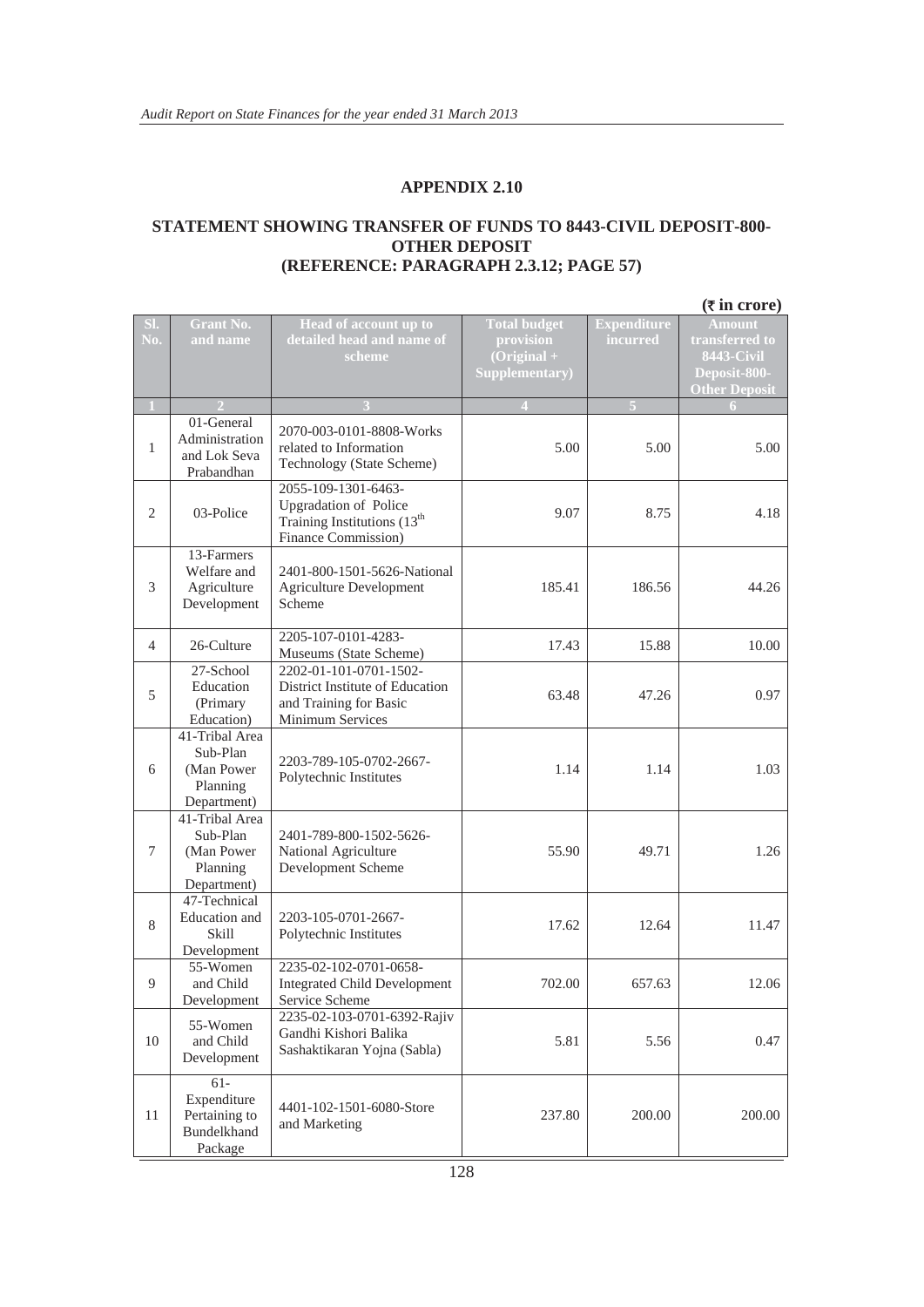|    |                                                                                           |                                                                       |         |         | 6      |
|----|-------------------------------------------------------------------------------------------|-----------------------------------------------------------------------|---------|---------|--------|
| 12 | $61 -$<br>Expenditure<br>Pertaining to<br><b>Bundelkhand</b><br>Package                   | 4401-102-1503-6080-Store<br>and Marketing                             | 66.70   | 43.00   | 43.00  |
| 13 | $61 -$<br>Expenditure<br>Pertaining to<br><b>Bundelkhand</b><br>Package                   | 4702-101-1501-6074-<br><b>Restoration of Canal Capacity</b>           | Token   | 65.04   | 51.12  |
| 14 | 64-Scheduled<br>Castes Sub-<br>Plan (Man<br>Power<br>Planning<br>Department)              | 2203-789-105-0703-2667-<br>Polytechnic Institutions                   | 2.43    | 2.43    | 2.20   |
| 15 | 64-Scheduled<br>Castes Sub-<br>Plan (Farmers<br>Welfare and<br>Agriculture<br>Department) | 2401-789-800-1503-5626-<br>National Agriculture<br>Development Scheme | 41.90   | 36.70   | 1.96   |
|    |                                                                                           | <b>Total</b>                                                          | 1411.69 | 1337.30 | 388.98 |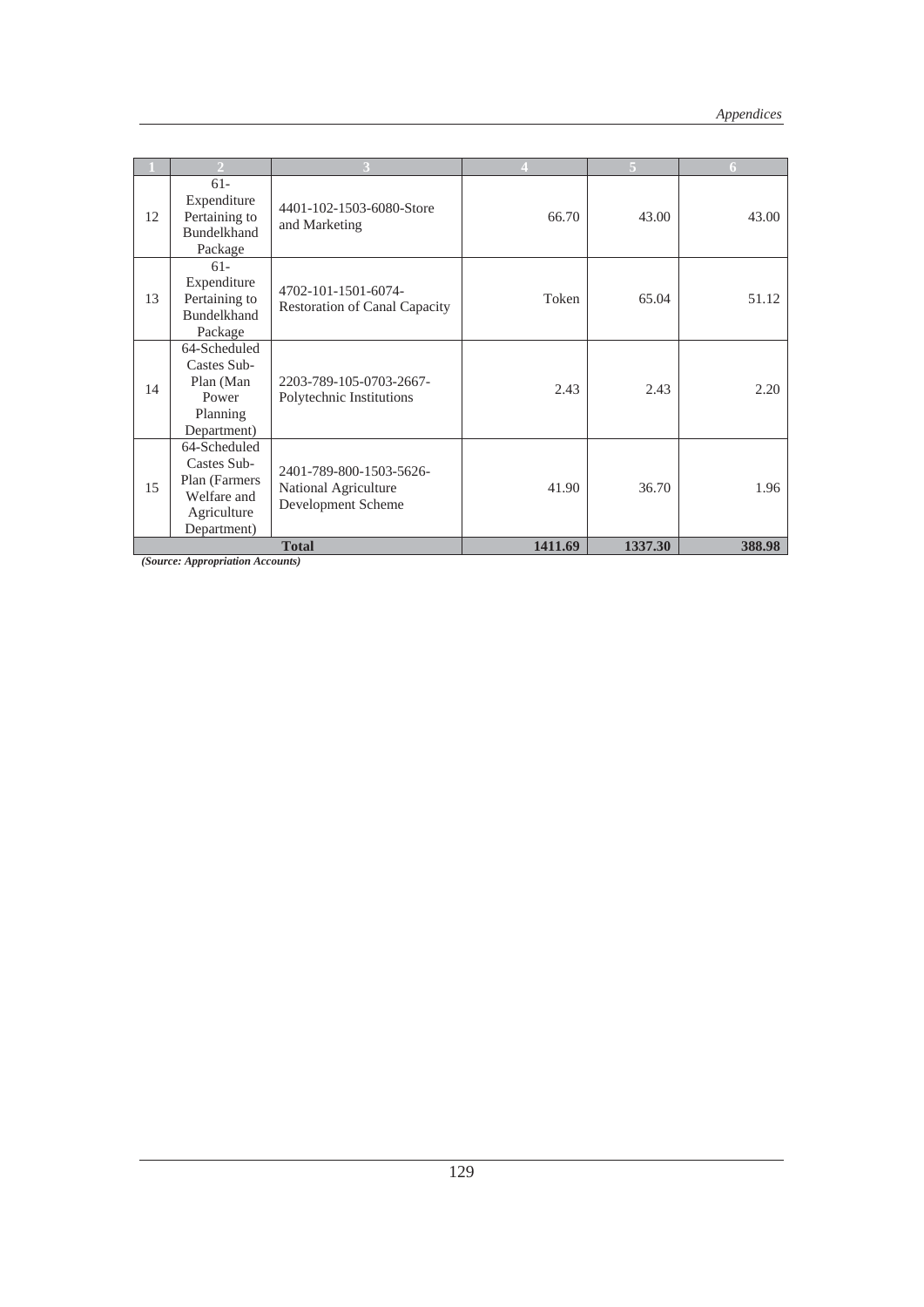#### **STATEMENT SHOWING NON-UTILISATION OF PROVISION MORE THAN**  ` **ONE CRORE FOR NEW ITEMS OF EXPENDIUTRE PROVIDED IN THE BUDGET (REFERENCE: PARAGRAPH 2.3.14; PAGE 58)**

|                |                                                   |                                                                                                         |           | $(\overline{\tau}$ in crore) |
|----------------|---------------------------------------------------|---------------------------------------------------------------------------------------------------------|-----------|------------------------------|
| SI.<br>No.     | <b>Grant number and name</b>                      | <b>Name of Scheme</b>                                                                                   | Provision | <b>Expenditure</b>           |
| $\bf{1}$       |                                                   |                                                                                                         |           |                              |
| $\mathbf{1}$   | $03-Police$                                       | 4070-800-0101-7188-Construction for Disaster<br>Management                                              | 1.25      | Nil                          |
| 2              | 11-Commerce, Industry<br>and Employment           | 4851-800-0101-7138-Share Capital Assistance to<br>TRIFEC for investment A.K.V.N. Sagar                  | 1.00      | Nil                          |
| 3              | 19-Public Health and<br>Family Welfare            | 2210-01-110-6743-I.E.C. (Information and<br>Broadcasting)                                               | 2.45      | Nil                          |
| $\overline{4}$ | 41-Tribal Areas Sub-Plan                          | 2401-796-105-0102-6669-Soil Health Card                                                                 | 1.20      | Nil                          |
| 5              | 41-Tribal Areas Sub-Plan                          | 2210-03-796-103-0102-7199-Special Allowance<br>to Medical Officers of Special Cadre                     | 8.00      | Nil                          |
| 6              | 41-Tribal Areas Sub-Plan                          | 2210-06-796-101-0102-7200-Medcial Checkup of<br>Children of Hostels                                     | 1.50      | Nil                          |
| 7              | 41-Tribal Areas Sub-Plan                          | 2210-06-796-800-0102-7193-Special State<br>Incentive scheme for Family Welfare                          | 14.20     | Nil                          |
| 8              | 41-Tribal Areas Sub-Plan                          | 2210-06-796-800-0102-7201-Special Assistance<br>to Pregnant Women of Scheduled<br>Caste/Scheduled Tribe | 49.75     | Nil                          |
| 9              | 41-Tribal Areas Sub-Plan                          | 4210-04-112-0102-7202-Establishment of<br>Nursing College                                               | 14.90     | Nil                          |
| 10             | 41-Tribal Areas Sub-Plan                          | 4210-04-796-112-0102-7203-Establishment of<br>Para -Medical College                                     | 5.90      | Nil                          |
| 11             | 41-Tribal Areas Sub-Plan                          | 2225-02-800-0602-7206-Supply of<br>Diesel/Electric Pump scattered BPL farmers                           | 1.00      | Nil                          |
| 12             | 41-Tribal Areas Sub-Plan                          | 2235-02-796-105-0102-6688-Establishment of<br>Intoxication cum Rehabilitation Centre                    | 1.35      | Nil                          |
| 13             | 41-Tribal Areas Sub-Plan                          | 2235-60-796-102-0102-6693-Girls Guardian<br>Pension Scheme                                              | 1.50      | Nil                          |
| 14             | 50-Horticulture and Food<br>Processing            | 2401-119-0101-7141-Establishemnt of<br>Horticulture Hub                                                 | 6.25      | Nil                          |
| 15             | 55-Women and Child<br>Development                 | 4235-02-800-1201-6741-Madhya Pradesh Health<br>Area Improvement Programme (Foreign Aid)                 | 2.00      | Nil                          |
| 16             | 64-Scheduled Castes Sub-<br>Plan                  | 2401-789-105-0103-6669- Soil Health Card                                                                | 1.90      | Nil                          |
| 17             | 64-Scheduled Castes Sub-<br>Plan                  | 2210-06-101-0103-7200-Medical checkup of<br>children of Hostels                                         | 1.50      | Nil                          |
| 18             | 64-Scheduled Castes Sub-<br>Plan                  | 2210-06-789-800-0103-7193-Special State<br>Incentive Scheme for Family Welfare                          | 10.80     | Nil                          |
| 19             | 64-Scheduled Castes Sub-<br>Plan                  | 2210-06-789-800-0103-7201-Special Assistance<br>to Pregnant Women of Scheduled<br>Caste/Scheduled Tribe | 40.25     | Nil                          |
| 20             | 64-Scheduled Castes Sub-<br>Plan                  | 4210-04-789-112-0103-7202-Establishment of<br>Nursing College                                           | 9.90      | Nil                          |
| 21             | 64-Scheduled Castes Sub-<br>Plan                  | 4210-04-789-112-0103-7203-Establishment of<br>Para Medical College                                      | 5.90      | Nil                          |
| 22             | 64-Scheduled Castes Sub-<br>Plan                  | 2235-60-102-0103-6693-Girls Guardian Pension<br>Scheme                                                  | 1.00      | Nil                          |
| 23             | 67-Public Works-<br><b>Buildings</b>              | 4059-01-051-0101-7213-Construction of Annexe<br>in Chief Minister Residence Campus                      | 1.50      | Nil                          |
| 24             | 75-Financial Assistance to<br><b>Urban Bodies</b> | 2217-05-800-0101-7056-Fire Brigade Services                                                             | 1.00      | Nil                          |
|                | (Source: Appropriation Accounts)                  | <b>Total</b>                                                                                            | 186.00    |                              |

130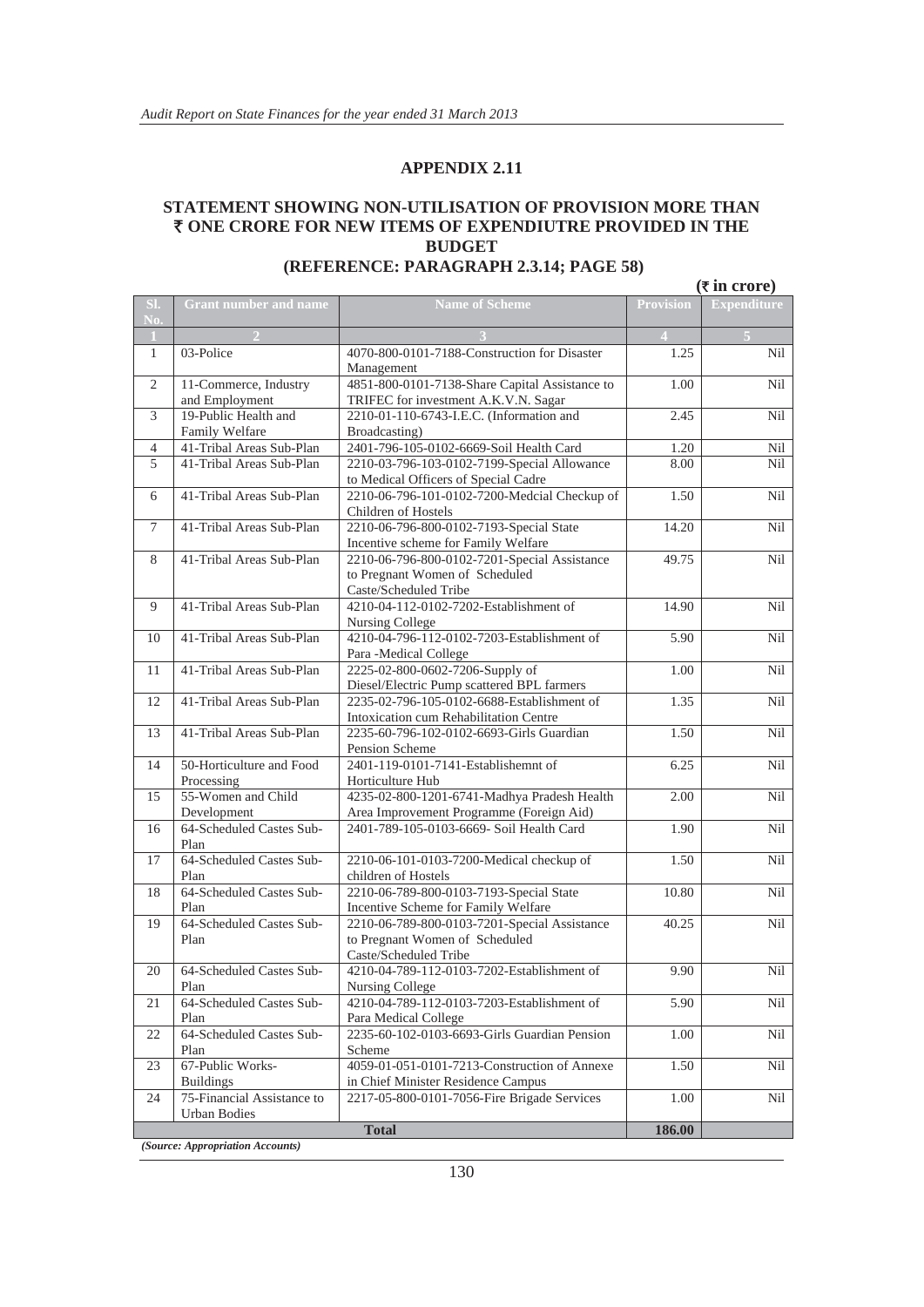#### **APPENDIX 2.12 UNUTILISED PROVISION UNDER VARIOUS SCHEMES IN SELECT GRANT (REFERENCE: PARAGRAPH 2.4.2; PAGE 60)**

|                |                |                               |                                                     |                        |                    |                | $(5 \infty)$   |
|----------------|----------------|-------------------------------|-----------------------------------------------------|------------------------|--------------------|----------------|----------------|
| SI.            | Grant          | Name of the                   | <b>Name of the Scheme</b>                           | <b>Total</b>           | <b>Expenditure</b> | <b>Amount</b>  | Percentage     |
| No.            | No.            | Grant/                        |                                                     | <b>Provision</b>       |                    | <sub>of</sub>  |                |
|                |                | <b>Appropriation</b>          |                                                     | $(Orig. + )$<br>Supp.) |                    | <b>Saving</b>  |                |
| $\mathbf{1}$   | $\overline{2}$ | $\overline{\mathbf{3}}$       |                                                     |                        | 6                  | $\overline{7}$ | 8 <sup>°</sup> |
|                |                |                               | <b>19-Public Health and Family Welfare</b>          |                        |                    |                |                |
|                |                | Public Health                 | 2210-01-110-0101-6742-                              |                        |                    |                |                |
| 1              | 19             | and Family                    | People Public                                       | 0.01                   | Nil                | 0.01           | 100            |
|                |                | Welfare                       | Participation Scheme                                |                        |                    |                |                |
|                |                | Department<br>Public Health   | 2210-01-110-0101-6743-                              |                        |                    |                |                |
|                |                | and Family                    | I.E.C. (Information and                             |                        |                    |                |                |
| 2              | 19             | Welfare                       | Broadcasting)                                       | 2.45                   | Nil                | 2.45           | 100            |
|                |                | Department                    |                                                     |                        |                    |                |                |
|                |                | Public Health                 | 2210-01-110-1201-6744-<br>Strengthening of Fillaria |                        |                    |                |                |
| 3              | 19             | and Family                    | Programme                                           | 1.00                   | Nil                | 1.00           | 100            |
|                |                | Welfare                       |                                                     |                        |                    |                |                |
|                |                | Department                    |                                                     |                        |                    |                |                |
|                |                | Public Health                 | 2210-01-110-1201-6745-                              |                        |                    |                |                |
| $\overline{4}$ | 19             | and Family<br>Welfare         | Operation and Practical                             | 2.00                   | Nil                | 2.00           | 100            |
|                |                | Department                    | Research                                            |                        |                    |                |                |
|                |                | Public Health                 | 2210-01-110-1201-6746-                              |                        |                    |                |                |
| 5              | 19             | and Family<br>Welfare         | Strengthening of Mother                             | 2.00                   | Nil                | 2.00           | 100            |
|                |                | Department                    | and Child Health Service                            |                        |                    |                |                |
|                |                |                               | 2210-01-110-1201-7121-                              |                        |                    |                |                |
|                |                | Public Health<br>and Family   | Promotion of Quality of                             |                        |                    |                |                |
| 6              | 19             | Welfare                       | Family Welfare                                      | 1.00                   | Nil                | 1.00           | 100            |
|                |                | Department                    | Communication                                       |                        |                    |                |                |
|                |                | Public Health                 |                                                     |                        |                    |                |                |
| $\tau$         | 19             | and Family                    | 2210-01-110-1201-7123-<br>Prevention of Infection   | 5.00                   | Nil                | 5.00           | 100            |
|                |                | Welfare                       | from Mother to Child                                |                        |                    |                |                |
|                |                | Department<br>Public Health   |                                                     |                        |                    |                |                |
|                |                | and Family                    | 2210-06-101-0101-6845-                              |                        |                    |                |                |
| 8              | 19             | Welfare                       | I.D.S.P. Project                                    | 0.60                   | Nil                | 0.60           | 100            |
|                |                | Department                    |                                                     |                        |                    |                |                |
|                |                | Public Health<br>and Family   | 4210-01-110-0101-6271-                              |                        |                    |                |                |
| 9              | 19             | Welfare                       | Modernisation of Jai                                | 10.00                  | Nil                | 10.00          | 100            |
|                |                | Department                    | Prakash Hospital                                    |                        |                    |                |                |
|                |                | Public Health                 |                                                     |                        |                    |                |                |
| 10             | 19             | and Family<br>Welfare         | 2210-01-110-6623-Beti                               | 1.72                   | Nil                | 1.72           | 100            |
|                |                | Department                    | Bachao Abhiyan                                      |                        |                    |                |                |
|                |                | $41/17$ -Public               | 2210-03-796-103-0102-                               |                        |                    |                |                |
|                |                | Health and                    | 7199-Special Allowance                              |                        |                    |                |                |
| 11             | 41             | Family Welfare                | to Medical Officer of                               | 8.00                   | Nil                | 8.00           | 100            |
|                |                | Department                    | Special Cadre                                       |                        |                    |                |                |
|                |                |                               | 2210-06-796-003-0102-                               |                        |                    |                |                |
|                |                | $41/17$ -Public<br>Health and | 7198-Self dependent                                 |                        |                    |                | 100            |
| 12             | 41             | Family Welfare                | Scheme for B.S.C.                                   | 1.00                   | Nil                | 1.00           |                |
|                |                | Department                    | Nursing Training                                    |                        |                    |                |                |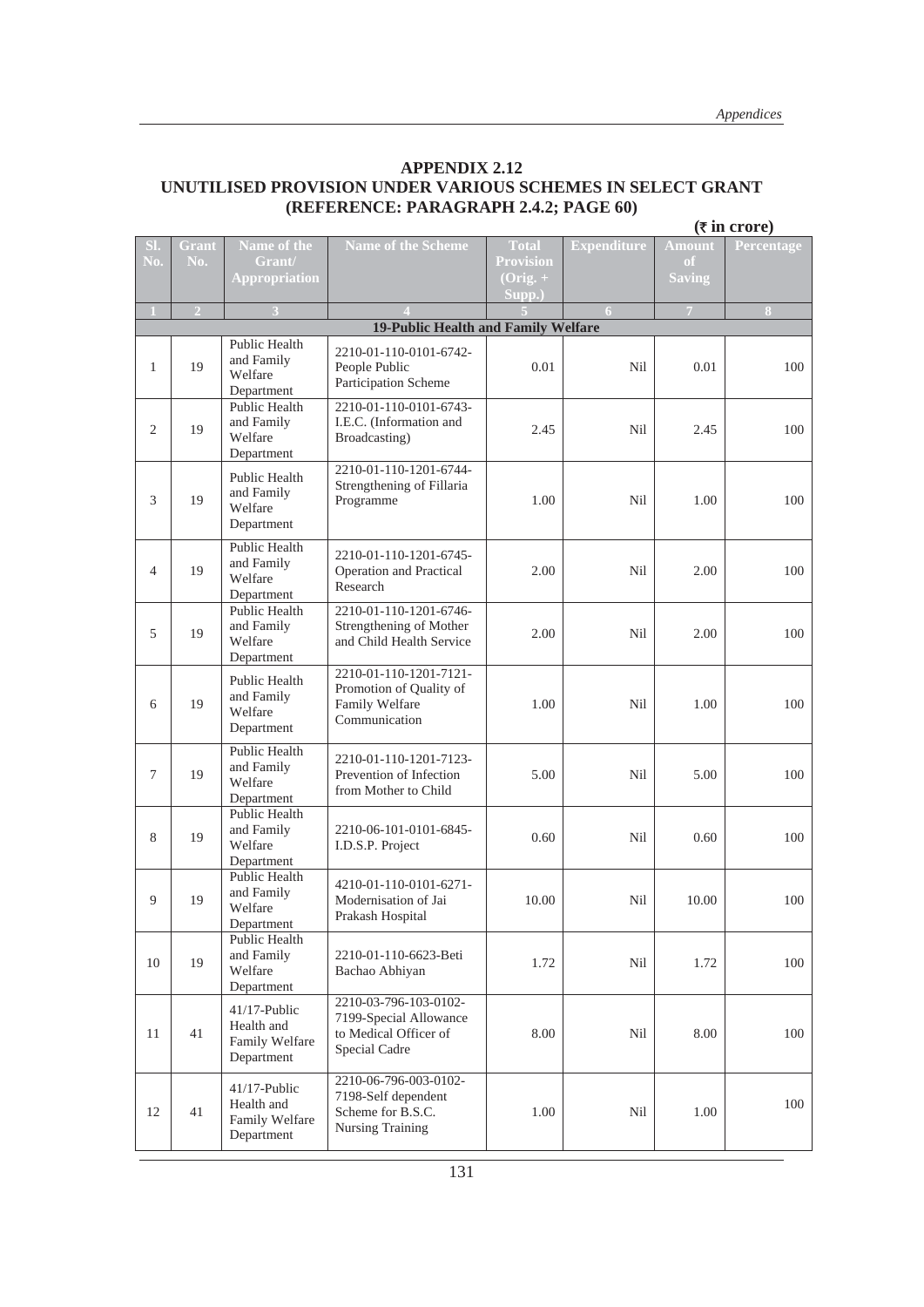| -11 | $\overline{2}$ | 3                                                             |                                                                                                              |        | 6   | $\mathcal{T}$ | 8   |
|-----|----------------|---------------------------------------------------------------|--------------------------------------------------------------------------------------------------------------|--------|-----|---------------|-----|
| 13  | 41             | $41/17$ -Public<br>Health and<br>Family Welfare<br>Department | 2210-06-796-003-0102-<br>7202-Establishment of<br>Nursing College                                            | 0.10   | Nil | 0.10          | 100 |
| 14  | 41             | $41/17$ -Public<br>Health and<br>Family Welfare<br>Department | 2210-06-003-0102-7203-<br>Establishment of Para-<br><b>Medical College</b>                                   | 0.10   | Nil | 0.10          | 100 |
| 15  | 41             | $41/17$ -Public<br>Health and<br>Family Welfare<br>Department | 2210-06-796-101-0102-<br>7196-Treatment of T.B.<br><b>Disease</b>                                            | 1.00   | Nil | 1.00          | 100 |
| 16  | 41             | $41/17$ -Public<br>Health and<br>Family Welfare<br>Department | 2210-06-796-101-0102-<br>7200-Medical Check-up<br>of Children of Hostels                                     | 1.50   | Nil | 1.50          | 100 |
| 17  | 41             | $41/17$ -Public<br>Health and<br>Family Welfare<br>Department | 4210-04-112-0102-7203-<br>Establishment of<br>Paramedical College                                            | 5.90   | Nil | 5.90          | 100 |
| 18  | 64             | $64/17$ -Public<br>Health and<br>Family Welfare<br>Department | 2210-06-789-003-0103-<br>4224-Education and<br>Training                                                      | 1.00   | Nil | 1.00          | 100 |
| 19  | 64             | $64/17$ -Public<br>Health and<br>Family Welfare<br>Department | 2210-06-789-003-0103-<br>7198-Self dependent<br>scheme for B.S.C.<br>Nursing Training                        | 1.00   | Nil | 1.00          | 100 |
| 20  | 64             | $64/17$ -Public<br>Health and<br>Family Welfare<br>Department | 2210-06-789-003-0103-<br>7202-Establishment of<br>Nursing College                                            | 0.10   | Nil | 0.10          | 100 |
| 21  | 64             | $64/17$ -Public<br>Health and<br>Family Welfare<br>Department | 2210-06-789-003-0103-<br>7203-Establishment of<br>Paramedical College                                        | 0.10   | Nil | 0.10          | 100 |
| 22  | 64             | $64/17$ -Public<br>Health and<br>Family Welfare<br>Department | 2210-06-101-0103-7200-<br>Medical checkup of<br>children of Hostels                                          | 1.50   | Nil | 1.50          | 100 |
| 23  | 64             | 64/17-Public<br>Health and<br>Family Welfare<br>Department    | 2210-06-800-0103-7193-<br>Special state Incentive<br>Scheme for Family<br>welfare                            | 10.80  | Nil | 10.80         | 100 |
| 24  | 64             | $64/17$ -Public<br>Health and<br>Family Welfare<br>Department | 2210-06-800-0103-7201-<br>Special Assistance to<br>Pregnant Women of<br>Scheduled<br>Castes/Scheduled Tribes | 40.25  | Nil | 40.25         | 100 |
| 25  | 64             | $64/17$ -Public<br>Health and<br>Family Welfare<br>Department | 4210-04-789-112-0103-<br>7202-Establishment of<br>Nursing College                                            | 9.90   | Nil | 9.90          | 100 |
| 26  | 64             | $64/17$ -Public<br>Health and<br>Family Welfare<br>Department | 4210-04-789-112-0103-<br>7203-Establishment of<br>Paramedical College                                        | 5.90   | Nil | 5.90          | 100 |
|     |                | <b>Total</b>                                                  |                                                                                                              | 113.93 |     | 113.93        |     |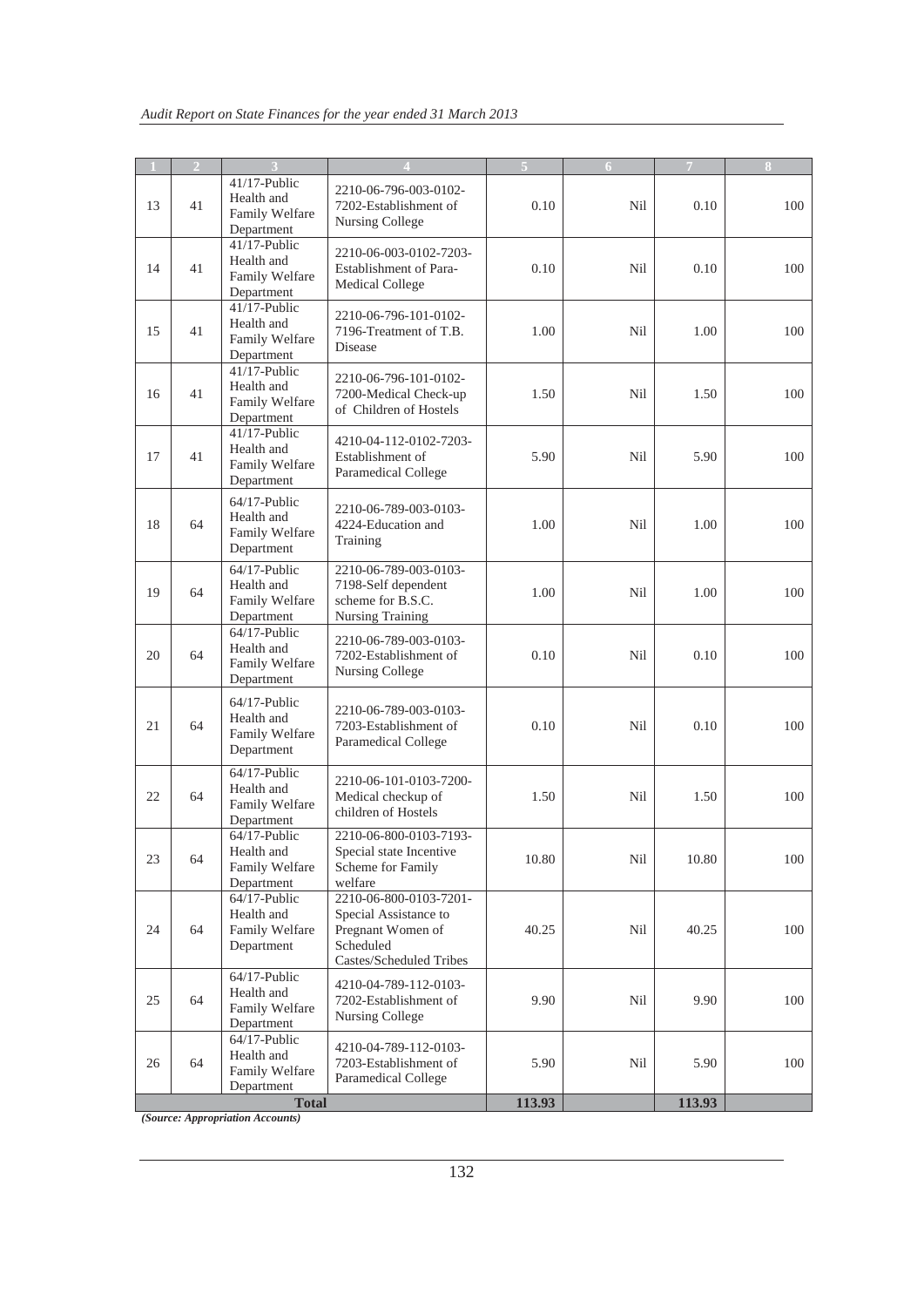#### **PROVISION OF MORE THAN ₹ ONE LAKH AND ABOVE IN EACH CASE UNDER OBJECT HEADS 63-MACHINES OF CAPITAL ASSETS RELATING TO CAPITAL SECTION CLASSIFIED IN REVENUE SECTION (REFERENCE: PARAGRAPH 2.4.5; PAGE 61)**

|                |                      |                                        |                    | $(\overline{\tau}$ in crore) |
|----------------|----------------------|----------------------------------------|--------------------|------------------------------|
| Sl. No.        | Major<br><b>Head</b> | <b>Object Head</b>                     | <b>Scheme Head</b> | <b>Amount</b>                |
| 1              | 2 <sup>1</sup>       |                                        | 4                  |                              |
| 1              | 2210                 | 63-Machine-001-Machines and Equipments | 6229               | 15.00                        |
| $\sqrt{2}$     | 2210                 | 63-Machine-001-Machines and Equipments | 2283               | 0.15                         |
| 3              | 2210                 | 63-Machine-001-Machines and Equipments | 0078               | 0.16                         |
| $\overline{4}$ | 2210                 | 63-Machine-001-Machines and Equipments | 6050               | 0.60                         |
| 5              | 2210                 | 63-Machine-001-Machines and Equipments | 7558               | 0.50                         |
| 6              | 2210                 | 63-Machine-001-Machines and Equipments | 6271               | 0.50                         |
| $\tau$         | 2210                 | 63-Machine-001-Machines and Equipments | 6451               | 0.88                         |
| $8\,$          | 2210                 | 63-Machine-001-Machines and Equipments | 8798               | 2.00                         |
| 9              | 2210                 | 63-Machine-001-Machines and Equipments | 0093               | 0.20                         |
| 10             | 2210                 | 63-Machine-001-Machines and Equipments | 1473               | 7.00                         |
| 11             | 2210                 | 63-Machine-001-Machines and Equipments | 0077               | 0.40                         |
| 12             | 2210                 | 63-Machine-001-Machines and Equipments | 9360               | 0.04                         |
| 13             | 2210                 | 63-Machine-001-Machines and Equipments | 7317               | 1.50                         |
| 14             | 2210                 | 63-Machine-001-Machines and Equipments | 5998               | 1.10                         |
| 15             | 2210                 | 63-Machine-001-Machines and Equipments | 9812               | 0.40                         |
| 16             | 2210                 | 63-Machine-001-Machines and Equipments | 5189               | 0.09                         |
| 17             | 2210                 | 63-Machine-001-Machines and Equipments | 0859               | 0.20                         |
| 18             | 2210                 | 63-Machine-001-Machines and Equipments | 2818               | 0.03                         |
| 19             | 2210                 | 63-Machine-001-Machines and Equipments | 8150               | 0.04                         |
| 20             | 2210                 | 63-Machine-001-Machines and Equipments | 1070               | 0.33                         |
| 21             | 2210                 | 63-Machine-001-Machines and Equipments | 0750               | 0.08                         |
| 22             | 2210                 | 63-Machine-001-Machines and Equipments | 3704               | 0.01                         |
| 23             | 2210                 | 63-Machine-001-Machines and Equipments | 0336               | 2.00                         |
| 24             | 2210                 | 63-Machine-001-Machines and Equipments | 2880               | 0.01                         |
| 25             | 2210                 | 63-Machine-001-Machines and Equipments | 2703               | 2.00                         |
| 26             | 2210                 | 63-Machine-001-Machines and Equipments | 5008               | 2.00                         |
|                |                      | <b>Total</b>                           |                    | 37.22                        |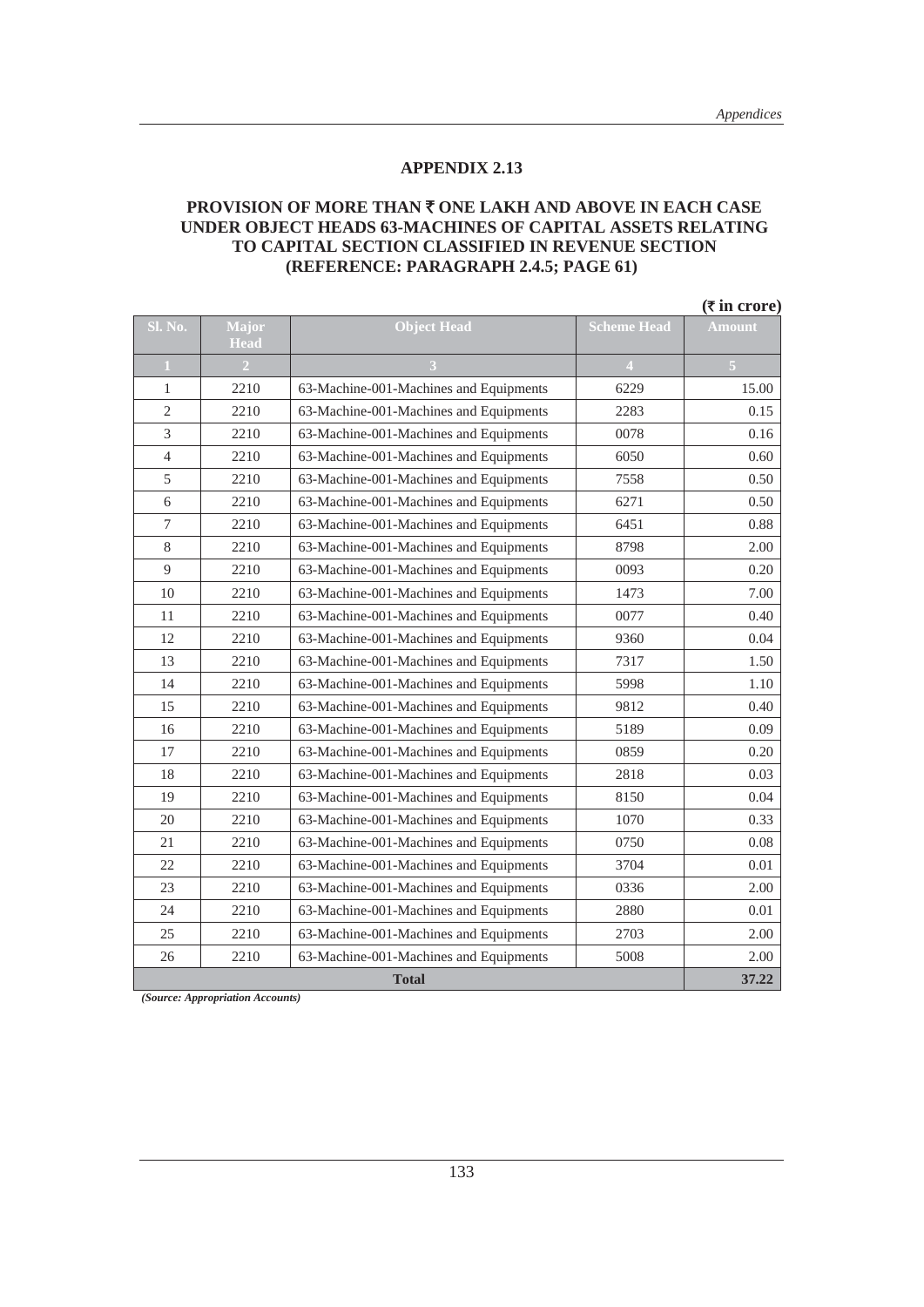#### **DEPARTMENT-WISE POSITION OF PENDING UTILISATION CERTIFICATES UP TO MARCH 2013**

#### **(REFERENCE: PARAGRAPH 3.1; PAGE 63)**

| SI.               | <b>Name of Departments</b>                       | <b>Major Head</b>     | <b>Amount</b> |
|-------------------|--------------------------------------------------|-----------------------|---------------|
| No.               |                                                  |                       | (₹ in crore)  |
| 1.                | Revenue                                          | 2029                  | 1.20          |
| 2.                | Social Welfare                                   | 2235                  | 748.03        |
| 3.                | <b>Urban Administration</b>                      | 3604                  | 9547.83       |
| 4.                | <b>Rural Development</b>                         | 2501,2505             | 4880.96       |
| $\overline{5}$ .  | Co-operation                                     | 6425,2425             | 367.77        |
| 6.                | Irrigation                                       | 2702                  | 1.87          |
| 7.                | Energy                                           | 2801,2810             | 996.74        |
| $\overline{8}$ .  | Animal Husbandry                                 | 2403                  | 249.30        |
| 9.                | Excise                                           | 2039.2045             | 2.04          |
| 10.               | Jail                                             | 2056                  | 0.02          |
| 11.               | Women and Child Development                      | 2236                  | 86.44         |
| $\overline{12}$ . | Police                                           | 2055                  | 1.92          |
| 13.               | Religious Trusts and Endowments                  | 2250                  | 17.85         |
| 14.               | Public Health Engineering                        | 2215                  | 22.76         |
| $\overline{15}$ . | Industry                                         | 2851,2852             | 433.48        |
| 16.               | Law and Legislative Affairs                      | 2014                  | 2.12          |
| 17.               | Food And Civil Supplies                          | 2408                  | 4942.10       |
| 18.               | Public works Department                          | 2216                  | 214.16        |
| 19.               | Mining and Meteorology                           | 2853                  | 229.89        |
| 20.               | Fisheries                                        | 2405                  | 108.41        |
| 21.               | Tourism                                          | 3452                  | 10.81         |
| 22.               | Agriculture                                      | 2401,4402             | 464.40        |
| $\overline{23}$ . | Labour                                           | 2230                  | 51.43         |
| 24.               | General Administration                           | 2075,2052             | 89.25         |
| $\overline{25}$ . | <b>Economics and Statistics</b>                  | 3454                  | 57.44         |
| 26.               | <b>Institutional Finance</b>                     | 2047                  | 0.01          |
| 27.               | Science and Technology                           | 3425                  | 21.80         |
| 28.               | <b>Medical Services</b>                          | 2210                  | 9.64          |
| 29.               | Schedule Caste, Schedule Tribe and Other Welfare | 2225                  | 379.87        |
|                   | Department                                       |                       |               |
| 30.               | <b>Education Department</b>                      | 2202                  | 4284.51       |
| 31.               | Sports and Youth welfare                         | 2204                  | 10.79         |
| 32.               | Rajbhasha and Culture Department                 | 2205                  | 0.93          |
| 33.               | <b>District Administration</b>                   | 2053                  | 5.14          |
|                   | <b>Total</b>                                     | <b>40 Major Heads</b> | 28240.91      |

*(Source: Information furnished by PAG (A&E) Madhya Pradesh)*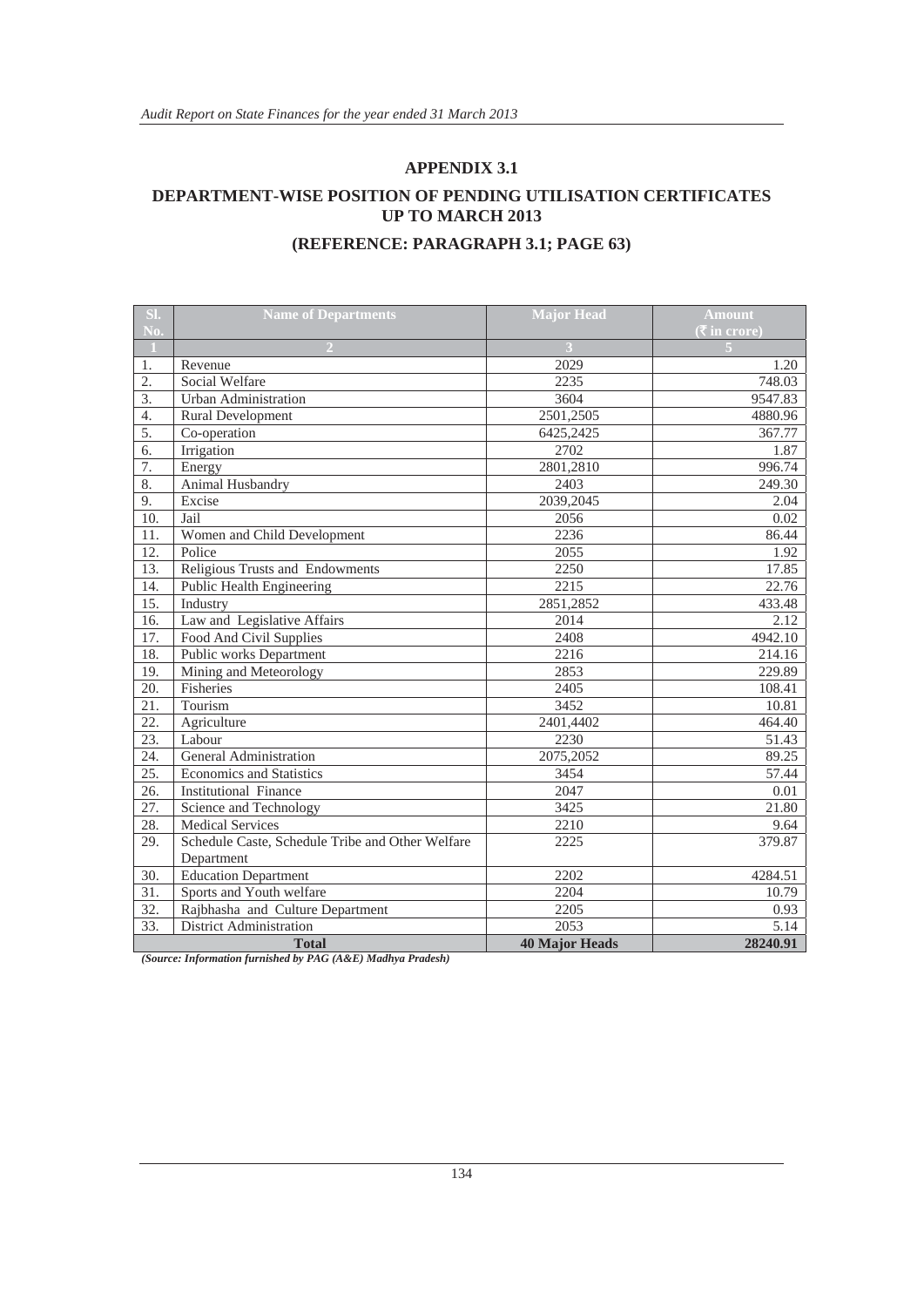Audit Report on State Finances for the year ended 31 March 2013 *Audit Report on State Finances for the year ended 31 March 2013* 

### **APPENDIX 3.2**  APPENDIX 3.2

# DEPARTMENT-WISE/DURATION-WISE BREAK-UP OF THE CASES OF MISAPPROPRIATION, DEFALCATION ETC. **DEPARTMENT-WISE/DURATION-WISE BREAK-UP OF THE CASES OF MISAPPROPRIATION, DEFALCATION ETC.**

## **(REFERENCE: PARAGRAPH 3.3; PAGE 65)**   $\mathbf{D}\mathbf{F}$ N $\cap$ F,  $\mathbf{D}$ A $\mathbf{D}$ A $\cap$ F A $\mathbf{D}$ A $\cap$ F A $\mathbf{F}$ A $\cap$ F तात ता रा

| $($ ₹ in lakh $)$                  |                           | in lakh)                   | $\geq$           | 89.25                           | 5.94                | 409.09                       | 81.70                             | 10.57                             | 0.81                          | 0.17                          | 0.32                           | 11.71          | 0.02                     | 35.78          | 16.87                               | 10.86                         | 2777.47               | 27.51                | 0.45                            |
|------------------------------------|---------------------------|----------------------------|------------------|---------------------------------|---------------------|------------------------------|-----------------------------------|-----------------------------------|-------------------------------|-------------------------------|--------------------------------|----------------|--------------------------|----------------|-------------------------------------|-------------------------------|-----------------------|----------------------|---------------------------------|
|                                    | <b>Cia</b>                | io. oi<br>cases            | $\mathbf{5}$     | $\overline{51}$                 | $\Box$              | $\overline{17}$              | $\sigma$                          | d                                 | 3                             |                               |                                | $\overline{c}$ | $\mathcal{L}$            | 409            | 23                                  | $\equiv$                      | 159                   | $\overline{17}$      |                                 |
|                                    |                           | in lakh                    | 그                | 14.76                           | 5.94                | 14.79                        | 0.00                              | 0.29                              | 0.80                          | 0.00                          | 0.00                           |                | $rac{0.00}{0.00}$        | 0.00           | 1.82                                | $\overline{3.11}$             | 14.28                 | 0.00                 | 0.00                            |
|                                    | more                      | vo. of<br>cases            | $\mathbf{r}$     | 26                              | $\Box$              | G                            | $\circ$                           | $\overline{\mathcal{C}}$          | $\overline{\mathcal{C}}$      | $\circ$                       | $\circ$                        | $\circ$        | 0                        | $\circ$        | 5                                   | 4                             | 32                    | $\circ$              | $\circ$                         |
|                                    |                           | (in lakh                   | $\overline{12}$  | 8.98                            | 0.00                | 0.00                         | 0.00                              | 0.44                              | 0.00                          | 0.00                          | 0.00                           | 0.00           | 0.00                     | 7.68           | 8.65                                | 2.26                          | 12.84                 | 0.00                 | 0.00                            |
|                                    | $20 \text{ to } 25$ )     | To.cl<br>cases             | Ξ                | $\circ$                         | $\circ$             | $\circ$                      | $\circ$                           | $\overline{ }$                    | $\circ$                       | $\circ$                       | $\circ$                        | $\circ$        | $\circ$                  | $\overline{c}$ | O                                   | 4                             | $\overline{c}$        | $\circ$              | $\circ$                         |
|                                    |                           | in lakh                    | Ξ                | 22.35                           | 0.00                | 18.25                        | 0.00                              | 0.00                              | 0.00                          | 0.17                          | 0.00                           | 3.81           | 0.00                     | 5.4            | 6.40                                | 0.14                          | 8.79                  | 0.00                 | 0.00                            |
|                                    | $15$ to 20 Years          | to<br>S<br>cases           | $\bullet$        | 5                               | $\circ$             |                              | $\circ$                           | $\circ$                           | $\circ$                       |                               | $\circ$                        |                | $\circ$                  | Q              | G                                   |                               | 15                    | $\circ$              | $\circ$                         |
|                                    |                           | in lakh                    | $\infty$         | 7.08                            | 0.00                | 0.00                         | 0.48                              | 0.00                              | 0.00                          | 0.00                          | 0.00                           | 0.00           | 0.00                     | 38.15          | 0.00                                | 4.04                          | 4.40                  | 0.00                 | 0.00                            |
|                                    | $0$ to 15 Years           | $\overline{0.01}$<br>cases |                  | $\overline{ }$                  | $\circ$             | $\circ$                      |                                   | $\circ$                           | $\circ$                       | $\circ$                       | $\circ$                        | $\circ$        | $\circ$                  | 2              | $\circ$                             |                               | $\infty$              | $\circ$              | $\circ$                         |
| KEFEKENCE: PAKAGKAPH 3.3; PAGE 63, |                           | in lakh                    | $\bullet$        | 14.99                           | 0.00                | 0.00                         | 1.38                              | 3.05                              | 0.01                          | 0.00                          | 0.00                           | 0.00           | $\frac{0.00}{\sqrt{10}}$ | 32.41          | 0.00                                | 1.31                          | 37.35                 | 9.13                 | 0.00                            |
|                                    | 10 Years<br>n             | 89<br>$\tilde{c}$          | $\mathsf{L}\cap$ | 3                               | $\circ$             | $\circ$                      | $\mathcal{L}$                     | 4                                 |                               | $\circ$                       | $\circ$                        | $\circ$        |                          | 53             | $\circ$                             |                               | 25                    | 4                    | $\circ$                         |
|                                    |                           | (in lakh)<br><b>MOND</b>   | 4                | 21.09                           | $0.00\,$            | 376.05                       | 79.84                             | 6.79                              | 0.00                          | 0.00                          | 0.32                           | 7.90           | 0.02                     | 42.13          | 0.00                                | $0.00\,$                      | 2699.81               | 18.38                | 0.45                            |
|                                    | $Up$ to 5 Years           | No. of<br>cases            | $\omega$         | 4                               | $\circ$             | $\overline{ }$               | $\circ$                           | $\overline{\mathcal{C}}$          | $\circ$                       | $\circ$                       |                                |                |                          | 152            | $\circ$                             | $\circ$                       | 59                    | 13                   |                                 |
|                                    | Name of the<br>Department |                            | $\mathbf{z}$     | 2210-Medical & Public<br>Health | 2211-Family Welfare | 2054- Treasury &<br>Accounts | 2215-Public Health<br>Engineering | 2014-Administration of<br>Justice | Administration<br>2053-Distt. | 2058-Stationery &<br>Printing | Administration<br>2013-General | 2015-Election  | 2220-Public Relation     | 2055-Police    | 2225-Welfare of<br><b>SC/ST/OBC</b> | 2235-Women & Child<br>Welfare | 2202-School Education | 2203-Tech. Education | 2204- Sport & Youth<br>Services |
|                                    | SLS                       |                            |                  |                                 | $\mathcal{L}$       | 3                            | 4                                 | 5                                 | $\circ$                       | $\overline{ }$                | ${}^{\circ}$                   | Q              | $\overline{10}$          | $\Box$         | $\overline{c}$                      | 13                            | $\overline{1}$        | 15                   | 16                              |

135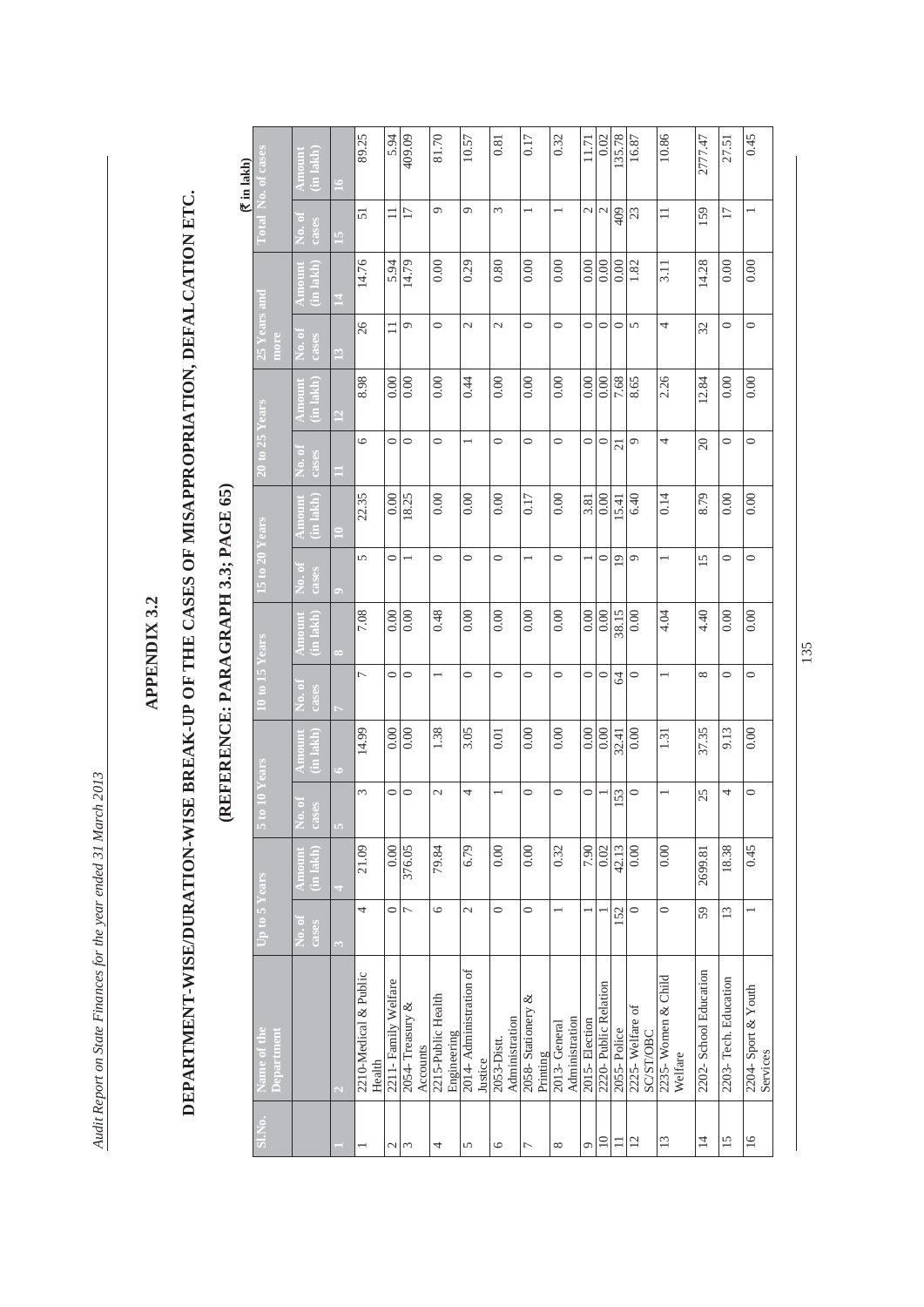Audit Report on State Finances for the year ended 31 March 2013 *Audit Report on State Finances for the year ended 31 March 2013* 

|                | 13.37         |            | 11.07           |            | 49.79                    |                      |             | 0.00       |            | 1.36                     |             |            | 17.95           |           | 14.62            |                       |      | 18.66        |            | 4.84            |            | 0.36           |             |            |         |                                                                              |
|----------------|---------------|------------|-----------------|------------|--------------------------|----------------------|-------------|------------|------------|--------------------------|-------------|------------|-----------------|-----------|------------------|-----------------------|------|--------------|------------|-----------------|------------|----------------|-------------|------------|---------|------------------------------------------------------------------------------|
|                |               |            |                 |            |                          |                      |             |            |            |                          |             |            |                 |           |                  | 1465.72               |      |              |            |                 |            |                |             |            | 5176.26 |                                                                              |
| $\overline{a}$ | $\mathcal{L}$ |            | $\overline{10}$ |            | $\equiv$                 |                      |             |            |            | $\mathcal{L}$            |             |            | $\overline{19}$ |           | $\overline{12}$  | 2369                  |      | 4            |            | $\circ$         |            | 3              |             |            | 3165    |                                                                              |
|                | 0.00          |            | 0.00            |            | 0.02                     |                      |             | 0.00       |            | 0.00                     |             |            | 0.24            |           | 0.00             | 95.15                 |      | 0.00         |            | 0.00            |            | 0.00           |             |            | 151.20  |                                                                              |
| $\mathbb{C}$   | $\circ$       |            | $\circ$         |            |                          |                      |             | $\circ$    |            | $\circ$                  |             |            | 3               |           | $\circ$          | 505                   |      | $\circ$      |            | $\circ$         |            | $\circ$        |             |            | 600     |                                                                              |
|                | 0.00          |            | 0.00            |            | 0.35                     |                      |             | 0.00       |            | 0.00                     |             |            | 0.15            |           | 0.48             | 126.86                |      | 0.00         |            | 0.00            |            | 0.00           |             |            | 168.69  |                                                                              |
|                | $\circ$       |            | $\circ$         |            | $\mathcal{L}$            |                      |             | $\circ$    |            | $\circ$                  |             |            | 2               |           | 3                | 631                   |      | $\circ$      |            | $\circ$         |            | $\circ$        |             |            | 699     |                                                                              |
|                | 13.12         |            | 0.00            |            | 2.99                     |                      |             | 0.00       |            | 0.00                     |             |            | 3.11            |           | 0.00             | 151.89                |      | 0.00         |            | 0.00            |            | 0.00           |             |            | 246.43  |                                                                              |
|                |               |            | $\circ$         |            | $\mathcal{L}$            |                      |             | $\circ$    |            | $\circ$                  |             |            | 2               |           | $\circ$          | 347                   |      | $\circ$      |            | $\circ$         |            | $\circ$        |             |            | 404     |                                                                              |
| ò.             | 0.00          |            | 6.76            |            | 1.54                     |                      |             | 0.00       |            | 0.00                     |             |            | 8.73            |           | 0.00             | 366.10                |      | 0.00         |            | 0.00            |            | 0.00           |             |            | 437.28  |                                                                              |
|                | 0             |            |                 |            | 3                        |                      |             | $\circ$    |            | $\circ$                  |             |            | 4               |           | $\circ$          | 393                   |      | $\circ$      |            | $\circ$         |            | $\circ$        |             |            | 482     |                                                                              |
| Ġ              | 0.25          |            | 0.18            |            | 1.33                     |                      |             | 0.00       |            | 0.00                     |             |            | 0.74            |           | 12.41            | 240.73                |      | 0.00         |            | 0.00            |            | 0.00           |             |            | 355.27  |                                                                              |
|                |               |            | $\mathcal{L}$   |            |                          |                      |             | $\circ$    |            | $\circ$                  |             |            | 3               |           | r                | 218                   |      | $\circ$      |            | $\circ$         |            | $\circ$        |             |            | 426     |                                                                              |
|                | 0.00          |            | 4.13            |            | 43.56                    |                      |             | 0.00       |            | 1.36                     |             |            | 4.98            |           | 1.73             | 484.99                |      | 18.66        |            | 4.84            |            | 0.36           |             |            | 3817.39 |                                                                              |
| $\sim$         | $\circ$       |            | $\overline{C}$  |            | $\overline{\mathcal{C}}$ |                      |             |            |            | $\overline{\mathcal{C}}$ |             |            | $\sqrt{2}$      |           | $\mathcal{L}$    | 275                   |      | 4            |            | $\circ$         |            | 3              |             |            | 554     |                                                                              |
|                | 2505-Rural    | Employment | 2230-Labour &   | Employment | 2501 - Special           | Programmes for Rural | Development | 2505-Rural | Employment | 2515-Other Rural         | Development | Programmes | 2403- Animal    | Husbandry | 2401-Agriculture | 2406- Forestry & Wild | life | Public Works | Department | Water Resources | Department | Narmada Valley | Development | Department | Total   | (Source: Information maintained in PAG/AG (G&SSA) and E&RSA, Madhya Pradesh) |
|                | 17            |            | $\frac{8}{2}$   |            | $\overline{19}$          |                      |             | $\Omega$   |            | 21                       |             |            | 22              |           | 23               | $\overline{24}$       |      | 25           |            | 26              |            | 27             |             |            |         |                                                                              |

 $(u_S)$  $\tilde{t}$  $\frac{1}{2}$  $\bar{\mathsf{c}}$ roful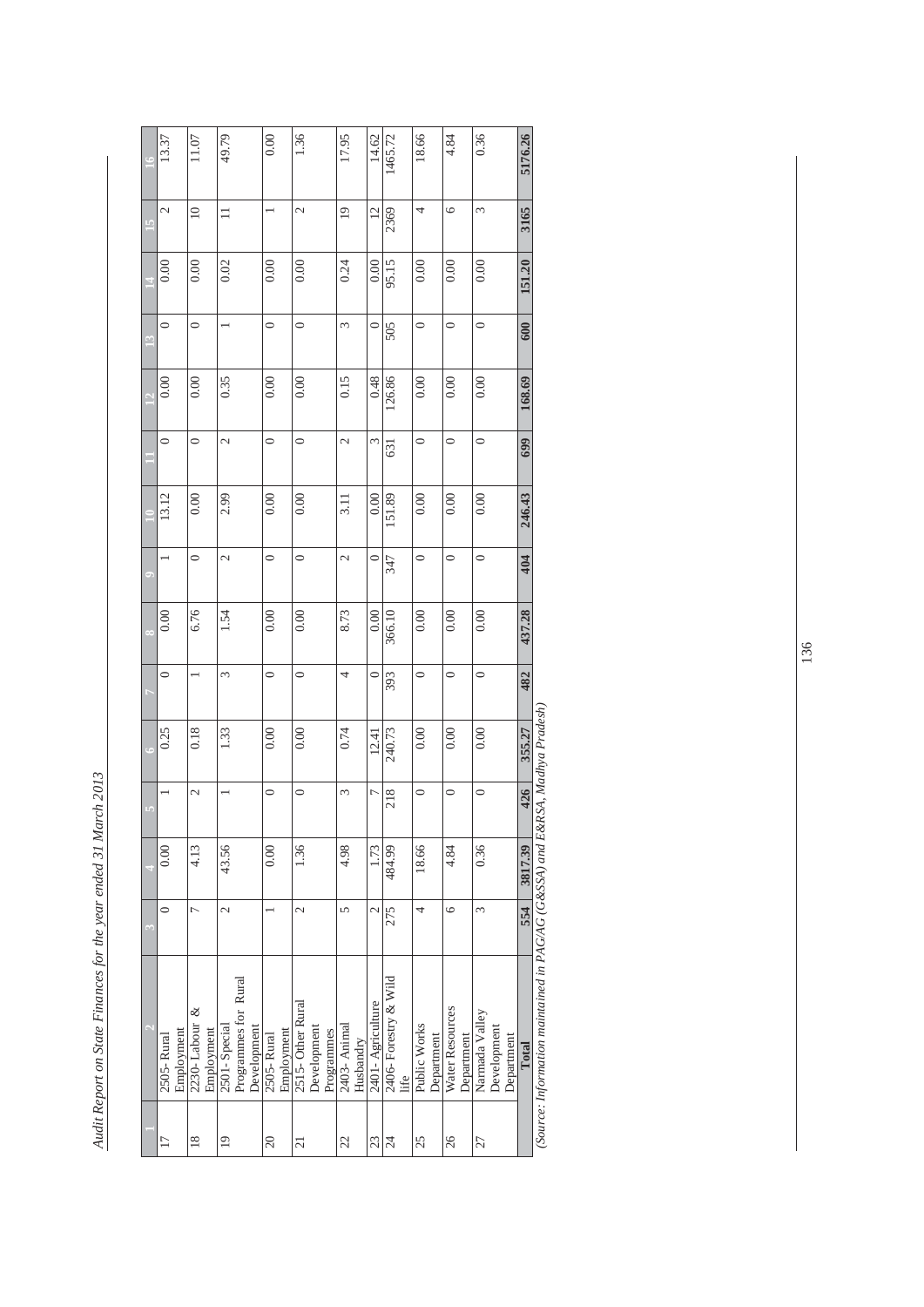#### **DEPARTMENT/CATEGORY-WISE DETAILS IN RESPECT OF CASES OF THEFT, MISAPPROPRIATION/LOSS OF GOVERNMENT MATERIAL**

| SI.<br>No.     | <b>Name of Department</b> | Misappropriation/Loss<br><b>Theft Cases</b><br>of Government Material |                  |                          | <b>Total</b>                       |                |               |  |
|----------------|---------------------------|-----------------------------------------------------------------------|------------------|--------------------------|------------------------------------|----------------|---------------|--|
|                |                           | <b>Number</b>                                                         | <b>Amount</b>    | <b>Number</b>            | <b>Amount</b>                      | <b>Number</b>  | <b>Amount</b> |  |
|                |                           | of Cases                                                              | $($ ₹in lakh $)$ | of Cases                 | $(\bar{\bar{\mathbf{x}}}$ in lakh) | of Cases       | (₹in lakh)    |  |
| $\mathbf{1}$   |                           |                                                                       |                  |                          |                                    | $\overline{7}$ |               |  |
| $\mathbf{1}$   | 2210-Medical &            | 19                                                                    | 14.68            | 32                       | 74.57                              | 51             | 89.25         |  |
|                | <b>Public Health</b>      |                                                                       |                  |                          |                                    |                |               |  |
| $\sqrt{2}$     | 2211- Family Welfare      | $\boldsymbol{0}$                                                      | 0.00             | 11                       | 5.94                               | 11             | 5.94          |  |
| $\overline{3}$ | 2054- Treasury &          | 5                                                                     | 23.61            | 12                       | 385.48                             | 17             | 409.09        |  |
|                | Accounts                  |                                                                       |                  |                          |                                    |                |               |  |
| $\overline{4}$ | 2215- Public Health       | 6                                                                     | 2.46             | $\overline{3}$           | 79.24                              | 9              | 81.70         |  |
|                | Engineering               |                                                                       |                  |                          |                                    |                |               |  |
| 5              | 2014- Administration      | $\overline{6}$                                                        | 3.38             | $\overline{3}$           | 7.19                               | 9              | 10.57         |  |
|                | of Justice                |                                                                       |                  |                          |                                    |                |               |  |
| 6              | $2053$ -Distt.            | $\boldsymbol{0}$                                                      | 0.00             | $\overline{3}$           | 0.81                               | $\overline{3}$ | 0.81          |  |
|                | Administration            |                                                                       |                  |                          |                                    |                |               |  |
| $\overline{7}$ | 2058-Stationary &         | $\Omega$                                                              | 0.00             | $\mathbf{1}$             | 0.17                               | $\mathbf{1}$   | 0.17          |  |
|                | Printing                  |                                                                       |                  |                          |                                    |                |               |  |
| 8              | 2013- General             | $\boldsymbol{0}$                                                      | 0.00             | $\mathbf{1}$             | 0.32                               | $\mathbf{1}$   | 0.32          |  |
|                | Administration            |                                                                       |                  |                          |                                    |                |               |  |
| 9              | 2015-Election             | $\mathbf{1}$                                                          | 7.90             | $\mathbf{1}$             | 3.81                               | $\overline{2}$ | 11.71         |  |
| 10             | 2220- Public Relation     | $\theta$                                                              | 0.00             | $\overline{\mathcal{L}}$ | 0.02                               | $\overline{2}$ | 0.02          |  |
| 11             | 2055-Police               | 6                                                                     | 28.84            | 403                      | 106.94                             | 409            | 135.78        |  |
| 12             | 2225-Welfare of           | 11                                                                    | 9.23             | 12                       | 7.64                               | 23             | 16.87         |  |
| 13             | SC/ST/OBC<br>2235-Women & | $\overline{3}$                                                        | 5.08             | $\overline{8}$           | 5.78                               | 11             | 10.86         |  |
|                | Child Welfare             |                                                                       |                  |                          |                                    |                |               |  |
| 14             | 2202- School              | $\overline{75}$                                                       | 82.94            | 84                       | 2694.53                            | 159            | 2777.47       |  |
|                | Education                 |                                                                       |                  |                          |                                    |                |               |  |
| 15             | 2203- Tech. Education     | 11                                                                    | 12.22            | $\sqrt{6}$               | 15.29                              | $17\,$         | 27.51         |  |
| 16             | 2204- Sports & Youth      | $\mathbf{1}$                                                          | 0.45             | $\Omega$                 | 0.00                               | $\mathbf{1}$   | 0.45          |  |
|                | Services                  |                                                                       |                  |                          |                                    |                |               |  |
| 17             | 2505-Rural                | $\overline{2}$                                                        | 13.37            | $\overline{0}$           | 0.00                               | $\overline{2}$ | 13.37         |  |
|                | Employment                |                                                                       |                  |                          |                                    |                |               |  |
| 18             | 2230-Labour &             | $\overline{8}$                                                        | 4.07             | $\overline{2}$           | 7.00                               | 10             | 11.07         |  |
|                | Employment                |                                                                       |                  |                          |                                    |                |               |  |
| 19             | 2501-Special              | $\overline{6}$                                                        | 3.39             | $\overline{5}$           | 46.40                              | 11             | 49.79         |  |
|                | Programmes for Rural      |                                                                       |                  |                          |                                    |                |               |  |
|                | Development               |                                                                       |                  |                          |                                    |                |               |  |
| 20             | 2505-Rural                | $\boldsymbol{0}$                                                      | 0.00             | $\mathbf{1}$             | 0.00                               | $\mathbf{1}$   | 0.00          |  |
|                | Employment                |                                                                       |                  |                          |                                    |                |               |  |
| $21\,$         | 2515- Other Rural         | $\mathbf{1}$                                                          | 1.25             | $\mathbf{1}$             | 0.11                               | $\sqrt{2}$     | 1.36          |  |
|                | Development               |                                                                       |                  |                          |                                    |                |               |  |
|                | Programmes                |                                                                       |                  |                          |                                    |                |               |  |
| 22             | 2403- Animal              | $\overline{7}$                                                        | 6.70             | 12                       | 11.25                              | 19             | 17.95         |  |
|                | Husbandry                 |                                                                       |                  |                          |                                    |                |               |  |
| 23             | 2401- Agriculture         | $\overline{9}$                                                        | 8.02             | $\overline{3}$           | 6.60                               | $12\,$         | 14.62         |  |
|                |                           |                                                                       |                  |                          |                                    |                |               |  |
|                |                           |                                                                       |                  |                          |                                    |                |               |  |

#### **(REFERENCE: PARAGRAPH 3.3; PAGE 65)**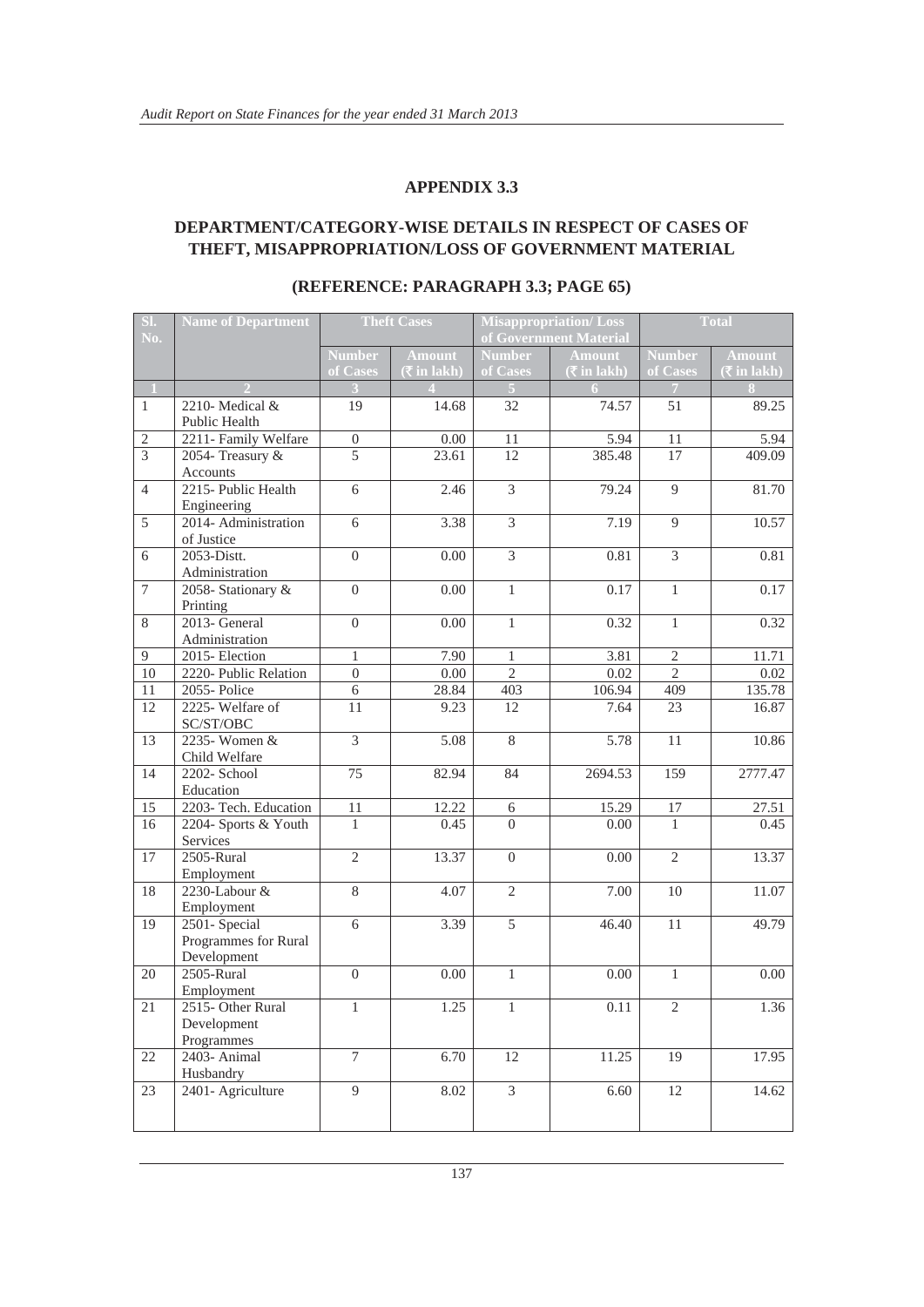| 24 | 2406- Forestry & Wild  | 39  | 10.00  | 2330 | 1455.72 | 2369 | 1465.72 |
|----|------------------------|-----|--------|------|---------|------|---------|
|    | life                   |     |        |      |         |      |         |
| 25 | Public Works           | 3   | 11.66  |      | 7.00    | 4    | 18.66   |
|    | Department             |     |        |      |         |      |         |
| 26 | <b>Water Resources</b> | 6   | 4.84   |      | 0.00    | 6    | 4.84    |
|    | Department             |     |        |      |         |      |         |
| 27 | Narmada Valley         | 3   | 0.36   |      | 0.00    | 3    | 0.36    |
|    | Development            |     |        |      |         |      |         |
|    | Department             |     |        |      |         |      |         |
|    | <b>Total</b>           | 228 | 254.45 | 2937 | 4921.81 | 3165 | 5176.26 |

*(Source: Information maintained in PAG/AG (G&SSA) and E&RSA, Madhya Pradesh)*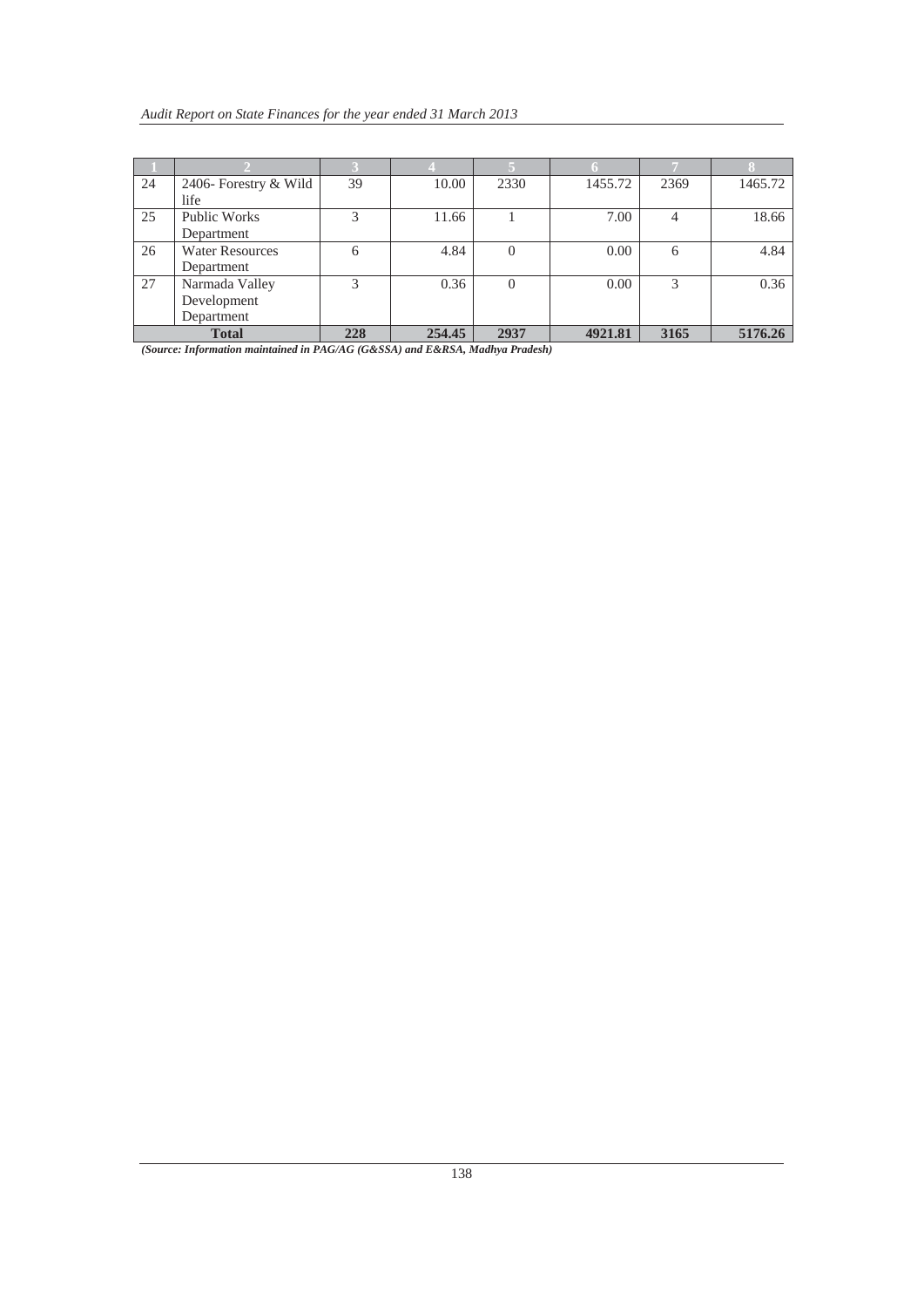#### **DEPARTMENT-WISE DETAILS OF CASES OF WRITE-OFF FOR 2012-13 (REFERENCE: PARAGRAPH 3.3; PAGE 66)**

| SI.              | <b>Department</b> | <b>Authority</b>          | <b>Brief particulars</b>      | No. of       | <b>Amount</b>                                 |
|------------------|-------------------|---------------------------|-------------------------------|--------------|-----------------------------------------------|
| $\overline{N_0}$ |                   | sanctioning write off     |                               | cases        | $(in \space \overline{\mathbf{\mathcal{F}}})$ |
|                  |                   |                           |                               | 5            | 6.                                            |
| $\mathbf{1}$     | 2210-Medical      | CMHO, Rajgarh             | Defalcation in DHO,           | 1            | 10684.00                                      |
|                  | & Pub. Health     |                           | Rajgarh                       |              |                                               |
| $\mathfrak{2}$   | 2210-Medical      | Suprintendent, Rani       | Doubtful defalcation in Rani  | $\mathbf{1}$ | 88199.77                                      |
|                  | & Pub. Health     | Durgawati Hospital,       | Durgawati (Lady Alwin)        |              |                                               |
|                  |                   | Jabalpur                  | Hospital, Jabalpur            |              |                                               |
| $\mathcal{R}$    | 2210-Medical      | Additional Secretary,     | Theft in the Store of         | $\mathbf{1}$ | 92364.00                                      |
|                  | & Pub. Health     | Medical Education         | Ayurvedic College Hospital,   |              |                                               |
|                  |                   | Department, Bhopal        | Jabalpur                      |              |                                               |
| $\overline{4}$   | 2211-Family       | CMHO, Ujjain              | Defalcation                   | $\mathbf{1}$ | 14595.00                                      |
|                  | Welfare           |                           |                               |              |                                               |
| 5                | 2055-Police       | Director General.         | Loss due to theft of wireless | 21           | 236683.00                                     |
|                  |                   | Police MP, Bhopal         | sets, accidents of vehicles   |              |                                               |
|                  |                   |                           | etc.                          |              |                                               |
| 6                | $2202 -$          | <b>District Education</b> | Loss due to destruction of    | $\mathbf{1}$ | 4377.35                                       |
|                  | Education         | Officer, Indore           | <b>Books</b>                  |              |                                               |
| $\overline{7}$   | $2202 -$          | Director, Public          | Loss due to theft             | $\mathbf{1}$ | 36113.75                                      |
|                  | Education         | Education, MP.            |                               |              |                                               |
|                  |                   | Bhopal                    |                               |              |                                               |
|                  |                   |                           |                               |              |                                               |
| 8                | 2403- Animal      | Director Institute of     | Glass ware/                   | 8            | 25656                                         |
|                  | Husbandry         | Animal Husbandry          | instrument/unserviceable      |              |                                               |
|                  |                   | Vety. Biological          | articles/spare parts etc.     |              |                                               |
|                  |                   | Mhow, MP                  |                               |              |                                               |
| 9                | 2406-Forestry     | Add. P.C.C.F. Finance     | Due to non recovery of        | 31           | 657823                                        |
|                  | & Wild life       | and Budget MP,            | losses                        |              |                                               |
|                  |                   | Bhopal                    |                               |              |                                               |
|                  | <b>Total</b>      |                           |                               | 66           | 1166495.87                                    |

*(Source: Information maintained in PAG/AG (G&SSA) and E&RSA, Madhya Pradesh)*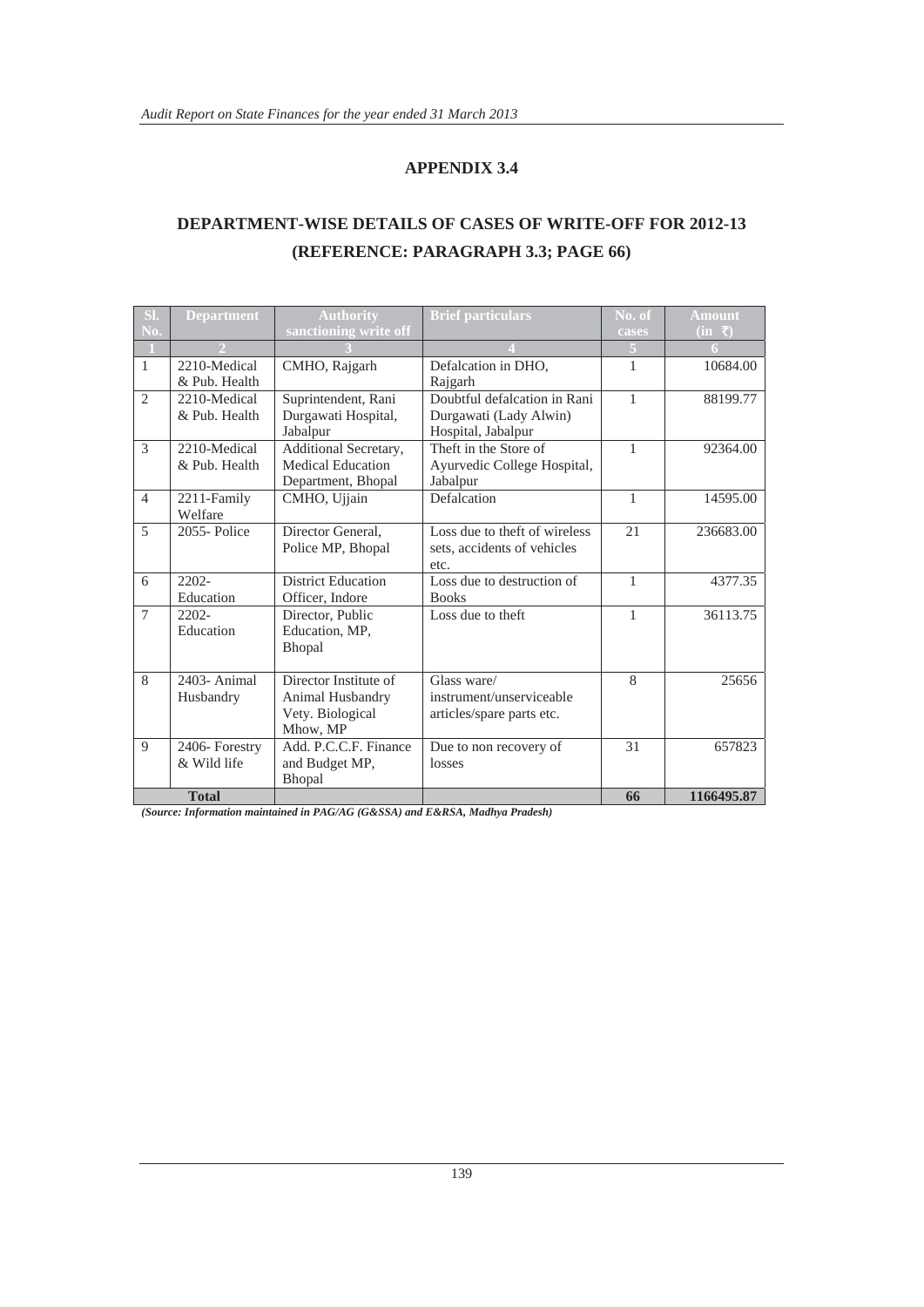#### **BOOKING UNDER MINOR HEAD '800-OTHER EXPENDITURE'**

#### **(REFERENCE: PARAGRAPH 3.6; PAGE 68)**

| SI.            |      | <b>Major Head</b>                        | <b>Total</b>                        | <b>Expenditure</b>                            | Percentage |
|----------------|------|------------------------------------------|-------------------------------------|-----------------------------------------------|------------|
| No.            |      |                                          | <b>Expenditure</b>                  | under Minor                                   |            |
|                |      |                                          | under the                           | <b>Head 800-</b>                              |            |
|                |      |                                          | <b>Major Head</b>                   | Other                                         |            |
|                |      |                                          | $(\bar{\bar{\mathbf{x}}}$ in crore) | <b>Expenditure</b>                            |            |
|                |      |                                          |                                     | $(\overline{\mathbf{\overline{z}}}$ in crore) |            |
| 1              | 2250 | <b>Other Social Services</b>             | 68.97                               | 68.97                                         | 100.00     |
| $\mathfrak{2}$ | 4875 | COL on Other Industries                  | 13.90                               | 13.90                                         | 100.00     |
| 3              | 4070 | Capital Outlay on other Administrative   | 8.05                                | 8.05                                          | 100.00     |
|                |      | Services                                 |                                     |                                               |            |
| $\overline{4}$ | 4853 | COL on Non-ferrous Mining and            | 3.76                                | 3.76                                          | 100.00     |
|                |      | Metallurgical Industries                 |                                     |                                               |            |
| 5              | 4711 | COL on Flood Control Projects            | 6.22                                | 6.17                                          | 99.20      |
| 6              | 2702 | Minor Irrigation                         | 94.90                               | 87.63                                         | 92.33      |
| 7              | 2075 | Miscellaneous General Services           | 12.64                               | 11.54                                         | 91.30      |
| 8              | 2852 | Industries                               | 141.47                              | 129.11                                        | 91.26      |
| 9              | 4515 | COL on other Rural Development           | 1451.76                             | 1303.34                                       | 89.78      |
|                |      | Programmes (M.P. Assembly Constituency   |                                     |                                               |            |
|                |      | area development scheme, grant to MPRRDA |                                     |                                               |            |
|                |      | $etc.$ )                                 |                                     |                                               |            |
| 10             | 4700 | Capital Outlay on Major Irrigation       | 2365.98                             | 2111.99                                       | 89.26      |
|                |      | (Omkareshwar Project and canal and       |                                     |                                               |            |
|                |      | appurtenant works etc.)                  |                                     |                                               |            |
| 11             | 2853 | Non-ferrous mining and Metallurgical     | 1703.78                             | 1378.00                                       | 80.88      |
|                |      | <b>Industries</b>                        |                                     |                                               |            |
| 12             | 2204 | Sports and Youth Welfare Services        | 85.34                               | 53.02                                         | 62.13      |
| 13             | 4701 | Capital Outlay on Medium Irrigation      | 836.54                              | 505.69                                        | 60.45      |
| 14             | 5054 | COL on Roads and Bridges                 | 2074.65                             | 1137.07                                       | 54.81      |
| 15             | 2705 | Command Area Development                 | 2.47                                | 1.26                                          | 51.01      |
|                |      | <b>Total</b>                             | 8870.43                             | 6819.50                                       |            |

*(Source: Finance Accounts 2012-13)*